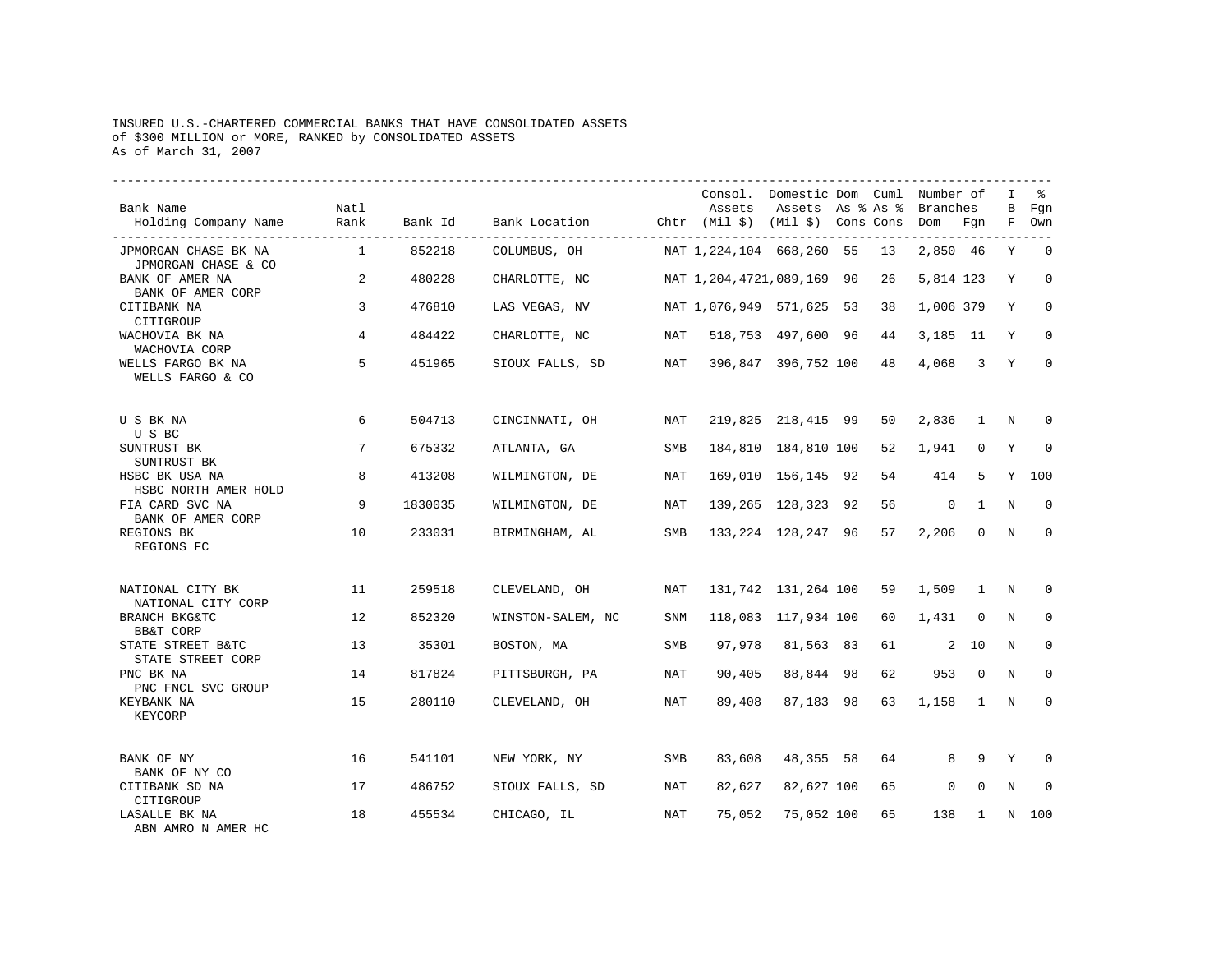| CHASE BK USA NA<br>JPMORGAN CHASE & CO                                 | 19 | 489913  | NEWARK, DE        | NAT        | 74,142 | 74,142 100 | 66 | 2            | $\mathbf 0$  | Υ           | $\mathbf 0$ |
|------------------------------------------------------------------------|----|---------|-------------------|------------|--------|------------|----|--------------|--------------|-------------|-------------|
| COMERICA BK<br>COMERICA                                                | 20 | 60143   | DETROIT, MI       | SMB        | 57,607 | 56,328 98  | 67 | 382          | $\mathbf{1}$ | N           | $\mathbf 0$ |
| MANUFACTURERS & TRADERS TC<br>M&T BK CORP                              | 21 | 501105  | BUFFALO, NY       | SMB        | 56,951 | 56,951 100 | 67 | 699          | $\mathbf{1}$ | Y           | 22          |
| BANK OF THE WEST<br>BANCWEST CORP                                      | 22 | 804963  | SAN FRANCISCO, CA | <b>SNM</b> | 56,724 | 56,724 100 | 68 | 710          | $\mathbf 0$  | Y           | 99          |
| NORTH FORK BK<br>CAPITAL ONE FC                                        | 23 | 332907  | MATTITUCK, NY     | SNM        | 54,159 | 54,155 100 | 69 | 350          | $\mathbf{0}$ | $\rm N$     | $\mathbf 0$ |
| UNION BK OF CA NA<br>UNIONBANCAL CORP                                  | 24 | 212465  | SAN FRANCISCO, CA | NAT        | 54,003 | 52,398 97  | 69 | 352          | 6            | Y           | 62          |
| FIFTH THIRD BK<br>FIFTH THIRD BC                                       | 25 | 723112  | CINCINNATI, OH    | SMB        | 51,561 | 51,561 100 | 70 | 415          | $\mathbf{1}$ | N           | $\mathbf 0$ |
| NORTHERN TC                                                            | 26 | 210434  | CHICAGO, IL       | SMB        | 51,028 | 34,083 67  | 70 | 17           | 3            | Y           | $\mathbf 0$ |
| NORTHERN TR CORP<br>M&I MARSHALL & ILSLEY BK<br>MARSHALL & ILSLEY CORP | 27 | 983448  | MILWAUKEE, WI     | SMB        | 48,648 | 48,648 100 | 71 | 307          | 0            | N           | 0           |
| FIFTH THIRD BK<br>FIFTH THIRD BC                                       | 28 | 913940  | GRAND RAPIDS, MI  | SMB        | 47,846 | 47,846 100 | 71 | 718          | $\mathbf 0$  | $\mathbf N$ | $\mathbf 0$ |
| CHARTER ONE BK NA<br>CITIZENS FNCL GROUP                               | 29 | 897273  | CLEVELAND, OH     | NAT        | 45,955 | 45,955 100 | 72 | 439          | 1            |             | N 100       |
| COMMERCE BK NA<br>COMMERCE BC                                          | 30 | 363415  | PHILADELPHIA, PA  | NAT        | 42,988 | 42,988 100 | 72 | 346          | $\mathbf 0$  | $\rm N$     | $\mathbf 0$ |
| TD BANKNORTH NA                                                        | 31 | 497404  | PORTLAND, ME      | NAT        | 41,240 | 41,240 100 | 73 | 682          | 1            | N           | 59          |
| TD BANKNORTH<br>HARRIS NA<br>HARRIS FC                                 | 32 | 75633   | CHICAGO, IL       | NAT        | 40,271 | 40,165 100 | 73 | 192          | $\Omega$     | N           | 100         |
| LASALLE BK MIDWEST NA<br>ABN AMRO N AMER HC                            | 33 | 445843  | TROY, MI          | NAT        | 40,144 | 39,543 99  | 74 | 267          | 0            | N           | 100         |
| FIRST TENNESSEE BK NA MMPHS<br>FIRST HORIZON NAT CORP                  | 34 | 485559  | MEMPHIS, TN       | NAT        | 38,523 | 38,523 100 | 74 | 224          | $\mathbf{0}$ | $\mathbf N$ | $\mathbf 0$ |
| DEUTSCHE BK TC AMERICAS<br>TAUNUS CORP                                 | 35 | 214807  | NEW YORK, NY      | SMB        | 37,533 | 32,118 86  | 75 | $\mathbf{1}$ | 4            |             | Y 100       |
| CITIZENS BK OF MA<br>CITIZENS FNCL GROUP                               | 36 | 14409   | BOSTON, MA        | SNM        | 35,131 | 35,131 100 | 75 | 318          | $\mathbf{1}$ | $_{\rm N}$  | 100         |
| HUNTINGTON NB<br>HUNTINGTON BSHRS                                      | 37 | 12311   | COLUMBUS, OH      | NAT        | 34,490 | 34,490 100 | 75 | 491          | 0            | N           | $\mathbf 0$ |
| COMPASS BK<br>COMPASS BSHRS                                            | 38 | 697633  | BIRMINGHAM, AL    | SMB        | 34,379 | 34,379 100 | 76 | 444          | $\mathbf 0$  | N           | 0           |
| CAPITAL ONE NA<br>CAPITAL ONE FC                                       | 39 | 112837  | NEW ORLEANS, LA   | NAT        | 30,239 | 30,239 100 | 76 | 356          | $\mathbf{0}$ | N           | $\mathbf 0$ |
| CAPITAL ONE BK<br>CAPITAL ONE FC                                       | 40 | 2253891 | GLEN ALLEN, VA    | SMB        | 28,691 | 25,994 91  | 76 | $\mathbf 0$  | 2            | $\mathbf N$ | $\mathbf 0$ |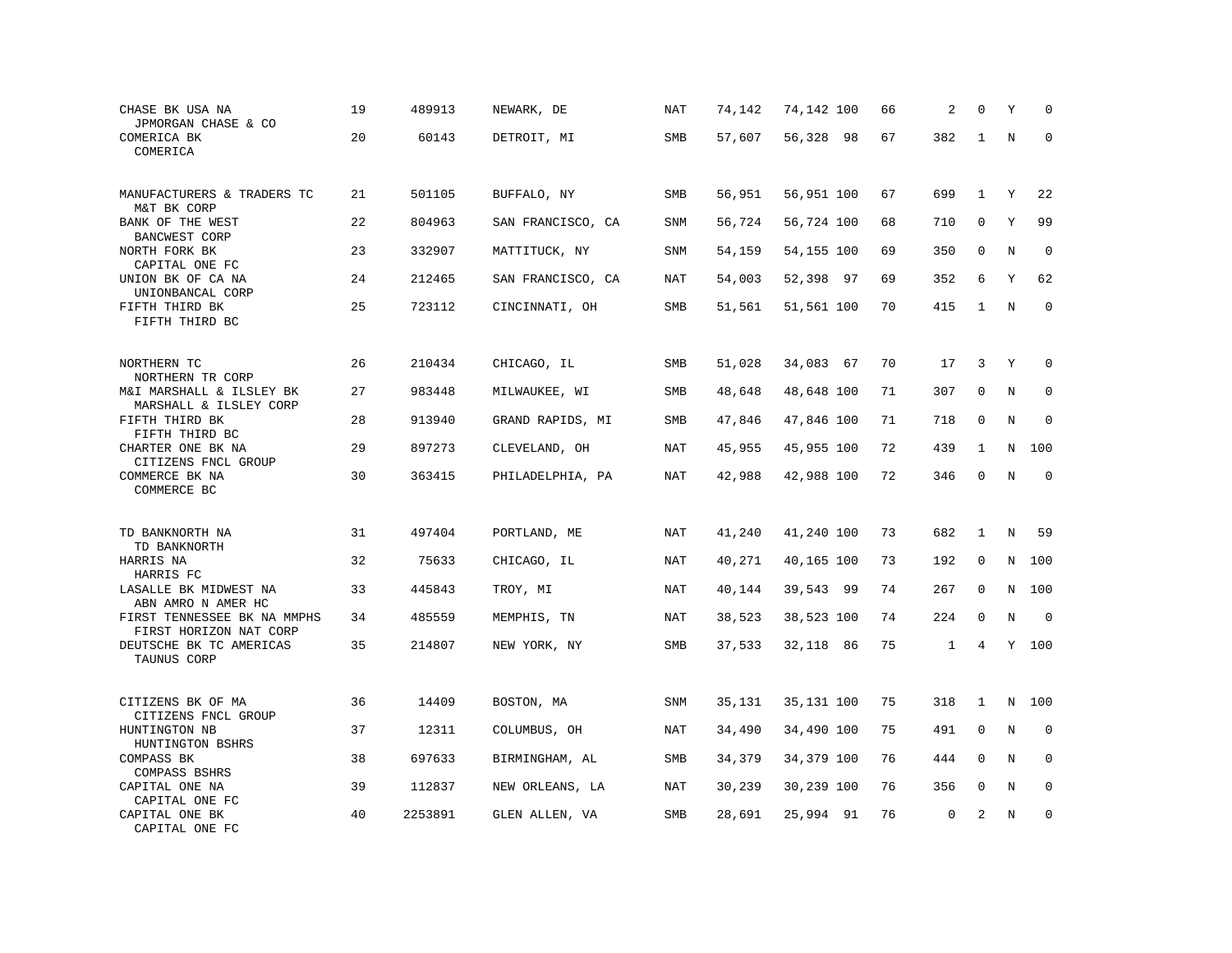| DISCOVER BK<br>MORGAN STANLEY                           | 41 | 30810   | GREENWOOD, DE      | SNM        | 25,684 | 25,684 100 | 77 | 0           | $\mathbf 0$  | N       | $\mathbf 0$  |
|---------------------------------------------------------|----|---------|--------------------|------------|--------|------------|----|-------------|--------------|---------|--------------|
| RBC CENTURA BK<br>ROYAL BK HOLD                         | 42 | 1494240 | RALEIGH, NC        | SMB        | 25,479 | 25,479 100 | 77 | 341         | 1            | N       | 99           |
| MELLON BK NA<br>MELLON FNCL CORP                        | 43 | 934329  | PITTSBURGH, PA     | NAT        | 25,201 | 21,218 84  | 77 | 22          | $\mathbf{1}$ | N       | $\mathbf 0$  |
| COLONIAL BK NA<br>COLONIAL BANCGROUP                    | 44 | 570231  | MONTGOMERY, AL     | NAT        | 23,018 | 23,018 100 | 77 | 326         | $\mathbf{1}$ | Υ       | $\mathbf 0$  |
| ASSOCIATED BK NA<br>ASSOCIATED BANC-CORP                | 45 | 917742  | GREEN BAY, WI      | NAT        | 20,175 | 20,175 100 | 78 | 352         | $\Omega$     | N       | $\Omega$     |
| SKY BK                                                  | 46 | 576710  | SALINEVILLE, OH    | <b>SMB</b> | 17,431 | 17,431 100 | 78 | 303         | $\mathbf 0$  | N       | $\mathbf 0$  |
| SKY FNCL GROUP<br>CITIZENS BK NA<br>CITIZENS FNCL GROUP | 47 | 3303298 | ALBANY, NY         | NAT        | 17,208 | 17,208 100 | 78 | 262         | 1            | N       | 100          |
| WEBSTER BK NA<br>WEBSTER FNCL CORP                      | 48 | 761806  | WATERBURY, CT      | NAT        | 16,626 | 16,626 100 | 78 | 181         | $\mathbf{1}$ | N       | $\mathbf 0$  |
| T D BK USA NA                                           | 49 | 2121196 | NEW YORK, NY       | NAT        | 16,443 | 16,443 100 | 78 | 1           | 0            | N       | 100          |
| ZIONS FIRST NB<br>ZIONS BC                              | 50 | 276579  | SALT LAKE CITY, UT | NAT        | 15,526 | 15,525 100 | 79 | 171         | $\mathbf 0$  | N       | $\mathbf 0$  |
| WELLS FARGO BK NW NA<br>WELLS FARGO & CO                | 51 | 688079  | OGDEN, UT          | NAT        | 15,003 | 15,003 100 | 79 | 0           | 0            | N       | 0            |
| TCF NB<br>TCF FC                                        | 52 | 266271  | WAYZATA, MN        | NAT        | 14,963 | 14,963 100 | 79 | 482         | $\mathbf{0}$ | N       | $\mathbf 0$  |
| BANK OF AMERICA RI NA<br>BANK OF AMER CORP              | 53 | 3344611 | PROVIDENCE, RI     | NAT        | 14,932 | 14,932 100 | 79 | 0           | $\mathbf 0$  | N       | 0            |
| BANK OF AMER OR NA<br>BANK OF AMER CORP                 | 54 | 2867056 | PORTLAND, OR       | NAT        | 14,605 | 14,605 100 | 79 | $\mathbf 0$ | $\Omega$     | $\rm N$ | $\mathbf 0$  |
| CITIZENS BK RI<br>CITIZENS FNCL GROUP                   | 55 | 1000409 | PROVIDENCE, RI     | SNM        | 14,605 | 14,605 100 | 79 | 68          | $\mathbf 0$  | N       | 100          |
| BANK OF AMER CA NA<br>BANK OF AMER CORP                 | 56 | 1443266 | SAN FRANCISCO, CA  | NAT        | 14,545 | 14,545 100 | 79 | 0           | $\mathbf 0$  | N       | 0            |
| CITY NB<br>CITY NAT CORP                                | 57 | 63069   | BEVERLY HILLS, CA  | NAT        | 14,466 | 14,466 100 | 80 | 72          | $\mathbf 0$  | N       | 0            |
| INVESTORS B&TC<br>INVESTORS FNCL SVC CORP               | 58 | 911807  | BOSTON, MA         | SMB        | 14,206 | 14,195 100 | 80 | $\mathbf 0$ | $\Omega$     | Y       | $\mathbf{0}$ |
| BANK OF OK NA<br>BOK FC                                 | 59 | 339858  | TULSA, OK          | NAT        | 14,069 | 13,465 96  | 80 | 80          | $\mathbf 0$  | N       | 0            |
| COMMERCE BK NA<br>COMMERCE BSHRS                        | 60 | 601050  | KANSAS CITY, MO    | NAT        | 13,927 | 13,927 100 | 80 | 169         | $\Omega$     | N       | $\mathbf{0}$ |
| FIRST-CITIZENS B&TC<br>FIRST CITIZENS BSHRS             | 61 | 491224  | RALEIGH, NC        | SNM        | 13,384 | 13,384 100 | 80 | 334         | $\Omega$     | N       | $\mathbf 0$  |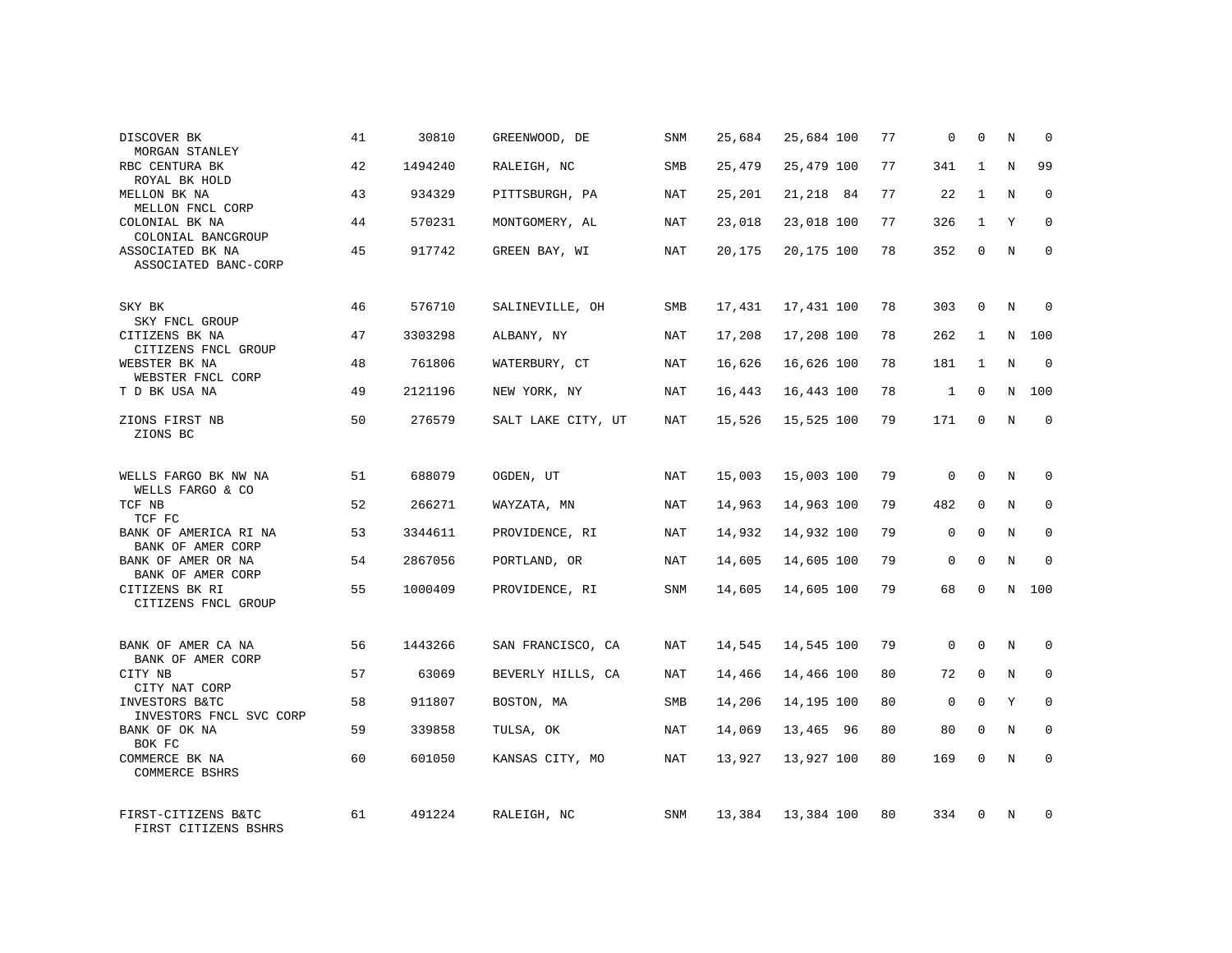| FROST NB<br><b>CULLEN/FROST BKR</b>                  | 62 | 682563  | SAN ANTONIO, TX   | <b>NAT</b> | 13,233 | 13,233 100 | 80 | 123          | $\mathbf 0$  | N | $\mathbf 0$  |
|------------------------------------------------------|----|---------|-------------------|------------|--------|------------|----|--------------|--------------|---|--------------|
| BANCO POPULAR N AMER<br>POPULAR                      | 63 | 2736291 | NEW YORK, NY      | <b>SMB</b> | 12,851 | 12,851 100 | 81 | 130          | 0            | Y | 100          |
| VALLEY NB<br>VALLEY NBC                              | 64 | 229801  | PASSAIC, NJ       | NAT        | 12,274 | 12,274 100 | 81 | 161          | $\mathbf 0$  | N | $\mathbf 0$  |
| FIRST HAWAIIAN BK<br>BANCWEST CORP                   | 65 | 980661  | HONOLULU, HI      | <b>SNM</b> | 12,259 | 11,544 94  | 81 | 62           | $\mathbf 0$  | Υ | 99           |
| BANCORPSOUTH BK<br>BANCORPSOUTH                      | 66 | 606046  | TUPELO, MS        | <b>SNM</b> | 12,107 | 12,107 100 | 81 | 262          | $\mathbf 0$  | N | 0            |
| FIRST REPUBLIC BK                                    | 67 | 131360  | LAS VEGAS, NV     | SNM        | 11,698 | 11,698 100 | 81 | 41           | $\mathbf{0}$ | N | 0            |
| CHARLES SCHWAB BK NA<br>CHARLES SCHWAB CORP          | 68 | 3150447 | RENO, NV          | NAT        | 11,523 | 11,523 100 | 81 | $\mathbf{0}$ | $\Omega$     | N | $\mathbf{0}$ |
| STERLING SVG BK<br>STERLING FC                       | 69 | 741871  | SPOKANE, WA       | SNM        | 11,110 | 11,110 100 | 81 | 41           | $\mathbf 0$  | N | $\mathbf 0$  |
| EAST WEST BK<br>EAST WEST BC                         | 70 | 197478  | PASADENA, CA      | <b>SMB</b> | 10,651 | 10,641 100 | 81 | 58           | $\mathbf{1}$ | N | $\mathbf 0$  |
| WHITNEY NB<br>WHITNEY HC                             | 71 | 873138  | NEW ORLEANS, LA   | NAT        | 10,572 | 10,572 100 | 82 | 170          | $\mathbf{1}$ | N | 0            |
| BANK OF HAWAII<br>BANK OF HAWAII CORP                | 72 | 795968  | HONOLULU, HI      | SMB        | 10,539 | 9,815 93   | 82 | 83           | 1            | Υ | $\mathbf 0$  |
| UNITED STATES TC NA<br>CHARLES SCHWAB CORP           | 73 | 2333412 | NEW YORK, NY      | <b>NAT</b> | 10,451 | 10,413 100 | 82 | 23           | $\mathbf{0}$ | Y | $\mathbf 0$  |
| FIRST BK<br>FIRST BKS                                | 74 | 169653  | SAINT LOUIS, MO   | SMB        | 10,344 | 10,344 100 | 82 | 200          | $\mathbf 0$  | N | $\mathbf 0$  |
| FIRSTMERIT BK NA<br>FIRSTMERIT CORP                  | 75 | 67311   | AKRON, OH         | <b>NAT</b> | 10,336 | 10,336 100 | 82 | 203          | $\mathbf 0$  | N | $\mathbf 0$  |
| UNITED CMRL BK<br>UCBH HOLD                          | 76 | 43173   | SAN FRANCISCO, CA | SNM        | 10,291 | 9,671 94   | 82 | 57           | $\mathbf{1}$ | N | 0            |
| CALIFORNIA B&TC<br>ZIONS BC                          | 77 | 837260  | SAN DIEGO, CA     | SNM        | 10,269 | 10,269 100 | 82 | 101          | 0            | Y | 0            |
| AMEGY BK NA<br>ZIONS BC                              | 78 | 676656  | HOUSTON, TX       | NAT        | 10,043 | 10,043 100 | 82 | 84           | $\mathbf{0}$ | N | $\mathbf 0$  |
| WILMINGTON TC<br>WILMINGTON TR CORP                  | 79 | 272218  | WILMINGTON, DE    | SNM        | 9,818  | 9,818 100  | 82 | 62           | $\mathbf{0}$ | N | $\mathbf 0$  |
| CORUS BK NA<br>CORUS BSHRS                           | 80 | 259031  | CHICAGO, IL       | <b>NAT</b> | 9,589  | 9,589 100  | 83 | 13           | $\mathbf{0}$ | N | $\mathbf 0$  |
| NORTHERN TR NA<br>NORTHERN TR CORP                   | 81 | 665931  | MIAMI, FL         | <b>NAT</b> | 9,441  | 9,441 100  | 83 | 61           | 0            | Y | $\Omega$     |
| INTERNATIONAL BK OF CMRC<br>INTERNATIONAL BSHRS CORP | 82 | 1001152 | LAREDO, TX        | SNM        | 9,414  | 9,414 100  | 83 | 206          | $\mathbf 0$  | N | $\mathbf 0$  |
| ARVEST BK<br>ARVEST BK GROUP                         | 83 | 311845  | FAYETTEVILLE, AR  | <b>SMB</b> | 9,182  | 9,182 100  | 83 | 216          | $\mathbf{0}$ | N | $\mathbf 0$  |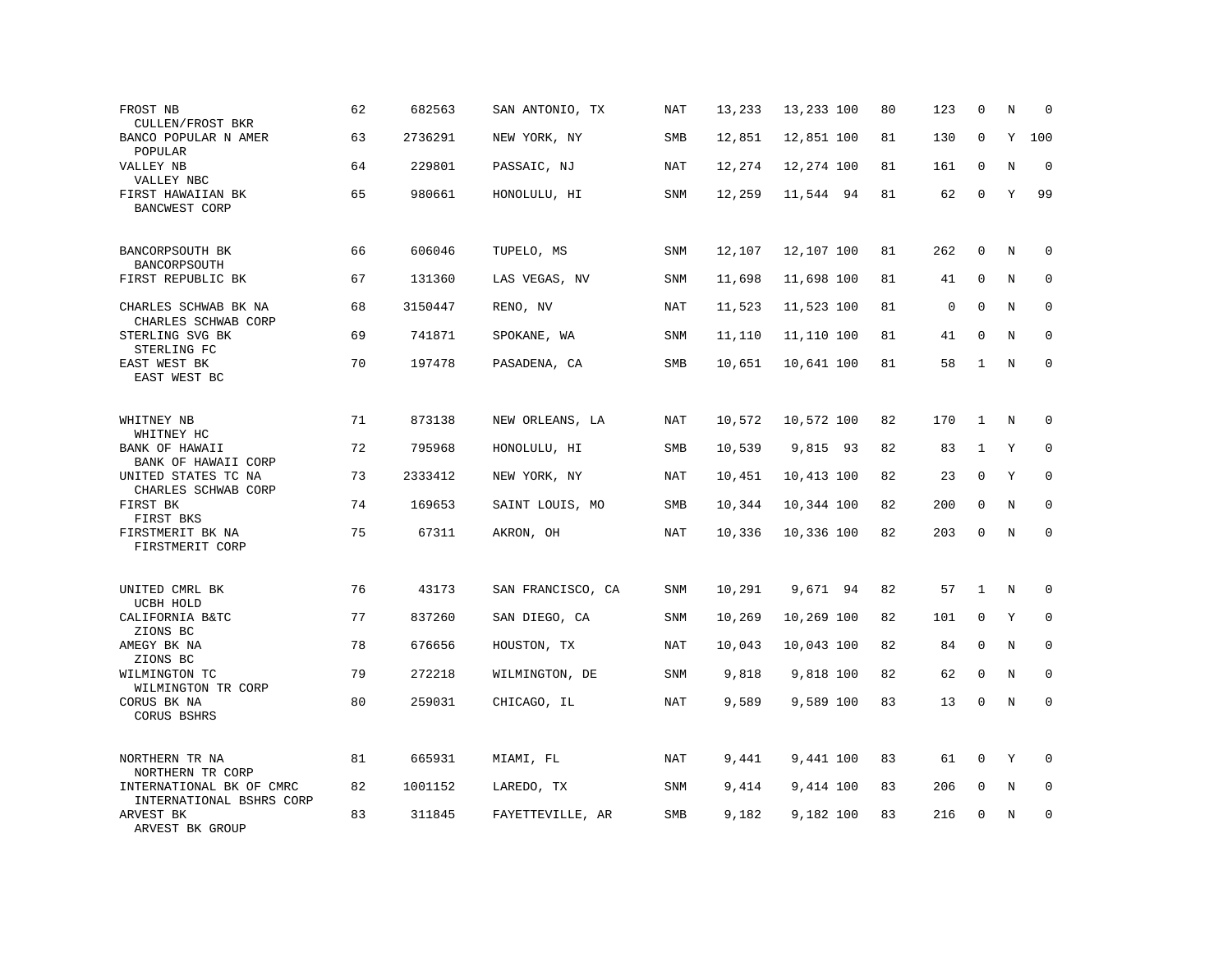| WF NB SOUTH CENTRAL<br>WELLS FARGO & CO                  | 84  | 2362458 | FARIBAULT, MN     | NAT        | 8,861 | 8,861 100 | 83 | 0            | $\mathbf 0$  | N       | $\mathbf 0$  |
|----------------------------------------------------------|-----|---------|-------------------|------------|-------|-----------|----|--------------|--------------|---------|--------------|
| TRUSTMARK NB<br>TRUSTMARK CORP                           | 85  | 342634  | JACKSON, MS       | <b>NAT</b> | 8,748 | 8,748 100 | 83 | 161          | $\mathbf 0$  | $\rm N$ | $\mathbf 0$  |
| CATHAY BK<br>CATHAY GENERAL BC                           | 86  | 595869  | LOS ANGELES, CA   | <b>SNM</b> | 8,675 | 8,675 100 | 83 | 56           | $\mathbf 0$  | N       | 0            |
| CAROLINA FIRST BK<br>SOUTH FNCL GROUP                    | 87  | 310727  | GREENVILLE, SC    | SNM        | 8,668 | 8,668 100 | 83 | 100          | $\mathbf 0$  | N       | $\mathbf 0$  |
| TEXAS ST BK<br>TEXAS RGNL BSHRS                          | 88  | 1017658 | MCALLEN, TX       | SMB        | 8,650 | 8,650 100 | 83 | 77           | $\mathbf 0$  | N       | 100          |
| ISRAEL DISCOUNT BK OF NY<br>DISCOUNT BC                  | 89  | 320119  | NEW YORK, NY      | SNM        | 8,607 | 7,332 85  | 83 | 6            | $\mathbf{0}$ | Y       | $\mathbf 0$  |
| MERCANTILE-SAFE DEPOSIT & TC<br>PNC FNCL SVC GROUP       | 90  | 208927  | BALTIMORE, MD     | SNM        | 8,572 | 8,572 100 | 83 | 63           | $\mathbf 0$  | N       | $\mathbf 0$  |
| FIRST MIDWEST BK                                         | 91  | 1007846 | ITASCA, IL        | <b>SMB</b> | 8,186 | 8,186 100 | 84 | 100          | $\mathbf 0$  | N       | $\mathbf 0$  |
| FIRST MIDWEST BC<br>OLD NB<br>OLD NAT BANCORP            | 92  | 208244  | EVANSVILLE, IN    | NAT        | 8,185 | 8,185 100 | 84 | 133          | 0            | N       | $\mathbf 0$  |
| MELLON TR OF NEW ENGLAND NA<br>MELLON FNCL CORP          | 93  | 44602   | BOSTON, MA        | NAT        | 7,821 | 7,821 100 | 84 | 1            | $\mathbf 0$  | N       | $\mathbf 0$  |
| FIRST NB OF OMAHA<br>LAURITZEN CORP                      | 94  | 527954  | OMAHA, NE         | NAT        | 7,707 | 7,707 100 | 84 | 29           | $\mathbf{0}$ | N       | $\mathbf 0$  |
| MB FNCL BK NA<br>M B FNCL                                | 95  | 656733  | CHICAGO, IL       | <b>NAT</b> | 7,461 | 7,461 100 | 84 | 62           | $\mathbf 0$  | Y       | $\mathbf 0$  |
| CITIZENS BK                                              | 96  | 222147  | FLINT, MI         | SMB        | 7,451 | 7,451 100 | 84 | 174          | $\mathbf 0$  | N       | $\mathbf 0$  |
| CITIZENS BKG CORP<br>PACIFIC CAP BK NA<br>PACIFIC CAP BC | 97  | 785062  | SANTA BARBARA, CA | NAT        | 7,426 | 7,426 100 | 84 | 56           | 0            | N       | $\mathbf 0$  |
| UMPQUA BK<br>UMPQUA HC                                   | 98  | 143662  | ROSEBURG, OR      | SNM        | 7,325 | 7,325 100 | 84 | 135          | $\mathbf 0$  | N       | 0            |
| METLIFE BK NA<br>METLIFE                                 | 99  | 2777650 | BRIDGEWATER, NJ   | <b>NAT</b> | 7,188 | 7,188 100 | 84 | $\mathbf{1}$ | $\mathbf{0}$ | N       | $\mathbf{0}$ |
| GREATER BAY BK NA<br>GREATER BAY BC                      | 100 | 1156539 | PALO ALTO, CA     | <b>NAT</b> | 6,939 | 6,939 100 | 84 | 45           | 0            | N       | $\Omega$     |
| UMB BK NA<br>UMB FC                                      | 101 | 936855  | KANSAS CITY, MO   | NAT        | 6,573 | 6,573 100 | 84 | 118          | 0            | N       | 0            |
| PROSPERITY BK<br>PROSPERITY BSHRS                        | 102 | 664756  | EL CAMPO, TX      | SNM        | 6,315 | 6,315 100 | 84 | 142          | 0            | N       | 0            |
| COLUMBUS B&TC<br>SYNOVUS FC                              | 103 | 395238  | COLUMBUS, GA      | SNM        | 6,177 | 6,177 100 | 85 | 21           | 1            | N       | $\mathbf 0$  |
| UNITED CMNTY BK<br>UNITED CMNTY BK                       | 104 | 1017939 | BLAIRSVILLE, GA   | SNM        | 6,056 | 6,056 100 | 85 | 77           | 0            | $\rm N$ | 0            |
| CITIZENS BUS BK<br>CVB FC                                | 105 | 933966  | ONTARIO, CA       | SNM        | 5,987 | 5,987 100 | 85 | 41           | $\mathbf 0$  | N       | $\mathbf 0$  |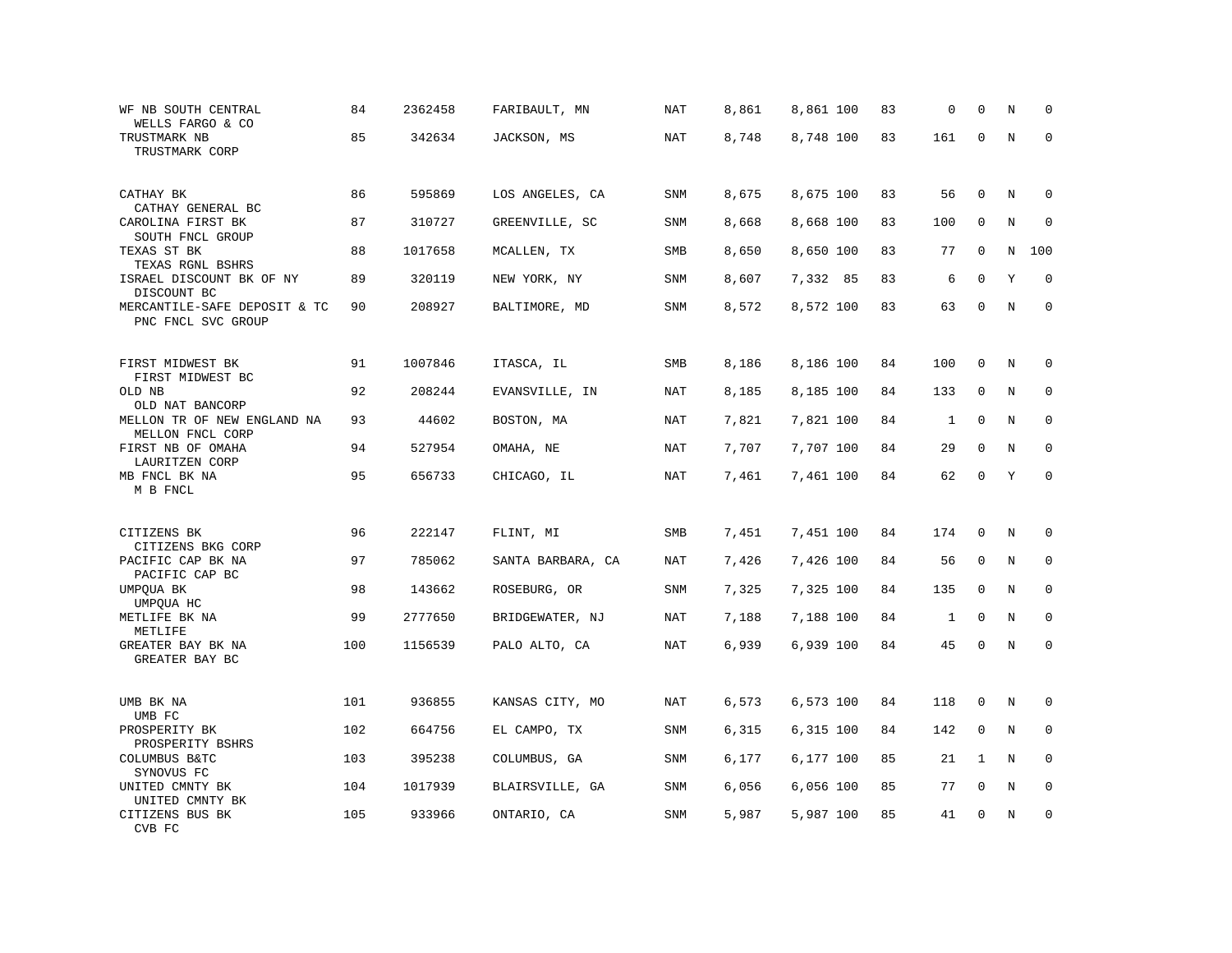| FIRST CITIZENS B&T CO<br>FIRST CITIZENS BC            | 106 | 93721   | COLUMBIA, SC    | SNM        | 5,961 | 5,961 100 | 85 | 166 | 0            | N | 0           |
|-------------------------------------------------------|-----|---------|-----------------|------------|-------|-----------|----|-----|--------------|---|-------------|
| PROVIDENT BK OF MD<br>PROVIDENT BSHRS CORP            | 107 | 437521  | BALTIMORE, MD   | <b>SNM</b> | 5,959 | 5,959 100 | 85 | 149 | $\Omega$     | N | $\Omega$    |
| OCEAN BK<br><b>OCEAN BSHRS</b>                        | 108 | 663834  | MIAMI, FL       | SNM        | 5,911 | 5,911 100 | 85 | 22  | 0            | N | $\mathbf 0$ |
| BANK LEUMI USA<br>BANK LEUMI LE-ISRAEL CORP           | 109 | 101019  | NEW YORK, NY    | SNM        | 5,897 | 5,619 95  | 85 | 12  | $\mathbf 0$  | Y | 97          |
| FIRST NB OF PA<br>FNB CORP                            | 110 | 379920  | GREENVILLE, PA  | NAT        | 5,845 | 5,845 100 | 85 | 173 | 0            | N | $\mathbf 0$ |
| FIRST COMMONWEALTH BK<br>FIRST COMMONWEALTH FNCL CORP | 111 | 42420   | INDIANA, PA     | SNM        | 5,807 | 5,807 100 | 85 | 121 | 0            | N | 0           |
| CALIFORNIA NB<br>FBOP CORP                            | 112 | 2643438 | LOS ANGELES, CA | NAT        | 5,680 | 5,680 100 | 85 | 64  | $\mathbf 0$  | N | $\mathbf 0$ |
| MERCANTLE BK<br>SOUTH FNCL GROUP                      | 113 | 1396652 | ORLANDO, FL     | SNM        | 5,639 | 5,639 100 | 85 | 61  | 0            | N | $\mathbf 0$ |
| NATIONAL BK OF AZ<br>ZIONS BC                         | 114 | 1004368 | TUCSON, AZ      | NAT        | 5,523 | 5,523 100 | 85 | 100 | $\Omega$     | N | $\mathbf 0$ |
| CENTRAL PACIFIC BK<br>CENTRAL PACIFIC FNCL CORP       | 115 | 701062  | HONOLULU, HI    | SNM        | 5,501 | 5,501 100 | 85 | 37  | 0            | N | $\mathbf 0$ |
| NATIONAL PENN BK<br>NATIONAL PENN BSHRS               | 116 | 802110  | BOYERTOWN, PA   | NAT        | 5,485 | 5,485 100 | 85 | 83  | 0            | N | 0           |
| IRWIN UNION B&TC<br>IRWIN FC                          | 117 | 130943  | COLUMBUS, IN    | SMB        | 5,431 | 5,138 95  | 85 | 23  | $\mathbf 0$  | N | $\mathbf 0$ |
| SILICON VALLEY BK<br>SVB FNCL GRP                     | 118 | 802866  | SANTA CLARA, CA | SMB        | 5,383 | 5,383 100 | 85 | 23  | 0            | N | $\mathbf 0$ |
| FULTON BK<br>FULTON FNCL CORP                         | 119 | 474919  | LANCASTER, PA   | SNM        | 5,338 | 5,338 100 | 85 | 86  | 0            | N | $\mathbf 0$ |
| PACIFIC WESTERN BK<br>WJR CORP                        | 120 | 494261  | SAN DIEGO, CA   | SNM        | 5,331 | 5,331 100 | 86 | 176 | 0            | N | $\mathbf 0$ |
| PACIFIC WESTERN BK<br>EGGEMEYER ADVIS CORP            | 120 | 494261  | SAN DIEGO, CA   | <b>SNM</b> |       |           |    |     |              |   |             |
| AMCORE BK NA<br>AMCORE FNCL                           | 121 | 938840  | ROCKFORD, IL    | NAT        | 5,229 | 5,229 100 | 86 | 72  | $\mathbf 0$  | N | $\mathbf 0$ |
| SIGNATURE BK                                          | 122 | 2942690 | NEW YORK, NY    | SNM        | 5,186 | 5,186 100 | 86 | 7   | 0            | N | $\mathbf 0$ |
| REPUBLIC BK<br>CITIZENS BKG CORP                      | 123 | 1003848 | LANSING, MI     | SNM        | 5,186 | 5,186 100 | 86 | 80  | $\mathbf 0$  | N | $\mathbf 0$ |
| NBT BK NA<br>NBT BC                                   | 124 | 702117  | NORWICH, NY     | NAT        | 5,082 | 5,082 100 | 86 | 123 | $\mathbf{0}$ | N | $\mathbf 0$ |
| RABOBANK NA<br>RABOBANK INTL HOLD BV                  | 125 | 877369  | EL CENTRO, CA   | NAT        | 5,078 | 5,078 100 | 86 | 43  | $\Omega$     | N | 100         |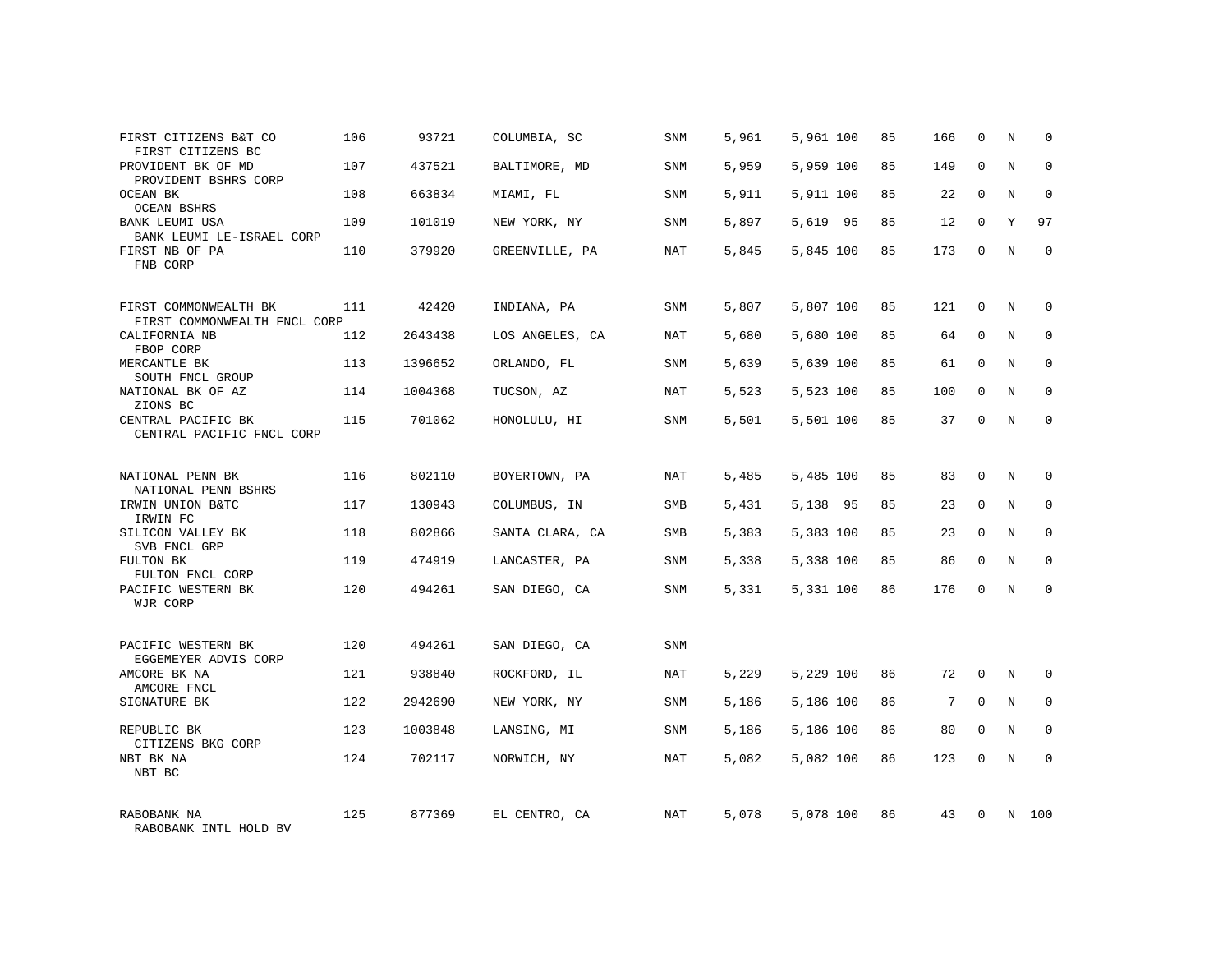| COMMERCEBANK NA<br>COMMERCEBANK HC         | 126 | 83638   | CORAL GABLES, FL | NAT        | 5,038 | 5,038 100 | 86 | 13           | 0            | Υ       | 99          |
|--------------------------------------------|-----|---------|------------------|------------|-------|-----------|----|--------------|--------------|---------|-------------|
| COMMERCE BK NORTH<br>COMMERCE BC           | 127 | 782904  | RAMSEY, NJ       | SNM        | 5,001 | 5,001 100 | 86 | 10           | $\mathbf{0}$ | $\rm N$ | $\mathbf 0$ |
| BARCLAYS BK DE<br>BARCLAYS GROUP US        | 128 | 2980209 | WILMINGTON, DE   | SNM        | 4,941 | 4,941 100 | 86 | 0            | 0            | N       | 100         |
| FIRST INTRST BK<br>FIRST INTRST BANCSYSTEM | 129 | 659855  | BILLINGS, MT     | SMB        | 4,931 | 4,931 100 | 86 | 66           | $\mathbf{0}$ | N       | $\mathbf 0$ |
| FIRST CHARTER BK<br>FIRST CHARTER CORP     | 130 | 45627   | CHARLOTTE, NC    | SMB        | 4,879 | 4,879 100 | 86 | 61           | $\mathbf 0$  | Ν       | 0           |
| U S BK NA ND<br>U S BC                     | 131 | 2582023 | FARGO, ND        | NAT        | 4,763 | 4,763 100 | 86 | 1            | $\mathbf{0}$ | N       | $\mathbf 0$ |
| WESTAMERICA BK<br>WESTAMERICA BC           | 132 | 697763  | SAN RAFAEL, CA   | SMB        | 4,705 | 4,705 100 | 86 | 88           | $\mathbf 0$  | N       | $\mathbf 0$ |
| AMALGAMATED BK<br>UNITE HERE               | 133 | 661308  | NEW YORK, NY     | SNM        | 4,583 | 4,583 100 | 86 | 11           | $\mathbf 0$  | N       | $\mathbf 0$ |
| COMMUNITY BK NA<br>COMMUNITY BK SYS        | 134 | 202907  | CANTON, NY       | NAT        | 4,543 | 4,543 100 | 86 | 129          | $\mathbf 0$  | N       | $\mathbf 0$ |
| LAREDO NB<br>BBVA USA BSHRS                | 135 | 800750  | LAREDO, TX       | NAT        | 4,486 | 4,486 100 | 86 | 42           | $\mathbf 0$  | N       | 100         |
| RIVERSIDE NB OF FL<br>RIVERSIDE BKG CO     | 136 | 101233  | FORT PIERCE, FL  | <b>NAT</b> | 4,356 | 4,356 100 | 86 | 67           | $\mathbf 0$  | N       | $\mathbf 0$ |
| NATIONAL BK OF SC<br>SYNOVUS FC            | 137 | 580623  | SUMTER, SC       | <b>NAT</b> | 4,349 | 4,349 100 | 86 | 46           | $\mathbf{0}$ | N       | $\mathbf 0$ |
| STERLING BK<br>STERLING BSHRS              | 138 | 978154  | HOUSTON, TX      | SNM        | 4,334 | 4,334 100 | 86 | 46           | $\Omega$     | N       | $\Omega$    |
| WELLS FARGO FNCL BK<br>WELLS FARGO & CO    | 139 | 363956  | SIOUX FALLS, SD  | SNM        | 4,226 | 4,226 100 | 87 | 0            | $\mathbf 0$  | N       | $\mathbf 0$ |
| SAFRA NB OF NY<br>SNBNY HOLD               | 140 | 918918  | NEW YORK, NY     | NAT        | 4,164 | 3,910 94  | 87 | $\mathbf{1}$ | 0            | Y       | 99          |
| BANK TOK-MIT UFJ TC                        | 141 | 968605  | NEW YORK, NY     | <b>SNM</b> | 4,148 | 3,348 81  | 87 | $\mathbf 0$  | $\mathbf 0$  | Y       | 100         |
| SOUTHWEST BK<br>MARSHALL & ILSLEY CORP     | 142 | 543253  | SAINT LOUIS, MO  | SMB        | 4,147 | 4,147 100 | 87 | 17           | 0            | N       | $\Omega$    |
| BANK OF N GA<br>SYNOVUS FC                 | 143 | 832377  | ALPHARETTA, GA   | <b>SNM</b> | 4,118 | 4,118 100 | 87 | 23           | $\mathbf{0}$ | N       | $\mathbf 0$ |
| JOHNSON BK<br>JOHNSON FNCL GRP             | 144 | 58243   | RACINE, WI       | SMB        | 4,099 | 4,099 100 | 87 | 50           | $\mathbf 0$  | N       | $\mathbf 0$ |
| WESBANCO BK<br>WESBANCO                    | 145 | 645625  | WHEELING, WV     | SMB        | 4,045 | 4,045 100 | 87 | 81           | $\mathbf{0}$ | N       | 0           |
| FIRST NB<br>FIRST NB GROUP                 | 146 | 659257  | EDINBURG, TX     | <b>NAT</b> | 3,908 | 3,908 100 | 87 | 54           | 0            | Ν       | 0           |
| NEVADA ST BK<br>ZIONS BC                   | 147 | 456960  | LAS VEGAS, NV    | SNM        | 3,866 | 3,866 100 | 87 | 71           | $\mathbf{0}$ | N       | $\mathbf 0$ |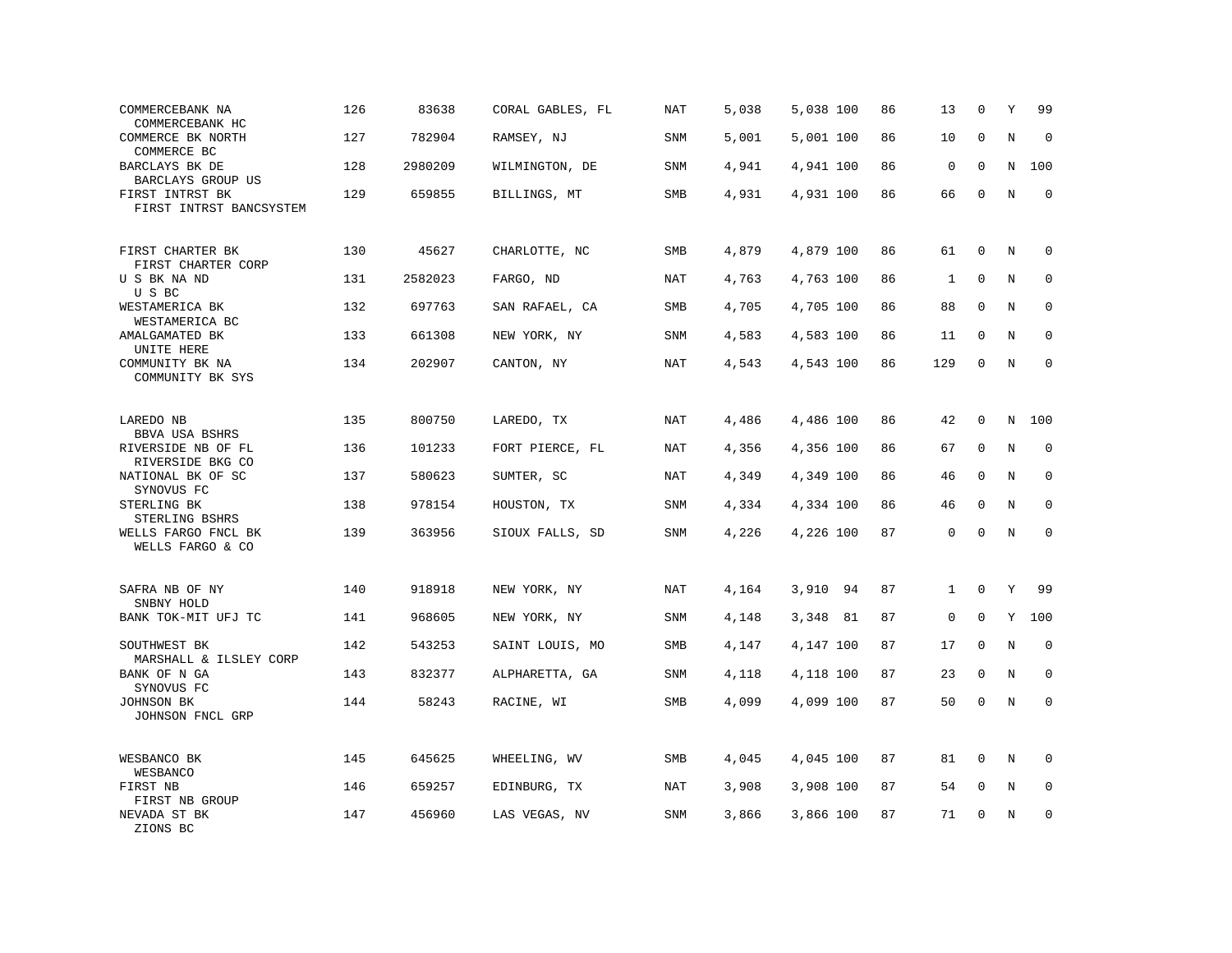| TEXAS CAP BK NA<br>TEXAS CAP BSHRS               | 148 | 2618780 | DALLAS, TX        | <b>NAT</b> | 3,817 | 3,817 100 | 87 | 8   | $\mathbf 0$  | N       | $\mathbf 0$ |
|--------------------------------------------------|-----|---------|-------------------|------------|-------|-----------|----|-----|--------------|---------|-------------|
| PARK NB<br>FBOP CORP                             | 149 | 15536   | CHICAGO, IL       | <b>NAT</b> | 3,815 | 3,815 100 | 87 | 28  | $\mathbf 0$  | N       | $\mathbf 0$ |
| CHEMICAL BK<br>CHEMICAL FC                       | 150 | 542649  | MIDLAND, MI       | SMB        | 3,809 | 3,809 100 | 87 | 133 | $\mathbf 0$  | N       | 0           |
| HANMI BK<br>HANMI FC                             | 151 | 657365  | LOS ANGELES, CA   | SMB        | 3,770 | 3,770 100 | 87 | 22  | $\mathbf 0$  | N       | $\mathbf 0$ |
| 1ST SOURCE BK<br>1ST SOURCE CORP                 | 152 | 991340  | SOUTH BEND, IN    | SMB        | 3,756 | 3,756 100 | 87 | 66  | $\mathbf 0$  | N       | 0           |
| UNITED BK<br>UNITED BSHRS                        | 153 | 1010930 | PARKERSBURG, WV   | SMB        | 3,739 | 3,739 100 | 87 | 55  | $\mathbf 0$  | N       | $\mathbf 0$ |
| BANK TX NA<br>BOK FC                             | 154 | 533852  | DALLAS, TX        | NAT        | 3,694 | 3,694 100 | 87 | 32  | $\mathbf 0$  | N       | $\mathbf 0$ |
| BANK MIDWEST NA                                  | 155 | 635859  | KANSAS CITY, MO   | NAT        | 3,609 | 3,609 100 | 87 | 70  | $\mathbf 0$  | N       | $\mathbf 0$ |
| DICKINSON FC II<br>COMMUNITYBANKS                | 156 | 138211  | MILLERSBURG, PA   | SNM        | 3,607 | 3,607 100 | 87 | 77  | 0            | N       | 0           |
| COMMUNITY BKS<br>BANNER BK<br><b>BANNER CORP</b> | 157 | 352772  | WALLA WALLA, WA   | SNM        | 3,563 | 3,563 100 | 87 | 63  | $\mathbf 0$  | N       | $\mathbf 0$ |
| BANCFIRST<br>BANCFIRST CORP                      | 158 | 1386251 | OKLAHOMA CITY, OK | SNM        | 3,511 | 3,511 100 | 87 | 83  | $\mathbf 0$  | N       | $\mathbf 0$ |
| WASHINGTON TR BK<br>WTB FC                       | 159 | 58971   | SPOKANE, WA       | <b>SNM</b> | 3,495 | 3,495 100 | 87 | 42  | $\mathbf 0$  | $\rm N$ | $\mathbf 0$ |
| IMPERIAL CAP BK                                  | 160 | 1349890 | LA JOLLA, CA      | SNM        | 3,451 | 3,451 100 | 87 | 18  | 0            | N       | 0           |
| ITLA CAP CORP<br>HANCOCK BK                      | 161 | 463735  | GULFPORT, MS      | SNM        | 3,419 | 3,419 100 | 87 | 52  | $\mathbf 0$  | N       | $\mathbf 0$ |
| HANCOCK HC<br>INTRUST BK NA                      | 162 | 557858  | WICHITA, KS       | <b>NAT</b> | 3,399 | 3,399 100 | 87 | 54  | $\mathbf 0$  | N       | $\mathbf 0$ |
| INTRUST FC<br>CHITTENDEN TC                      | 163 | 40305   | BURLINGTON, VT    | SNM        | 3,394 | 3,385 100 | 88 | 62  | 0            | N       | 0           |
| CHITTENDEN CORP<br>S&T BK<br>S&T BC              | 164 | 936426  | INDIANA, PA       | SNM        | 3,337 | 3,337 100 | 88 | 52  | $\mathsf 0$  | $\rm N$ | $\mathbf 0$ |
| SUN NB<br>SUN BC NJ                              | 165 | 925710  | VINELAND, NJ      | <b>NAT</b> | 3,322 | 3,322 100 | 88 | 80  | 0            | Ν       | 0           |
| FIRST FNCL BK NA<br>FIRST FNCL BC                | 166 | 165628  | HAMILTON, OH      | NAT        | 3,294 | 3,294 100 | 88 | 103 | 0            | N       | 0           |
| HARLEYSVILLE NB&TC<br>HARLEYSVILLE NAT CORP      | 167 | 284819  | HARLEYSVILLE, PA  | NAT        | 3,289 | 3,289 100 | 88 | 43  | 0            | N       | $\mathbf 0$ |
| FIRST CMNTY BK<br>FIRST ST BC                    | 168 | 236751  | TAOS, NM          | SMB        | 3,284 | 3,284 100 | 88 | 62  | 0            | N       | $\mathbf 0$ |
| MELLON 1ST BUS BK NA<br>MELLON FNCL CORP         | 169 | 627863  | LOS ANGELES, CA   | <b>NAT</b> | 3,246 | 3,246 100 | 88 | 2   | $\mathbf{0}$ | N       | $\mathbf 0$ |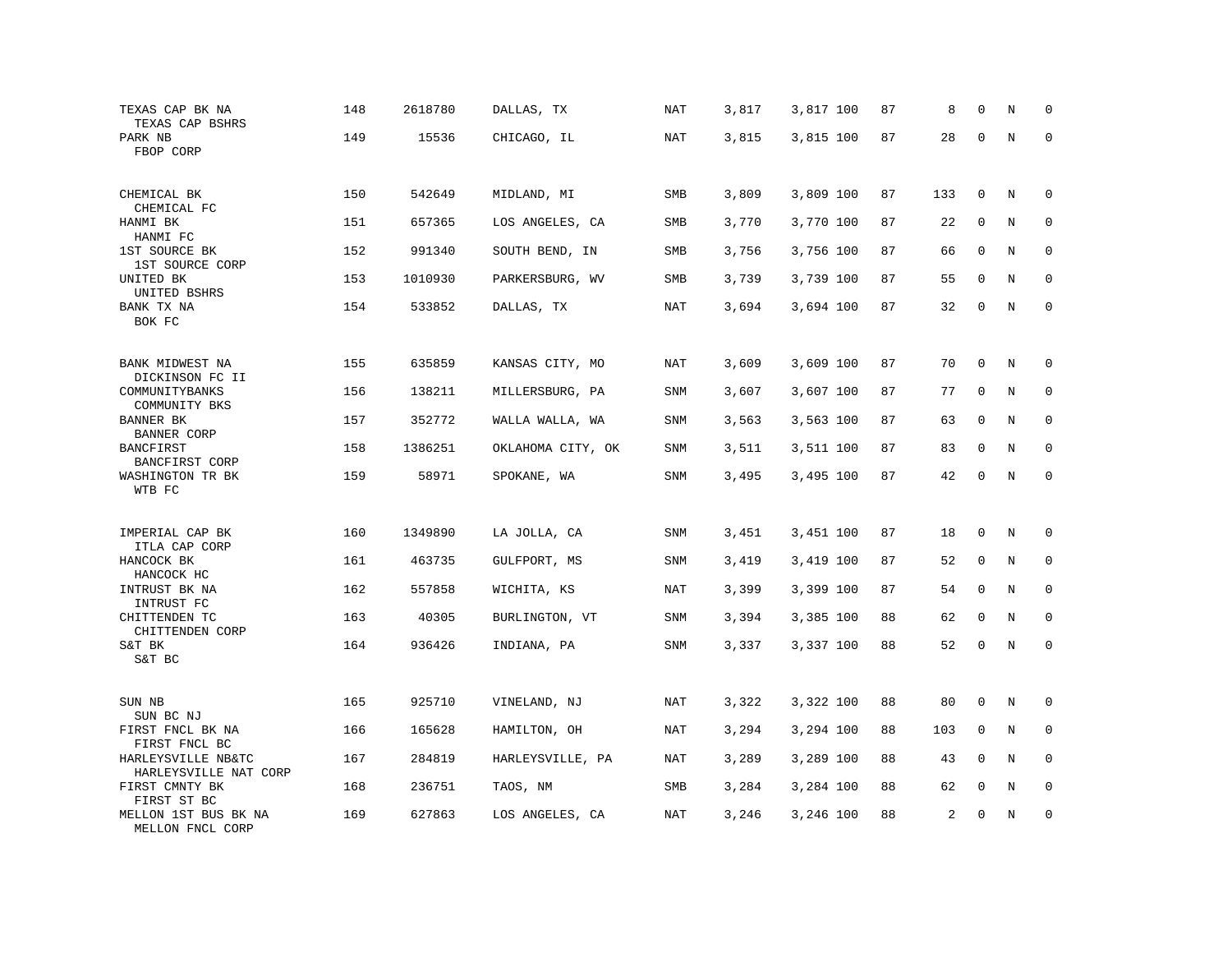| COLE TAYLOR BK<br>TAYLOR CAP GRP            | 170 | 412135  | CHICAGO, IL      | SMB        | 3,245 | 3,245 100 | 88 | 12       | $\mathbf 0$  | N       | $\mathbf 0$ |
|---------------------------------------------|-----|---------|------------------|------------|-------|-----------|----|----------|--------------|---------|-------------|
| FRONTIER BK<br>FRONTIER FC                  | 171 | 150071  | EVERETT, WA      | <b>SNM</b> | 3,241 | 3,241 100 | 88 | 46       | $\mathbf 0$  | N       | $\mathbf 0$ |
| IBERIABANK<br>IBERIABANK CORP               | 172 | 808176  | LAFAYETTE, LA    | SMB        | 3,192 | 3,192 100 | 88 | 63       | $\mathbf 0$  | N       | $\mathbf 0$ |
| PNC BK DE<br>PNC FNCL SVC GROUP             | 173 | 83311   | WILMINGTON, DE   | SMB        | 3,191 | 3,191 100 | 88 | 36       | $\mathbf 0$  | $\rm N$ | $\mathbf 0$ |
| MIZUHO CORP BK USA                          | 174 | 229913  | NEW YORK, NY     | SMB        | 3,187 | 3,152 99  | 88 | $\Omega$ | $\mathbf{1}$ | Y       | 100         |
| GREAT WESTERN BK                            | 175 | 131650  | WATERTOWN, SD    | <b>SNM</b> | 3,123 | 3,123 100 | 88 | 85       | $\mathbf 0$  | N       | $\mathbf 0$ |
| GREAT WESTERN BC<br>FARMERS & MRCH BK       | 176 | 871769  | LONG BEACH, CA   | SMB        | 3,106 | 3,106 100 | 88 | 20       | $\mathbf 0$  | N       | 0           |
| COMMUNITY TR BK INC<br>COMMUNITY TR BC      | 177 | 509811  | PIKEVILLE, KY    | <b>SMB</b> | 3,090 | 3,090 100 | 88 | 85       | $\Omega$     | N       | $\mathbf 0$ |
| FIRST AMER BK<br>ALABAMA NBC                | 178 | 424035  | BIRMINGHAM, AL   | SMB        | 3,008 | 3,008 100 | 88 | 42       | $\mathbf 0$  | N       | 0           |
| SUSQUEHANNA BK<br>SUSOUEHANNA BSHRS         | 179 | 818625  | HAGERSTOWN, MD   | SMB        | 2,987 | 2,987 100 | 88 | 54       | $\mathbf 0$  | N       | $\mathbf 0$ |
| MIDWEST B&TC<br>MIDWEST BANC HOLD           | 180 | 968436  | ELMWOOD PARK, IL | SMB        | 2,969 | 2,969 100 | 88 | 23       | $\mathbf 0$  | N       | $\mathbf 0$ |
| CITY NB OF FL<br>CITY NAT BSHRS             | 181 | 814430  | MIAMI, FL        | <b>NAT</b> | 2,956 | 2,956 100 | 88 | 17       | $\mathbf{0}$ | N       | $\mathbf 0$ |
| REPUBLIC B&TC<br>REPUBLIC BANCORP           | 182 | 316840  | LOUISVILLE, KY   | SNM        | 2,953 | 2,953 100 | 88 | 33       | $\mathbf 0$  | N       | 0           |
| SANDY SPRING BK<br>SANDY SPRING BC          | 183 | 506922  | OLNEY, MD        | SMB        | 2,943 | 2,943 100 | 88 | 39       | $\mathbf{0}$ | N       | $\mathbf 0$ |
| PRIVATEBANK & TC<br>PRIVATEBANCORP          | 184 | 1842065 | CHICAGO, IL      | <b>SNM</b> | 2,939 | 2,939 100 | 88 | 7        | $\mathbf{0}$ | N       | $\mathbf 0$ |
| UNION STATE BK                              | 185 | 644600  | NANUET, NY       | SNM        | 2,935 | 2,935 100 | 88 | 28       | $\mathbf 0$  | $\rm N$ | 0           |
| USB HC<br>AMBOY NB<br>AMBOY BC              | 186 | 9807    | OLD BRIDGE, NJ   | NAT        | 2,933 | 2,933 100 | 88 | 22       | $\mathbf{0}$ | N       | 0           |
| BANK OF NV<br>WESTERN ALLI BC               | 187 | 2197098 | LAS VEGAS, NV    | <b>SNM</b> | 2,914 | 2,914 100 | 88 | 13       | $\Omega$     | N       | $\mathbf 0$ |
| PLAINSCAPITAL BK<br>MAEDGEN & WHITE         | 188 | 637451  | LUBBOCK, TX      | SMB        | 2,902 | 2,902 100 | 88 | 27       | $\mathbf 0$  | N       | 0           |
| WACHOVIA BK OF DE NA<br>WACHOVIA CORP       | 189 | 1224812 | WILMINGTON, DE   | <b>NAT</b> | 2,889 | 2,889 100 | 88 | 26       | $\Omega$     | N       | $\mathbf 0$ |
| SUSQUEHANNA PATRIOT BK<br>SUSOUEHANNA BSHRS | 190 | 189419  | MARLTON, NJ      | <b>SMB</b> | 2,852 | 2,852 100 | 88 | 50       | $\Omega$     | N       | $\mathbf 0$ |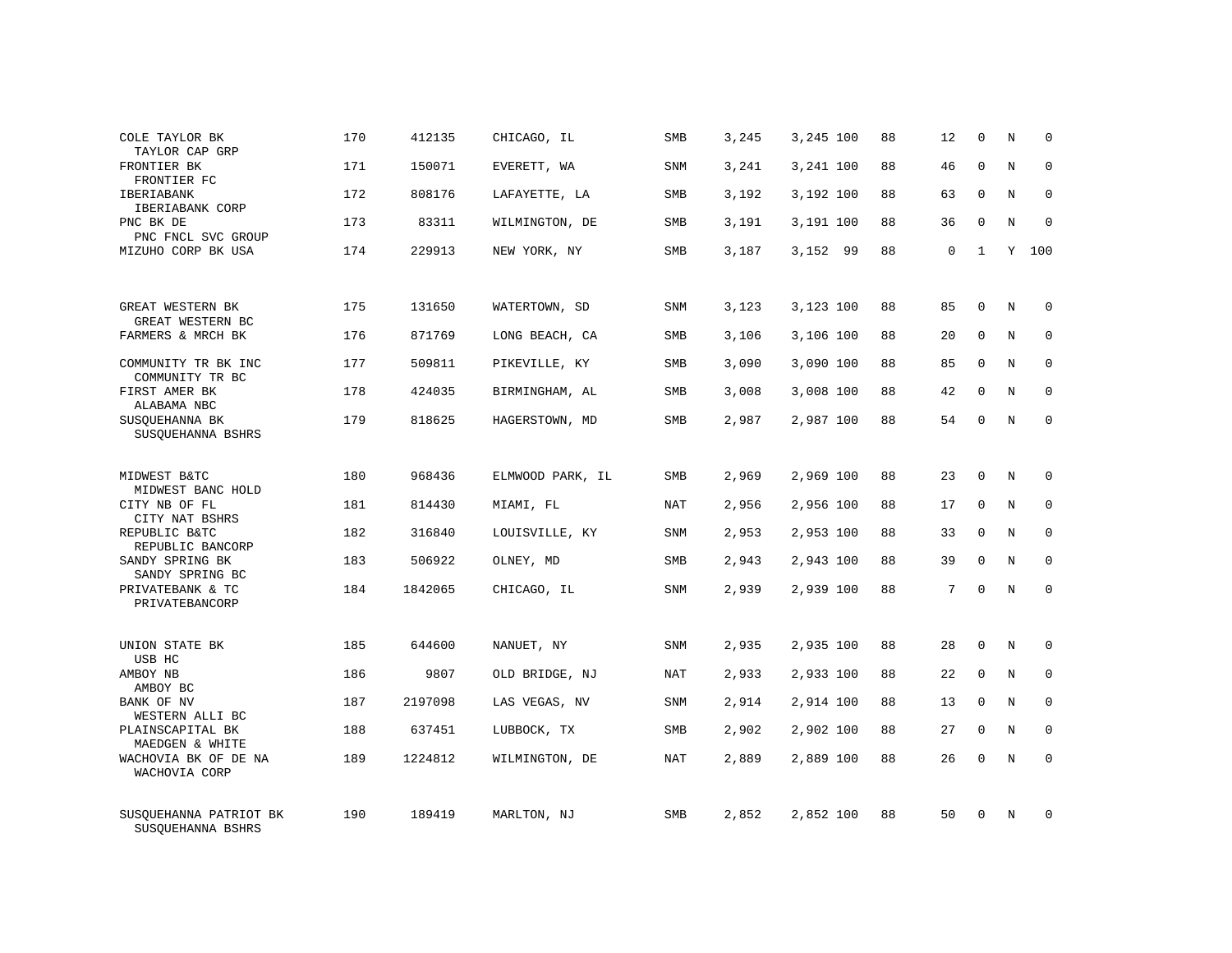| UNITED BK<br>UNITED BSHRS                       | 191 | 365325  | FAIRFAX, VA         | SMB        | 2,824 | 2,824 100 | 88 | 34  | $\mathbf 0$  | N       | $\mathbf 0$ |
|-------------------------------------------------|-----|---------|---------------------|------------|-------|-----------|----|-----|--------------|---------|-------------|
| NEW YORK CMRL BK<br>NEW YORK CMNTY BC           | 192 | 1438589 | ISLANDIA, NY        | SNM        | 2,815 | 2,815 100 | 88 | 29  | $\mathbf{0}$ | N       | $\mathbf 0$ |
| FIRST NB OF AZ<br>FIRST NAT BHC                 | 193 | 1397190 | SCOTTSDALE, AZ      | NAT        | 2,767 | 2,767 100 | 89 | 16  | $\Omega$     | N       | 0           |
| RENASANT BK<br>RENASANT CORP                    | 194 | 749242  | TUPELO, MS          | SNM        | 2,751 | 2,751 100 | 89 | 55  | $\mathbf 0$  | N       | $\mathbf 0$ |
| ROCKLAND TC<br>INDEPENDENT BC                   | 195 | 613008  | ROCKLAND, MA        | SNM        | 2,734 | 2,734 100 | 89 | 54  | $\mathbf{0}$ | N       | $\mathbf 0$ |
| MECHANICS BK                                    | 196 | 936462  | RICHMOND, CA        | SNM        | 2,678 | 2,678 100 | 89 | 32  | 0            | N       | $\mathbf 0$ |
| CARTER BK & TR                                  | 197 | 3476192 | MARTINSVILLE, VA    | SNM        | 2,663 | 2,663 100 | 89 | 126 | 0            | N       | $\mathbf 0$ |
| YARDVILLE NB<br>YARDVILLE NAT BC                | 198 | 156916  | YARDVILLE, NJ       | <b>NAT</b> | 2,663 | 2,663 100 | 89 | 25  | $\mathbf 0$  | N       | $\mathbf 0$ |
| INTEGRA BK NA<br>INTEGRA BK CORP                | 199 | 23241   | EVANSVILLE, IN      | <b>NAT</b> | 2,649 | 2,649 100 | 89 | 78  | $\mathbf 0$  | N       | $\mathbf 0$ |
| CAPITAL CITY BK<br>CAPITAL CITY BK GRP          | 200 | 876634  | TALLAHASSEE, FL     | SMB        | 2,561 | 2,561 100 | 89 | 75  | 0            | N       | $\mathbf 0$ |
| CITY NB OF WV<br>CITY HC                        | 201 | 1011526 | CHARLESTON, WV      | NAT        | 2,553 | 2,553 100 | 89 | 70  | $\mathbf 0$  | N       | $\mathbf 0$ |
| MELLON UNITED NB<br>MELLON FNCL CORP            | 202 | 53033   | MIAMI, FL           | <b>NAT</b> | 2,546 | 2,546 100 | 89 | 14  | $\mathbf{0}$ | $\rm N$ | 0           |
| BANK OF THE OZARKS<br>BANK OF THE OZARKS        | 203 | 107244  | LITTLE ROCK, AR     | <b>SNM</b> | 2,536 | 2,536 100 | 89 | 61  | $\mathbf 0$  | N       | $\mathbf 0$ |
| ORION BK<br>ORION BC                            | 204 | 270036  | NAPLES, FL          | <b>SMB</b> | 2,515 | 2,515 100 | 89 | 20  | $\mathbf 0$  | N       | $\mathbf 0$ |
| WEST COAST BK<br>WEST COAST BC                  | 205 | 593865  | LAKE OSWEGO, OR     | SNM        | 2,482 | 2,482 100 | 89 | 57  | $\mathbf 0$  | N       | $\mathbf 0$ |
| SAN DIEGO NB<br>FBOP CORP                       | 206 | 127260  | SAN DIEGO, CA       | NAT        | 2,477 | 2,477 100 | 89 | 20  | 0            | N       | 0           |
| AMERICAN CHARTERED BK<br>AMERICAN CHARTERED BC  | 207 | 231242  | SCHAUMBURG, IL      | SNM        | 2,476 | 2,476 100 | 89 | 9   | $\mathbf 0$  | N       | $\mathbf 0$ |
| FIRST AMER BK<br>FIRST AMER BK CORP             | 208 | 850036  | CARPENTERSVILLE, IL | SNM        | 2,469 | 2,469 100 | 89 | 36  | $\mathbf 0$  | N       | $\Omega$    |
| BOSTON PRIVATE B&TC<br>BOSTON PRIVATE FNCL HOLD | 209 | 964700  | BOSTON, MA          | <b>SNM</b> | 2,443 | 2,443 100 | 89 | 7   | $\mathbf 0$  | $\rm N$ | $\mathbf 0$ |
| HANCOCK BK OF LA<br>HANCOCK HC                  | 210 | 1464122 | BATON ROUGE, LA     | SNM        | 2,440 | 2,440 100 | 89 | 58  | 0            | N       | 0           |
| COLUMBIA ST BK<br>COLUMBIA BKG SYS              | 211 | 2078290 | TACOMA, WA          | SNM        | 2,439 | 2,439 100 | 89 | 36  | 0            | N       | $\mathbf 0$ |
| MID-STATE B&TC<br>MID-ST BSHRS                  | 212 | 24266   | ARROYO GRANDE, CA   | SNM        | 2,413 | 2,413 100 | 89 | 41  | $\mathbf 0$  | N       | $\mathbf 0$ |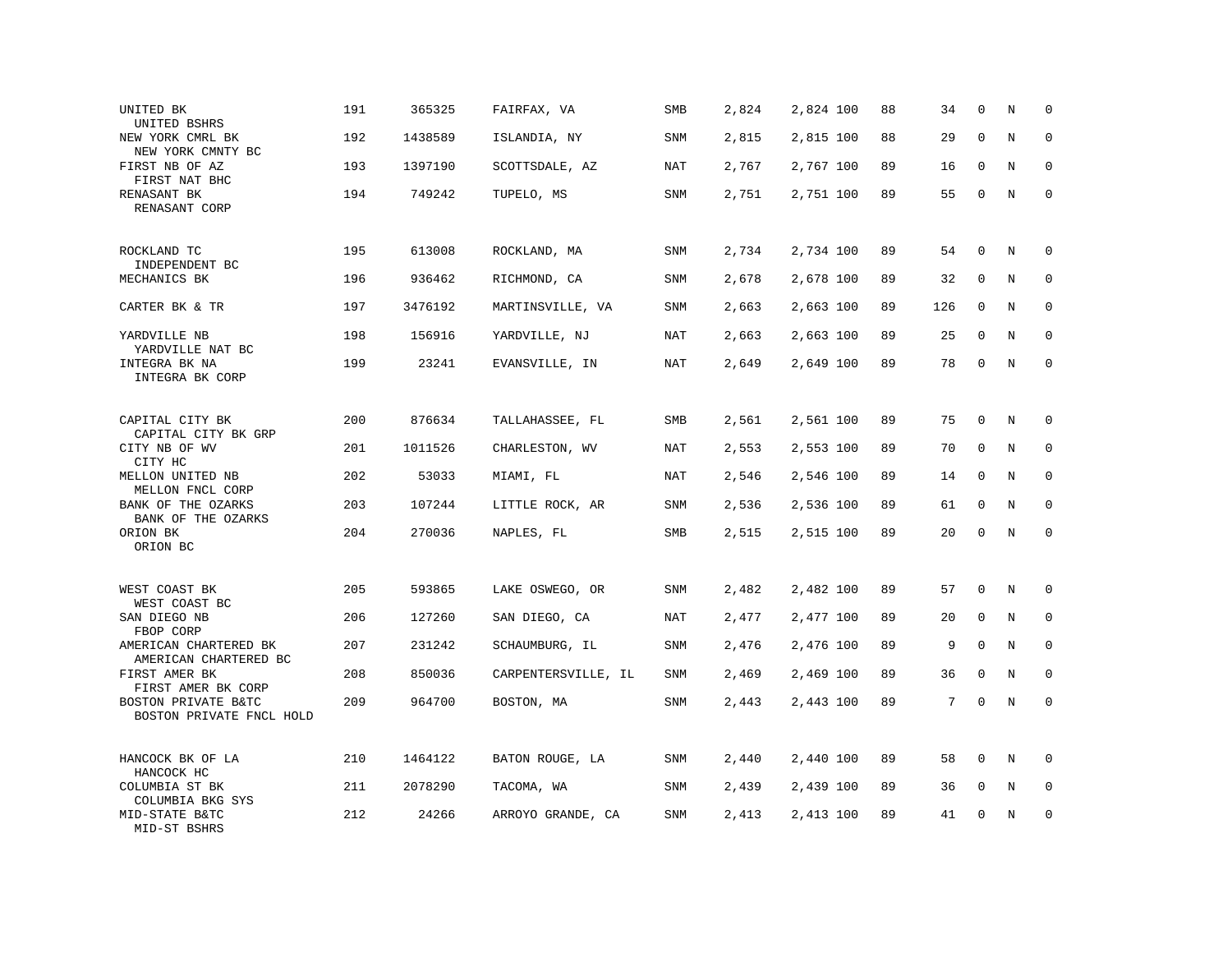| WASHINGTON TC<br>WASHINGTON TR BC<br>PLACER SIERRA BK        | 213<br>214 | 816603<br>33772 | WESTERLY, RI<br>AUBURN, CA | SNM<br>SMB | 2,399<br>2,399 | 2,399 100<br>2,399 100 | 89<br>89 | 12<br>50 | $\mathbf 0$<br>$\mathbf 0$ | N<br>N  | $\mathbf 0$<br>$\Omega$ |
|--------------------------------------------------------------|------------|-----------------|----------------------------|------------|----------------|------------------------|----------|----------|----------------------------|---------|-------------------------|
| PLACER SIERRA BSHRS                                          |            |                 |                            |            |                |                        |          |          |                            |         |                         |
| SEACOAST NB<br>SEACOAST BKG CORP OF FL                       | 215        | 34537           | STUART, FL                 | NAT        | 2,397          | 2,397 100              | 89       | 46       | $\mathbf 0$                | N       | $\mathbf 0$             |
| WOODFOREST NB<br>WOODFOREST FNCL GROUP                       | 216        | 412751          | HOUSTON, TX                | NAT        | 2,371          | 2,371 100              | 89       | 251      | $\mathbf 0$                | N       | $\mathbf 0$             |
| VECTRA BK COLORADO NA<br>ZIONS BC                            | 217        | 933957          | FARMINGTON, NM             | <b>NAT</b> | 2,365          | 2,365 100              | 89       | 39       | $\mathbf 0$                | N       | $\mathbf 0$             |
| VINEYARD BK NA<br>VINEYARD NAT BC                            | 218        | 807665          | CORONA, CA                 | <b>NAT</b> | 2,344          | 2,344 100              | 89       | 16       | $\Omega$                   | N       | $\mathbf 0$             |
| CHINATRUST BK USA<br>CHINATRUST CAP CORP                     | 219        | 996260          | TORRANCE, CA               | SNM        | 2,341          | 2,341 100              | 89       | 20       | 0                          | N       | 100                     |
| AMARILLO NB                                                  | 220        | 353555          | AMARILLO, TX               | NAT        | 2,321          | 2,321 100              | 89       | 14       | $\Omega$                   | N       | $\Omega$                |
| AMARILLO NAT BC<br>BREMER BK NA                              | 221        | 800657          | SOUTH SAINT PAUL, MN       | NAT        | 2,319          | 2,319 100              | 89       | 27       | $\mathbf{0}$               | N       | $\mathbf 0$             |
| OTTO BREMER FOUNDATION<br>BANK OF THE CASCADES               | 222        | 17464           | BEND, OR                   | <b>SNM</b> | 2,314          | 2,314 100              | 89       | 30       | $\Omega$                   | N       | $\mathbf 0$             |
| CASCADE BC<br>GREAT SOUTHERN BK<br>GREAT SOUTHERN BANCORP    | 223        | 572374          | REEDS SPRING, MO           | <b>SNM</b> | 2,284          | 2,284 100              | 89       | 36       | $\mathbf 0$                | N       | $\mathbf 0$             |
| LAKELAND BK<br>LAKELAND BC                                   | 224        | 687009          | NEWFOUNDLAND, NJ           | <b>SNM</b> | 2,276          | 2,276 100              | 89       | 44       | $\mathbf 0$                | $\rm N$ | $\mathbf 0$             |
| TOWNEBANK                                                    | 225        | 2797724         | PORTSMOUTH, VA             | SNM        | 2,274          | 2,274 100              | 89       | 16       | $\mathbf 0$                | N       | $\mathbf 0$             |
| LIBERTY BANK OF ARKANSAS                                     | 226        | 2967349         | JONESBORO, AR              | SNM        | 2,266          | 2,266 100              | 89       | 41       | $\Omega$                   | N       | $\Omega$                |
| LIBERTY BSHRS<br>HUDSON VALLEY BK<br>HUDSON VALLEY HOLD CORP | 227        | 436711          | YONKERS, NY                | <b>SNM</b> | 2,245          | 2,245 100              | 89       | 18       | $\mathbf{0}$               | N       | $\mathbf 0$             |
| FIRST NB ALASKA                                              | 228        | 114260          | ANCHORAGE, AK              | NAT        | 2,242          | 2,242 100              | 89       | 28       | $\mathbf{0}$               | N       | $\mathbf 0$             |
| FISERV TC                                                    | 229        | 665052          | DENVER, CO                 | SNM        | 2,198          | 2,198 100              | 89       | 0        | $\mathbf 0$                | N       | $\mathbf 0$             |
| ALPINE BK                                                    | 230        | 260055          | GLENWOOD SPRINGS, CO       | <b>SNM</b> | 2,195          | 2,195 100              | 89       | 32       | $\mathbf{0}$               | N       | $\mathbf 0$             |
| ALPINE BK OF CO                                              |            |                 |                            |            |                |                        |          |          |                            |         |                         |
| PINNACLE NB<br>PINNACLE FNCL PTNR                            | 231        | 2925666         | NASHVILLE, TN              | <b>NAT</b> | 2,189          | 2,189 100              | 90       | 17       | $\mathbf 0$                | N       | 0                       |
| SUSQUEHANNA BK PA<br>SUSQUEHANNA BSHRS                       | 232        | 682611          | LITITZ, PA                 | <b>SMB</b> | 2,186          | 2,186 100              | 90       | 55       | $\Omega$                   | N       | $\mathbf 0$             |
| FIRST BK<br>FIRST BC                                         | 233        | 216922          | TROY, NC                   | SNM        | 2,178          | 2,178 100              | 90       | 59       | $\mathbf 0$                | N       | $\mathbf 0$             |
| <b>BANKERS BK</b><br>COMMUNITY FNCL SVC                      | 234        | 740931          | ATLANTA, GA                | SMB        | 2,152          | 2,152 100              | 90       | 0        | $\mathbf 0$                | N       | $\mathbf 0$             |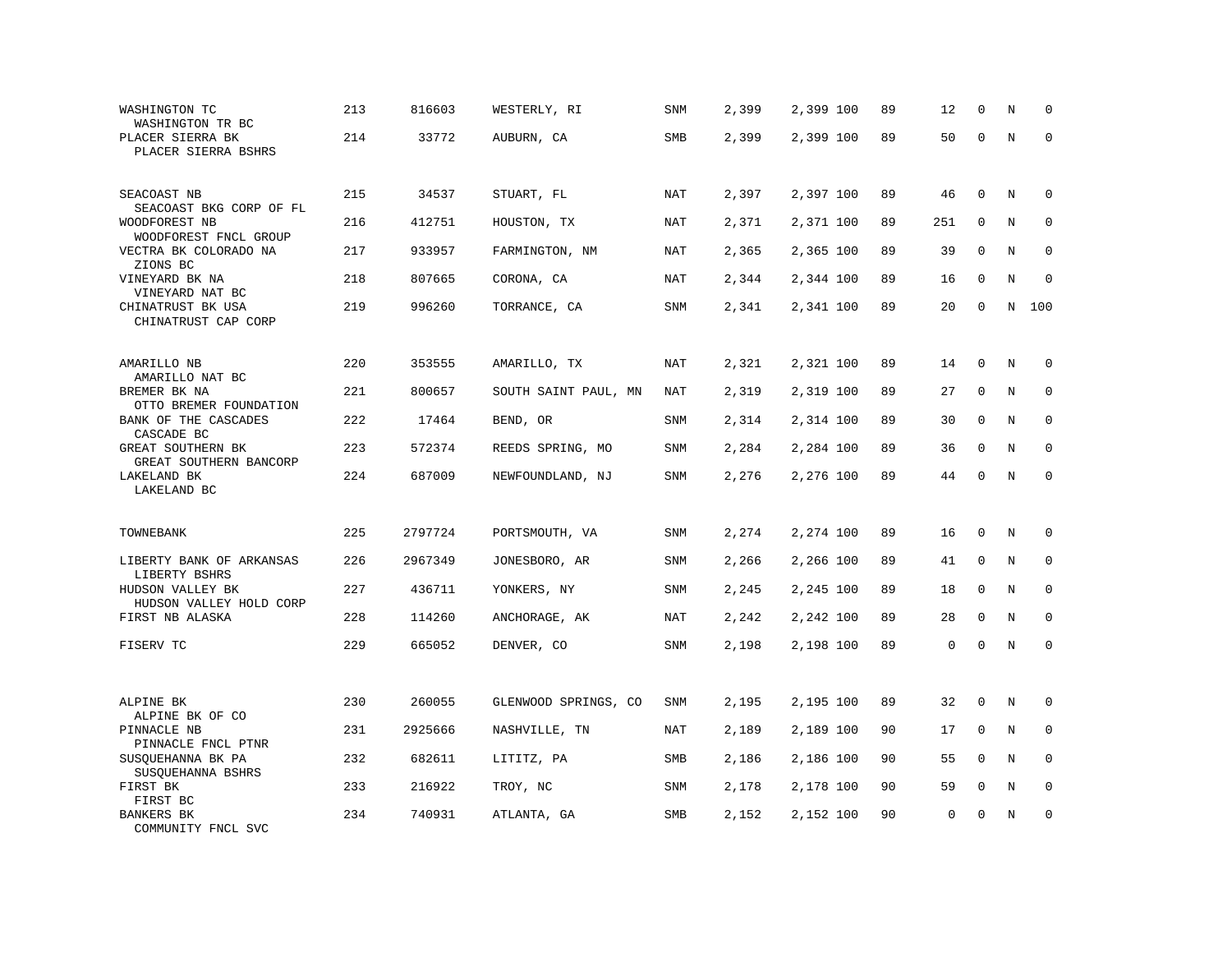| AMERICAN ST BK<br>AMERICAN ST FNCL CORP               | 235 | 822154  | LUBBOCK, TX      | <b>SNM</b> | 2,140 | 2,140 100 | 90 | 31 | $\mathbf 0$ | N | $\mathbf 0$  |
|-------------------------------------------------------|-----|---------|------------------|------------|-------|-----------|----|----|-------------|---|--------------|
| FIRST FNCL BK NA<br>FIRST FC                          | 236 | 693345  | TERRE HAUTE, IN  | NAT        | 2,126 | 2,126 100 | 90 | 46 | $\mathbf 0$ | N | $\mathbf 0$  |
| NARA BK<br>NARA BC                                    | 237 | 1398580 | LOS ANGELES, CA  | SMB        | 2,121 | 2,121 100 | 90 | 22 | $\mathbf 0$ | N | $\mathbf 0$  |
| FIRST IN BK NA<br>FIRST IN CORP                       | 238 | 889876  | INDIANAPOLIS, IN | NAT        | 2,120 | 2,120 100 | 90 | 29 | $\mathbf 0$ | N | $\mathbf 0$  |
| MACATAWA BK<br>MACATAWA BC                            | 239 | 2634351 | HOLLAND, MI      | <b>SNM</b> | 2,118 | 2,118 100 | 90 | 24 | $\mathbf 0$ | N | $\mathbf 0$  |
| STILLWATER NB&TC                                      | 240 | 398350  | STILLWATER, OK   | <b>NAT</b> | 2,117 | 2,117 100 | 90 | 12 | 0           | N | 0            |
| SOUTHWEST BC<br>MERIDIAN BANK NA<br>MARQUETTE FNCL CO | 241 | 978369  | WICKENBURG, AZ   | NAT        | 2,112 | 2,112 100 | 90 | 9  | $\mathbf 0$ | N | $\mathbf 0$  |
| FIRST CMNTY BK NA<br>FIRST CMNTY BSHRS                | 242 | 2353595 | BLUEFIELD, VA    | NAT        | 2,107 | 2,107 100 | 90 | 53 | $\mathbf 0$ | N | $\mathbf 0$  |
| MERCANTILE BK MI<br>MERCANTILE BK CORP                | 243 | 2608754 | GRAND RAPIDS, MI | SNM        | 2,089 | 2,089 100 | 90 | 5  | $\Omega$    | N | $\mathbf 0$  |
| COBIZ BK NA<br>COBIZ                                  | 244 | 56557   | DENVER, CO       | NAT        | 2,087 | 2,087 100 | 90 | 14 | 0           | N | $\mathbf 0$  |
| SHOREBANK<br>SHOREBANK CORP                           | 245 | 141734  | CHICAGO, IL      | SNM        | 2,064 | 2,064 100 | 90 | 11 | 0           | N | $\mathbf 0$  |
| VIRGINIA CMRC BK<br>VIRGINIA CMRC BC                  | 246 | 1190074 | ARLINGTON, VA    | SMB        | 2,060 | 2,060 100 | 90 | 19 | $\mathbf 0$ | N | $\mathbf 0$  |
| <b>BUSEY BK</b><br>FIRST BUSEY CORP                   | 247 | 416245  | URBANA, IL       | SNM        | 2,046 | 2,046 100 | 90 | 27 | $\mathbf 0$ | N | 0            |
| AMERIS BK<br>AMERIS BC                                | 248 | 764030  | MOULTRIE, GA     | SNM        | 2,041 | 2,041 100 | 90 | 43 | $\mathbf 0$ | N | 0            |
| PARK NB<br>PARK NAT CORP                              | 249 | 489623  | NEWARK, OH       | NAT        | 2,038 | 2,038 100 | 90 | 38 | $\mathbf 0$ | N | $\mathbf 0$  |
| FIRST RGNL BK<br>FIRST RGNL BC                        | 250 | 974866  | LOS ANGELES, CA  | SNM        | 2,024 | 2,024 100 | 90 | 7  | $\mathbf 0$ | N | $\mathbf 0$  |
| FARMERS & MECHANICS BK<br>PNC FNCL SVC GROUP          | 251 | 802129  | FREDERICK, MD    | SMB        | 2,013 | 2,013 100 | 90 | 32 | $\mathbf 0$ | N | $\mathbf 0$  |
| COMMUNITY BK                                          | 252 | 770367  | PASADENA, CA     | SNM        | 2,007 | 2,007 100 | 90 | 19 | 0           | N | $\mathbf 0$  |
| PINNACLE BK<br>PINNACLE BC                            | 253 | 913856  | LINCOLN, NE      | <b>SNM</b> | 2,003 | 2,003 100 | 90 | 48 | $\mathbf 0$ | N | 0            |
| WELLS FARGO FNCL NB<br>WELLS FARGO & CO               | 254 | 1225761 | LAS VEGAS, NV    | NAT        | 2,002 | 2,002 100 | 90 | 0  | $\mathbf 0$ | N | $\mathbf{0}$ |
| WILSHIRE ST BK<br>WILSHIRE BC                         | 255 | 382667  | LOS ANGELES, CA  | <b>SNM</b> | 1,999 | 1,999 100 | 90 | 18 | $\mathbf 0$ | N | $\mathbf 0$  |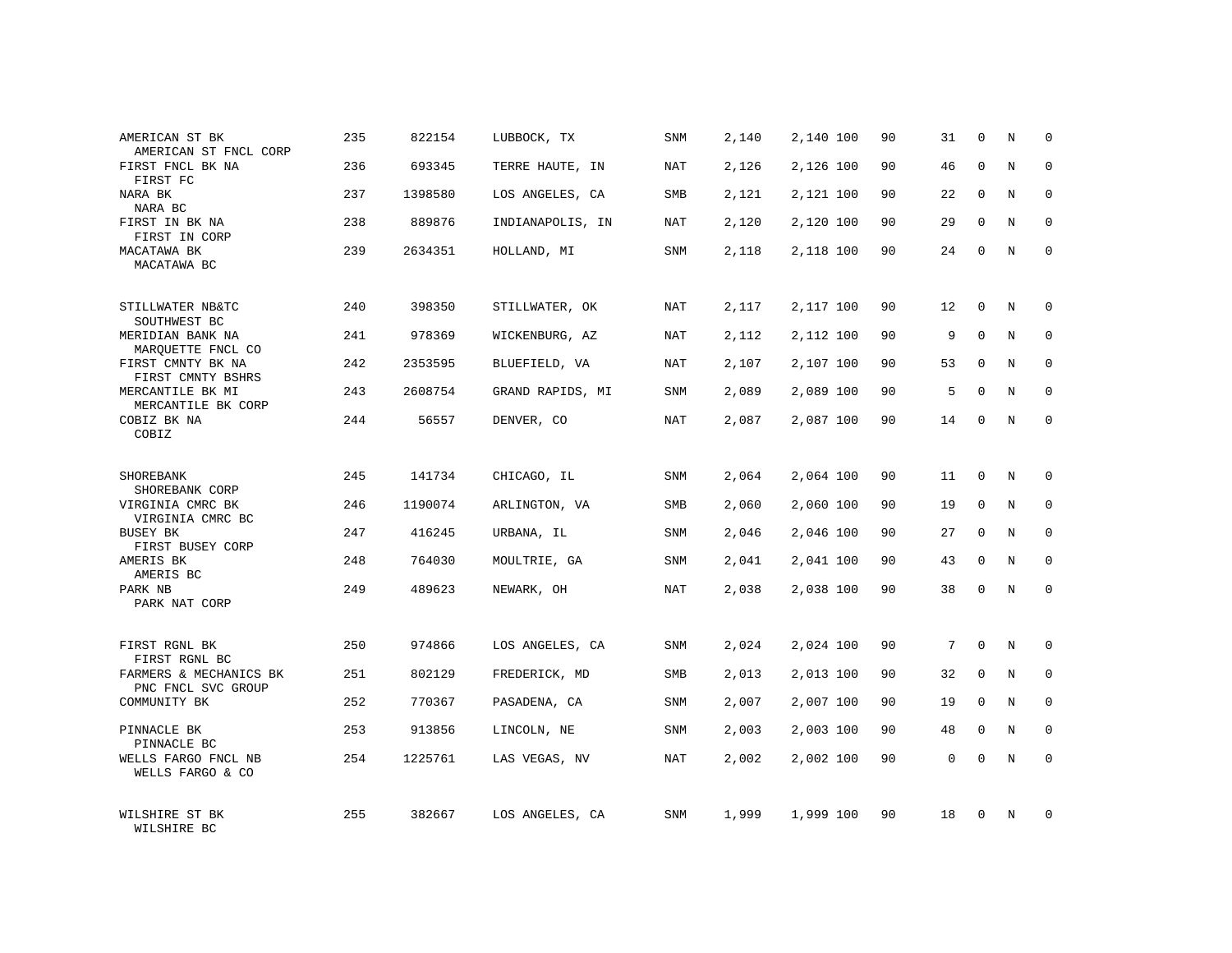| SOUTH CAROLINA B&T NA<br>SCBT FNCL CORP               | 256 | 540926  | ORANGEBURG, SC      | <b>NAT</b> | 1,978 | 1,978 100 | 90 | 37          | $\mathbf 0$ | N       | $\mathbf 0$ |
|-------------------------------------------------------|-----|---------|---------------------|------------|-------|-----------|----|-------------|-------------|---------|-------------|
| STANDARD B&TC<br>STANDARD BSHRS                       | 257 | 19730   | HICKORY HILLS, IL   | <b>SNM</b> | 1,974 | 1,974 100 | 90 | 39          | $\mathbf 0$ | N       | $\mathbf 0$ |
| HSBC BK NV NA<br>HSBC NORTH AMER HOLD                 | 258 | 2129008 | LAS VEGAS, NV       | NAT        | 1,967 | 1,967 100 | 90 | $\mathsf 0$ | $\mathbf 0$ | N       | 64          |
| BANK OF STOCKTON<br>1867 WESTERN FC                   | 259 | 479268  | STOCKTON, CA        | <b>SNM</b> | 1,958 | 1,958 100 | 90 | 17          | $\mathbf 0$ | $\rm N$ | $\mathbf 0$ |
| FIVE STAR BK<br>FINANCIAL INST                        | 260 | 601416  | WARSAW, NY          | SMB        | 1,957 | 1,957 100 | 90 | 47          | $\mathbf 0$ | N       | $\mathbf 0$ |
| FIRST BK<br>FIRST SOUTH BC                            | 261 | 436159  | LEXINGTON, TN       | SNM        | 1,953 | 1,953 100 | 90 | 37          | $\mathbf 0$ | N       | $\mathbf 0$ |
| BANKERS TC NA<br>BTC FC                               | 262 | 811046  | DES MOINES, IA      | NAT        | 1,945 | 1,945 100 | 90 | 16          | $\mathbf 0$ | N       | $\mathbf 0$ |
| STATE NB<br>STATE NAT BSHRS                           | 263 | 2443478 | FORT WORTH, TX      | NAT        | 1,940 | 1,940 100 | 90 | 52          | $\mathbf 0$ | N       | 100         |
| INTERVEST NB<br>INTERVEST BSHRS CORP                  | 264 | 2764258 | NEW YORK, NY        | <b>NAT</b> | 1,931 | 1,931 100 | 90 | 5           | $\mathbf 0$ | $\rm N$ | $\mathbf 0$ |
| UNIVEST NB&TC<br>UNIVEST CORP OF PA                   | 265 | 354310  | SOUDERTON, PA       | <b>NAT</b> | 1,918 | 1,918 100 | 90 | 34          | $\mathbf 0$ | N       | 0           |
| PARKWAY B&TC<br>PARKWAY BC                            | 266 | 1001639 | HARWOOD HEIGHTS, IL | SNM        | 1,918 | 1,918 100 | 90 | 18          | $\mathbf 0$ | N       | $\mathbf 0$ |
| BANK OF LANCASTER CTY NA<br>STERLING FNCL CORP        | 267 | 872711  | STRASBURG, PA       | <b>NAT</b> | 1,918 | 1,918 100 | 90 | 36          | 0           | N       | 0           |
| FAR EAST NB<br>SINOPAC BC                             | 268 | 676160  | LOS ANGELES, CA     | <b>NAT</b> | 1,914 | 1,877 98  | 90 | 14          | 1           | N       | 100         |
| AMERICAN NAT BK<br>STURM FNCL GROUP INC               | 269 | 828651  | DENVER, CO          | NAT        | 1,907 | 1,907 100 | 90 | 32          | $\Omega$    | $\rm N$ | $\Omega$    |
| FREMONT BK<br>FREMONT BC                              | 270 | 739560  | FREMONT, CA         | SNM        | 1,907 | 1,907 100 | 90 | 26          | $\mathbf 0$ | N       | $\mathbf 0$ |
| WEST SUBURBAN BK<br>WEST SUBURBAN BC                  | 271 | 375034  | LOMBARD, IL         | SNM        | 1,900 | 1,900 100 | 90 | 36          | 0           | N       | 0           |
| COMMERCE BK HARRISBURG NA<br>PENNSYLVANIA COMMERCE BC | 272 | 775214  | LEMOYNE, PA         | NAT        | 1,897 | 1,897 100 | 90 | 28          | $\mathbf 0$ | N       | $\mathbf 0$ |
| FIRST CMRL BK<br>SYNOVUS FC                           | 273 | 44134   | BIRMINGHAM, AL      | <b>SNM</b> | 1,883 | 1,883 100 | 90 | 12          | 1           | N       | $\mathbf 0$ |
| CENTER BK<br>CENTER FC                                | 274 | 671464  | LOS ANGELES, CA     | SNM        | 1,872 | 1,872 100 | 90 | 17          | $\mathbf 0$ | N       | $\mathbf 0$ |
| TRI CTY BK<br>TRICO BSHRS                             | 275 | 100562  | CHICO, CA           | SNM        | 1,865 | 1,865 100 | 90 | 53          | $\mathbf 0$ | N       | $\mathbf 0$ |
| <b>BANKPLUS</b><br>BANCPLUS CORP                      | 276 | 121642  | BELZONI, MS         | SNM        | 1,864 | 1,864 100 | 90 | 58          | 0           | Ν       | 0           |
| MERCANTILE PENINSULA BK<br>PNC FNCL SVC GROUP         | 277 | 72614   | SELBYVILLE, DE      | SNM        | 1,863 | 1,863 100 | 91 | 36          | $\mathbf 0$ | N       | $\mathbf 0$ |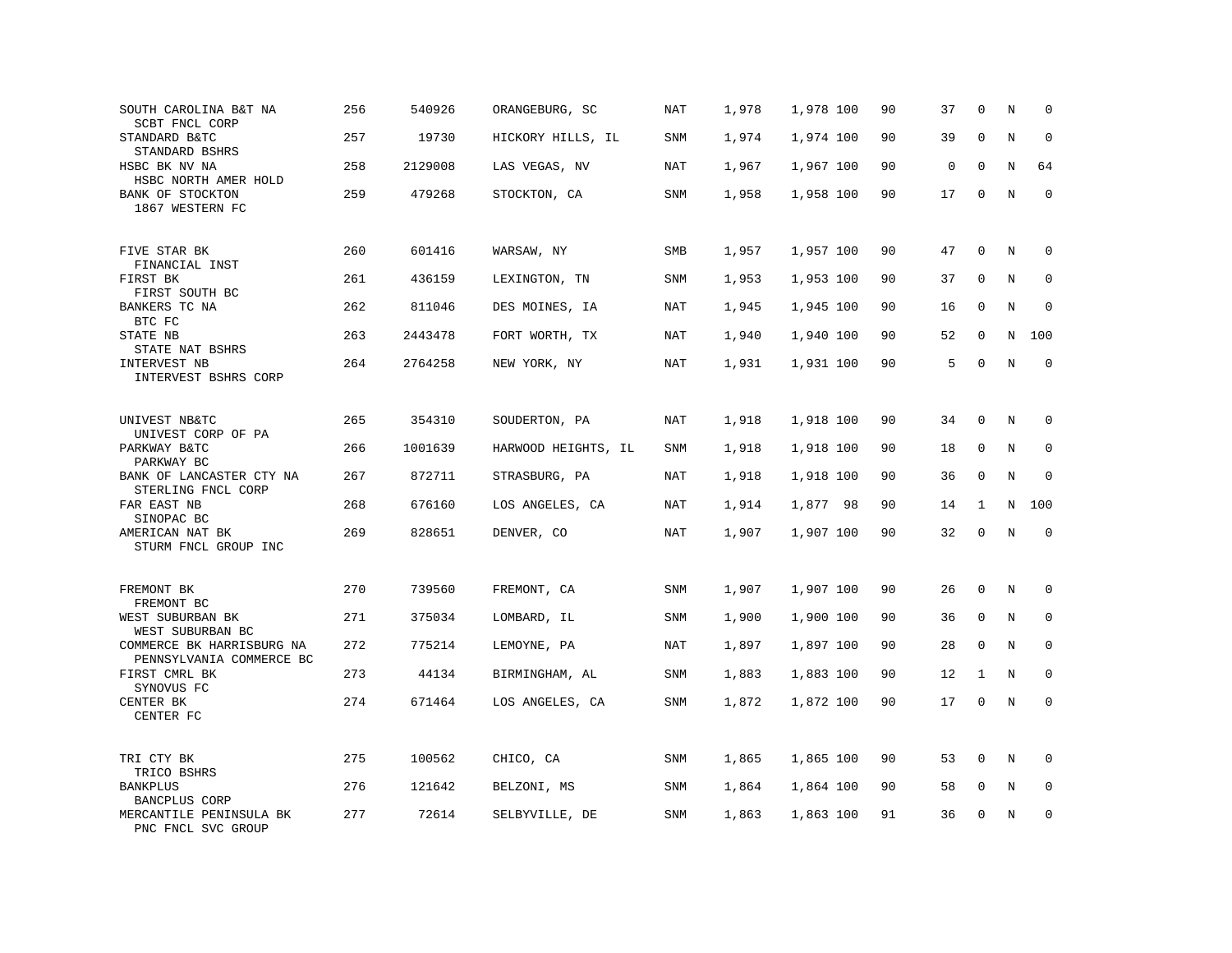| CADENCE BK NA<br>CADENCE FNCL CORP<br>PEOPLES BK NA | 278 | 115641  | STARKVILLE, MS    | <b>NAT</b> | 1,862 | 1,862 100 | 91 | 34 | $\mathbf 0$  | N       | $\mathbf 0$ |
|-----------------------------------------------------|-----|---------|-------------------|------------|-------|-----------|----|----|--------------|---------|-------------|
| PEOPLES BC                                          | 279 | 577128  | MARIETTA, OH      | NAT        | 1,858 | 1,858 100 | 91 | 50 | $\mathbf 0$  | $\rm N$ | $\mathbf 0$ |
| FIFTH THIRD BK<br>FIFTH THIRD BC                    | 280 | 1408069 | NASHVILLE, TN     | NAT        | 1,858 | 1,858 100 | 91 | 28 | $\mathbf 0$  | N       | 0           |
| COUNTY BK<br>CAPITAL CORP OF THE WEST               | 281 | 191663  | MERCED, CA        | SMB        | 1,851 | 1,851 100 | 91 | 28 | 0            | N       | 0           |
| <b>BANK</b><br>FULTON FNCL CORP                     | 282 | 1407932 | WOODBURY, NJ      | <b>SNM</b> | 1,845 | 1,845 100 | 91 | 47 | $\mathbf{0}$ | N       | $\mathbf 0$ |
| FIRST NB&TC<br>FNB UNITED CORP                      | 283 | 591825  | ASHEBORO, NC      | NAT        | 1,844 | 1,844 100 | 91 | 43 | $\mathbf 0$  | N       | $\mathbf 0$ |
| STERLING NB<br>STERLING BC                          | 284 | 64619   | NEW YORK, NY      | NAT        | 1,840 | 1,840 100 | 91 | 9  | $\mathbf{0}$ | Y       | $\mathbf 0$ |
| GREENE CTY BK<br>GREENE CTY BSHRS                   | 285 | 488439  | GREENEVILLE, TN   | SNM        | 1,827 | 1,827 100 | 91 | 48 | 0            | N       | 0           |
| MANUFACTURERS BK                                    | 286 | 930965  | LOS ANGELES, CA   | SNM        | 1,820 | 1,820 100 | 91 | 8  | 0            | N       | 100         |
| SOUTHSIDE BK<br>SOUTHSIDE BSHRS                     | 287 | 361167  | TYLER, TX         | SNM        | 1,820 | 1,820 100 | 91 | 27 | $\mathbf 0$  | $\rm N$ | $\mathbf 0$ |
| LAKE CITY BK<br>LAKELAND FC                         | 288 | 874845  | WARSAW, IN        | SMB        | 1,816 | 1,816 100 | 91 | 47 | $\mathbf 0$  | N       | $\mathbf 0$ |
| METROPOLITAN NB<br>ROGERS BSHRS                     | 289 | 874649  | LITTLE ROCK, AR   | <b>NAT</b> | 1,780 | 1,780 100 | 91 | 45 | 0            | $\rm N$ | $\mathbf 0$ |
| OMEGA BK<br>OMEGA FNCL CORP                         | 290 | 868817  | STATE COLLEGE, PA | SMB        | 1,778 | 1,778 100 | 91 | 64 | 0            | Ν       | 0           |
| ANB FNCL NAT ASSOC<br>ANB BSHRS                     | 291 | 2203355 | ROGERS, AR        | NAT        | 1,767 | 1,767 100 | 91 | 9  | $\mathbf{0}$ | N       | $\mathbf 0$ |
| BROADWAY NB<br>BROADWAY BSHRS                       | 292 | 474254  | SAN ANTONIO, TX   | NAT        | 1,762 | 1,762 100 | 91 | 38 | $\mathbf 0$  | N       | 0           |
| GEORGIAN BK<br>GEORGIAN BC                          | 293 | 3030969 | ATLANTA, GA       | SNM        | 1,739 | 1,739 100 | 91 | 5  | $\mathbf 0$  | N       | $\mathbf 0$ |
| FIRST UNITED B&TC<br>DURANT BC                      | 294 | 509950  | DURANT, OK        | SNM        | 1,733 | 1,733 100 | 91 | 26 | $\mathbf 0$  | N       | $\mathbf 0$ |
| CAMDEN NB<br>CAMDEN NAT CORP                        | 295 | 593007  | CAMDEN, ME        | NAT        | 1,725 | 1,725 100 | 91 | 29 | 0            | N       | 0           |
| CARDINAL BK<br>CARDINAL FC                          | 296 | 2683014 | MCLEAN, VA        | SNM        | 1,713 | 1,713 100 | 91 | 26 | 0            | Ν       | 0           |
| OLD SECOND NB AURORA<br>OLD SECOND BC               | 297 | 936136  | AURORA, IL        | NAT        | 1,702 | 1,702 100 | 91 | 13 | $\mathbf 0$  | N       | $\mathbf 0$ |
| CENTIER BK<br>FIRST BSHRS                           | 298 | 783648  | WHITING, IN       | SNM        | 1,693 | 1,693 100 | 91 | 38 | 0            | Ν       | 0           |
| BANK OF COLORADO<br>PINNACLE BC                     | 299 | 255659  | FORT COLLINS, CO  | SNM        | 1,663 | 1,663 100 | 91 | 35 | $\mathbf 0$  | N       | $\mathbf 0$ |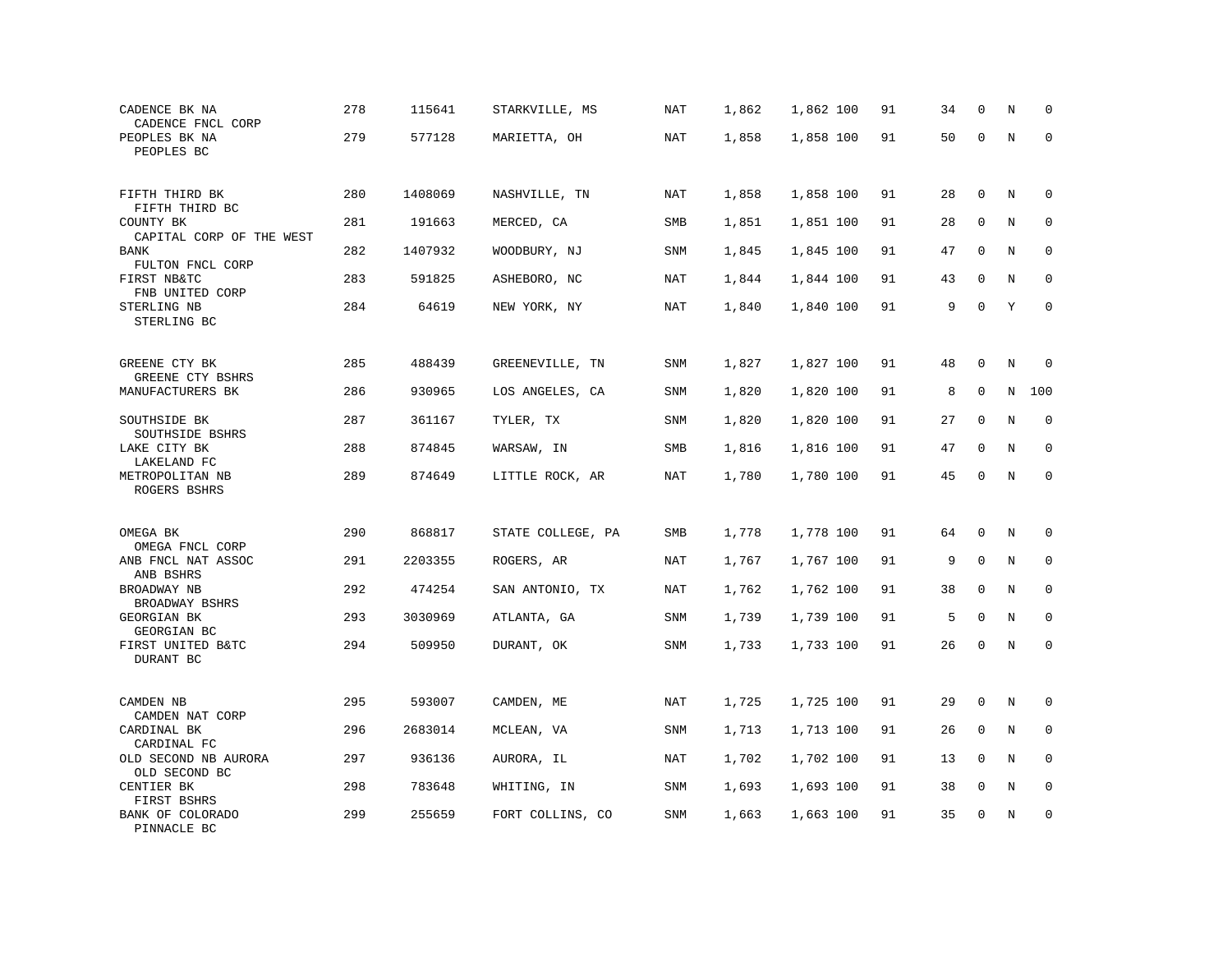| STATE B&T<br><b>STATE BSHRS</b>                           | 300 | 929352  | FARGO, ND          | SNM        | 1,661 | 1,661 100 | 91 | 12           | 0           | Ν | $\mathbf 0$ |
|-----------------------------------------------------------|-----|---------|--------------------|------------|-------|-----------|----|--------------|-------------|---|-------------|
| HILLCREST BK<br>HILLCREST BSHRS                           | 301 | 400253  | OVERLAND PARK, KS  | <b>SNM</b> | 1,657 | 1,657 100 | 91 | 26           | $\mathbf 0$ | N | $\mathbf 0$ |
| COLUMBIA BK<br>FULTON FNCL CORP                           | 302 | 1189993 | COLUMBIA, MD       | <b>SNM</b> | 1,653 | 1,653 100 | 91 | 24           | $\Omega$    | N | $\mathbf 0$ |
| <b>GUARANTY B&amp;TC</b><br>CENTENNIAL BK HOLD            | 303 | 666657  | DENVER, CO         | SMB        | 1,649 | 1,649 100 | 91 | 22           | 0           | N | 0           |
| AMERICAN NB<br>AMERICAN NAT CORP                          | 304 | 660655  | OMAHA, NE          | NAT        | 1,646 | 1,646 100 | 91 | 29           | $\Omega$    | N | $\mathbf 0$ |
| TIB INDEPENDENT BANKERSBANK                               | 305 | 529958  | IRVING, TX         | <b>SMB</b> | 1,645 | 1,645 100 | 91 | $\mathbf{1}$ | 0           | N | $\mathbf 0$ |
| INDEPENDENT BKR FC<br>MAROUETTE BK                        | 306 | 716833  | CHICAGO, IL        | <b>SMB</b> | 1,636 | 1,636 100 | 91 | 24           | $\mathbf 0$ | N | $\mathbf 0$ |
| MARQUETTE NAT CORP<br>STATE BK OF LONG ISLAND<br>STATE BC | 307 | 651103  | NEW HYDE PARK, NY  | SNM        | 1,627 | 1,627 100 | 91 | 14           | 0           | N | $\mathbf 0$ |
| LONE STAR NB<br>LONE STAR NATL BSHRS TX                   | 308 | 842460  | PHARR, TX          | NAT        | 1,623 | 1,623 100 | 91 | 20           | $\mathbf 0$ | N | $\mathbf 0$ |
| FIDELITY BK<br>FIDELITY SOUTHERN CORP                     | 309 | 598534  | NORCROSS, GA       | SNM        | 1,619 | 1,619 100 | 91 | 20           | 0           | N | $\mathbf 0$ |
| COMMUNITY BK OF NV<br>COMMUNITY BC                        | 310 | 2319676 | LAS VEGAS, NV      | <b>SMB</b> | 1,614 | 1,614 100 | 91 | 13           | $\mathbf 0$ | N | $\mathbf 0$ |
| FIRST AMER BK<br>STARK BK GRP                             | 311 | 653648  | FORT DODGE, IA     | SMB        | 1,608 | 1,608 100 | 91 | 20           | 0           | N | 0           |
| GREAT FL BK                                               | 312 | 3277876 | MIAMI, FL          | <b>SNM</b> | 1,607 | 1,607 100 | 91 | 17           | $\Omega$    | Y | $\mathbf 0$ |
| HILLS B&TC<br>HILLS BC                                    | 313 | 731247  | HILLS, IA          | SNM        | 1,594 | 1,594 100 | 91 | 12           | 0           | N | 0           |
| OCEAN NB<br>CHITTENDEN CORP                               | 314 | 252706  | PORTSMOUTH, NH     | NAT        | 1,587 | 1,587 100 | 91 | 43           | $\Omega$    | N | $\mathbf 0$ |
| FIRST BK OF BEVERLY HILLS<br>BEVERLY HILLS BC             | 315 | 402172  | CALABASAS, CA      | SNM        | 1,579 | 1,579 100 | 91 | 0            | 0           | N | $\mathbf 0$ |
| MERCHANTS & FARMERS BK<br>FIRST M&F CORP                  | 316 | 844343  | KOSCIUSKO, MS      | <b>SNM</b> | 1,561 | 1,561 100 | 91 | 43           | $\mathbf 0$ | N | 0           |
| CENTURY B&TC<br>CENTURY BC                                | 317 | 377908  | SOMERVILLE, MA     | SNM        | 1,560 | 1,560 100 | 91 | 19           | 0           | N | 0           |
| CENTRAL TR BK<br>CENTRAL BANCOMPANY                       | 318 | 853952  | JEFFERSON CITY, MO | SNM        | 1,553 | 1,553 100 | 91 | 9            | $\mathbf 0$ | N | $\mathbf 0$ |
| MONROE BK & TR<br>MBT FC                                  | 319 | 364449  | MONROE, MI         | <b>SNM</b> | 1,547 | 1,547 100 | 91 | 25           | $\Omega$    | N | $\mathbf 0$ |
| CITIZENS BK<br>CITIZENS FNCL GROUP                        | 320 | 3041983 | WILMINGTON, DE     | SNM        | 1,528 | 1,528 100 | 91 | 25           | $\Omega$    | N | 100         |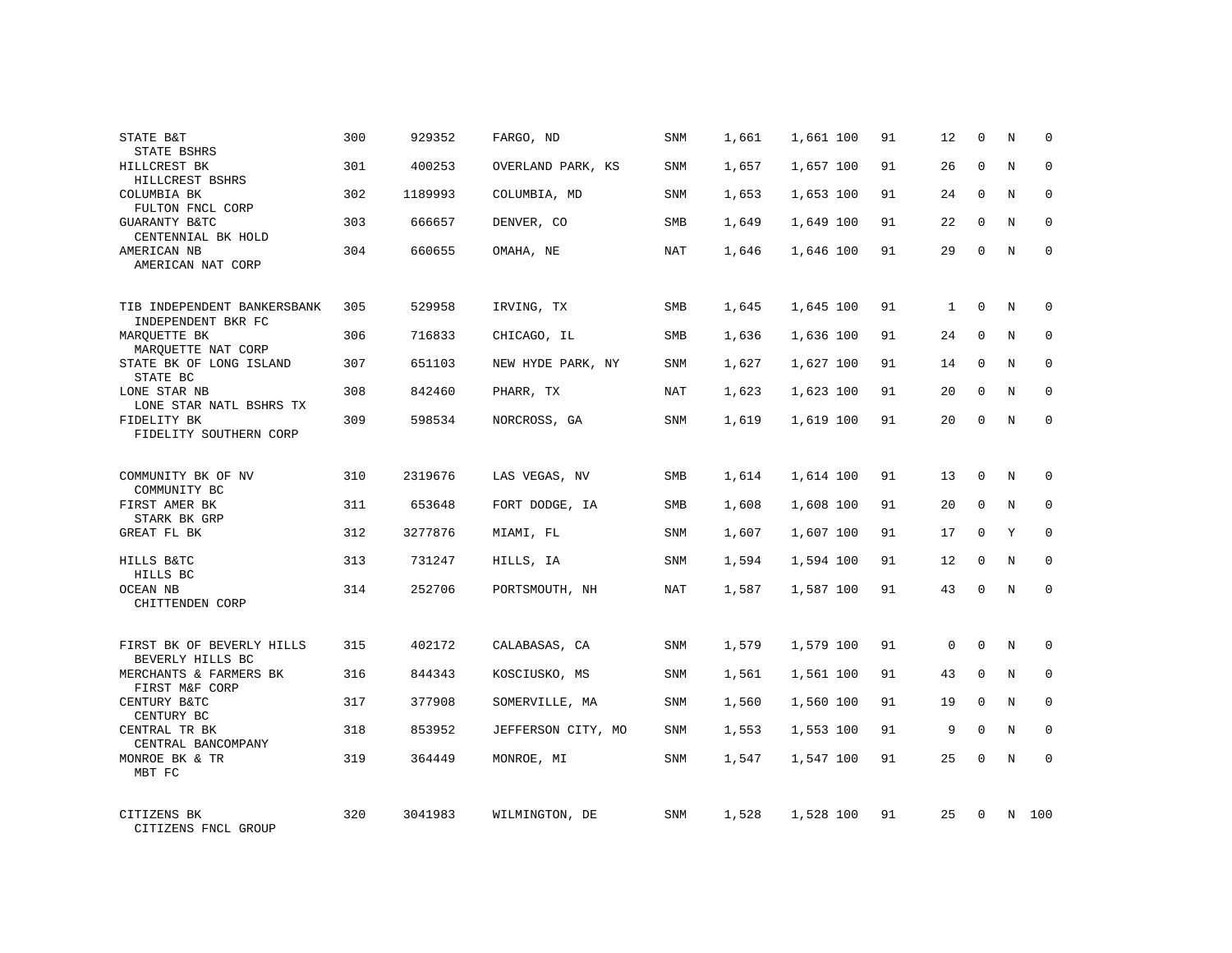| BURKE & HERBERT B&TC                                | 321 | 933621  | ALEXANDRIA, VA     | SNM        | 1,527 | 1,527 100 | 91 | 15           | $\mathbf 0$ | N       | $\mathbf 0$  |
|-----------------------------------------------------|-----|---------|--------------------|------------|-------|-----------|----|--------------|-------------|---------|--------------|
| FIRST NB<br>FNB CORP                                | 322 | 1009420 | CHRISTIANSBURG, VA | NAT        | 1,525 | 1,525 100 | 91 | 27           | $\mathbf 0$ | N       | $\mathbf 0$  |
| EXCHANGE BK<br>FRANK P DOYLE TR ARTICLE IX          | 323 | 507068  | SANTA ROSA, CA     | SNM        | 1,518 | 1,518 100 | 91 | 19           | $\mathbf 0$ | N       | 0            |
| ENTERPRISE BK & TR<br>ENTERPRISE FINANCIAL SVC CORP | 324 | 1190476 | CLAYTON, MO        | SNM        | 1,518 | 1,518 100 | 91 | 9            | $\mathbf 0$ | N       | $\mathbf{0}$ |
| STAR FNCL BK<br>STAR FNCL GRP                       | 325 | 547840  | FORT WAYNE, IN     | <b>SNM</b> | 1,518 | 1,518 100 | 91 | 40           | $\mathbf 0$ | $\rm N$ | 0            |
| BANK OF NEW YORK TC NA<br>BANK OF NY CO             | 326 | 398668  | LOS ANGELES, CA    | NAT        | 1,517 | 1,517 100 | 91 | 5            | $\mathbf 0$ | N       | $\mathbf 0$  |
| MAIN ST B&TC<br>MAIN ST TR                          | 327 | 251736  | CHAMPAIGN, IL      | SNM        | 1,517 | 1,517 100 | 91 | 21           | $\mathbf 0$ | N       | $\mathbf 0$  |
| WELLS FARGO HSBC TRADE BK NA<br>WELLS FARGO & CO    | 328 | 2332808 | SAN FRANCISCO, CA  | NAT        | 1,508 | 1,508 100 | 91 | $\mathbf 0$  | $\mathbf 0$ | N       | 20           |
| SOUTHERN CMNTY B&TC<br>SOUTHERN CMNTY FC            | 329 | 2514547 | WINSTON-SALEM, NC  | SNM        | 1,506 | 1,506 100 | 91 | 20           | $\Omega$    | N       | $\mathbf 0$  |
| MAINSOURCE BK<br>MAINSOURCE FNCL GRP                | 330 | 623445  | GREENSBURG, IN     | SNM        | 1,504 | 1,504 100 | 91 | 57           | $\mathbf 0$ | N       | 0            |
| UNION B&TC<br>FARMERS & MRCH INV                    | 331 | 450856  | LINCOLN, NE        | <b>SNM</b> | 1,493 | 1,493 100 | 91 | 30           | $\mathbf 0$ | N       | $\mathbf 0$  |
| FIRST SECURITY BK<br>FIRST SECURITY BANCORP         | 332 | 673440  | SEARCY, AR         | SNM        | 1,492 | 1,492 100 | 92 | 37           | $\mathbf 0$ | N       | $\mathbf 0$  |
| BANK RHODE ISLAND<br>BANCORP RHODE ISLAND           | 333 | 2434113 | PROVIDENCE, RI     | SNM        | 1,482 | 1,482 100 | 92 | 16           | $\Omega$    | N       | $\Omega$     |
| FIRST NB OF NV<br>FIRST NAT BHC                     | 334 | 411464  | RENO, NV           | NAT        | 1,482 | 1,482 100 | 92 | 7            | $\mathbf 0$ | N       | $\mathbf 0$  |
| CAPITAL BK<br>CAPITAL BK CORP                       | 335 | 2532662 | RALEIGH, NC        | SNM        | 1,480 | 1,480 100 | 92 | 28           | 0           | N       | 0            |
| CITIZENS NB<br>PNC FNCL SVC GROUP                   | 336 | 229427  | LAUREL, MD         | NAT        | 1,467 | 1,467 100 | 92 | 28           | $\mathbf 0$ | N       | $\mathbf{0}$ |
| NEW FRONTIER BK<br>NEW FRONTIER BC                  | 337 | 2694935 | GREELEY, CO        | SNM        | 1,452 | 1,452 100 | 92 | $\mathbf{1}$ | 0           | N       | 0            |
| FIDELITY BK<br>FIDELITY BSHRS NC                    | 338 | 584920  | FUQUAY-VARINA, NC  | <b>SNM</b> | 1,451 | 1,451 100 | 92 | 60           | $\mathbf 0$ | N       | $\mathbf 0$  |
| FARMERS & MRCH BK CENT CA<br>FARMERS & MRCHS BC     | 339 | 808260  | LODI, CA           | SNM        | 1,450 | 1,450 100 | 92 | 21           | $\mathbf 0$ | N       | $\mathbf 0$  |
| INTER NB<br>BANORTE USA CORP                        | 340 | 894553  | MCALLEN, TX        | NAT        | 1,446 | 1,446 100 | 92 | 17           | 0           | N       | 67           |
| UNION B&TC<br>UNION BSHRS                           | 341 | 693224  | BOWLING GREEN, VA  | SMB        | 1,439 | 1,439 100 | 92 | 32           | 0           | Ν       | 0            |
| AMERICANWEST BK<br>AMERICANWEST BC                  | 342 | 39475   | SPOKANE, WA        | SNM        | 1,427 | 1,427 100 | 92 | 47           | $\mathbf 0$ | N       | $\mathbf 0$  |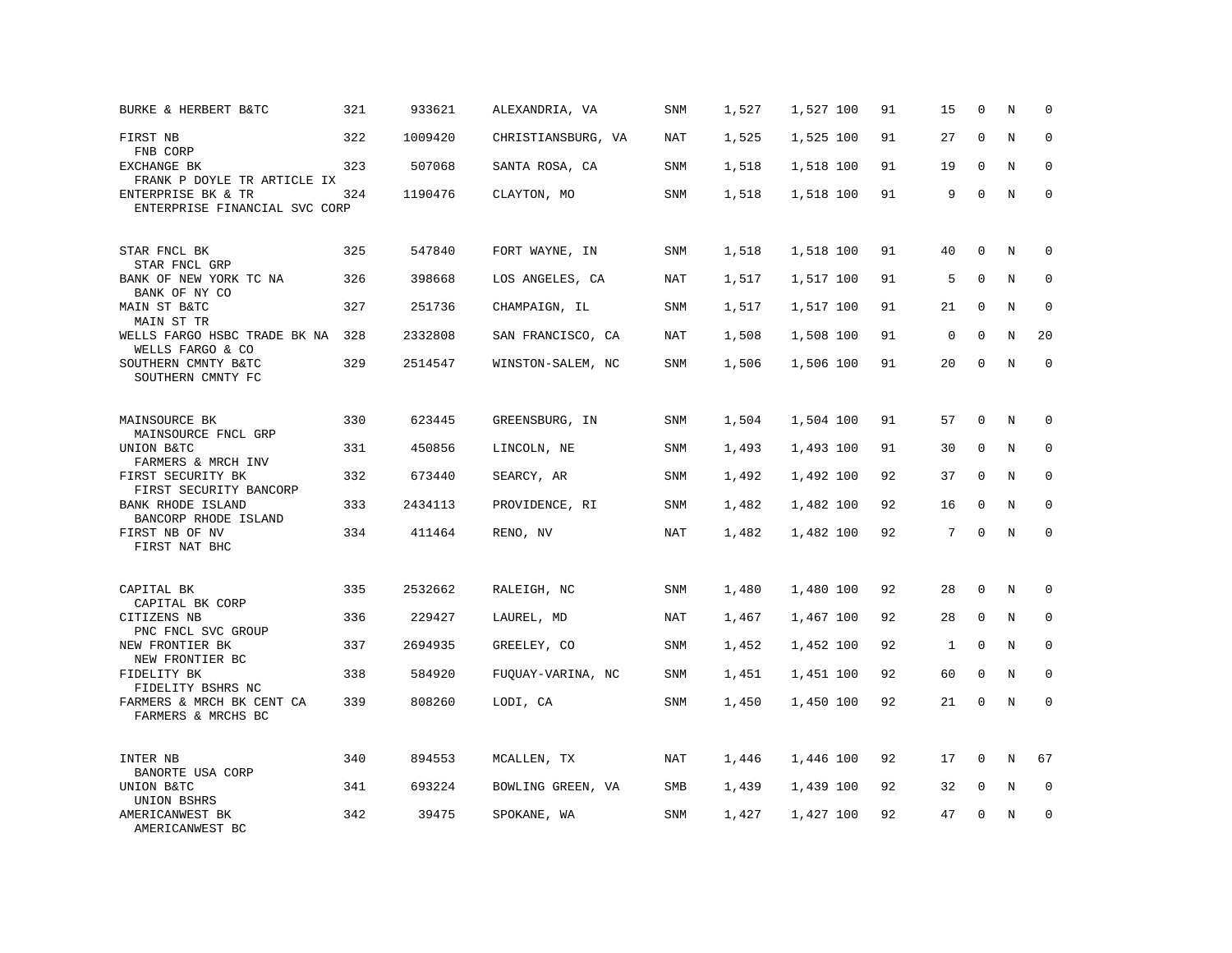| LAKE FOREST B&TC<br>WINTRUST FC                | 343 | 1917301 | LAKE FOREST, IL       | SMB        | 1,423 | 1,423 100 | 92 | 6           | $\mathbf 0$  | N       | $\mathbf 0$ |
|------------------------------------------------|-----|---------|-----------------------|------------|-------|-----------|----|-------------|--------------|---------|-------------|
| FIRST NB<br>LAURITZEN CORP                     | 344 | 552451  | FORT COLLINS, CO      | <b>NAT</b> | 1,421 | 1,421 100 | 92 | 7           | $\mathbf 0$  | $\rm N$ | $\mathbf 0$ |
| SUNFLOWER BK NA<br>SUNFLOWER BK                | 345 | 474759  | SALINA, KS            | NAT        | 1,415 | 1,415 100 | 92 | 33          | $\mathbf 0$  | N       | 0           |
| STOCK YARDS B&TC<br>S Y BANCORP                | 346 | 317342  | LOUISVILLE, KY        | SNM        | 1,407 | 1,407 100 | 92 | 23          | $\mathbf 0$  | N       | $\mathbf 0$ |
| RESOURCE BK<br>FULTON FNCL CORP                | 347 | 1216291 | VIRGINIA BEACH, VA    | SMB        | 1,406 | 1,406 100 | 92 | 6           | $\mathbf 0$  | N       | $\mathbf 0$ |
| SUFFOLK CTY NB<br>SUFFOLK BC                   | 348 | 799612  | RIVERHEAD, NY         | NAT        | 1,406 | 1,406 100 | 92 | 25          | $\mathbf 0$  | N       | $\mathbf 0$ |
| FIRST NB&TC<br>HARRIS FC                       | 349 | 399142  | KOKOMO, IN            | NAT        | 1,403 | 1,403 100 | 92 | 27          | 0            | N       | 100         |
| BANCORP BK<br><b>BANCORP</b>                   | 350 | 2858960 | WILMINGTON, DE        | SNM        | 1,394 | 1,394 100 | 92 | $\mathbf 0$ | $\mathbf 0$  | N       | $\mathbf 0$ |
| PREFERRED BK                                   | 351 | 1918344 | LOS ANGELES, CA       | SNM        | 1,389 | 1,389 100 | 92 | 9           | $\mathbf 0$  | N       | 0           |
| FIRST NB OF ST LOUIS<br>CENTRAL BANCOMPANY     | 352 | 506249  | CLAYTON, MO           | <b>NAT</b> | 1,387 | 1,387 100 | 92 | 11          | $\mathbf 0$  | N       | $\mathbf 0$ |
| AMERICAN NB TX<br>ANB HC                       | 353 | 599764  | TERRELL, TX           | NAT        | 1,387 | 1,387 100 | 92 | 29          | $\mathbf 0$  | N       | $\mathbf 0$ |
| CASCADE BK<br>CASCADE FC                       | 354 | 641476  | EVERETT, WA           | SNM        | 1,381 | 1,381 100 | 92 | 18          | $\mathbf 0$  | $\rm N$ | $\mathbf 0$ |
| CENTRAL B&TC<br>CENTRAL BSHRS                  | 355 | 1007015 | LEXINGTON, KY         | SNM        | 1,380 | 1,380 100 | 92 | 13          | $\mathbf 0$  | N       | $\mathbf 0$ |
| MORTON CMNTY BK<br>HOMETOWN CMNTY BC ESOP & TR | 356 | 825146  | MORTON, IL            | SNM        | 1,379 | 1,379 100 | 92 | 13          | $\mathbf 0$  | N       | $\mathbf 0$ |
| BRIDGEVIEW BK GRP<br>BRIDGEVIEW BC             | 357 | 312730  | BRIDGEVIEW, IL        | SNM        | 1,373 | 1,373 100 | 92 | 15          | $\mathbf{0}$ | N       | $\mathbf 0$ |
| COMMUNITY BKS OF CO<br>COMMUNITY BSHRS         | 358 | 785259  | GREENWOOD VILLAGE, CO | SMB        | 1,366 | 1,366 100 | 92 | 34          | 0            | N       | 0           |
| HINSDALE B&TC<br>WINTRUST FC                   | 359 | 2119773 | HINSDALE, IL          | SMB        | 1,356 | 1,356 100 | 92 | 9           | $\mathsf 0$  | $\rm N$ | $\mathbf 0$ |
| TOTALBANK<br>TOTAL BSHRS CORP                  | 360 | 790534  | MIAMI, FL             | <b>SNM</b> | 1,356 | 1,356 100 | 92 | 16          | $\mathbf 0$  | Ν       | 0           |
| FIRST UNITED B&TC<br>FIRST UNITED CORP         | 361 | 61122   | OAKLAND, MD           | SNM        | 1,353 | 1,353 100 | 92 | 23          | $\mathbf 0$  | N       | 0           |
| TIB BK<br>TIB FNCL CORP                        | 362 | 267737  | KEY LARGO, FL         | <b>SNM</b> | 1,349 | 1,349 100 | 92 | 13          | $\mathbf 0$  | N       | $\mathbf 0$ |
| LOS ALAMOS NB<br>TRINITY CAP CORP              | 363 | 205654  | LOS ALAMOS, NM        | NAT        | 1,348 | 1,348 100 | 92 | 4           | $\mathbf 0$  | N       | $\mathbf 0$ |
| PREMIER BK<br>PREMIER BSHRS                    | 364 | 2302379 | JEFFERSON CITY, MO    | SNM        | 1,336 | 1,336 100 | 92 | 7           | $\mathbf{0}$ | N       | $\mathbf 0$ |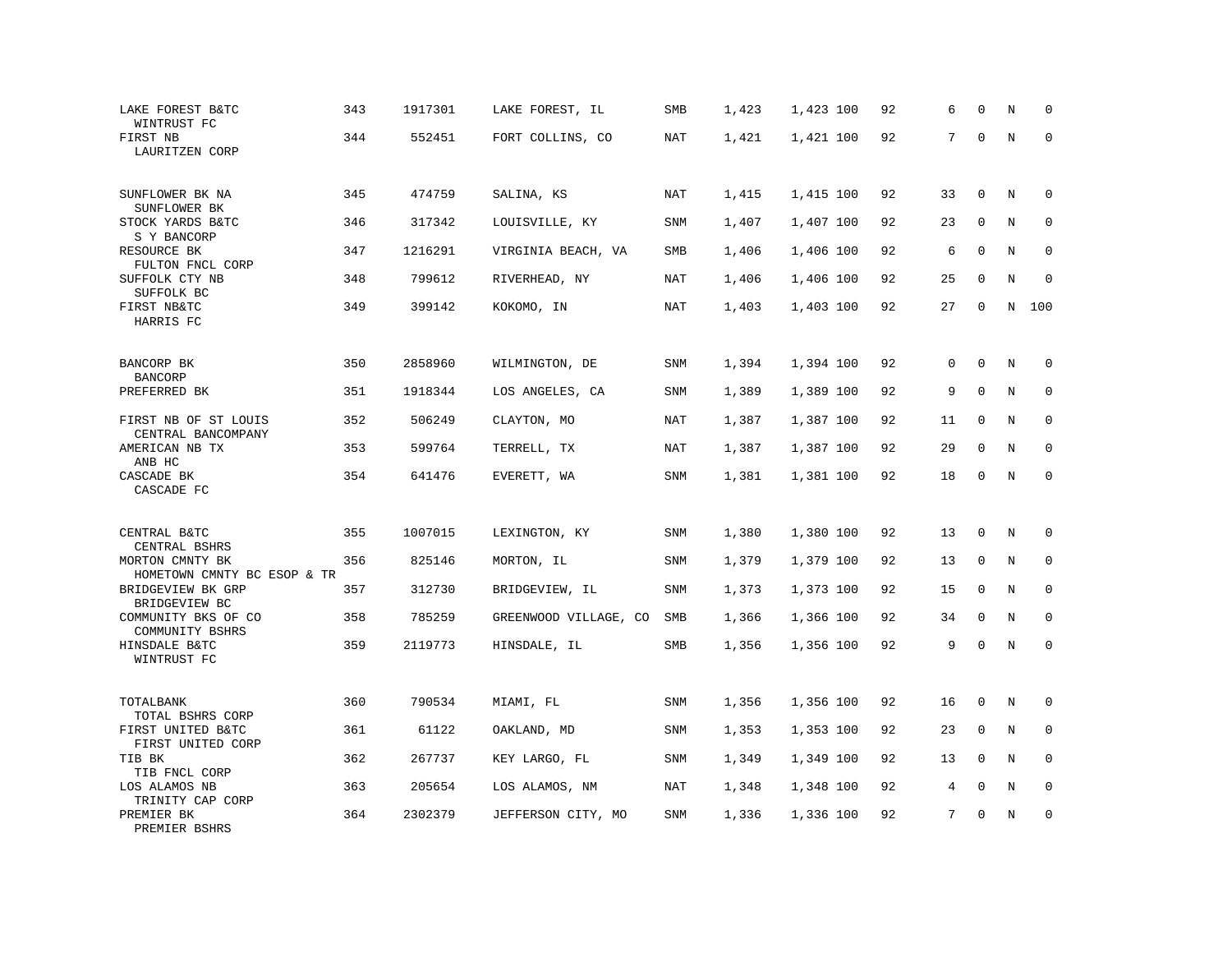| WACHOVIA CARD SVC NA<br>WACHOVIA CORP               | 365 | 3550131 | ATLANTA, GA         | <b>NAT</b> | 1,333 | 1,333 100 | 92 | 0            | $\mathbf 0$ | N | $\mathbf 0$  |
|-----------------------------------------------------|-----|---------|---------------------|------------|-------|-----------|----|--------------|-------------|---|--------------|
| PACIFIC NAT BK<br>FBOP CORP                         | 366 | 976477  | SAN FRANCISCO, CA   | NAT        | 1,331 | 1,331 100 | 92 | 17           | $\Omega$    | N | $\mathbf 0$  |
| SIMMONS FIRST NB<br>SIMMONS FIRST NAT CORP          | 367 | 663245  | PINE BLUFF, AR      | NAT        | 1,329 | 1,329 100 | 92 | 38           | $\mathbf 0$ | N | $\mathbf 0$  |
| GLENS FALLS NB&TC<br>ARROW FC                       | 368 | 866000  | GLENS FALLS, NY     | NAT        | 1,322 | 1,322 100 | 92 | 25           | $\Omega$    | N | $\mathbf 0$  |
| INDEPENDENT BK<br>INDEPENDENT BK CORP               | 369 | 636771  | BAY CITY, MI        | <b>SNM</b> | 1,319 | 1,319 100 | 92 | 36           | $\Omega$    | N | $\Omega$     |
| GATEWAY B&TC<br>GATEWAY FNCL HOLD                   | 370 | 2748650 | ELIZABETH CITY, NC  | <b>SMB</b> | 1,315 | 1,315 100 | 92 | 23           | $\Omega$    | N | $\mathbf 0$  |
| WEST BK<br>WEST BC                                  | 371 | 139740  | WEST DES MOINES, IA | SNM        | 1,312 | 1,312 100 | 92 | 10           | $\mathbf 0$ | N | $\mathbf 0$  |
| CITIBANK BANAMEX USA<br>CITIGROUP                   | 372 | 750864  | CENTURY CITY, CA    | <b>SNM</b> | 1,311 | 1,177 90  | 92 | $\mathbf{1}$ | $\Omega$    | Y | $\mathbf 0$  |
| TEMECULA VALLEY BK<br>TEMECULA VALLEY BC            | 373 | 2522681 | TEMECULA, CA        | SNM        | 1,311 | 1,311 100 | 92 | 10           | $\mathbf 0$ | N | 0            |
| WILSON B&TC<br>WILSON BHC                           | 374 | 159636  | LEBANON, TN         | <b>SNM</b> | 1,311 | 1,311 100 | 92 | 20           | $\Omega$    | N | $\mathbf 0$  |
| BANK OF ALBUQUERQUE NA<br>BOK FC                    | 375 | 2727673 | ALBUQUERQUE, NM     | <b>NAT</b> | 1,307 | 1,307 100 | 92 | 19           | 0           | N | $\mathbf 0$  |
| CENTRUE BK<br>CENTRUE FC                            | 376 | 457547  | STREATOR, IL        | <b>SMB</b> | 1,307 | 1,307 100 | 92 | 34           | $\mathbf 0$ | N | $\mathbf 0$  |
| PEAPACK GLADSTONE BK<br>PEAPACK GLADSTONE FNCL CORP | 377 | 236706  | GLADSTONE, NJ       | SMB        | 1,293 | 1,293 100 | 92 | 21           | 0           | N | $\mathbf 0$  |
| ENCORE BK NA<br>ENCORE BSHRS                        | 378 | 18078   | NAPLES, FL          | NAT        | 1,291 | 1,291 100 | 92 | 16           | $\Omega$    | N | $\mathbf 0$  |
| OAK HILL BK<br>OAK HILL FNCL                        | 379 | 623922  | JACKSON, OH         | SNM        | 1,290 | 1,290 100 | 92 | 31           | 0           | N | $\mathbf 0$  |
| LAFAYETTE AMBASSADOR BK<br>FULTON FNCL CORP         | 380 | 140018  | EASTON, PA          | SMB        | 1,285 | 1,285 100 | 92 | 24           | $\mathbf 0$ | N | 0            |
| STEARNS BK NA<br>STEARNS FNCL SVC ESOP              | 381 | 141556  | SAINT CLOUD, MN     | NAT        | 1,281 | 1,281 100 | 92 | 5            | $\mathbf 0$ | N | 0            |
| ALLIANCE BK NA<br>ALLIANCE FC                       | 382 | 814216  | SYRACUSE, NY        | NAT        | 1,277 | 1,277 100 | 92 | 30           | $\Omega$    | N | $\mathbf{0}$ |
| DACOTAH BK<br>DACOTAH BKS                           | 383 | 256553  | ABERDEEN, SD        | SMB        | 1,273 | 1,273 100 | 92 | 32           | $\mathbf 0$ | N | 0            |
| HORIZON BK<br>HORIZON FC                            | 384 | 508878  | BELLINGHAM, WA      | SNM        | 1,270 | 1,270 100 | 92 | 19           | $\Omega$    | N | $\mathbf 0$  |
| COMMERCE BK NA<br>COMMERCE BSHRS                    | 385 | 500050  | WICHITA, KS         | NAT        | 1,269 | 1,269 100 | 92 | 32           | $\Omega$    | N | $\mathbf 0$  |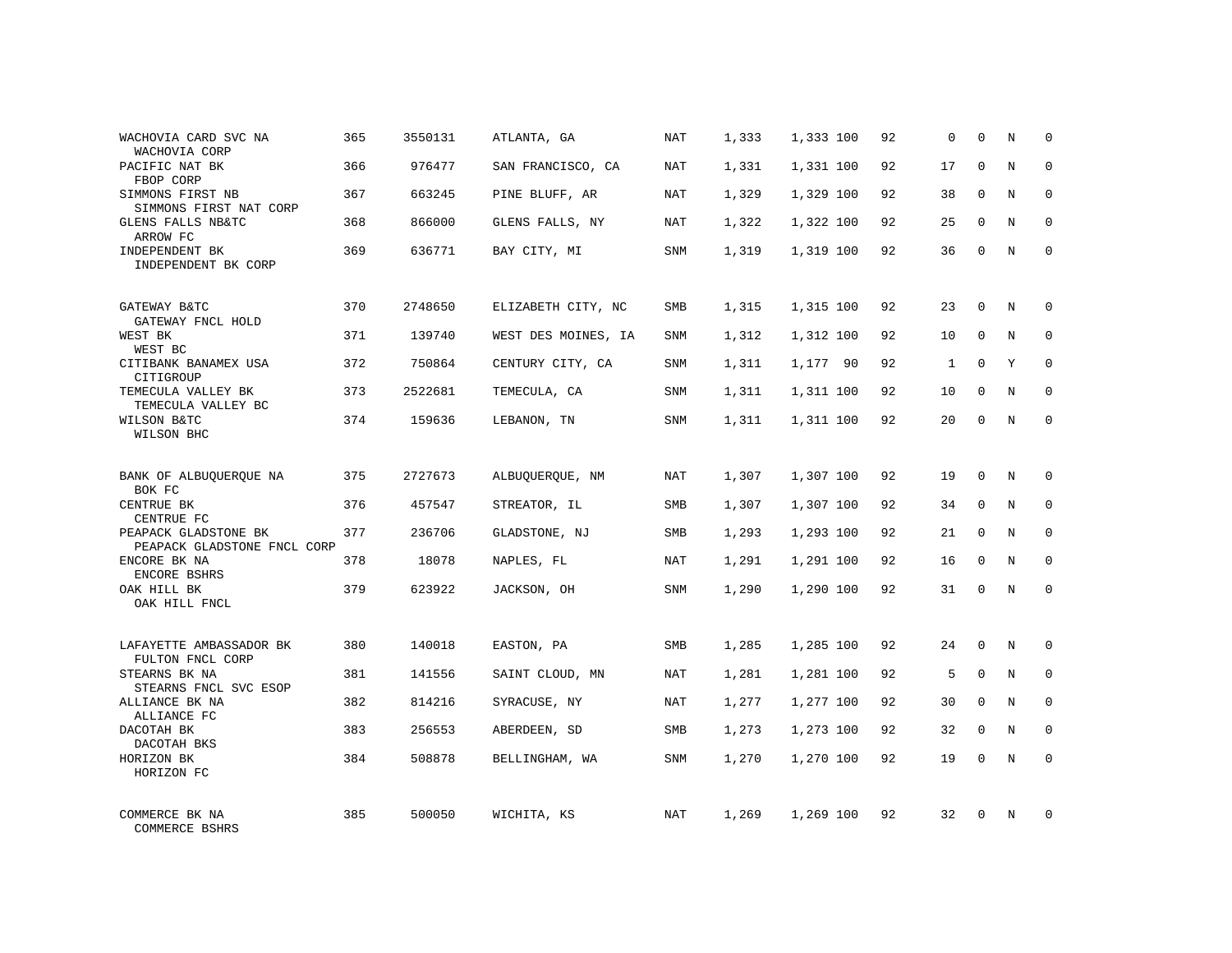| KLEINBANK<br>KLEIN FNCL                               | 386 | 303550  | BIG LAKE, MN         | SNM        | 1,264 | 1,264 100 | 92 | 19           | $\mathbf 0$  | N           | $\mathbf 0$ |
|-------------------------------------------------------|-----|---------|----------------------|------------|-------|-----------|----|--------------|--------------|-------------|-------------|
| LEGACYTEXAS BK<br>LEGACYTX GRP                        | 387 | 913267  | PLANO, TX            | <b>SMB</b> | 1,263 | 1,263 100 | 92 | 13           | $\mathbf 0$  | N           | $\Omega$    |
| INWOOD NB<br>INWOOD BSHRS                             | 388 | 913753  | DALLAS, TX           | NAT        | 1,261 | 1,261 100 | 92 | 17           | $\mathbf 0$  | N           | $\mathbf 0$ |
| ROYAL BK AMERICA<br>ROYAL BSHRS OF PA                 | 389 | 471217  | NARBERTH, PA         | SNM        | 1,258 | 1,258 100 | 92 | 18           | 0            | N           | $\mathbf 0$ |
| CENTURY BK NA<br>CENTURY BSHRS                        | 390 | 896566  | TEXARKANA, TX        | <b>NAT</b> | 1,255 | 1,255 100 | 92 | 27           | 0            | N           | $\mathbf 0$ |
| F&M B&TC<br>ONE RICH HILL MINING LLC                  | 391 | 405959  | TULSA, OK            | SMB        | 1,254 | 1,254 100 | 92 | 11           | $\mathbf{0}$ | $\mathbf N$ | $\mathbf 0$ |
| BREMER BK NA<br>OTTO BREMER FOUNDATION                | 392 | 2516327 | FARGO, ND            | NAT        | 1,253 | 1,253 100 | 92 | 22           | 0            | N           | 0           |
| STOCKMAN BK OF MT<br>STOCKMAN FC                      | 393 | 651859  | MILES CITY, MT       | SNM        | 1,251 | 1,251 100 | 92 | 20           | $\mathbf{0}$ | N           | $\mathbf 0$ |
| INTERAUDI BK                                          | 394 | 538802  | NEW YORK, NY         | SNM        | 1,250 | 1,249 100 | 92 | $\mathbf{1}$ | $\mathbf{0}$ | Y           | $\mathbf 0$ |
|                                                       |     |         |                      |            |       |           |    |              |              |             |             |
| SYNOVUS BK OF TAMPA BAY<br>SYNOVUS FC                 | 395 | 2458119 | SAINT PETERSBURG, FL | SNM        | 1,243 | 1,243 100 | 92 | 11           | 0            | N           | $\mathbf 0$ |
| CITY BK<br>SOUTH PLAINS FNCL ESOP                     | 396 | 575254  | LUBBOCK, TX          | <b>SNM</b> | 1,241 | 1,241 100 | 92 | 17           | $\mathbf{0}$ | N           | $\mathbf 0$ |
| CITIZENS BK & SVG CO<br>CBS BANC CORP                 | 397 | 594433  | RUSSELLVILLE, AL     | SNM        | 1,235 | 1,235 100 | 92 | 33           | $\mathbf{0}$ | N           | 0           |
| WHITAKER BK<br>WHITAKER BC                            | 398 | 1445943 | LEXINGTON, KY        | SMB        | 1,228 | 1,228 100 | 92 | 35           | $\Omega$     | N           | $\mathbf 0$ |
| CANANDAIGUA UA NTL BK & TR<br>CANANDAIGUA NAT CORP    | 399 | 161602  | CANANDAIGUA, NY      | <b>NAT</b> | 1,227 | 1,227 100 | 92 | 19           | $\mathbf 0$  | N           | $\mathbf 0$ |
| AFB&T                                                 | 400 | 947178  | ATHENS, GA           | <b>SNM</b> | 1,220 | 1,220 100 | 92 | 15           | $\mathbf 0$  | $\rm N$     | 0           |
| SYNOVUS FC<br>BANK OF THE SIERRA                      | 401 | 662369  | PORTERVILLE, CA      | <b>SNM</b> | 1,215 | 1,215 100 | 93 | 18           | $\mathbf 0$  | N           | $\mathbf 0$ |
| SIERRA BC<br>MUTUAL BK                                | 402 | 754433  | HARVEY, IL           | <b>SNM</b> | 1,214 | 1,214 100 | 93 | 9            | $\mathbf 0$  | N           | $\mathbf 0$ |
| FIRST MUTUAL BC IL<br>INTEGRITY BK<br>INTEGRITY BSHES | 403 | 2922339 | ALPHARETTA, GA       | SNM        | 1,208 | 1,208 100 | 93 | 3            | $\Omega$     | N           | $\Omega$    |
| WILMINGTON TR OF PA<br>WILMINGTON TR CORP             | 404 | 551315  | VILLANOVA, PA        | SMB        | 1,208 | 1,208 100 | 93 | 4            | $\mathbf 0$  | N           | $\mathbf 0$ |
| FIRST NAT CMNTY BK<br>FIRST NAT CMNTY BC              | 405 | 239613  | DUNMORE, PA          | NAT        | 1,203 | 1,203 100 | 93 | 15           | $\mathbf 0$  | N           | $\mathbf 0$ |
| AFFINITY BK<br>AFFINITY BK HOLD                       | 406 | 1187391 | VENTURA, CA          | SNM        | 1,201 | 1,201 100 | 93 | 7            | $\mathbf 0$  | N           | $\mathbf 0$ |
| SILVER ST BK<br>SILVER ST BC                          | 407 | 2479310 | HENDERSON, NV        | <b>SNM</b> | 1,196 | 1,196 100 | 93 | 8            | $\mathbf 0$  | N           | $\mathbf 0$ |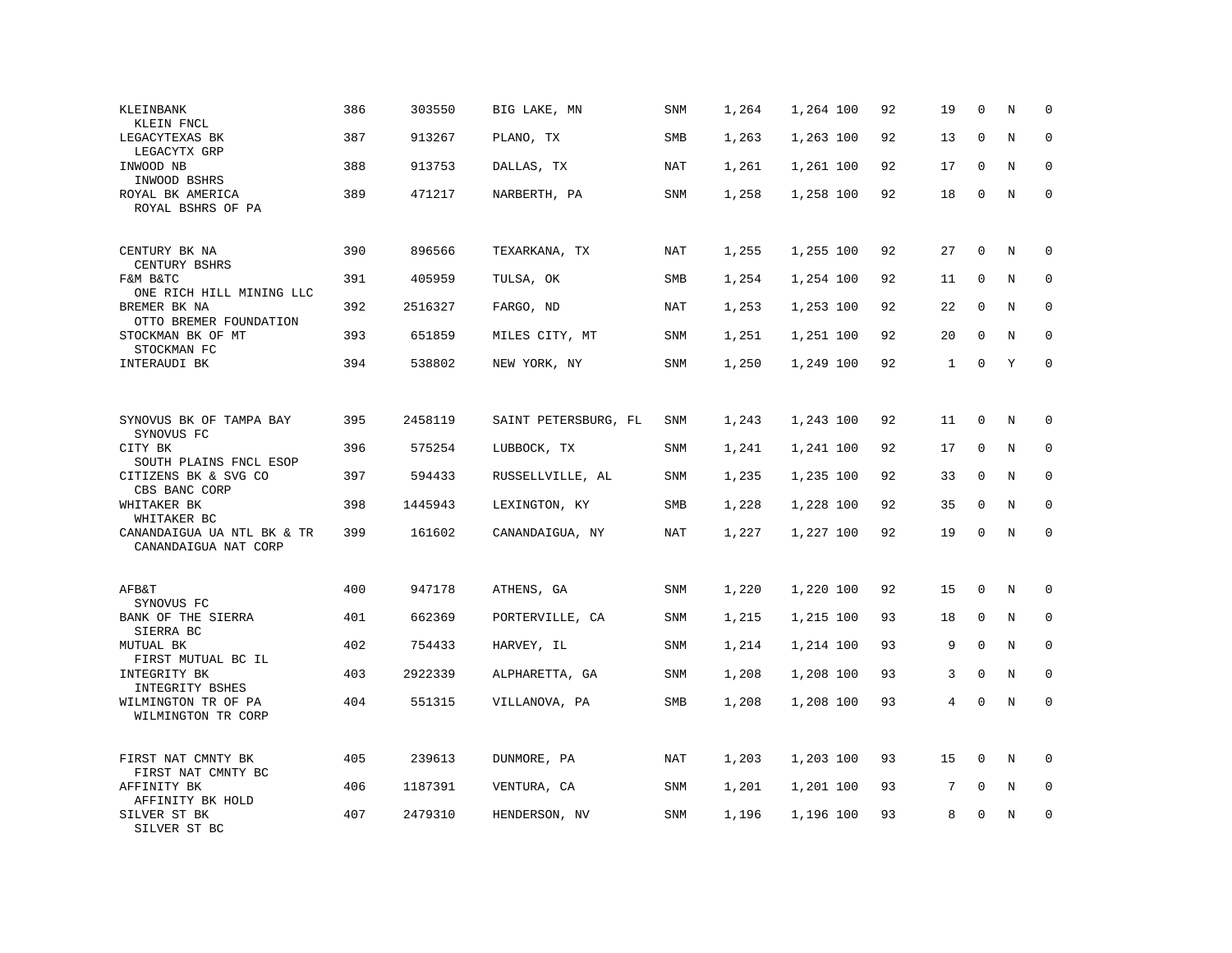| TOMPKINS TC<br>TOMPKINS TRUSTCO                     | 408 | 433608  | ITHACA, NY          | <b>SNM</b> | 1,182 | 1,182 100 | 93 | 14          | $\mathbf 0$  | N       | $\mathbf 0$ |
|-----------------------------------------------------|-----|---------|---------------------|------------|-------|-----------|----|-------------|--------------|---------|-------------|
| FIRST VICTORIA NB<br>MOW/RPW MGMT II                | 409 | 488167  | VICTORIA, TX        | <b>NAT</b> | 1,177 | 1,177 100 | 93 | 16          | $\mathbf 0$  | $\rm N$ | $\mathbf 0$ |
| BANK OF GRANITE<br>BANK OF GRANITE CORP             | 410 | 470724  | GRANITE FALLS, NC   | SNM        | 1,176 | 1,176 100 | 93 | 18          | $\mathbf 0$  | N       | 0           |
| PALMETTO BK<br>PALMETTO BSHRS                       | 411 | 862824  | LAURENS, SC         | SNM        | 1,173 | 1,173 100 | 93 | 34          | $\mathbf 0$  | N       | $\mathbf 0$ |
| PARK AVE BK<br>PAB BSHRS                            | 412 | 104038  | VALDOSTA, GA        | SMB        | 1,171 | 1,171 100 | 93 | 19          | $\mathbf 0$  | N       | $\mathbf 0$ |
| FIRST MARINER BK<br>FIRST MARINER BC                | 413 | 309570  | BALTIMORE, MD       | <b>SNM</b> | 1,168 | 1,168 100 | 93 | 26          | $\mathbf 0$  | N       | $\mathbf 0$ |
| SOUTHERN B&TC<br>SOUTHERN BSHRS NC                  | 414 | 717924  | MOUNT OLIVE, NC     | SNM        | 1,167 | 1,167 100 | 93 | 53          | $\mathbf 0$  | N       | $\mathbf 0$ |
| HORIZON BK NA                                       | 415 | 130541  | MICHIGAN CITY, IN   | NAT        | 1,151 | 1,151 100 | 93 | 16          | $\mathbf 0$  | N       | $\mathbf 0$ |
| HORIZON BC<br>FSGBANK NA                            | 416 | 2920737 | CHATTANOOGA, TN     | NAT        | 1,147 | 1,147 100 | 93 | 34          | 0            | N       | 0           |
| FIRST SCTY GRP<br>MERCHANTS BK<br>GENERAL EDUC FUND | 417 | 166803  | BURLINGTON, VT      | SNM        | 1,145 | 1,145 100 | 93 | 37          | $\mathbf 0$  | N       | $\mathbf 0$ |
| COMMERCE B&TC<br>COMMERCE FNCL CORP ESOP            | 418 | 361055  | TOPEKA, KS          | SNM        | 1,142 | 1,142 100 | 93 | 22          | $\mathbf 0$  | N       | $\mathbf 0$ |
| YADKIN VALLEY B&TC<br>YADKIN VALLEY FC              | 419 | 282329  | ELKIN, NC           | <b>SNM</b> | 1,136 | 1,136 100 | 93 | 23          | $\mathbf 0$  | $\rm N$ | $\mathbf 0$ |
| SECURITY BK OF BIBB CTY                             | 420 | 1221558 | MACON, GA           | SNM        | 1,132 | 1,132 100 | 93 | 13          | $\mathbf 0$  | N       | $\mathbf 0$ |
| SECURITY BK CORP<br>UNITED CMNTY BK                 | 421 | 749121  | MURPHY, NC          | SNM        | 1,132 | 1,132 100 | 93 | 17          | $\mathbf 0$  | N       | $\mathbf 0$ |
| UNITED CMNTY BK<br>US CENTURY BK                    | 422 | 3146150 | MIAMI, FL           | <b>SNM</b> | 1,119 | 1,119 100 | 93 | $\mathsf 0$ | $\mathbf{0}$ | N       | $\mathbf 0$ |
| BANK OF PENSACOLA<br>SYNOVUS FC                     | 423 | 391838  | PENSACOLA, FL       | SNM        | 1,119 | 1,119 100 | 93 | 11          | 0            | N       | 0           |
| HORIZON BK NA<br>BIG SANDY HC                       | 424 | 515353  | LIMON, CO           | NAT        | 1,118 | 1,118 100 | 93 | 8           | $\mathbf 0$  | $\rm N$ | $\mathbf 0$ |
| CITY BK                                             | 425 | 456474  | LYNNWOOD, WA        | <b>SNM</b> | 1,116 | 1,116 100 | 93 | 8           | $\mathbf 0$  | $\rm N$ | 0           |
| BAYLAKE BK                                          | 426 | 280044  | STURGEON BAY, WI    | SMB        | 1,116 | 1,116 100 | 93 | 27          | $\mathbf 0$  | N       | 0           |
| BAYLAKE CORP<br>PROSPERITY BK                       | 427 | 879532  | SAINT AUGUSTINE, FL | SNM        | 1,113 | 1,113 100 | 93 | 7           | $\Omega$     | N       | $\mathbf 0$ |
| PROSPERITY BKG CO<br>PBI BK<br>PORTER BANCORP       | 428 | 522847  | LOUISVILLE, KY      | SNM        | 1,112 | 1,112 100 | 93 | 14          | $\mathbf 0$  | N       | $\mathbf 0$ |
| FNB OF KS<br>LAURITZEN CORP                         | 429 | 2033123 | OVERLAND PARK, KS   | <b>NAT</b> | 1,112 | 1,112 100 | 93 | 6           | $\mathbf 0$  | N       | $\mathbf 0$ |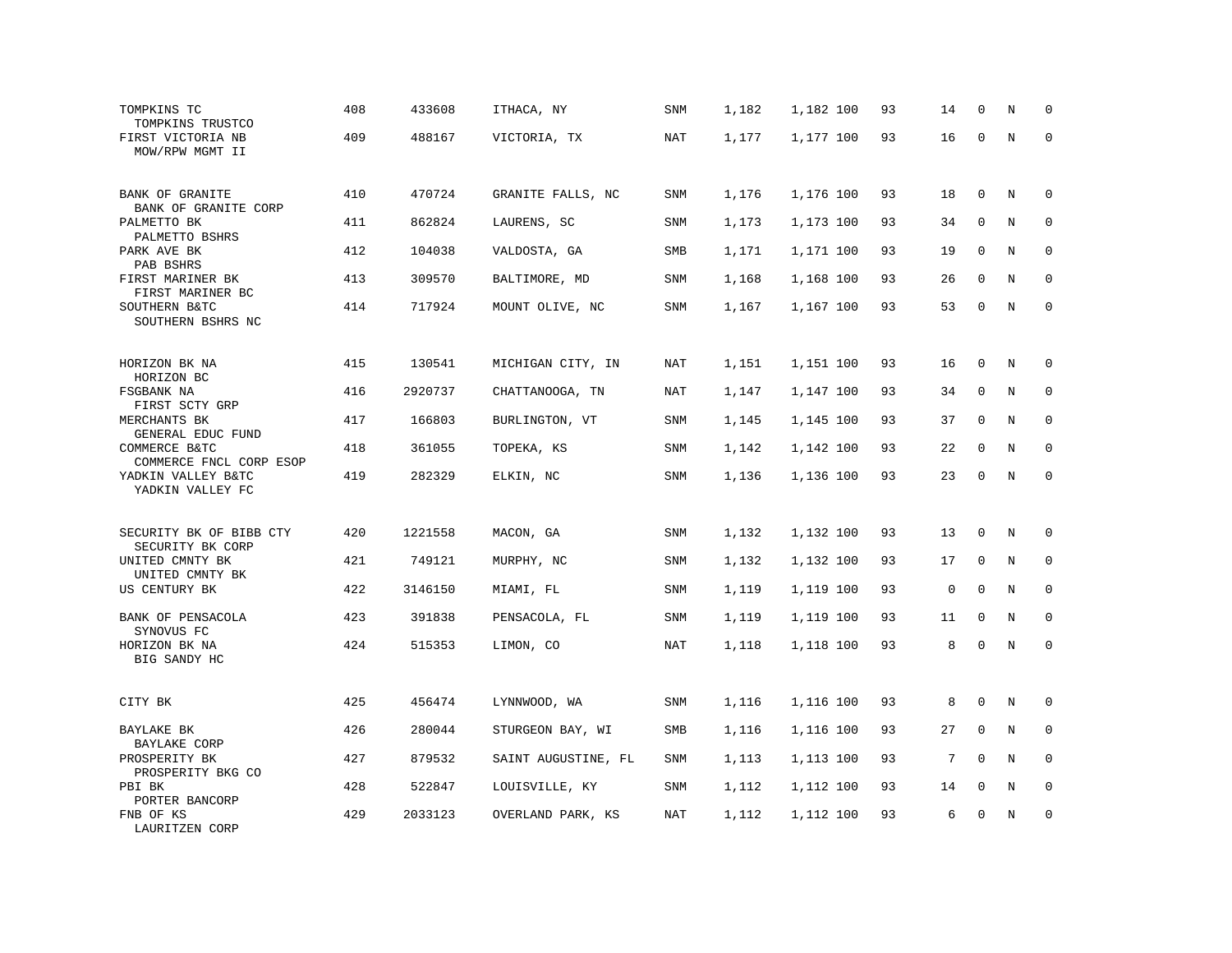| FIRST BK HIGHLAND PARK<br>BANK HIGHLAND PARK FC                           | 430 | 804338  | HIGHLAND PARK, IL   | SNM        | 1,107 | 1,107 100 | 93 | 0            | $\Omega$     | N | $\Omega$    |
|---------------------------------------------------------------------------|-----|---------|---------------------|------------|-------|-----------|----|--------------|--------------|---|-------------|
| NATIONAL EXCHANGE B&T<br>NEB CORP                                         | 431 | 722544  | FOND DU LAC, WI     | NAT        | 1,104 | 1,104 100 | 93 | 27           | $\Omega$     | N | $\Omega$    |
| PACIFIC MERCANTILE BK<br>PACIFIC MERCANTILE BC                            | 432 | 2717012 | COSTA MESA, CA      | SMB        | 1,098 | 1,098 100 | 93 | 9            | $\Omega$     | N | $\Omega$    |
| BANK OF SMITHTOWN<br>SMITHTOWN BC                                         | 433 | 475215  | SMITHTOWN, NY       | <b>SNM</b> | 1,089 | 1,089 100 | 93 | 12           | $\mathbf 0$  | N | $\mathbf 0$ |
| NATIONAL BK INDIANAPOLIS<br>NATIONAL BK INDIANAPOLIS CORP                 | 434 | 2132941 | INDIANAPOLIS, IN    | NAT        | 1,089 | 1,089 100 | 93 | 8            | $\mathbf{1}$ | N | $\Omega$    |
|                                                                           |     |         |                     |            |       |           |    |              |              |   |             |
| BANK OF EDWARDSVILLE<br>BANC ED CORP                                      | 435 | 219343  | EDWARDSVILLE, IL    | <b>SNM</b> | 1,080 | 1,080 100 | 93 | 14           | $\Omega$     | N | $\Omega$    |
| RCB BK<br>RCB HC                                                          | 436 | 945053  | CLAREMORE, OK       | SNM        | 1,079 | 1,079 100 | 93 | 18           | $\mathbf 0$  | N | $\mathbf 0$ |
| GERMAN AMERICAN BC<br>GERMAN AMERICAN BANCORP                             | 437 | 37640   | JASPER, IN          | SNM        | 1,079 | 1,079 100 | 93 | 29           | $\mathbf 0$  | N | $\mathbf 0$ |
| FIRST NA<br>FIRST NAT LINCOLN CORP                                        | 438 | 439404  | DAMARISCOTTA, ME    | NAT        | 1,077 | 1,077 100 | 93 | 14           | $\mathbf 0$  | N | $\mathbf 0$ |
| BOREL PRIV B&TC<br>BOSTON PRIVATE FNCL HOLD                               | 439 | 208169  | SAN MATEO, CA       | SNM        | 1,072 | 1,072 100 | 93 | 2            | $\mathbf 0$  | N | $\mathbf 0$ |
|                                                                           |     |         |                     |            |       |           |    |              |              |   |             |
| EMPRISE BK<br>EMPRISE FC                                                  | 440 | 65858   | WICHITA, KS         | SNM        | 1,071 | 1,071 100 | 93 | 42           | 0            | N | 0           |
| SUPERIOR SVG OF NEW ENGLAND<br>CAPITAL ONE FC                             | 441 | 110404  | BRANFORD, CT        | NAT        | 1,070 | 1,070 100 | 93 | $\mathbf{1}$ | $\mathbf 0$  | N | $\mathbf 0$ |
| FIRST CHICAGO B&T<br>LEGIONS IV ADVIS CORP                                | 442 | 686271  | ITASCA, IL          | SMB        | 1,069 | 1,069 100 | 93 | 18           | $\Omega$     | N | $\mathbf 0$ |
| FIRST CHICAGO B&T<br>RUH CAP LLC                                          | 442 | 686271  | ITASCA, IL          | SMB        |       |           |    |              |              |   |             |
| FIRST CHICAGO B&T<br>EGGEMEYER CAP LLC                                    | 442 | 686271  | ITASCA, IL          | <b>SMB</b> |       |           |    |              |              |   |             |
|                                                                           |     |         |                     |            |       |           |    |              |              |   |             |
| HERITAGE BK OF CMRC<br>HERITAGE CMRC CORP                                 | 443 | 2209553 | SAN JOSE, CA        | SMB        | 1,069 | 1,069 100 | 93 | 8            | $\mathbf 0$  | N | $\mathbf 0$ |
| <b>CNLBANK</b><br><b>CNLBANCSHARES</b>                                    | 444 | 2596262 | ORLANDO, FL         | SNM        | 1,069 | 1,069 100 | 93 | 3            | $\mathbf{0}$ | N | $\mathbf 0$ |
| VENTURE BK<br>VENTURE FNCL GRP                                            | 445 | 452270  | LACEY, WA           | SNM        | 1,061 | 1,061 100 | 93 | 16           | 0            | N | $\mathbf 0$ |
| CITIZENS & NORTHERN BK                                                    | 446 | 895710  | WELLSBORO, PA       | SNM        | 1,060 | 1,060 100 | 93 | 20           | $\mathbf{0}$ | N | $\mathbf 0$ |
| CITIZENS & NORTHERN CORP<br>GEORGIA B&TC OF AUGUSTA<br>SOUTHEASTERN BK FC | 447 | 1402610 | AUGUSTA, GA         | SNM        | 1,052 | 1,052 100 | 93 | 9            | $\mathbf{0}$ | N | $\mathbf 0$ |
|                                                                           | 448 | 1459034 |                     |            |       |           | 93 | 23           | $\Omega$     | N | $\mathbf 0$ |
| BANK OF KY<br>BANK OF KY FNCL CORP                                        |     |         | CRESTVIEW HILLS, KY | <b>SNM</b> | 1,047 | 1,047 100 |    |              |              |   |             |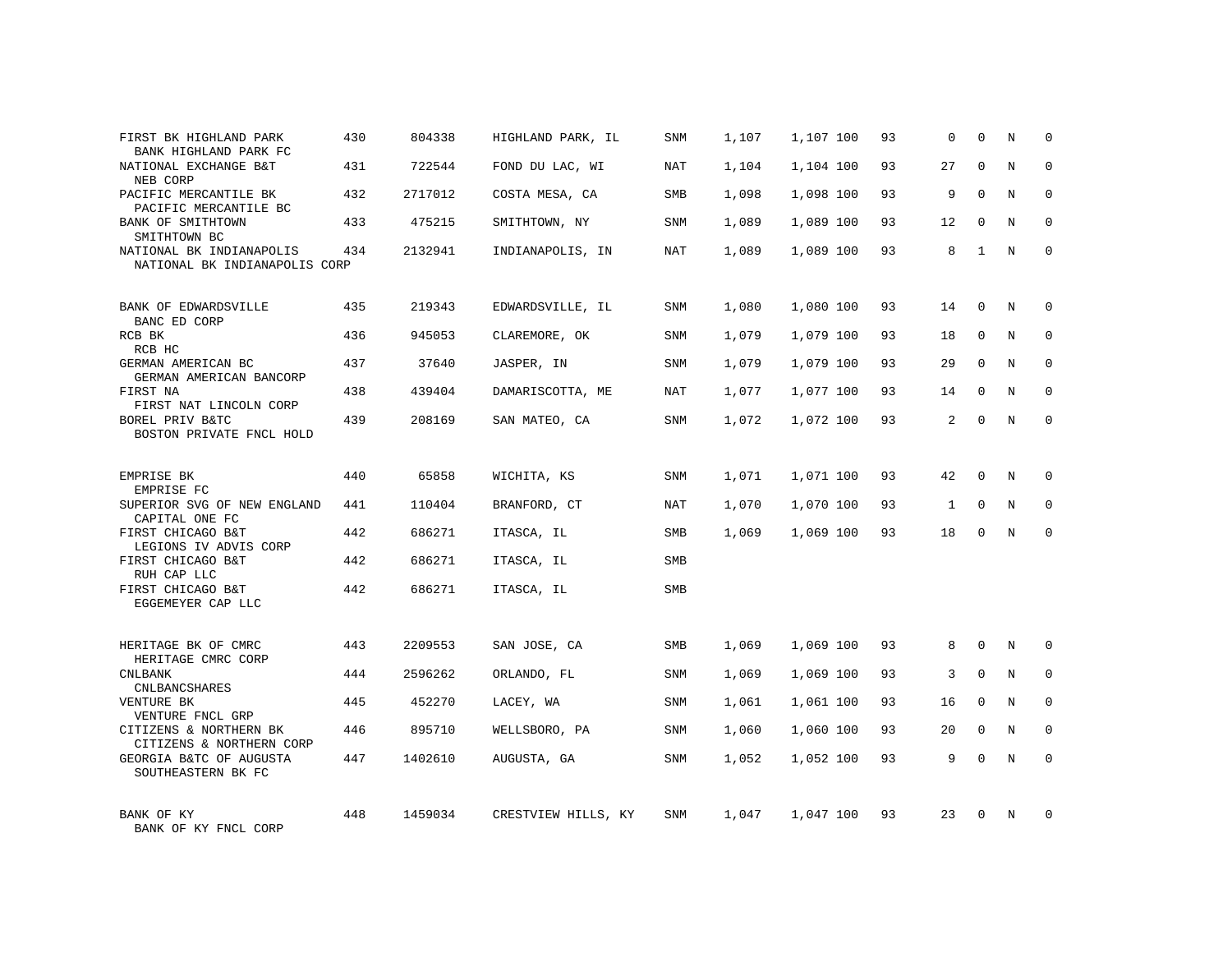| UNION CTR NB<br>CENTER BC                         | 449 | 29104   | UNION, NJ          | <b>NAT</b> | 1,045 | 1,045 100 | 93 | 11 | $\mathbf 0$ | N       | $\mathbf 0$ |
|---------------------------------------------------|-----|---------|--------------------|------------|-------|-----------|----|----|-------------|---------|-------------|
| EXTRACO BKS NA<br>EXTRACO CORP                    | 450 | 537560  | TEMPLE, TX         | NAT        | 1,044 | 1,044 100 | 93 | 14 | $\mathbf 0$ | N       | $\mathbf 0$ |
| ADVANTAGE BK<br>CAMCO FNCL CORP                   | 451 | 834979  | CAMBRIDGE, OH      | SNM        | 1,043 | 1,043 100 | 93 | 24 | $\mathbf 0$ | N       | $\mathbf 0$ |
| COMMUNITY BK DEARBORN<br>DEARBORN BC              | 452 | 2171100 | DEARBORN, MI       | <b>SNM</b> | 1,041 | 1,041 100 | 93 | 17 | $\mathbf 0$ | N       | $\mathbf 0$ |
| CITIZENS FIRST NB<br>PRINCETON NAT BC             | 453 | 669443  | PRINCETON, IL      | <b>NAT</b> | 1,033 | 1,033 100 | 93 | 17 | $\mathbf 0$ | N       | $\mathbf 0$ |
| COMMERCIAL BK FL<br>COMMERCIAL BSHRS              | 454 | 889036  | MIAMI, FL          | <b>SMB</b> | 1,032 | 1,032 100 | 93 | 13 | $\mathbf 0$ | N       | $\mathbf 0$ |
| PREMIERWEST BK<br>PREMIERWEST BC                  | 455 | 1457003 | MEDFORD, OR        | SNM        | 1,032 | 1,032 100 | 93 | 35 | $\mathbf 0$ | N       | $\mathbf 0$ |
| CENTENNIAL BK W<br>CENTENNIAL BK HOLD             | 456 | 83450   | FORT COLLINS, CO   | <b>SMB</b> | 1,031 | 1,031 100 | 93 | 15 | $\Omega$    | N       | $\mathbf 0$ |
| LEESPORT BK<br>LEESPORT FNCL CORP                 | 457 | 678717  | WYOMISSING, PA     | <b>SNM</b> | 1,030 | 1,030 100 | 93 | 19 | $\mathbf 0$ | N       | $\mathbf 0$ |
| TOWN NORTH BK NA<br><b>CU BK SHARES</b>           | 458 | 384652  | FARMERS BRANCH, TX | <b>NAT</b> | 1,028 | 1,028 100 | 93 | 0  | $\mathbf 0$ | N       | 0           |
| COLORADO ST B&TC NA<br>BOK FC                     | 459 | 658559  | DENVER, CO         | <b>NAT</b> | 1,027 | 1,027 100 | 93 | 3  | $\mathbf 0$ | N       | $\mathbf 0$ |
| FIRST MRCH BK NA<br>FIRST MRCH CORP               | 460 | 17147   | MUNCIE, IN         | <b>NAT</b> | 1,022 | 1,022 100 | 93 | 17 | 0           | N       | $\mathbf 0$ |
| WOORI AMER BK                                     | 461 | 384018  | NEW YORK, NY       | SNM        | 1,020 | 1,020 100 | 93 | 12 | $\mathbf 0$ | N       | 100         |
| MERCANTILE SOUTHERN MD BK<br>PNC FNCL SVC GROUP   | 462 | 489128  | LEONARDTOWN, MD    | SNM        | 1,018 | 1,018 100 | 93 | 17 | 0           | $\rm N$ | $\Omega$    |
| COLUMBIA RIVER BK<br>COLUMBIA BC                  | 463 | 644178  | THE DALLES, OR     | SNM        | 1,016 | 1,016 100 | 93 | 20 | $\mathbf 0$ | N       | $\mathbf 0$ |
| STATE BK COUNTRYSIDE<br><b>SBC</b>                | 464 | 225335  | COUNTRYSIDE, IL    | SNM        | 1,011 | 1,011 100 | 93 | 4  | $\mathbf 0$ | N       | 0           |
| MERCANTILE CTY BK<br>PNC FNCL SVC GROUP           | 465 | 610623  | ELKTON, MD         | SNM        | 1,010 | 1,010 100 | 93 | 17 | $\mathbf 0$ | N       | $\mathbf 0$ |
| BOONE COUNTY NB OF COLUMBIA<br>CENTRAL BANCOMPANY | 466 | 299046  | COLUMBIA, MO       | <b>NAT</b> | 1,010 | 1,010 100 | 93 | 15 | $\mathbf 0$ | N       | $\mathbf 0$ |
| SPIRITBANK<br>SPIRIT BC                           | 467 | 142955  | TULSA, OK          | SNM        | 1,008 | 1,008 100 | 93 | 14 | $\mathbf 0$ | N       | $\mathbf 0$ |
| REPUBLIC FIRST BK<br>REPUBLIC FIRST BC            | 468 | 1216321 | PHILADELPHIA, PA   | SNM        | 1,006 | 1,006 100 | 93 | 10 | $\mathbf 0$ | N       | $\mathbf 0$ |
| AMERICAN BK OF TX<br>NORTH AMER BSHRS             | 469 | 627658  | SHERMAN, TX        | SNM        | 1,001 | 1,001 100 | 93 | 21 | 0           | Ν       | 0           |
| CITIZENS NB OF MERIDIAN<br>CITIZENS NAT BANC CORP | 470 | 69333   | MERIDIAN, MS       | NAT        | 1,000 | 1,000 100 | 93 | 26 | $\mathbf 0$ | N       | $\mathbf 0$ |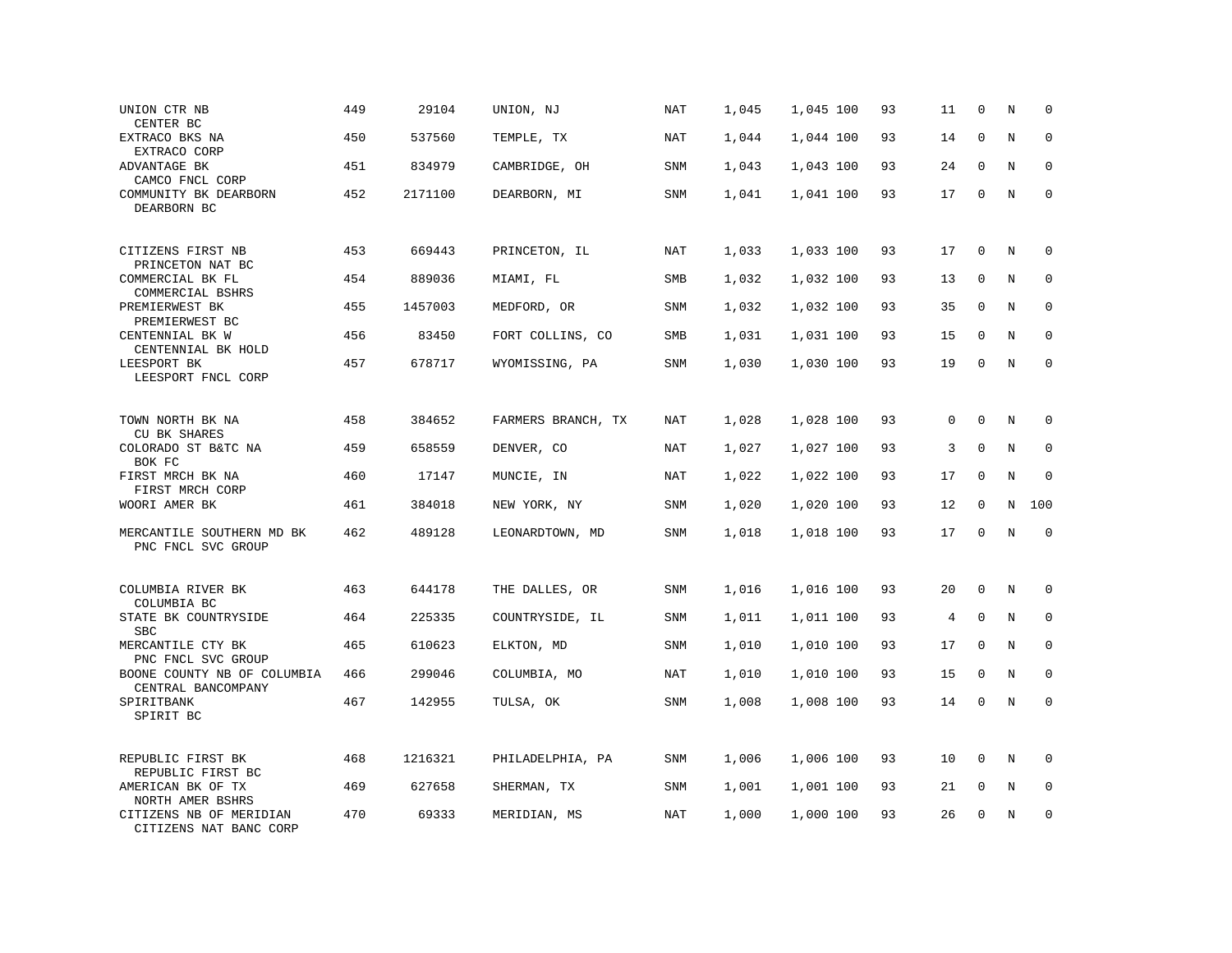| NATIONAL BK<br>NATIONAL BSHRS                        | 471 | 2949710 | MOLINE, IL      | <b>NAT</b> | 999 | 999 100 | 93 | 23 | $\Omega$    | N           | $\Omega$    |
|------------------------------------------------------|-----|---------|-----------------|------------|-----|---------|----|----|-------------|-------------|-------------|
| FIRST ST BK<br>COMMUNITY FIRST BSHRS                 | 472 | 126254  | UNION CITY, TN  | SNM        | 998 | 998 100 | 93 | 23 | $\mathbf 0$ | N           | $\mathbf 0$ |
| FNB SOUTHEAST<br>FNB FNCL SVC CORP                   | 473 | 390925  | REIDSVILLE, NC  | SMB        | 997 | 997 100 | 93 | 17 | $\mathbf 0$ | N           | 0           |
| COMMUNITY B&TC<br>COMMUNITY BSHRS                    | 474 | 184937  | CORNELIA, GA    | SNM        | 995 | 995 100 | 93 | 38 | $\mathbf 0$ | N           | $\mathbf 0$ |
| ENTERPRISE B&TC<br>ENTERPRISE BC                     | 475 | 1356768 | LOWELL, MA      | SNM        | 994 | 994 100 | 93 | 13 | $\mathbf 0$ | N           | 0           |
| FLORIDA CMNTY BK<br>FLORIDA CMNTY BK                 | 476 | 92630   | IMMOKALEE, FL   | SNM        | 994 | 994 100 | 93 | 4  | $\mathbf 0$ | $\mathbf N$ | $\mathbf 0$ |
| METROBANK NA<br>METROCORP BSHRS                      | 477 | 189352  | HOUSTON, TX     | <b>NAT</b> | 993 | 993 100 | 93 | 13 | 0           | N           | $\mathbf 0$ |
| BANK OF NC<br>BNC BC                                 | 478 | 1908082 | THOMASVILLE, NC | SNM        | 985 | 985 100 | 93 | 11 | $\mathbf 0$ | N           | 0           |
| LEXINGTON ST BK<br>LSB BSHRS                         | 479 | 617024  | LEXINGTON, NC   | SNM        | 985 | 985 100 | 93 | 24 | $\mathbf 0$ | N           | 0           |
| PEOPLES BK<br>PEOPLES FC                             | 480 | 870539  | BILOXI, MS      | SNM        | 985 | 985 100 | 93 | 17 | $\mathbf 0$ | N           | 0           |
| MIDWEST BANKCENTRE<br>STUPP BROS                     | 481 | 657459  | LEMAY, MO       | <b>SMB</b> | 984 | 984 100 | 93 | 10 | $\Omega$    | N           | $\mathbf 0$ |
| FOUNDERS BK<br>PEOTONE BC                            | 482 | 554745  | WORTH, IL       | SNM        | 979 | 979 100 | 93 | 10 | $\mathbf 0$ | N           | $\Omega$    |
| LAFAYETTE B&TC NA<br>FIRST MRCH CORP                 | 483 | 308649  | LAFAYETTE, IN   | <b>NAT</b> | 976 | 976 100 | 93 | 17 | 0           | N           | 0           |
| FIRST NB OF LONG ISLAND<br>FIRST OF LONG ISLAND CORP | 484 | 837000  | GLEN HEAD, NY   | NAT        | 973 | 973 100 | 93 | 25 | 0           | N           | 0           |
| GREATER CMNTY BK<br>GREATER CMNTY BC                 | 485 | 367208  | TOTOWA, NJ      | <b>SNM</b> | 971 | 971 100 | 93 | 15 | $\mathbf 0$ | N           | $\mathbf 0$ |
| FIRST MID-IL B&T NA<br>FIRST MID-IL BSHRS            | 486 | 762447  | MATTOON, IL     | <b>NAT</b> | 969 | 969 100 | 93 | 25 | $\mathbf 0$ | N           | $\mathbf 0$ |
| BERKSHIRE BK<br>BERKSHIRE BC                         | 487 | 1396764 | NEW YORK, NY    | <b>SNM</b> | 965 | 965 100 | 94 | 9  | $\mathbf 0$ | N           | $\mathbf 0$ |
| CITIZENS B&TC<br>YOUNG CORP                          | 488 | 381343  | CHILLICOTHE, MO | SNM        | 964 | 964 100 | 94 | 23 | $\mathbf 0$ | N           | 0           |
| NORTH SHORE CMNTY B&T<br>WINTRUST FC                 | 489 | 2239288 | WILMETTE, IL    | SMB        | 962 | 962 100 | 94 | 7  | $\mathbf 0$ | N           | $\mathbf 0$ |
| SIGNATURE BK<br>BANCORPSOUTH                         | 490 | 2582591 | SPRINGFIELD, MO | SNM        | 956 | 956 100 | 94 | 6  | $\mathbf 0$ | N           | $\mathbf 0$ |
| COMMERCE B&TC<br>COMMERCE BSHRS CORP                 | 491 | 824000  | WORCESTER, MA   | <b>SNM</b> | 955 | 955 100 | 94 | 12 | $\Omega$    | N           | $\mathbf 0$ |
| BROADWAY BK                                          | 492 | 268734  | CHICAGO, IL     | SNM        | 951 | 951 100 | 94 | 3  | $\mathbf 0$ | N           | $\mathbf 0$ |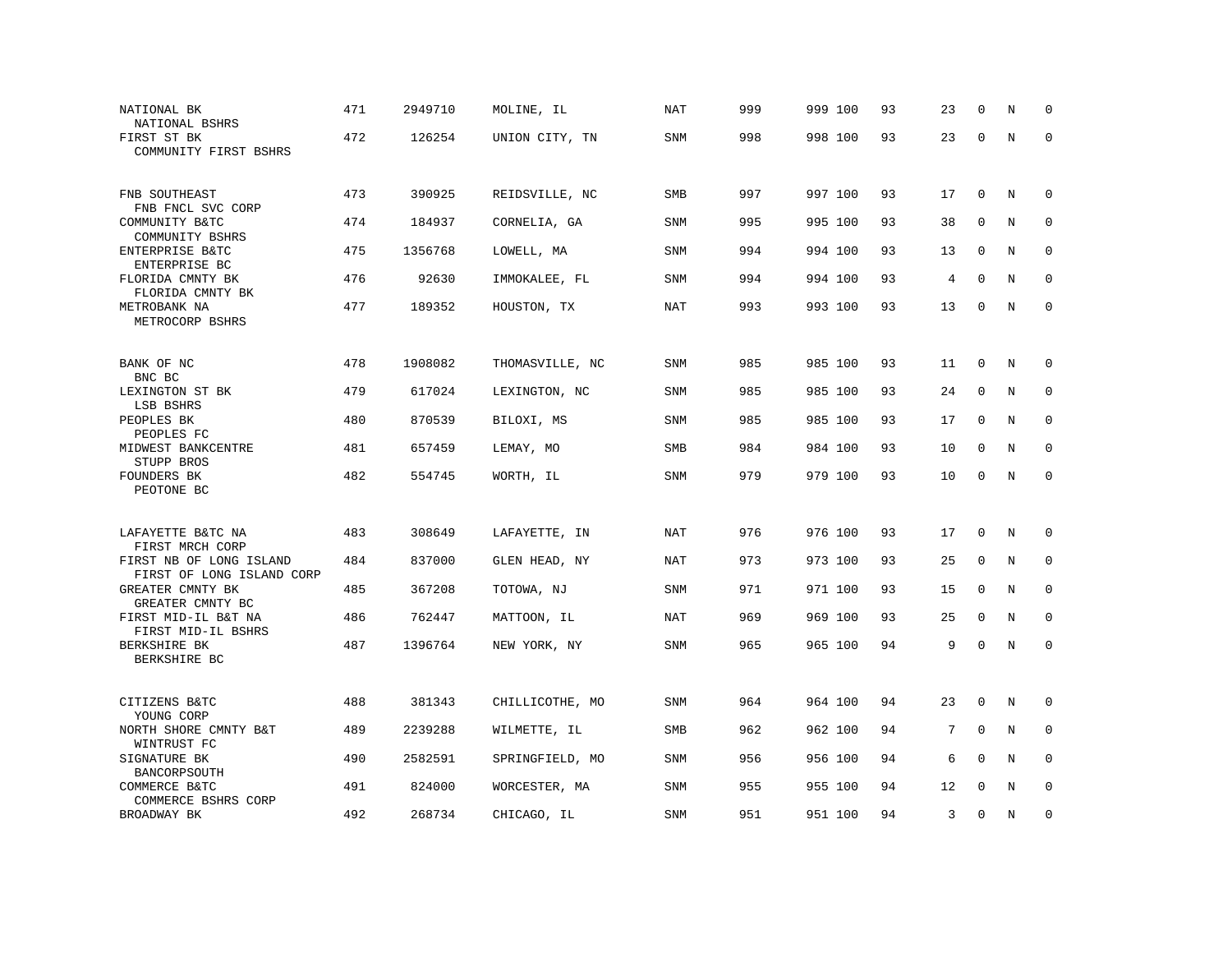| ALLIANCE BK<br>ALLIANCE BSHRS CA           | 493 | 720465  | CULVER CITY, CA   | SNM        | 949 | 949 100 | 94 | 3            | $\mathbf 0$  | N              | $\mathbf 0$ |
|--------------------------------------------|-----|---------|-------------------|------------|-----|---------|----|--------------|--------------|----------------|-------------|
| ADAMS CTY NB<br>ACNB CORP                  | 494 | 5210    | GETTYSBURG, PA    | NAT        | 947 | 947 100 | 94 | 20           | $\Omega$     | N              | $\Omega$    |
| BANTERRA BK<br>BANTERRA CORP               | 495 | 502849  | MARION, IL        | SNM        | 947 | 947 100 | 94 | 28           | $\Omega$     | N              | $\mathbf 0$ |
| FIRST NB OF SHELBY                         | 496 | 86527   | SHELBY, NC        | <b>NAT</b> | 944 | 944 100 | 94 | 13           | $\Omega$     | N              | $\Omega$    |
| CITIZENS FIRST BK<br>VILLAGES BC           | 497 | 1867983 | THE VILLAGES, FL  | SNM        | 943 | 943 100 | 94 | $\mathbf{1}$ | $\Omega$     | N              | $\Omega$    |
| LIBERTYVILLE B&TC                          | 498 | 2339795 | LIBERTYVILLE, IL  | <b>SMB</b> | 934 | 934 100 | 94 | 8            | $\Omega$     | N              | $\Omega$    |
| WINTRUST FC<br>NORTH DALLAS B&TC           | 499 | 490450  | DALLAS, TX        | <b>SNM</b> | 933 | 933 100 | 94 | 4            | $\Omega$     | N              | $\Omega$    |
| MOUNTAIN WEST BK<br>GLACIER BC             | 500 | 2114282 | COEUR D'ALENE, ID | SNM        | 933 | 933 100 | 94 | 19           | $\Omega$     | N              | $\Omega$    |
| CENTRA BK<br>CENTRA FNCL HOLD              | 501 | 2856500 | MORGANTOWN, WV    | <b>SNM</b> | 925 | 925 100 | 94 | 11           | $\Omega$     | N              | $\Omega$    |
| MOODY NB<br>MOODY BSHRS                    | 502 | 253356  | GALVESTON, TX     | NAT        | 925 | 925 100 | 94 | 27           | $\Omega$     | N              | $\Omega$    |
| PANHANDLE ST BK<br>INTERMOUNTAIN CMNTY BC  | 503 | 257868  | SANDPOINT, ID     | <b>SNM</b> | 921 | 921 100 | 94 | 18           | $\mathbf 0$  | N              | $\mathbf 0$ |
| HEARTLAND B&TC<br>HEARTLAND BC             | 504 | 426534  | BLOOMINGTON, IL   | <b>SNM</b> | 921 | 921 100 | 94 | 20           | $\Omega$     | $\overline{N}$ | $\mathbf 0$ |
| PEOPLES B&TC<br>PEOPLES BANCTRUST CO       | 505 | 237936  | SELMA, AL         | <b>SMB</b> | 918 | 918 100 | 94 | 27           | $\Omega$     | N              | $\mathbf 0$ |
| WESTMINSTER UNION BK<br>PNC FNCL SVC GROUP | 506 | 526229  | WESTMINSTER, MD   | SNM        | 917 | 917 100 | 94 | 17           | $\mathbf{0}$ | $\rm N$        | $\mathbf 0$ |
| MONTGOMERY BK NA<br>MONTGOMERY BANCORP     | 507 | 613558  | SIKESTON, MO      | <b>NAT</b> | 917 | 917 100 | 94 | 11           | $\Omega$     | N              | $\mathbf 0$ |
| FIRSTBANK OF COLORADO<br>FIRSTBANK HC      | 508 | 288853  | LAKEWOOD, CO      | <b>SNM</b> | 912 | 912 100 | 94 | 4            | $\Omega$     | N              | $\mathbf 0$ |
| FIRST FNCL BK NA<br>FIRST FNCL BSHRS       | 509 | 470050  | ABILENE, TX       | <b>NAT</b> | 911 | 911 100 | 94 | 10           | $\mathbf 0$  | $\mathbf N$    | $\mathbf 0$ |
| FIRST SOUTH BK<br>FIRST SOUTH BC           | 510 | 883874  | WASHINGTON, NC    | SNM        | 910 | 910 100 | 94 | 20           | $\Omega$     | N              | $\mathbf 0$ |
| FIDUCIARY TC INTL<br>FRANKLIN RESOURCES    | 511 | 160614  | NEW YORK, NY      | SNM        | 909 | 891 98  | 94 | $\mathsf 0$  | $\mathbf{1}$ | Y              | $\mathbf 0$ |
| FIRST INDEP BK<br>FIRST INDEP INV GRP      | 512 | 6972    | VANCOUVER, WA     | SNM        | 909 | 909 100 | 94 | 23           | $\Omega$     | N              | $\mathbf 0$ |
| LIBERTYBANK<br>LIBERTY FNCL GRP            | 513 | 650674  | EUGENE, OR        | <b>SNM</b> | 908 | 908 100 | 94 | 12           | $\Omega$     | N              | $\mathbf 0$ |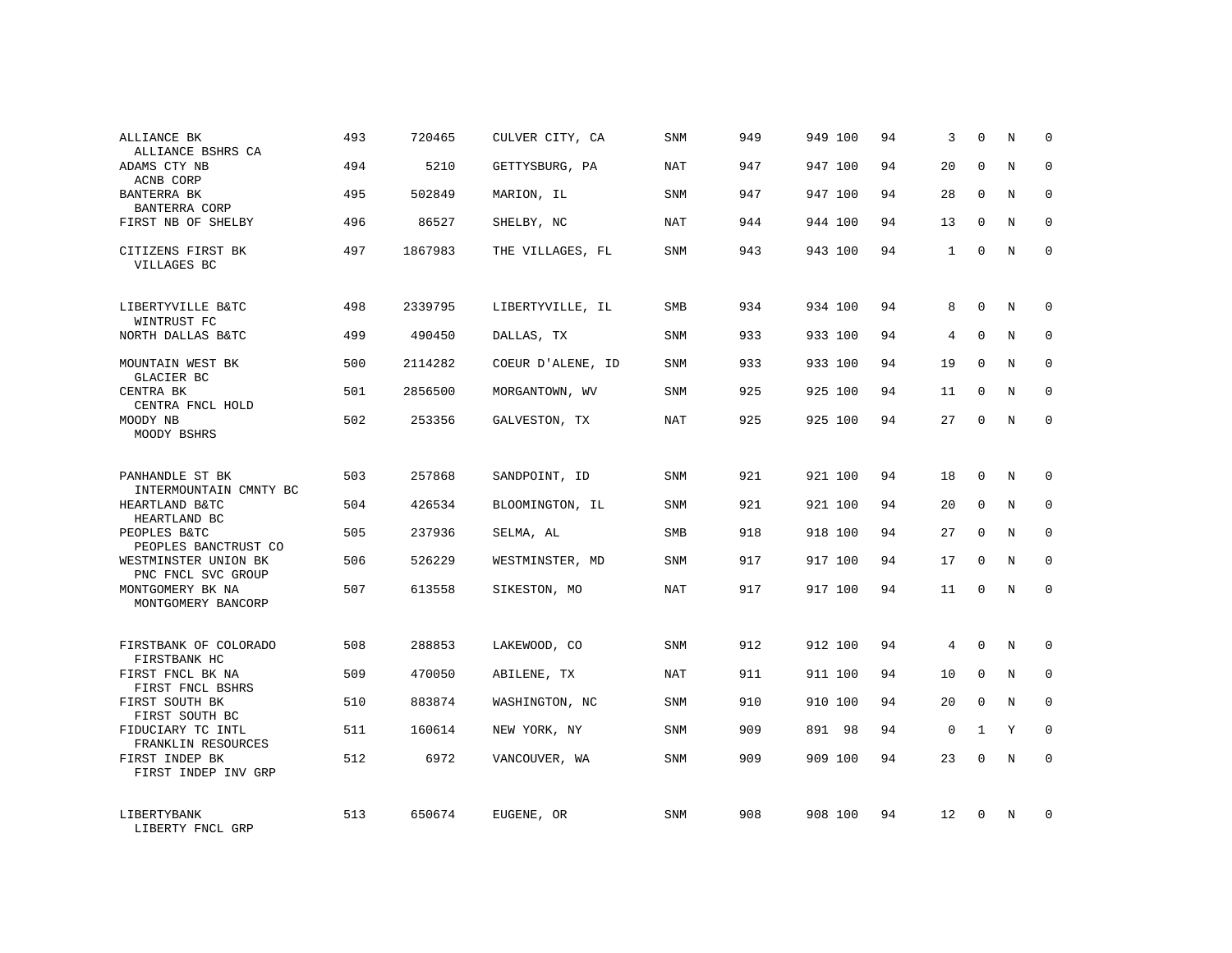| NORTHRIM BK<br>NORTHRIM BC                         | 514 | 1718188 | ANCHORAGE, AK      | SNM        | 908 | 908 100 | 94 | 9  | $\mathbf 0$  | N       | $\mathbf 0$ |
|----------------------------------------------------|-----|---------|--------------------|------------|-----|---------|----|----|--------------|---------|-------------|
| NORTH VALLEY BK<br>NORTH VALLEY BC                 | 515 | 808167  | REDDING, CA        | SMB        | 906 | 906 100 | 94 | 24 | $\mathbf 0$  | $\rm N$ | 0           |
| RELIANCE BK<br>RELIANCE BSHRS                      | 516 | 2769589 | DES PERES, MO      | <b>SNM</b> | 903 | 903 100 | 94 | 9  | $\Omega$     | N       | $\mathbf 0$ |
| ALIANT BK<br>ALIANT FNCL CORP                      | 517 | 861434  | ALEXANDER CITY, AL | SMB        | 903 | 903 100 | 94 | 12 | $\mathbf 0$  | N       | $\mathbf 0$ |
| FIRST NB OF CHESTER CTY<br>FIRST CHESTER CTY CORP  | 518 | 23812   | WEST CHESTER, PA   | <b>NAT</b> | 900 | 900 100 | 94 | 16 | $\mathbf 0$  | N       | 0           |
| GLENVIEW ST BK<br>CUMMINS-AMER CORP                | 519 | 750239  | GLENVIEW, IL       | SNM        | 899 | 899 100 | 94 | 6  | $\mathbf 0$  | N       | $\mathbf 0$ |
| COPPERMARK BK<br>COPPERMARK BSHRS                  | 520 | 36054   | OKLAHOMA CITY, OK  | SNM        | 897 | 897 100 | 94 | 9  | $\Omega$     | N       | $\mathbf 0$ |
| FIRST PREMIER BK<br>UNITED NAT CORP                | 521 | 374653  | SIOUX FALLS, SD    | <b>SMB</b> | 896 | 896 100 | 94 | 14 | $\Omega$     | N       | $\mathbf 0$ |
| JACKSON ST BK & TR<br>UNITED BC OF WY              | 522 | 14258   | JACKSON, WY        | SMB        | 896 | 896 100 | 94 | 3  | $\mathbf 0$  | N       | $\mathbf 0$ |
| CUMBERLAND BK<br>CIVITAS BANKGROUP                 | 523 | 732570  | FRANKLIN, TN       | <b>SMB</b> | 892 | 892 100 | 94 | 14 | $\mathbf 0$  | N       | $\mathbf 0$ |
| FIRST NB IN SIOUX FALLS<br>MINNEHAHA BSHRS         | 524 | 326858  | SIOUX FALLS, SD    | <b>NAT</b> | 892 | 892 100 | 94 | 17 | $\mathbf 0$  | N       | $\mathbf 0$ |
| CASTLE BK NA<br>LAURITZEN CORP                     | 525 | 779539  | DEKALB, IL         | NAT        | 891 | 891 100 | 94 | 9  | $\Omega$     | N       | 0           |
| PACIFIC CONTINENTAL BK<br>PACIFIC CONTINENTAL CORP | 526 | 693662  | EUGENE, OR         | SNM        | 890 | 890 100 | 94 | 12 | $\Omega$     | N       | $\Omega$    |
| LINCOLN BK<br>LINCOLN BC                           | 527 | 491774  | PLAINFIELD, IN     | SNM        | 889 | 889 100 | 94 | 16 | $\mathbf 0$  | N       | $\mathbf 0$ |
| TEXAS B&TC<br>OVERTON FC                           | 528 | 949154  | LONGVIEW, TX       | <b>SNM</b> | 889 | 889 100 | 94 | 11 | $\mathbf{0}$ | N       | $\mathbf 0$ |
| FIRST FIDELITY BK NA<br>FIRST FIDELITY BC          | 529 | 106359  | OKLAHOMA CITY, OK  | NAT        | 885 | 885 100 | 94 | 20 | $\mathbf{0}$ | N       | $\mathbf 0$ |
| BANK OF MARIN                                      | 530 | 1436204 | CORTE MADERA, CA   | SNM        | 882 | 882 100 | 94 | 8  | $\Omega$     | N       | 0           |
| AMERISERV FNCL BK<br>AMERISERV FNCL                | 531 | 928618  | JOHNSTOWN, PA      | <b>SMB</b> | 881 | 881 100 | 94 | 23 | $\mathbf 0$  | N       | $\mathbf 0$ |
| NEXITY BK<br>NEXITY FC                             | 532 | 509231  | BIRMINGHAM, AL     | SNM        | 880 | 880 100 | 94 | 0  | $\Omega$     | N       | $\mathbf 0$ |
| CITYWIDE BKS<br>CITYWIDE BKS CO                    | 533 | 697754  | AURORA, CO         | <b>SNM</b> | 878 | 878 100 | 94 | 12 | $\mathbf 0$  | N       | $\mathbf 0$ |
| PEOPLES BK<br>PEOPLES BC                           | 534 | 455972  | LYNDEN, WA         | SNM        | 878 | 878 100 | 94 | 25 | $\mathbf{0}$ | N       | $\mathbf 0$ |
| NATIONAL BK OF BLACKSBURG<br>NATIONAL BSHRS        | 535 | 754929  | BLACKSBURG, VA     | NAT        | 877 | 877 100 | 94 | 25 | $\Omega$     | Ν       | $\mathbf 0$ |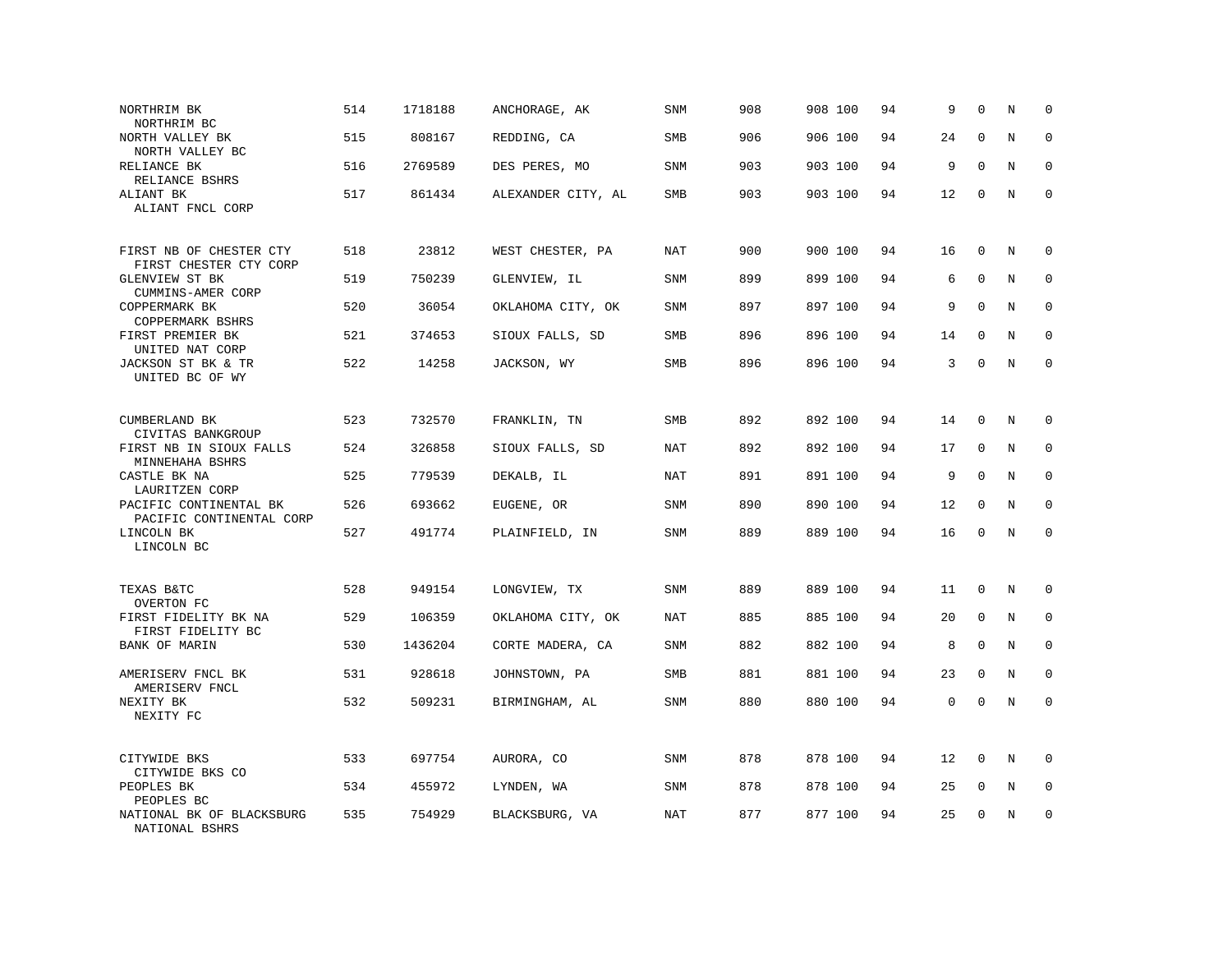| SALIN B&TC<br>SALIN BSHRS<br>DUBUQUE B&TC               | 536<br>537 | 123646<br>642549 | INDIANAPOLIS, IN<br>DUBUQUE, IA | SMB<br>SNM | 877<br>876 | 877 100<br>876 100 | 94<br>94 | 31<br>8     | $\mathbf 0$<br>$\mathbf 0$ | N<br>N | $\mathbf 0$<br>$\mathbf 0$ |
|---------------------------------------------------------|------------|------------------|---------------------------------|------------|------------|--------------------|----------|-------------|----------------------------|--------|----------------------------|
| HEARTLAND FNCL USA                                      |            |                  |                                 |            |            |                    |          |             |                            |        |                            |
| CITRUS & CHEM BK<br>CITRUS & CHEM BC                    | 538        | 391137           | BARTOW, FL                      | <b>SNM</b> | 876        | 876 100            | 94       | 6           | $\mathbf 0$                | N      | 0                          |
| LAKESIDE BK<br>LAKESIDE BC                              | 539        | 201834           | CHICAGO, IL                     | SNM        | 867        | 867 100            | 94       | 4           | $\mathbf 0$                | N      | 0                          |
| FIRST B&TC<br>FIRST BC                                  | 540        | 223322           | LEBANON, VA                     | SMB        | 866        | 866 100            | 94       | 17          | $\mathbf 0$                | N      | $\mathbf 0$                |
| BRAND BKG CO<br>BRAND GRP HOLD                          | 541        | 701736           | LAWRENCEVILLE, GA               | SMB        | 866        | 866 100            | 94       | 5           | $\mathbf 0$                | N      | $\mathbf 0$                |
| COOPERATIVE BK<br>COOPERATIVE BSHRS                     | 542        | 642370           | WILMINGTON, NC                  | SNM        | 865        | 865 100            | 94       | 20          | $\mathbf 0$                | N      | $\mathbf{0}$               |
| HOME NB                                                 | 543        | 518952           | BLACKWELL, OK                   | NAT        | 864        | 864 100            | 94       | 19          | $\mathbf 0$                | N      | 0                          |
| HNB CORP<br>HOMEFEDERAL BK<br>HOME FED BC               | 544        | 832470           | COLUMBUS, IN                    | SMB        | 864        | 864 100            | 94       | 18          | 0                          | N      | 0                          |
| UMB BK COLORADO NA<br>UMB FC                            | 545        | 593753           | DENVER, CO                      | NAT        | 862        | 862 100            | 94       | 11          | $\mathbf 0$                | N      | $\mathbf 0$                |
| BAC FL BK                                               | 546        | 725732           | MIAMI, FL                       | SNM        | 860        | 860 100            | 94       | $\mathsf 0$ | $\mathbf 0$                | Υ      | $\mathbf 0$                |
| <b>EVB</b><br>EASTERN VA BSHRS                          | 547        | 790721           | TAPPAHANNOCK, VA                | SMB        | 860        | 860 100            | 94       | 23          | $\mathbf 0$                | N      | $\mathbf 0$                |
| MIZUHO CORPORATE BK OF CA                               | 548        | 742560           | LOS ANGELES, CA                 | SNM        | 853        | 853 100            | 94       | 1           | $\mathbf 0$                | Y      | 100                        |
| LORAIN NB<br>LNB BC                                     | 549        | 39420            | LORAIN, OH                      | NAT        | 853        | 853 100            | 94       | 23          | $\mathbf 0$                | N      | $\mathbf 0$                |
| MILLENNIUM BCPBANK NA<br>BCP INTERNACIONAL II SGPS SOCI | 550        | 2944715          | NEWARK, NJ                      | <b>NAT</b> | 851        | 851 100            | 94       | 12          | $\mathbf 0$                | N      | 100                        |
| SECURITY NB&TC<br>PARK NAT CORP                         | 551        | 429526           | SPRINGFIELD, OH                 | NAT        | 851        | 851 100            | 94       | 24          | 0                          | Ν      | 0                          |
| FIRST CITIZENS NB<br>FIRST CITIZENS BSHRS               | 552        | 133850           | DYERSBURG, TN                   | <b>NAT</b> | 850        | 850 100            | 94       | 19          | $\mathbf 0$                | N      | $\mathbf 0$                |
| WAINWRIGHT B&TC                                         | 553        | 689302           | BOSTON, MA                      | SNM        | 849        | 849 100            | 94       | 10          | $\mathbf 0$                | N      | $\mathbf 0$                |
| PLANTERS B&TC OF VA<br>VIRGINIA FNCL GROUP              | 554        | 985620           | STAUNTON, VA                    | SMB        | 848        | 848 100            | 94       | 23          | 0                          | Ν      | 0                          |
| WORLD FNCL NETWORK NB                                   | 555        | 1391778          | GAHANNA, OH                     | <b>NAT</b> | 847        | 847 100            | 94       | $\mathbf 0$ | $\Omega$                   | N      | $\mathbf 0$                |
| SECURITY BK OF KANSAS CITY<br>VALLEY VIEW BSHRS         | 556        | 1009354          | KANSAS CITY, KS                 | <b>SNM</b> | 846        | 846 100            | 94       | 11          | $\mathbf 0$                | N      | $\mathbf 0$                |
| FIRST INTERNATIONAL B&TC<br>WATFORD CITY BSHRS          | 557        | 236153           | WATFORD CITY, ND                | <b>SNM</b> | 846        | 846 100            | 94       | 15          | $\mathbf 0$                | N      | $\mathbf 0$                |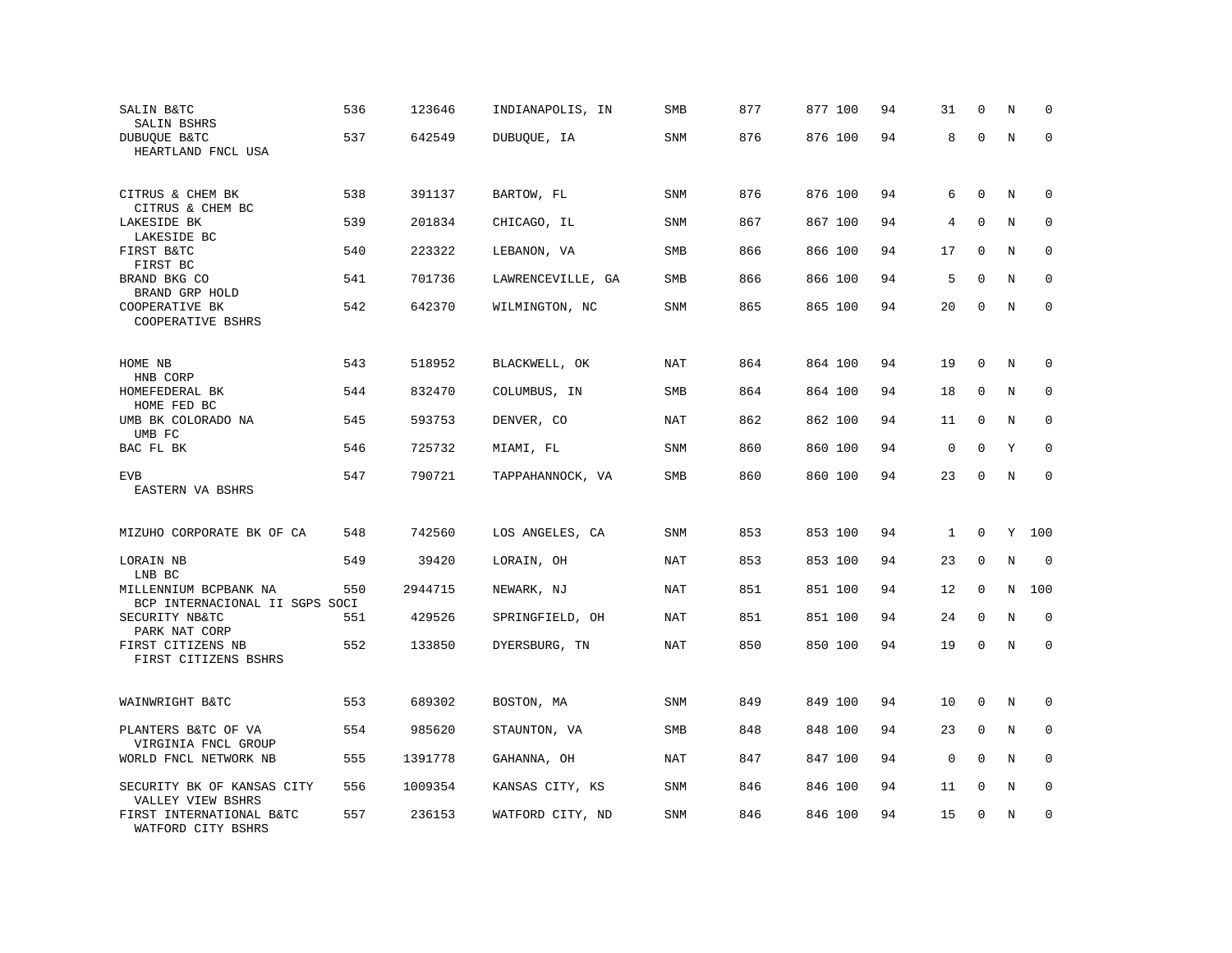| BANK OF AMER FORK<br>PEOPLES UT BC                   | 558 | 984379  | AMERICAN FORK, UT | SNM        | 844 | 844 100 | 94 | 9  | $\Omega$     | N       | $\Omega$    |
|------------------------------------------------------|-----|---------|-------------------|------------|-----|---------|----|----|--------------|---------|-------------|
| BANKTRUST<br>BANCTRUST FNCL GRP                      | 559 | 576130  | MOBILE, AL        | <b>SNM</b> | 843 | 843 100 | 94 | 15 | $\Omega$     | N       | $\Omega$    |
| FIRST ST BK CENTRAL TX<br>CENTRAL CMNTY CORP         | 560 | 751759  | TEMPLE, TX        | SNM        | 843 | 843 100 | 94 | 25 | $\Omega$     | N       | $\mathbf 0$ |
| MID-MISSOURI BK<br>MID-MO BSHRS                      | 561 | 950141  | SPRINGFIELD, MO   | SNM        | 842 | 842 100 | 94 | 14 | $\Omega$     | N       | $\Omega$    |
| FIRST FSB<br>FIRST FNCL SERVICE CORP                 | 562 | 368175  | ELIZABETHTOWN, KY | SNM        | 839 | 839 100 | 94 | 13 | $\Omega$     | N       | $\Omega$    |
| OLD POINT NB OF PHOEBUS                              | 563 | 186221  | HAMPTON, VA       | NAT        | 837 | 837 100 | 94 | 21 | $\mathbf 0$  | N       | $\Omega$    |
| OLD POINT FC<br>PEOPLES BK<br>PEOPLES BC OF NC       | 564 | 220527  | NEWTON, NC        | <b>SNM</b> | 836 | 836 100 | 94 | 17 | $\Omega$     | N       | $\Omega$    |
| INTERNATIONAL BK OF MIAMI NA<br>GRANVALOR HOLD       | 565 | 666031  | CORAL GABLES, FL  | NAT        | 834 | 761 91  | 94 | 1  | $\Omega$     | Υ       | 40          |
| COAST BK OF FL<br>COAST FNCL HOLD                    | 566 | 2904344 | BRADENTON, FL     | <b>SNM</b> | 834 | 834 100 | 94 | 0  | $\Omega$     | N       | $\Omega$    |
| CONWAY NB<br>CNB CORP                                | 567 | 631422  | CONWAY, SC        | NAT        | 832 | 832 100 | 94 | 14 | $\Omega$     | N       | $\Omega$    |
| BANK OF HANOVER & TC<br>STERLING FNCL CORP           | 568 | 438715  | HANOVER, PA       | <b>SNM</b> | 831 | 831 100 | 94 | 17 | $\mathbf 0$  | N       | $\mathbf 0$ |
| <b>BANK OF NASHVILLE</b><br>SYNOVUS FC               | 569 | 1407521 | NASHVILLE, TN     | SNM        | 831 | 831 100 | 94 | 8  | $\Omega$     | N       | $\mathbf 0$ |
| QUAD CTY B&TC<br>QCR HOLD                            | 570 | 2142155 | BETTENDORF, IA    | <b>SMB</b> | 830 | 830 100 | 94 | 4  | $\Omega$     | N       | $\mathbf 0$ |
| FIRST NB OF OLATHE<br>FIRST OLATHE BSHRS             | 571 | 456456  | OLATHE, KS        | <b>NAT</b> | 829 | 829 100 | 94 | 7  | $\mathbf 0$  | $\rm N$ | $\mathbf 0$ |
| INTERNATIONAL BK OF CMRC<br>INTERNATIONAL BSHRS CORP | 572 | 230759  | BROWNSVILLE, TX   | <b>SNM</b> | 828 | 828 100 | 94 | 14 | $\Omega$     | N       | $\mathbf 0$ |
| BAR HARBOR BK & TR CO<br>BAR HARBOR BSHRS            | 573 | 522605  | BAR HARBOR, ME    | <b>SNM</b> | 828 | 828 100 | 94 | 10 | 0            | N       | $\mathbf 0$ |
| APPALACHIAN CMNTY BK<br>APPALACHIAN BSHRS            | 574 | 2280552 | ELLIJAY, GA       | SNM        | 827 | 827 100 | 94 | 10 | $\mathbf 0$  | N       | $\mathbf 0$ |
| CASHMERE VALLEY BK<br>CASHMERE VALLEY FC             | 575 | 574976  | CASHMERE, WA      | <b>SNM</b> | 826 | 826 100 | 94 | 9  | $\Omega$     | N       | $\mathbf 0$ |
| BARNES BKG CO<br><b>BARNES BC</b>                    | 576 | 868376  | KAYSVILLE, UT     | SMB        | 823 | 823 100 | 94 | 9  | $\mathbf{0}$ | N       | $\mathbf 0$ |
| STATE B&TC<br>STATE BK & TR CO ESOP                  | 577 | 736448  | GREENWOOD, MS     | <b>SNM</b> | 822 | 822 100 | 94 | 26 | $\Omega$     | N       | $\mathbf 0$ |
| FIRST CITIZENS NB<br>FIRST CITIZENS FC               | 578 | 186744  | MASON CITY, IA    | NAT        | 821 | 821 100 | 94 | 10 | $\Omega$     | N       | $\mathbf 0$ |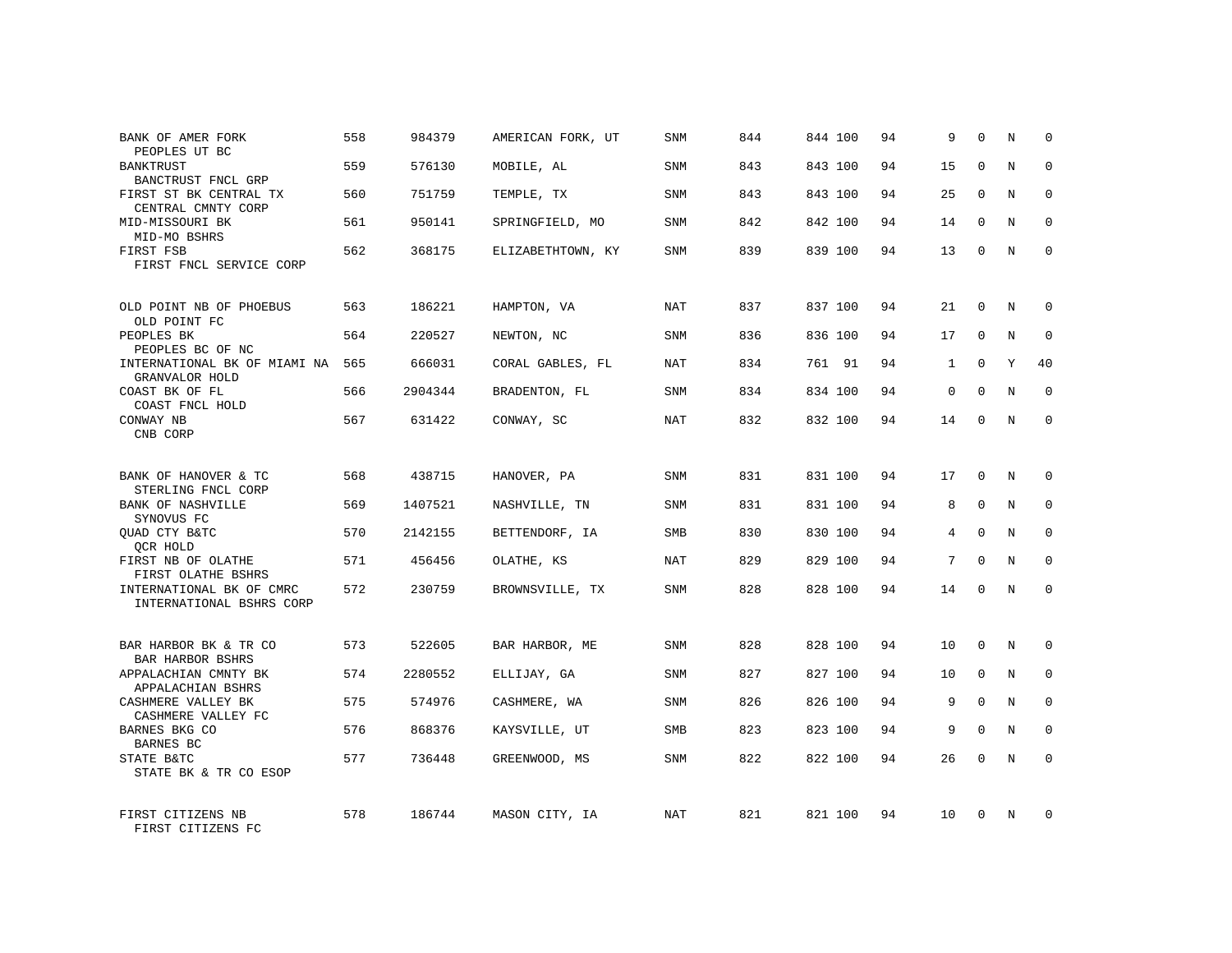| JEFFERSON B&TC<br>DELTA BSHRS CO                  | 579 | 598954  | EUREKA, MO           | SNM        | 821 | 821 100 | 94 | 4           | $\mathbf 0$  | N       | $\mathbf 0$ |
|---------------------------------------------------|-----|---------|----------------------|------------|-----|---------|----|-------------|--------------|---------|-------------|
| ARMED FORCES BK NA<br>DICKINSON FC II             | 580 | 983457  | FORT LEAVENWORTH, KS | NAT        | 817 | 817 100 | 94 | 48          | $\mathbf 0$  | N       | $\mathbf 0$ |
| WHIDBEY ISLAND BK<br>WASHINGTON BKG CO            | 581 | 63078   | COUPEVILLE, WA       | <b>SNM</b> | 814 | 814 100 | 94 | 18          | $\mathbf 0$  | N       | $\mathbf 0$ |
| AMERICAN BK NA<br>AMERICAN BK HOLDING CORP        | 582 | 807955  | CORPUS CHRISTI, TX   | <b>NAT</b> | 814 | 814 100 | 94 | 14          | $\mathbf 0$  | N       | $\mathbf 0$ |
| RIVER CITY BK<br>RCB CORP                         | 583 | 253468  | SACRAMENTO, CA       | <b>SNM</b> | 813 | 813 100 | 94 | 12          | $\mathbf 0$  | N       | $\mathbf 0$ |
| SUMMIT BK<br>SUMMIT BANCORP                       | 584 | 2505787 | ARKADELPHIA, AR      | SNM        | 809 | 809 100 | 94 | 17          | $\mathbf 0$  | N       | $\mathbf 0$ |
| FIRST NB OF FORT SMITH<br>FIRST BK CORP           | 585 | 397540  | FORT SMITH, AR       | <b>NAT</b> | 809 | 809 100 | 94 | 11          | $\Omega$     | N       | $\mathbf 0$ |
| BANK OF TAMPA<br>TAMPA BKG CO                     | 586 | 273336  | TAMPA, FL            | <b>SNM</b> | 809 | 809 100 | 94 | 8           | $\Omega$     | N       | $\Omega$    |
| BRYN MAWR TC<br>BRYN MAWR BK CORP                 | 587 | 765019  | BRYN MAWR, PA        | SMB        | 807 | 807 100 | 94 | 15          | $\mathbf{0}$ | N       | $\mathbf 0$ |
| INDIAN RIVER NB<br>ALABAMA NBC                    | 588 | 576439  | VERO BEACH, FL       | <b>NAT</b> | 807 | 807 100 | 94 | 9           | $\mathbf{0}$ | N       | 0           |
| BARRINGTON B&TC NA<br>WINTRUST FC                 | 589 | 2508751 | BARRINGTON, IL       | NAT        | 805 | 805 100 | 94 | 2           | $\mathbf{0}$ | N       | $\mathbf 0$ |
| CRESCENT B&TC<br>CRESCENT BKG CO                  | 590 | 1391170 | JASPER, GA           | <b>SNM</b> | 802 | 802 100 | 94 | 10          | $\mathbf 0$  | N       | 0           |
| <b>FARMERS NB</b><br>FARMERS NAT BC               | 591 | 680813  | CANFIELD, OH         | NAT        | 802 | 802 100 | 94 | 17          | $\Omega$     | N       | $\mathbf 0$ |
| GLACIER BK<br>GLACIER BC                          | 592 | 2634191 | KALISPELL, MT        | SMB        | 802 | 802 100 | 94 | 12          | $\Omega$     | $\rm N$ | 0           |
| BANK OF AMER GA NA<br>BANK OF AMER CORP           | 593 | 2962652 | ATLANTA, GA          | NAT        | 801 | 801 100 | 95 | $\mathbf 0$ | $\mathbf 0$  | N       | $\mathbf 0$ |
| MARATHON NB OF NY<br>MARATHON BKG CORP            | 594 | 1416327 | ASTORIA, NY          | NAT        | 800 | 800 100 | 95 | 10          | $\mathbf 0$  | N       | 82          |
| AMERICAN T&SB<br>ATBANCORP                        | 595 | 596848  | DUBUQUE, IA          | SMB        | 799 | 799 100 | 95 | 8           | $\mathbf 0$  | N       | $\mathbf 0$ |
| NATIONAL BK OF KANSAS CITY<br>AMERI-NATIONAL CORP | 596 | 2747587 | OVERLAND PARK, KS    | NAT        | 798 | 798 100 | 95 | 3           | $\mathbf 0$  | N       | $\mathbf 0$ |
| AUSTIN BK TX NA<br>JANE AUSTIN CHAPMAN LP         | 597 | 548351  | JACKSONVILLE, TX     | NAT        | 796 | 796 100 | 95 | 44          | $\mathbf{0}$ | N       | $\mathbf 0$ |
| AUSTIN BK TX NA<br>JSA FAM LP                     | 597 | 548351  | JACKSONVILLE, TX     | <b>NAT</b> |     |         |    |             |              |         |             |
| CAMBRIDGE TC<br>CAMBRIDGE BC                      | 598 | 736206  | CAMBRIDGE, MA        | SNM        | 794 | 794 100 | 95 | 8           | 0            | Ν       | 7           |
| COMMERCE BK OF WA NA<br>ZIONS BC                  | 599 | 1198641 | SEATTLE, WA          | NAT        | 793 | 793 100 | 95 | 0           | $\mathbf 0$  | N       | $\mathbf 0$ |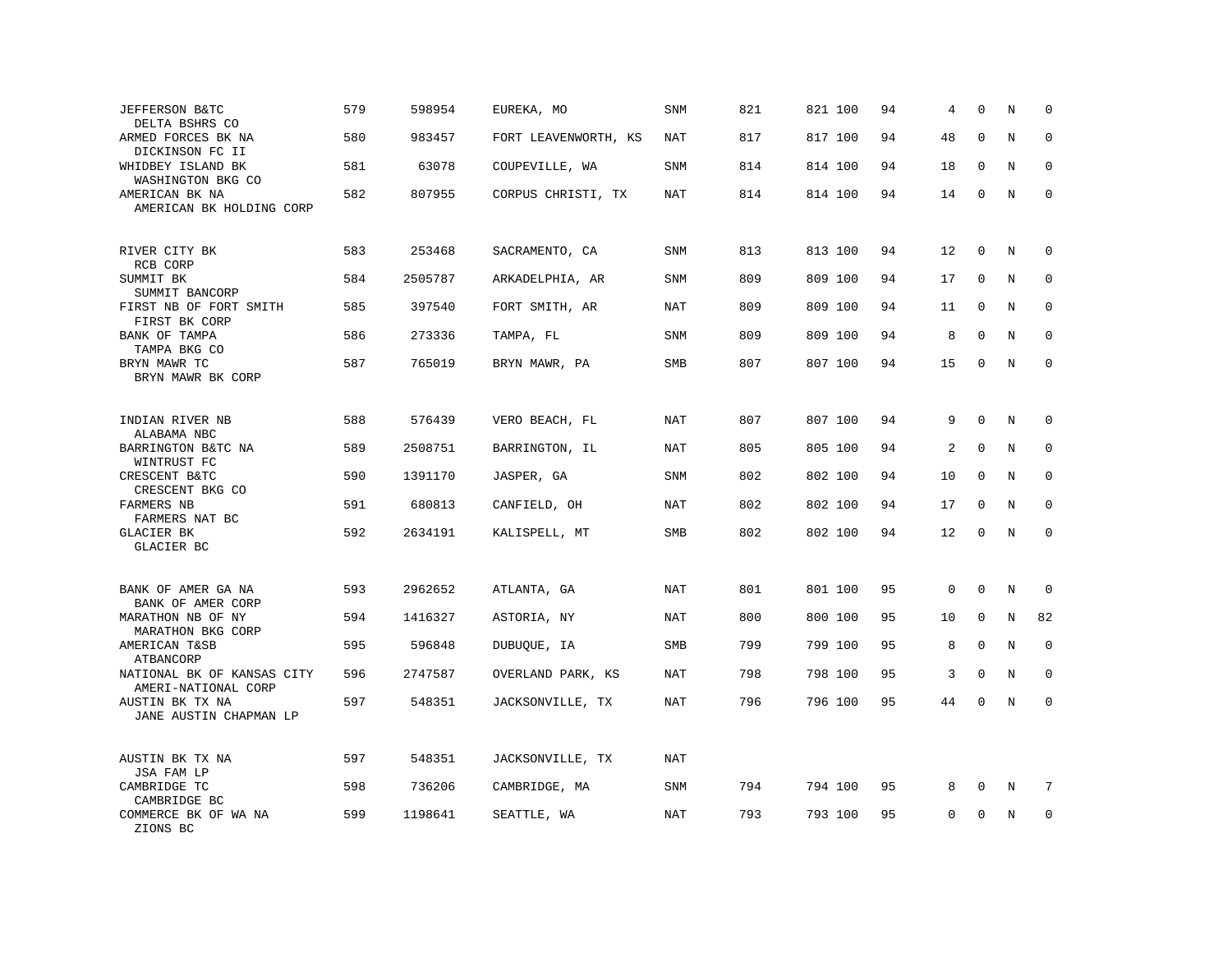| FIRST SECURITY BK MISSOULA<br>GLACIER BC               | 600 | 652351  | MISSOULA, MT       | SMB        | 792 | 792 100 | 95 | 12          | 0            | N       | $\Omega$    |
|--------------------------------------------------------|-----|---------|--------------------|------------|-----|---------|----|-------------|--------------|---------|-------------|
| UNITED HERITAGE BK<br>UNITED HERITAGE BSHRS OF FL      | 601 | 3004803 | ORLANDO, FL        | SNM        | 791 | 791 100 | 95 | 7           | $\mathbf 0$  | $\rm N$ | $\mathbf 0$ |
| FIRST FARMERS & MRCH B<br>FIRST FARMERS & MRCH CORP    | 602 | 150035  | COLUMBIA, TN       | SMB        | 791 | 791 100 | 95 | 21          | $\mathbf 0$  | N       | 0           |
| LEBANON VALLEY FARMERS BK                              | 603 | 674513  | LEBANON, PA        | SMB        | 791 | 791 100 | 95 | 11          | $\mathbf{0}$ | N       | $\mathbf 0$ |
| FULTON FNCL CORP<br>PARISH NB<br>PARISH NAT CORP       | 604 | 651037  | BOGALUSA, LA       | NAT        | 790 | 790 100 | 95 | 16          | $\Omega$     | N       | $\mathbf 0$ |
| CENTRAL NB<br>CENTRAL OF KS                            | 605 | 234355  | JUNCTION CITY, KS  | NAT        | 788 | 788 100 | 95 | 33          | $\mathbf 0$  | N       | 0           |
| FARMERS & MERCHANTS TR CO OF<br>FRANKLIN FNCL SVC CORP | 606 | 289515  | CHAMBERSBURG, PA   | SNM        | 787 | 787 100 | 95 | 22          | $\mathbf 0$  | N       | $\mathbf 0$ |
|                                                        |     |         |                    |            |     |         |    |             |              |         |             |
| AMERICAN NB&TC<br>AMERICAN NAT BSHRS                   | 607 | 958727  | DANVILLE, VA       | NAT        | 787 | 787 100 | 95 | 18          | 0            | N       | $\mathbf 0$ |
| PARK BK<br>BANKMANAGERS CORP                           | 608 | 200640  | MILWAUKEE, WI      | SNM        | 785 | 785 100 | 95 | 8           | $\mathbf{0}$ | N       | 0           |
| TRADITIONAL BK<br>TRADITIONAL BC                       | 609 | 786210  | MOUNT STERLING, KY | <b>SNM</b> | 782 | 782 100 | 95 | 12          | $\mathbf 0$  | N       | $\mathbf 0$ |
| REPUBLIC BK OF CHICAGO<br>REPUBLIC BC CO               | 610 | 671334  | OAK BROOK, IL      | SNM        | 781 | 781 100 | 95 | 9           | $\mathbf{0}$ | N       | $\mathbf 0$ |
| MIDDLEBURG BK<br>MIDDLEBURG FC                         | 611 | 679826  | MIDDLEBURG, VA     | SMB        | 781 | 781 100 | 95 | 8           | $\Omega$     | $\rm N$ | $\mathbf 0$ |
|                                                        |     |         |                    |            |     |         |    |             |              |         |             |
| ATLANTIC SOUTHERN BK<br>ATLANTIC SOUTHERN FNCL GRP     | 612 | 3075278 | MACON, GA          | SNM        | 780 | 780 100 | 95 | 12          | $\mathbf 0$  | N       | $\mathbf 0$ |
| CUSTODIAL TC<br>BEAR STEARNS CO                        | 613 | 931319  | PRINCETON, NJ      | SNM        | 777 | 777 100 | 95 | $\mathbf 0$ | $\Omega$     | N       | $\mathbf 0$ |
| CNB BK<br>CNB FNCL CORP                                | 614 | 399517  | CLEARFIELD, PA     | <b>SNM</b> | 777 | 777 100 | 95 | 19          | $\mathbf{0}$ | N       | $\mathbf 0$ |
| INDEPENDENT BK WEST MI<br>INDEPENDENT BK CORP          | 615 | 938644  | GRAND RAPIDS, MI   | SNM        | 774 | 774 100 | 95 | 22          | $\mathbf 0$  | N       | $\mathbf 0$ |
| BANK OF WESTERN MA<br>CHITTENDEN CORP                  | 616 | 387000  | SPRINGFIELD, MA    | SNM        | 774 | 774 100 | 95 | 12          | $\mathbf 0$  | N       | $\mathbf 0$ |
| OMNI NB                                                | 617 | 293026  | ATLANTA, GA        | <b>NAT</b> | 771 | 771 100 | 95 | 7           | $\mathbf{0}$ | N       | $\mathbf 0$ |
| OMNI FNCL SVC                                          |     |         |                    |            |     |         |    |             |              |         |             |
| FIRST B&T<br>FISHBACK FC                               | 618 | 77851   | BROOKINGS, SD      | SNM        | 769 | 769 100 | 95 | 5           | $\mathbf{0}$ | N       | $\mathbf 0$ |
| EAGLEBANK<br>EAGLE BC                                  | 619 | 2652092 | BETHESDA, MD       | SMB        | 768 | 768 100 | 95 | 8           | $\Omega$     | N       | 0           |
| RIVER VALLEY ST BK<br>RIVER VALLEY BC                  | 620 | 163549  | WAUSAU, WI         | <b>SNM</b> | 766 | 766 100 | 95 | 16          | $\mathbf 0$  | N       | $\mathbf 0$ |
| FIRST-KNOX NB<br>PARK NAT CORP                         | 621 | 273523  | MOUNT VERNON, OH   | <b>NAT</b> | 762 | 762 100 | 95 | 17          | $\mathbf{0}$ | N       | $\mathbf 0$ |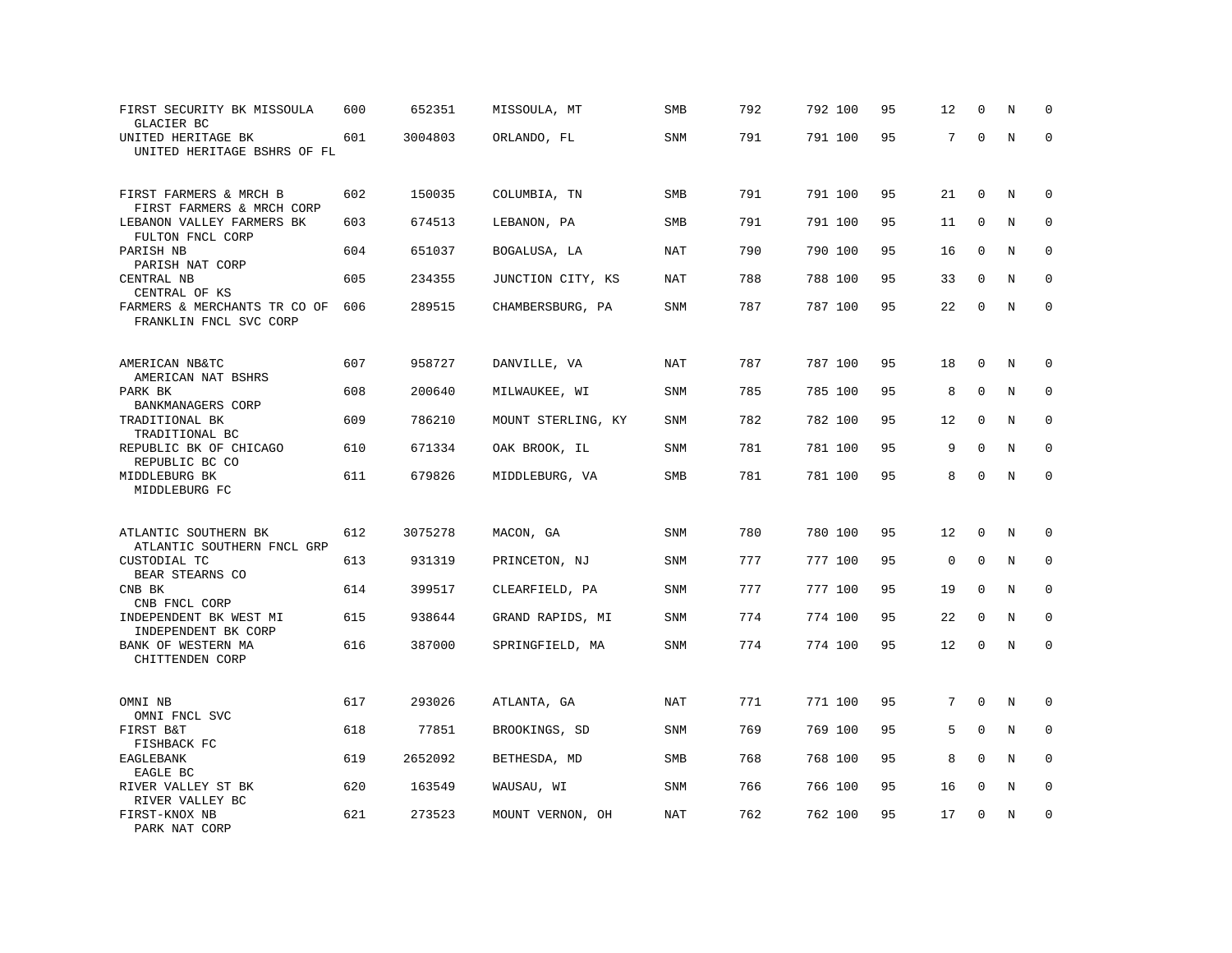| WILBER NB<br>WILBER CORP                       | 622 | 875918  | ONEONTA, NY      | NAT        | 762 | 762 100 | 95 | 18          | $\mathbf 0$  | N          | $\Omega$     |
|------------------------------------------------|-----|---------|------------------|------------|-----|---------|----|-------------|--------------|------------|--------------|
| SUMMIT CMNTY BK<br>SUMMIT FNCL GROUP           | 623 | 2372774 | MOOREFIELD, WV   | <b>SNM</b> | 762 | 762 100 | 95 | 7           | $\Omega$     | N          | $\Omega$     |
| SAN JOAQUIN BK<br>SAN JOAQUIN BC               | 624 | 91969   | BAKERSFIELD, CA  | SMB        | 760 | 760 100 | 95 | 3           | $\Omega$     | N          | $\mathbf 0$  |
| UNITED SCTY BK<br>UNITED SCTY BSHRS            | 625 | 1162017 | FRESNO, CA       | <b>SMB</b> | 760 | 760 100 | 95 | 11          | $\Omega$     | N          | $\mathbf 0$  |
| OHIO VALLEY BK CO<br>OHIO VALLEY BC            | 626 | 498317  | GALLIPOLIS, OH   | SNM        | 759 | 759 100 | 95 | 14          | $\mathbf 0$  | N          | $\mathbf 0$  |
| KITSAP BK<br>OLYMPIC BC                        | 627 | 584377  | PORT ORCHARD, WA | <b>SNM</b> | 757 | 757 100 | 95 | 24          | $\mathbf 0$  | N          | $\mathbf 0$  |
| PARAGON CMRL BK<br>PARAGON CMRL CORP           | 628 | 2806626 | RALEIGH, NC      | <b>SNM</b> | 756 | 756 100 | 95 | 0           | $\mathbf{0}$ | N          | $\mathbf 0$  |
| FIRST ST BK EAST DETROIT<br>FIRST ST FC        | 629 | 113740  | EASTPOINTE, MI   | <b>SNM</b> | 755 | 755 100 | 95 | 9           | $\mathbf 0$  | N          | $\mathbf 0$  |
| BANK OF THE COMMONWEALTH<br>COMMONWEALTH BSHRS | 630 | 821120  | NORFOLK, VA      | <b>SMB</b> | 751 | 751 100 | 95 | 12          | $\mathbf{0}$ | N          | $\mathbf 0$  |
| ALERUS FNCL NA<br>ALERUS FC                    | 631 | 933256  | GRAND FORKS, ND  | <b>NAT</b> | 749 | 749 100 | 95 | 14          | $\mathbf 0$  | N          | $\mathbf 0$  |
| SUMITOMO TR & BKG CO USA                       | 632 | 925411  | HOBOKEN, NJ      | SNM        | 748 | 747 100 | 95 | $\mathbf 0$ | $\Omega$     | Y          | 100          |
| CITIZENS BKG CO<br>FIRST CITIZENS BC           | 633 | 542528  | SANDUSKY, OH     | <b>SMB</b> | 748 | 748 100 | 95 | 22          | $\mathbf{0}$ | N          | $\mathbf 0$  |
| WESTERN NB<br>WNB BSHRS                        | 634 | 778466  | ODESSA, TX       | NAT        | 748 | 748 100 | 95 | 6           | $\Omega$     | N          | $\mathbf 0$  |
| MONROE BK<br>MONROE BC                         | 635 | 220545  | BLOOMINGTON, IN  | SNM        | 747 | 747 100 | 95 | 17          | $\mathbf 0$  | N          | 0            |
| CHEMUNG CANAL TC<br>CHEMUNG FC                 | 636 | 884303  | ELMIRA, NY       | SMB        | 747 | 747 100 | 95 | 15          | $\Omega$     | $_{\rm N}$ | $\mathbf 0$  |
| NORTHBROOK B&TC<br>WINTRUST FC                 | 637 | 2938198 | NORTHBROOK, IL   | <b>SMB</b> | 744 | 744 100 | 95 | 4           | $\Omega$     | N          | $\mathbf 0$  |
| FIRST NB TX<br>FIRST CMNTY BSHRS               | 638 | 613950  | KILLEEN, TX      | NAT        | 744 | 744 100 | 95 | 207         | $\mathbf 0$  | N          | 0            |
| TRI CITY NB<br>TRI CITY BSHRS CORP             | 639 | 242444  | OAK CREEK, WI    | NAT        | 744 | 744 100 | 95 | 32          | $\Omega$     | N          | $\mathbf{0}$ |
| HERITAGE BK<br>HERITAGE FC                     | 640 | 881478  | OLYMPIA, WA      | SNM        | 743 | 743 100 | 95 | 13          | $\mathbf 0$  | N          | 0            |
| IRWIN B&TC<br>IBT BC                           | 641 | 938523  | IRWIN, PA        | SNM        | 741 | 741 100 | 95 | 10          | $\Omega$     | N          | $\mathbf 0$  |
| MIDWESTONE BK<br>MIDWESTONE FNCL GRP ESOP      | 642 | 66846   | OSKALOOSA, IA    | <b>SNM</b> | 741 | 741 100 | 95 | 18          | $\Omega$     | N          | $\mathbf 0$  |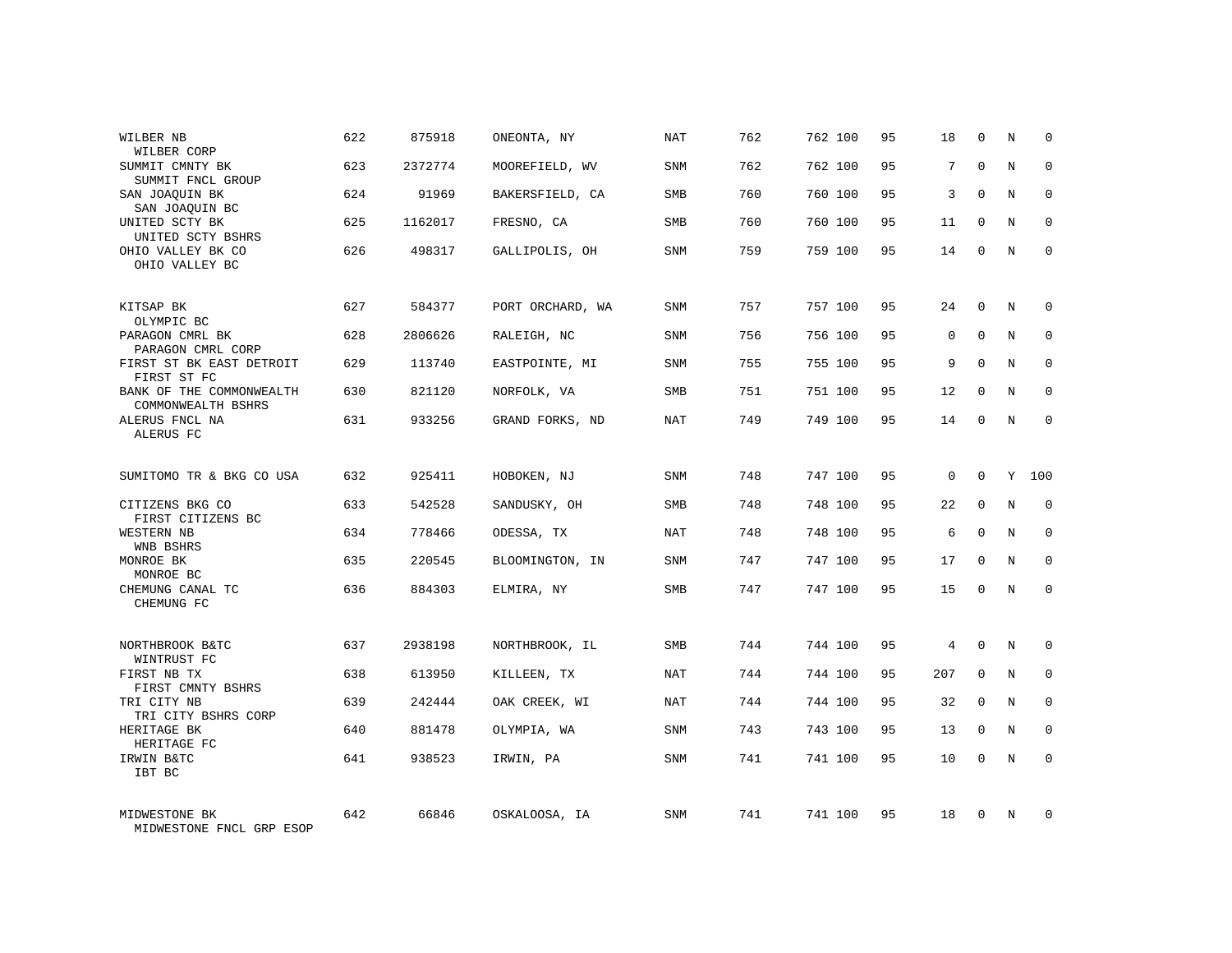| CAPITALBANK<br>COMMUNITY CAPITAL CORP               | 643 | 1356535 | GREENWOOD, SC     | SMB        | 740 | 740 100 | 95 | 16          | $\mathbf 0$  | N | $\mathbf 0$  |
|-----------------------------------------------------|-----|---------|-------------------|------------|-----|---------|----|-------------|--------------|---|--------------|
| FIRST BKG CTR<br>FIRST BKG CTR                      | 644 | 41647   | BURLINGTON, WI    | <b>SMB</b> | 740 | 740 100 | 95 | 15          | $\mathbf 0$  | N | $\mathbf 0$  |
| HIGH POINT B&TC<br>HIGH POINT BK CORP               | 645 | 49821   | HIGH POINT, NC    | SNM        | 733 | 733 100 | 95 | 5           | $\mathbf 0$  | N | $\mathbf 0$  |
| BRIDGE BK NA<br>BRIDGE CAP HOLD                     | 646 | 3025406 | SAN JOSE, CA      | NAT        | 731 | 731 100 | 95 | 2           | $\Omega$     | N | $\mathbf 0$  |
| FARMERS & MRCH ST BK<br>FARMERS & MRCH BC           | 647 | 214414  | ARCHBOLD, OH      | <b>SNM</b> | 730 | 730 100 | 95 | 14          | $\mathbf 0$  | N | $\Omega$     |
| CITIZENS NB<br>HENDERSON CITIZENS BSHRS             | 648 | 56351   | HENDERSON, TX     | <b>NAT</b> | 729 | 729 100 | 95 | 17          | $\mathbf{0}$ | N | $\mathbf 0$  |
| FIRST GUARANTY BK                                   | 649 | 422433  | HAMMOND, LA       | <b>SNM</b> | 729 | 729 100 | 95 | 17          | $\Omega$     | N | $\mathbf{0}$ |
| COMMUNITY TR BK<br>CTB FNCL CORP                    | 650 | 667757  | CHOUDRANT, LA     | SNM        | 728 | 728 100 | 95 | 14          | $\mathbf 0$  | N | $\mathbf 0$  |
| GREAT LAKES BK NA<br>GREAT LAKES FNCL RESOURCE ESOP | 651 | 395836  | BLUE ISLAND, IL   | NAT        | 728 | 728 100 | 95 | 20          | $\mathbf 0$  | N | $\mathbf 0$  |
| PACIFIC PREMIER BK<br>PACIFIC PREMIER BC            | 652 | 431172  | COSTA MESA, CA    | <b>SMB</b> | 727 | 727 100 | 95 | 5           | $\mathbf 0$  | N | 0            |
| BANK OF UT<br>BOU BC                                | 653 | 933975  | OGDEN, UT         | SMB        | 727 | 727 100 | 95 | 11          | 0            | N | $\mathbf 0$  |
| DEUTSCHE BK TR CO DE<br>TAUNUS CORP                 | 654 | 304913  | WILMINGTON, DE    | SNM        | 725 | 725 100 | 95 | $\mathbf 0$ | $\mathbf{0}$ | N | 100          |
| BANK OF BLUE VALLEY<br>BLUE VALLEY BC               | 655 | 1421161 | OVERLAND PARK, KS | SMB        | 724 | 724 100 | 95 | 5           | $\mathbf 0$  | N | $\mathbf 0$  |
| CITIZENS & FARMERS BK<br>C&F FC                     | 656 | 928421  | WEST POINT, VA    | SNM        | 724 | 724 100 | 95 | 14          | $\mathbf 0$  | N | $\mathbf 0$  |
| PATRIOT NB<br>PATRIOT NAT BC                        | 657 | 2236821 | STAMFORD, CT      | NAT        | 724 | 724 100 | 95 | 10          | $\mathbf{0}$ | N | 0            |
| SAVINGS BK OF MENDOCINO CTY                         | 658 | 146663  | UKIAH, CA         | SNM        | 722 | 722 100 | 95 | 9           | $\mathbf{0}$ | N | 0            |
| FIRST ST BK<br>HENRY CTY BSHRS                      | 659 | 151331  | STOCKBRIDGE, GA   | SNM        | 721 | 721 100 | 95 | 5           | $\mathbf{0}$ | N | $\mathbf 0$  |
| MONTECITO B&T<br>MONTECITO BC                       | 660 | 514066  | SANTA BARBARA, CA | SNM        | 721 | 721 100 | 95 | 6           | $\mathbf{0}$ | N | $\mathbf 0$  |
| CENTURY NB<br>PARK NAT CORP                         | 661 | 195072  | ZANESVILLE, OH    | <b>NAT</b> | 720 | 720 100 | 95 | 14          | $\mathbf{0}$ | N | $\mathbf 0$  |
| <b>BANK INDEP</b><br>BANCINDEPENDENT                | 662 | 539032  | SHEFFIELD, AL     | SMB        | 718 | 718 100 | 95 | 23          | $\mathbf 0$  | N | $\mathbf 0$  |
| BANK OF UTICA                                       | 663 | 254317  | UTICA, NY         | <b>SNM</b> | 714 | 714 100 | 95 | $\mathbf 0$ | $\mathbf{0}$ | N | $\mathbf 0$  |
| MORRILL & JANES B&TC<br>MORRILL BSHRS               | 664 | 680354  | MERRIAM, KS       | <b>SNM</b> | 713 | 713 100 | 95 | 5           | $\mathbf{0}$ | N | $\mathbf 0$  |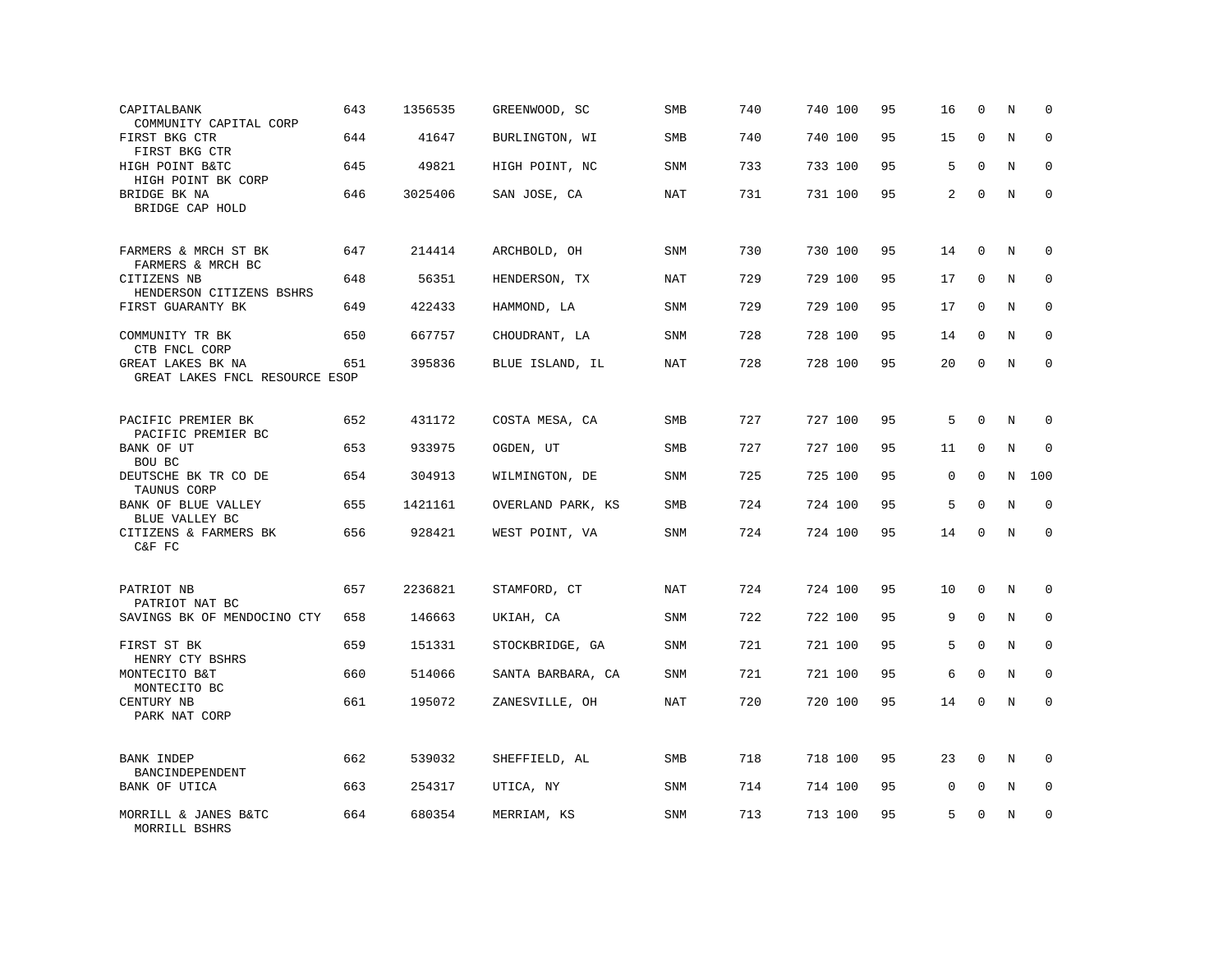| INDEPENDENT BK EAST MI<br>INDEPENDENT BK CORP  | 665 | 144043  | TROY, MI             | SNM        | 712 | 712 100 | 95 | 25           | 0            | N       | $\Omega$     |
|------------------------------------------------|-----|---------|----------------------|------------|-----|---------|----|--------------|--------------|---------|--------------|
| ALLIANCE BK OF AZ<br>WESTERN ALLI BC           | 666 | 3138146 | PHOENIX, AZ          | SNM        | 708 | 708 100 | 95 | 7            | $\mathbf 0$  | $\rm N$ | $\mathbf 0$  |
| LIBERTY BK<br>LIBERTY BSHRS                    | 667 | 2352235 | SPRINGFIELD, MO      | SNM        | 706 | 706 100 | 95 | 10           | $\mathbf 0$  | N       | 0            |
| FIRST SOUTHERN NB<br>FIRST SOUTHERN BC         | 668 | 702612  | LANCASTER, KY        | NAT        | 705 | 705 100 | 95 | 24           | $\Omega$     | N       | $\mathbf 0$  |
| EMPIRE BK<br>CENTRAL BANCOMPANY                | 669 | 290052  | SPRINGFIELD, MO      | SNM        | 704 | 704 100 | 95 | 13           | $\mathbf 0$  | N       | 0            |
| SECOND B&TC<br>VIRGINIA FNCL GROUP             | 670 | 831727  | FREDERICKSBURG, VA   | <b>SMB</b> | 703 | 703 100 | 95 | 15           | 0            | N       | $\mathbf 0$  |
| FIRST ST CMNTY BK<br>FIRST ST BSHRS            | 671 | 707354  | FARMINGTON, MO       | SNM        | 702 | 702 100 | 95 | 18           | $\mathbf 0$  | N       | $\mathbf 0$  |
| HOME ST BK NA                                  | 672 | 696430  | CRYSTAL LAKE, IL     | NAT        | 702 | 702 100 | 95 | 7            | $\Omega$     | N       | $\mathbf 0$  |
| HOME ST BC<br>BNC NB<br><b>BNCCORP</b>         | 673 | 2358769 | PHOENIX, AZ          | NAT        | 701 | 701 100 | 95 | 15           | 0            | N       | 0            |
| REPUBLIC FED BK NA<br>REMO DUQUOIN LLC         | 674 | 747435  | MIAMI, FL            | NAT        | 701 | 674 96  | 95 | 5            | $\mathbf 0$  | Y       | $\mathbf 0$  |
| BLACKHAWK ST BK<br>BLACKHAWK BC                | 675 | 890742  | MILAN, IL            | SNM        | 699 | 699 100 | 95 | 8            | $\mathbf{0}$ | N       | $\mathbf 0$  |
| BREMER BK NA<br>OTTO BREMER FOUNDATION         | 676 | 995450  | GRAND FORKS, ND      | <b>NAT</b> | 698 | 698 100 | 95 | 12           | $\mathbf 0$  | N       | $\mathbf 0$  |
| ADIRONDACK TC                                  | 677 | 645317  | SARATOGA SPRINGS, NY | SMB        | 697 | 697 100 | 95 | 9            | $\Omega$     | N       | $\mathbf 0$  |
| ADIRONDACK TR CO ESOT<br>OZAUKEE BK            | 678 | 180649  | CEDARBURG, WI        | <b>SNM</b> | 694 | 694 100 | 95 | 6            | $\Omega$     | N       | $\mathbf 0$  |
| FIRST NORTHERN BK<br>FIRST NORTHERN CMNTY BC   | 679 | 783161  | DIXON, CA            | SNM        | 694 | 694 100 | 95 | 12           | $\mathbf{0}$ | N       | 0            |
| BANK OF CMRC                                   | 680 | 324863  | IDAHO FALLS, ID      | <b>SNM</b> | 693 | 693 100 | 95 | 13           | $\mathbf 0$  | N       | $\mathbf{0}$ |
| OMNI BK<br>OMNI BSHRS                          | 681 | 1229424 | METAIRIE, LA         | SNM        | 693 | 693 100 | 95 | 10           | 0            | N       | $\Omega$     |
| D L EVANS BK                                   | 682 | 543262  | BURLEY, ID           | SNM        | 692 | 692 100 | 95 | 17           | 0            | N       | 0            |
| D L EVANS BC<br>NORSTATES BK<br>NORTHERN ST FC | 683 | 545042  | WAUKEGAN, IL         | SNM        | 691 | 691 100 | 95 | 7            | $\mathbf{0}$ | N       | 0            |
| NATIONAL REPUBLIC BK CHICAGO                   | 684 | 215130  | CHICAGO, IL          | NAT        | 691 | 691 100 | 95 | $\mathbf{1}$ | $\Omega$     | N       | $\mathbf 0$  |
| FIRST BUS BK<br>FIRST BUS FS                   | 685 | 537449  | MADISON, WI          | SNM        | 690 | 690 100 | 95 | $\mathsf 0$  | $\mathbf{0}$ | $\rm N$ | 0            |
| FIRST AMER B&TC<br>ONE AMER CORP               | 686 | 101037  | VACHERIE, LA         | SNM        | 689 | 689 100 | 95 | 21           | $\mathbf 0$  | N       | $\mathbf 0$  |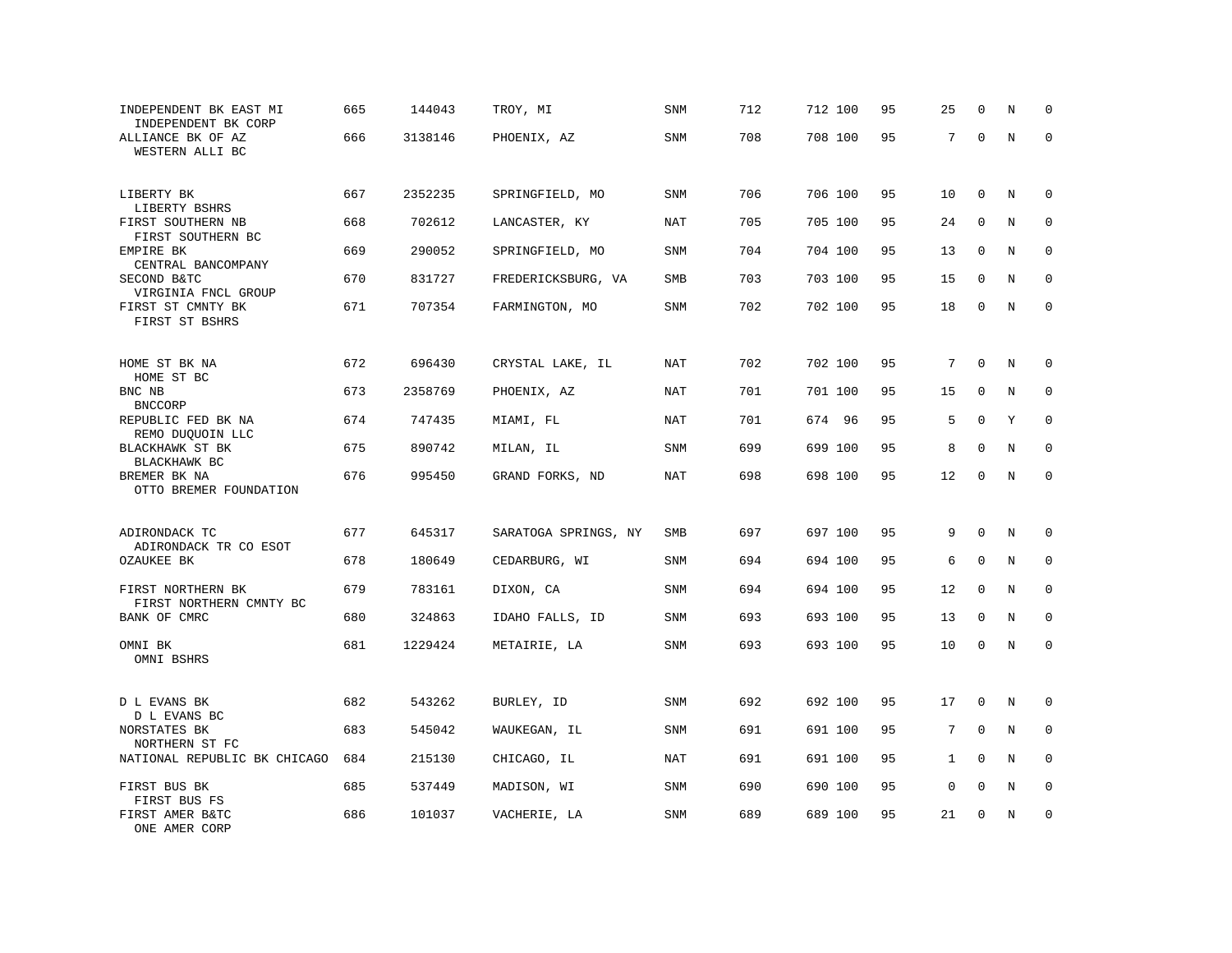| DELAWARE CTY B&TC<br>DCB FNCL CORP                 | 687 | 616410  | LEWIS CENTER, OH  | SNM        | 687 | 687 100 | 95 | 15       | $\mathbf 0$  | N | $\Omega$    |
|----------------------------------------------------|-----|---------|-------------------|------------|-----|---------|----|----------|--------------|---|-------------|
| BYRON BK<br>OAK FC                                 | 688 | 945941  | BYRON CENTER, MI  | SMB        | 686 | 686 100 | 95 | 12       | $\mathbf 0$  | N | $\mathbf 0$ |
| FIRST BK OF THE S<br>GWINNETT CMRL GRP             | 689 | 2860066 | LAWRENCEVILLE, GA | SNM        | 686 | 686 100 | 95 | 4        | $\mathbf 0$  | N | $\mathbf 0$ |
| FIRST CMRL BK OF FL<br>FCB FL BC                   | 690 | 2737029 | ORLANDO, FL       | SMB        | 685 | 685 100 | 95 | 8        | $\mathbf{0}$ | N | $\mathbf 0$ |
| TOWER B&TC<br>TOWER FC                             | 691 | 2744063 | FORT WAYNE, IN    | SMB        | 681 | 681 100 | 95 | 6        | $\mathbf 0$  | N | $\mathbf 0$ |
| FALCON INTL BK<br>FALCON BSHRS                     | 692 | 564557  | LAREDO, TX        | SNM        | 681 | 681 100 | 95 | 12       | $\mathbf{1}$ | N | $\mathbf 0$ |
| UNITY BK<br>UNITY BC                               | 693 | 1890525 | CLINTON, NJ       | <b>SNM</b> | 681 | 681 100 | 95 | 13       | $\mathbf 0$  | N | $\mathbf 0$ |
| ORRSTOWN BK<br>ORRSTOWN FNCL SVC                   | 694 | 342410  | SHIPPENSBURG, PA  | <b>SMB</b> | 679 | 679 100 | 95 | 16       | 0            | N | $\mathbf 0$ |
| AMERICAN BK<br>AMERICAN BC                         | 695 | 34153   | SAINT PAUL, MN    | SMB        | 678 | 678 100 | 95 | 15       | $\mathbf 0$  | N | $\mathbf 0$ |
| BANK OF THE ORIENT<br>ORIENT BC                    | 696 | 777366  | SAN FRANCISCO, CA | SMB        | 678 | 667 98  | 95 | 8        | $\mathbf{1}$ | Υ | $\mathbf 0$ |
| BREMER BK NA                                       | 697 | 824550  | SAINT CLOUD, MN   | <b>NAT</b> | 677 | 677 100 | 95 | 4        | 0            | N | 0           |
| OTTO BREMER FOUNDATION<br>SAEHAN BK                | 698 | 1865680 | LOS ANGELES, CA   | SNM        | 676 | 676 100 | 95 | 10       | 0            | N | 0           |
| SAEHAN BC<br>WAUKESHA ST BK                        | 699 | 290249  | WAUKESHA, WI      | <b>SNM</b> | 675 | 675 100 | 95 | 15       | $\mathbf 0$  | N | 0           |
| YOUR CMNTY BK<br>COMMUNITY BK SHARES               | 700 | 54375   | NEW ALBANY, IN    | SNM        | 675 | 675 100 | 95 | 16       | 0            | N | 0           |
| FIRST GULF BK NA<br>ALABAMA NBC                    | 701 | 2608905 | PENSACOLA, FL     | NAT        | 675 | 675 100 | 95 | 12       | $\Omega$     | N | $\mathbf 0$ |
| FIRST ST BK OF THE FL                              | 702 | 191935  | KEY WEST, FL      | SNM        | 673 | 673 100 | 95 | 6        | $\mathbf 0$  | Ν | 0           |
| NORTHWAY BK<br>NORTHWAY FNCL                       | 703 | 30502   | BERLIN, NH        | <b>SNM</b> | 673 | 673 100 | 95 | 23       | $\Omega$     | N | $\mathbf 0$ |
| FIRST NB MANITOWOC<br>FIRST MANITOWOC BC           | 704 | 594947  | MANITOWOC, WI     | <b>NAT</b> | 672 | 672 100 | 95 | 13       | $\mathbf 0$  | N | $\mathbf 0$ |
| FARMERS BK & CAPITAL TC<br>FARMERS CAPITAL BK CORP | 705 | 728742  | FRANKFORT, KY     | SMB        | 670 | 670 100 | 95 | 5        | $\mathbf 0$  | N | $\mathbf 0$ |
| TENNESSEE CMRC BK<br>TENNESSEE CMRC BC             | 706 | 2874634 | FRANKLIN, TN      | SNM        | 669 | 669 100 | 95 | $\Omega$ | $\Omega$     | N | $\mathbf 0$ |
| GULF COAST B&TC                                    | 707 | 1458608 | NEW ORLEANS, LA   | SNM        | 668 | 668 100 | 95 | 11       | $\mathbf 0$  | N | 0           |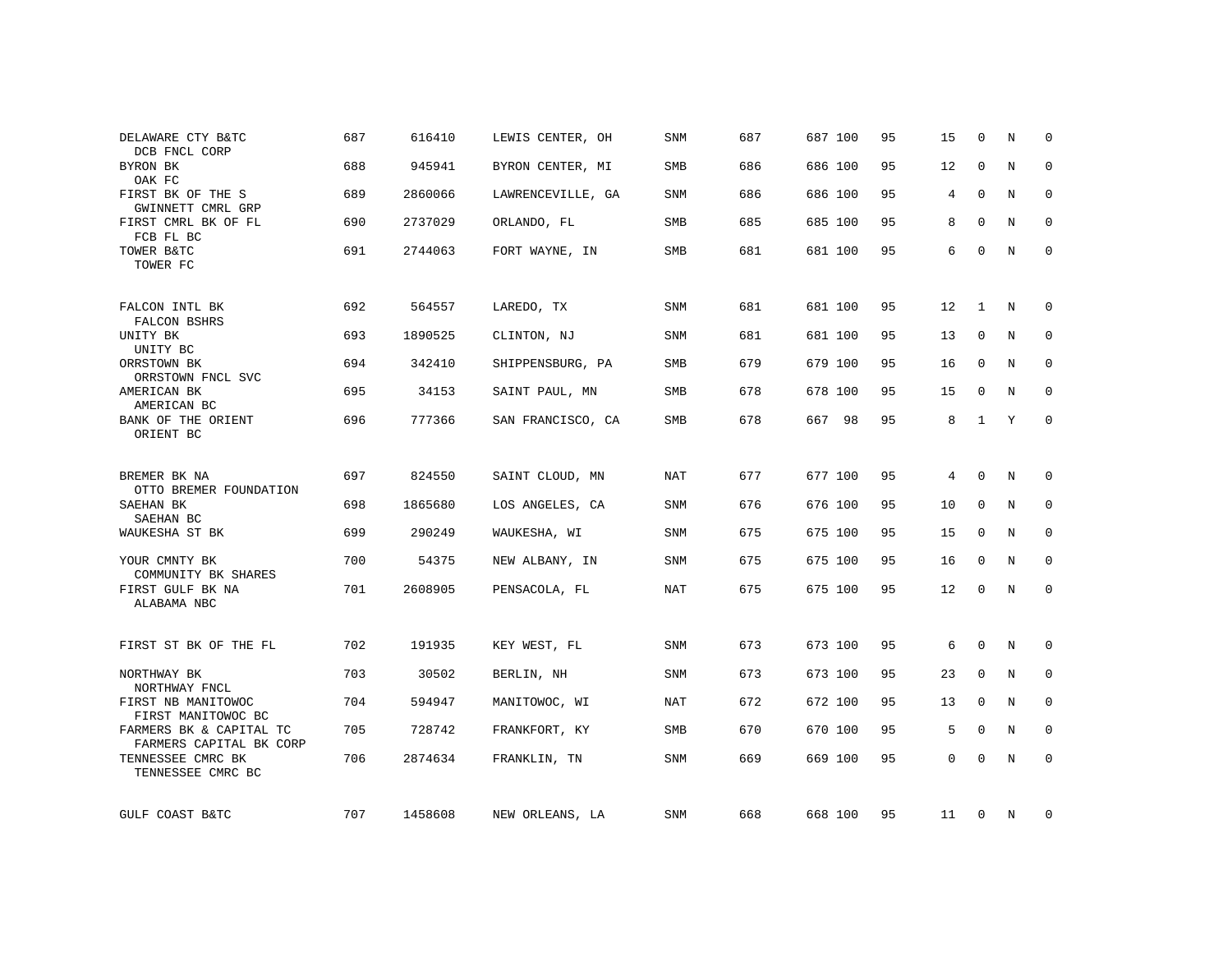| TWIN CITY BK<br>HOME BSHRS                       | 708 | 2907484 | NORTH LITTLE ROCK, AR | SMB        | 668 | 668 100 | 95 | 15          | $\mathbf 0$  | N           | $\mathbf 0$  |
|--------------------------------------------------|-----|---------|-----------------------|------------|-----|---------|----|-------------|--------------|-------------|--------------|
| PENINSULA BK                                     | 709 | 61533   | ENGLEWOOD, FL         | <b>SNM</b> | 667 | 667 100 | 95 | 5           | $\mathbf 0$  | N           | $\mathbf 0$  |
| QUEENSBOROUGH NB&TC<br>QUEENSBOROUGH CO          | 710 | 960935  | LOUISVILLE, GA        | <b>NAT</b> | 667 | 667 100 | 95 | 20          | $\mathbf 0$  | N           | $\mathbf 0$  |
| ACCESS NB<br>ACCESS NAT CORP                     | 711 | 2859903 | RESTON, VA            | NAT        | 666 | 666 100 | 95 | 3           | $\mathbf 0$  | N           | $\mathbf 0$  |
| AMALGAMATED BK CHICAGO<br>AMALGAMATED INV CO     | 712 | 397531  | CHICAGO, IL           | <b>SNM</b> | 665 | 665 100 | 95 | $\mathbf 0$ | $\mathbf 0$  | N           | 0            |
| PEOPLES NB<br>MARKET STREET BSHRS                | 713 | 375043  | MOUNT VERNON, IL      | <b>NAT</b> | 663 | 663 100 | 95 | 13          | $\mathbf{0}$ | N           | $\mathbf 0$  |
| CARROLLTON BK<br>CBX CORP                        | 714 | 1001648 | CARROLLTON, IL        | <b>SNM</b> | 662 | 662 100 | 95 | 6           | $\Omega$     | N           | $\mathbf{0}$ |
| AMERICAN BK TX NA<br>NORTH AMER BSHRS            | 715 | 485652  | MARBLE FALLS, TX      | <b>NAT</b> | 662 | 662 100 | 95 | 13          | $\mathbf 0$  | N           | $\mathbf 0$  |
| DARBY B&TC<br>DBT HC                             | 716 | 446336  | VIDALIA, GA           | <b>SNM</b> | 661 | 661 100 | 95 | 5           | $\mathbf 0$  | N           | $\mathbf 0$  |
| MIDSOUTH BK NA<br>MIDSOUTH BC                    | 717 | 223331  | LAFAYETTE, LA         | NAT        | 661 | 661 100 | 95 | 23          | $\mathbf{0}$ | N           | 0            |
| AMERICAN FOUNDERS BK INC<br>AMERICAN FOUNDERS BC | 718 | 3025134 | FRANKFORT, KY         | SNM        | 661 | 661 100 | 95 | 5           | $\mathbf 0$  | N           | 0            |
| NEW PEOPLES BK<br>NEW PEOPLES BSHRS              | 719 | 2736451 | HONAKER, VA           | SMB        | 660 | 660 100 | 95 | 25          | $\mathbf 0$  | $\mathbf N$ | $\mathbf 0$  |
| VINTAGE BK<br>NORTH BAY BC                       | 720 | 91866   | NAPA, CA              | SMB        | 660 | 660 100 | 95 | 9           | $\mathbf 0$  | N           | 0            |
| FIRST UNITED SCTY BK<br>UNITED SCTY BSHRS        | 721 | 259330  | THOMASVILLE, AL       | SNM        | 659 | 659 100 | 96 | 19          | $\mathbf 0$  | $\rm N$     | $\mathbf 0$  |
| FIRST UNITED BK<br>PLAINS BC                     | 722 | 578255  | DIMMITT, TX           | SNM        | 658 | 658 100 | 96 | 13          | $\mathbf{0}$ | N           | 0            |
| EXCEL BK MN<br>EXCEL BC                          | 723 | 131351  | MINNEAPOLIS, MN       | SNM        | 657 | 657 100 | 96 | 3           | $\mathbf 0$  | N           | 0            |
| K BK<br>K CAP CORP                               | 724 | 357375  | OWINGS MILLS, MD      | SNM        | 656 | 656 100 | 96 | 8           | $\mathbf 0$  | N           | $\mathbf 0$  |
| ISABELLA B&TC<br>IBT BC                          | 725 | 74140   | MOUNT PLEASANT, MI    | SMB        | 653 | 653 100 | 96 | 15          | $\mathbf 0$  | N           | $\mathbf 0$  |
| COCONUT GROVE BK<br>COCONUT GROVE BSHRS          | 726 | 648130  | MIAMI, FL             | SMB        | 652 | 652 100 | 96 | 3           | $\mathbf{0}$ | N           | $\mathbf 0$  |
| UNITED BK IA<br>IDA GROVE BSHRS                  | 727 | 738040  | IDA GROVE, IA         | SNM        | 651 | 651 100 | 96 | 15          | $\mathbf 0$  | N           | $\mathbf 0$  |
| GAINESVILLE B&TC<br><b>GB&amp;T BSHRS</b>        | 728 | 1164329 | GAINESVILLE, GA       | <b>SNM</b> | 650 | 650 100 | 96 | 9           | $\mathbf 0$  | N           | $\mathbf 0$  |
| FIRST DAKOTA NB<br>FIRST DAKOTA FC               | 729 | 441256  | YANKTON, SD           | <b>NAT</b> | 650 | 650 100 | 96 | 11          | $\mathbf 0$  | N           | $\mathbf 0$  |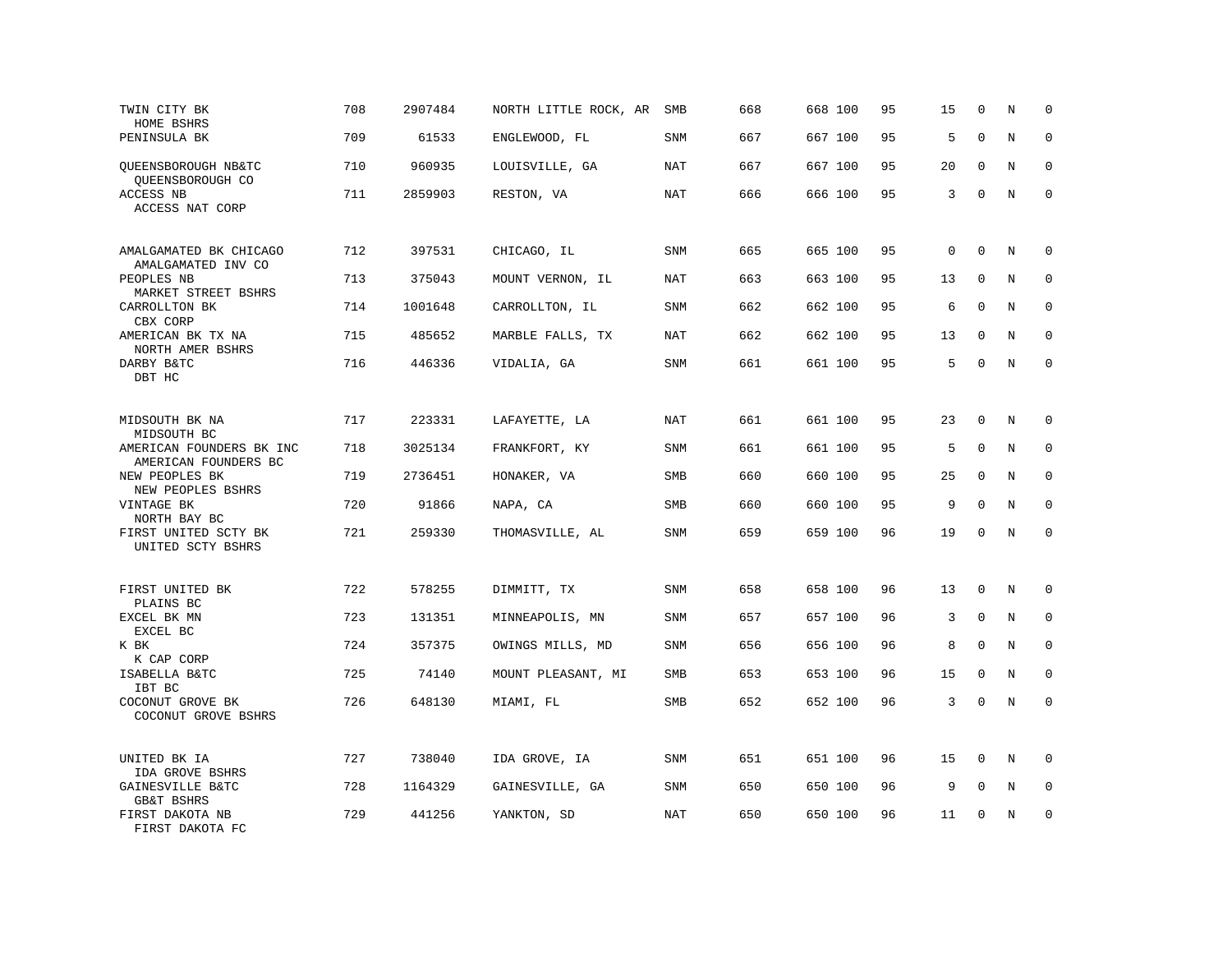| ONE UNITED BK                                         | 730 | 935308  | BOSTON, MA        | SNM        | 649 | 649 100 | 96 | 8  | $\mathbf 0$  | N       | $\mathbf 0$ |
|-------------------------------------------------------|-----|---------|-------------------|------------|-----|---------|----|----|--------------|---------|-------------|
| NEW MEXICO B&TC<br>HEARTLAND FNCL USA                 | 731 | 2649122 | ALBUQUERQUE, NM   | SNM        | 649 | 649 100 | 96 | 11 | $\mathbf 0$  | N       | $\mathbf 0$ |
| FIRST NAT BK OF CO                                    | 732 | 888758  | BOULDER, CO       | <b>NAT</b> | 648 | 648 100 | 96 | 8  | $\mathbf 0$  | N       | 0           |
| LAURITZEN CORP<br>VANGUARD B&TC                       | 733 | 293736  | VALPARAISO, FL    | SNM        | 648 | 648 100 | 96 | 9  | $\mathbf{0}$ | N       | $\mathbf 0$ |
| SYNOVUS FC<br>UNITED CENTRAL BK<br>CENTRAL BC         | 734 | 259657  | GARLAND, TX       | <b>SNM</b> | 645 | 645 100 | 96 | 9  | $\mathbf 0$  | N       | $\mathbf 0$ |
| SEVISFIRST BK                                         | 735 | 3348888 | BIRMINGHAM, AL    | SNM        | 645 | 645 100 | 96 | 4  | $\mathbf 0$  | N       | $\mathbf 0$ |
| HIGHLANDS UNION BK<br>HIGHLANDS BSHRS                 | 736 | 969424  | ABINGDON, VA      | SMB        | 644 | 644 100 | 96 | 11 | $\Omega$     | N       | $\mathbf 0$ |
| CITIZENS BK                                           | 737 | 29636   | PHILADELPHIA, MS  | <b>SNM</b> | 644 | 644 100 | 96 | 18 | $\mathbf 0$  | N       | $\mathbf 0$ |
| CITIZENS HC<br>PARK BK                                | 738 | 403946  | MADISON, WI       | SNM        | 643 | 643 100 | 96 | 10 | 0            | N       | 0           |
| PARK BC<br>COMMUNITY BK OF MS<br>COMMUNITY BSHRS ESOP | 739 | 460033  | FOREST, MS        | <b>SNM</b> | 642 | 642 100 | 96 | 7  | $\mathbf 0$  | N       | $\mathbf 0$ |
| SUBURBAN B&TC<br>SUBURBAN IL BC                       | 740 | 591937  | ELMHURST, IL      | SNM        | 642 | 642 100 | 96 | 8  | $\mathbf 0$  | N       | $\mathbf 0$ |
| KENTUCKY BK<br>KENTUCKY BSHRS INC                     | 741 | 373115  | PARIS, KY         | <b>SNM</b> | 642 | 642 100 | 96 | 12 | $\mathbf 0$  | $\rm N$ | $\mathbf 0$ |
| COMMUNITY ST BK NA                                    | 742 | 790543  | ANKENY, IA        | NAT        | 641 | 641 100 | 96 | 8  | $\mathbf 0$  | N       | $\mathbf 0$ |
| VAN DIEST INV CO<br><b>BANKFIRST</b>                  | 743 | 2352507 | SIOUX FALLS, SD   | SMB        | 641 | 641 100 | 96 | 2  | $\Omega$     | N       | $\mathbf 0$ |
| MARSHALL BANKFIRST CORP<br>SQUARE 1 BK                | 744 | 3345449 | DURHAM, NC        | <b>SNM</b> | 640 | 640 100 | 96 | 0  | $\mathbf{0}$ | N       | $\mathbf 0$ |
| SQUARE 1 FNCL INC<br>AUBURNBANK<br>AUBURN NBC         | 745 | 749635  | AUBURN, AL        | SMB        | 639 | 639 100 | 96 | 7  | $\Omega$     | N       | 0           |
| PARK CITIES BK<br>NORTH TX BSHRS                      | 746 | 2955458 | DALLAS, TX        | SNM        | 639 | 639 100 | 96 | 2  | $\mathbf 0$  | $\rm N$ | $\mathbf 0$ |
| BANK OF THE WEST<br>WEST FNCL                         | 747 | 1447639 | EL PASO, TX       | SMB        | 639 | 639 100 | 96 | 5  | $\mathbf 0$  | $\rm N$ | 0           |
| FIRSTBANK SW<br>FIRSTPERRYTON BC                      | 748 | 840363  | AMARILLO, TX      | <b>SNM</b> | 638 | 638 100 | 96 | 9  | $\mathbf 0$  | N       | $\mathbf 0$ |
| TEAMBANK NA<br>TEAM FNCL ESOP                         | 749 | 181851  | PAOLA, KS         | NAT        | 638 | 638 100 | 96 | 14 | $\mathbf 0$  | N       | $\mathbf 0$ |
| WARREN BK<br>WARREN BC                                | 750 | 2685504 | WARREN, MI        | SMB        | 638 | 638 100 | 96 | 4  | $\mathbf 0$  | N       | $\mathbf 0$ |
| VALLEY VIEW ST BK<br>VALLEY VIEW BSHRS                | 751 | 339951  | OVERLAND PARK, KS | SNM        | 637 | 637 100 | 96 | 9  | $\mathbf 0$  | N       | $\mathbf 0$ |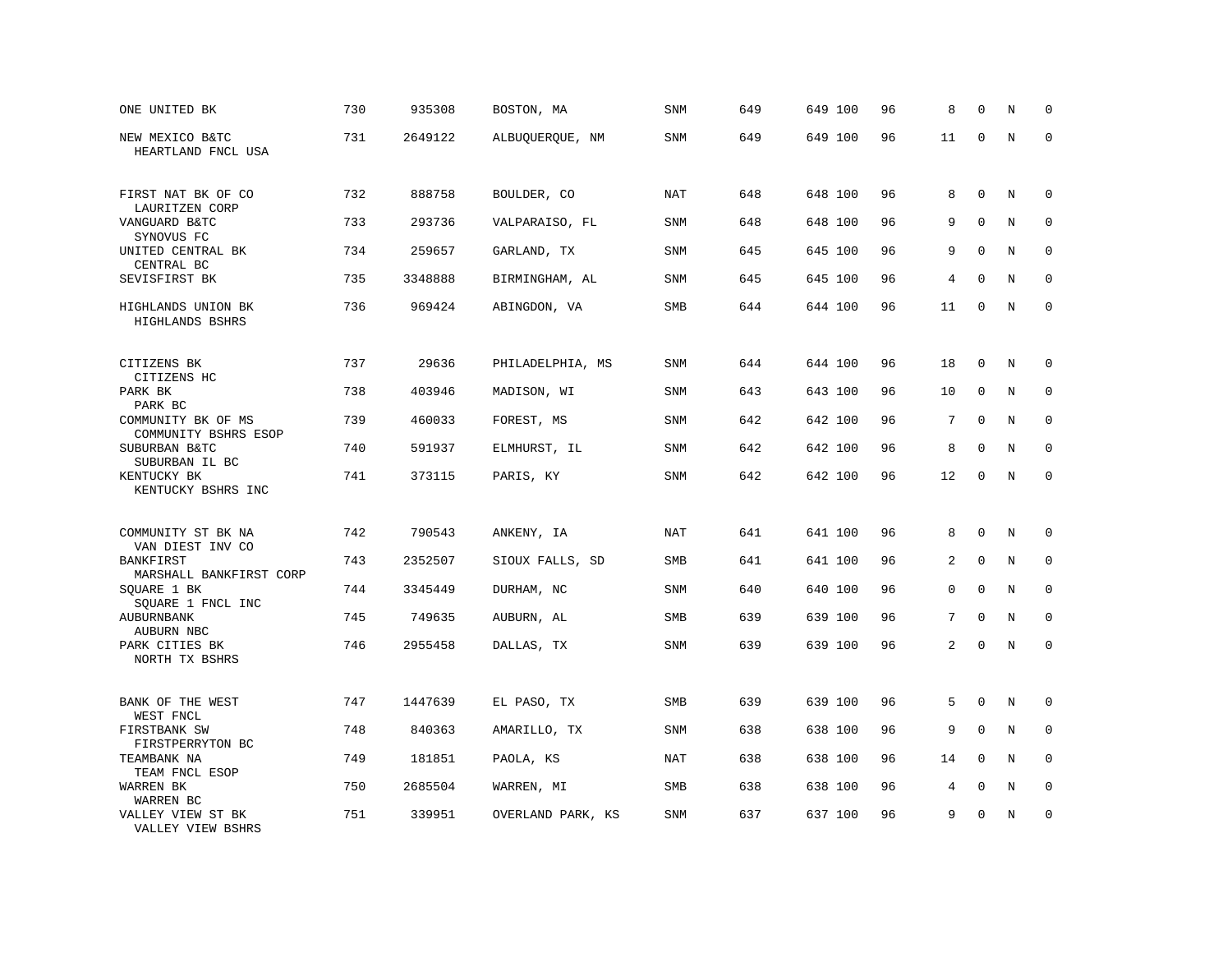| VILLAGE B&TC<br>WINTRUST FC                  | 752 | 2298995 | ARLINGTON HEIGHTS, IL | SMB        | 636 | 636 100 | 96 | 3            | $\Omega$     | N       | $\Omega$    |
|----------------------------------------------|-----|---------|-----------------------|------------|-----|---------|----|--------------|--------------|---------|-------------|
| UNITED BK<br>UNITED BC                       | 753 | 37435   | ZEBULON, GA           | <b>SNM</b> | 636 | 636 100 | 96 | 13           | $\Omega$     | N       | $\Omega$    |
| FOUR OAKS B&TC<br>FOUR OAKS FINCORP          | 754 | 292524  | FOUR OAKS, NC         | SMB        | 636 | 636 100 | 96 | 13           | $\Omega$     | N       | $\mathbf 0$ |
| PEACHTREE BK<br>ALABAMA NBC                  | 755 | 2735913 | DULUTH, GA            | <b>SMB</b> | 634 | 634 100 | 96 | 3            | $\Omega$     | N       | $\Omega$    |
| IDAHO INDEP BK                               | 756 | 2110640 | COEUR D'ALENE, ID     | SNM        | 634 | 634 100 | 96 | 10           | $\Omega$     | N       | $\Omega$    |
|                                              |     |         |                       |            |     |         |    |              |              |         |             |
| MARINE BK SPRINGFIELD<br>MARINE BC           | 757 | 258445  | SPRINGFIELD, IL       | SNM        | 634 | 634 100 | 96 | 5            | $\Omega$     | N       | $\Omega$    |
| FRONTIER ST BK                               | 758 | 632858  | OKLAHOMA CITY, OK     | <b>SNM</b> | 633 | 633 100 | 96 | $\Omega$     | $\Omega$     | N       | $\Omega$    |
| PULASKI B&TC<br>IBERIABANK CORP              | 759 | 1146    | LITTLE ROCK, AR       | <b>SMB</b> | 630 | 630 100 | 96 | 12           | $\Omega$     | N       | $\Omega$    |
| ALLIANCE BK CORP<br>ALLIANCE BSHRS CORP      | 760 | 2712978 | FAIRFAX, VA           | <b>SMB</b> | 629 | 629 100 | 96 | 4            | $\Omega$     | N       | $\Omega$    |
| NORTHSIDE CMNTY BK<br>ALIKAT INV             | 761 | 2533119 | GURNEE, IL            | <b>SMB</b> | 629 | 629 100 | 96 | 4            | $\Omega$     | N       | $\Omega$    |
|                                              |     |         |                       |            |     |         |    |              |              |         |             |
| CITIZENS NB<br>CNB BSHRS                     | 762 | 717737  | SEVIERVILLE, TN       | NAT        | 628 | 628 100 | 96 | 17           | $\mathbf 0$  | N       | $\mathbf 0$ |
| STATE BK OF CROSS PLAINS<br>SBCP BC          | 763 | 525549  | CROSS PLAINS, WI      | SNM        | 628 | 628 100 | 96 | 7            | $\Omega$     | N       | $\mathbf 0$ |
| BEACH CMNTY BK<br>BEACH CMNTY BSHRS          | 764 | 3022076 | FORT WALTON BEACH, FL | <b>SNM</b> | 626 | 626 100 | 96 | 8            | $\Omega$     | N       | $\mathbf 0$ |
| SKYLANDS CMNTY BK<br>FULTON FNCL CORP        | 765 | 1484595 | HACKETTSTOWN, NJ      | SNM        | 626 | 626 100 | 96 | 11           | $\mathbf{0}$ | N       | $\mathbf 0$ |
| INDEPENDENCE BK OF KY<br>INDEPENDENCE BSHRS  | 766 | 648242  | OWENSBORO, KY         | <b>SNM</b> | 624 | 624 100 | 96 | 18           | $\Omega$     | N       | $\mathbf 0$ |
|                                              |     |         |                       |            |     |         |    |              |              |         |             |
| UNION BK<br>FIRST OLATHE BSHRS               | 767 | 687858  | KANSAS CITY, MO       | SNM        | 622 | 622 100 | 96 | 9            | $\Omega$     | N       | 0           |
| SHINHAN BK AMER                              | 768 | 1494914 | NEW YORK, NY          | <b>SNM</b> | 619 | 619 100 | 96 | 3            | $\mathbf{0}$ | $\rm N$ | 100         |
| TORREY PINES BK<br>WESTERN ALLI BC           | 769 | 3179082 | SAN DIEGO, CA         | <b>SNM</b> | 617 | 617 100 | 96 | 4            | $\Omega$     | N       | $\mathbf 0$ |
| EPHRATA NB<br>HIBSHMAN TR FOR EPHRATA NB STK | 770 | 425911  | EPHRATA, PA           | <b>NAT</b> | 616 | 616 100 | 96 | 6            | $\mathbf{0}$ | N       | $\mathbf 0$ |
| FIRST NIAGARA CMRL BK                        | 771 | 2905163 | LOCKPORT, NY          | <b>SNM</b> | 616 | 616 100 | 96 | $\mathbf{1}$ | $\Omega$     | N       | $\mathbf 0$ |
| EAST CAROLINA BK                             | 772 | 580726  | ENGELHARD, NC         | SNM        | 616 | 616 100 | 96 | 17           | $\Omega$     | N       | $\mathbf 0$ |
| ECB BC                                       |     |         |                       |            |     |         |    |              |              |         |             |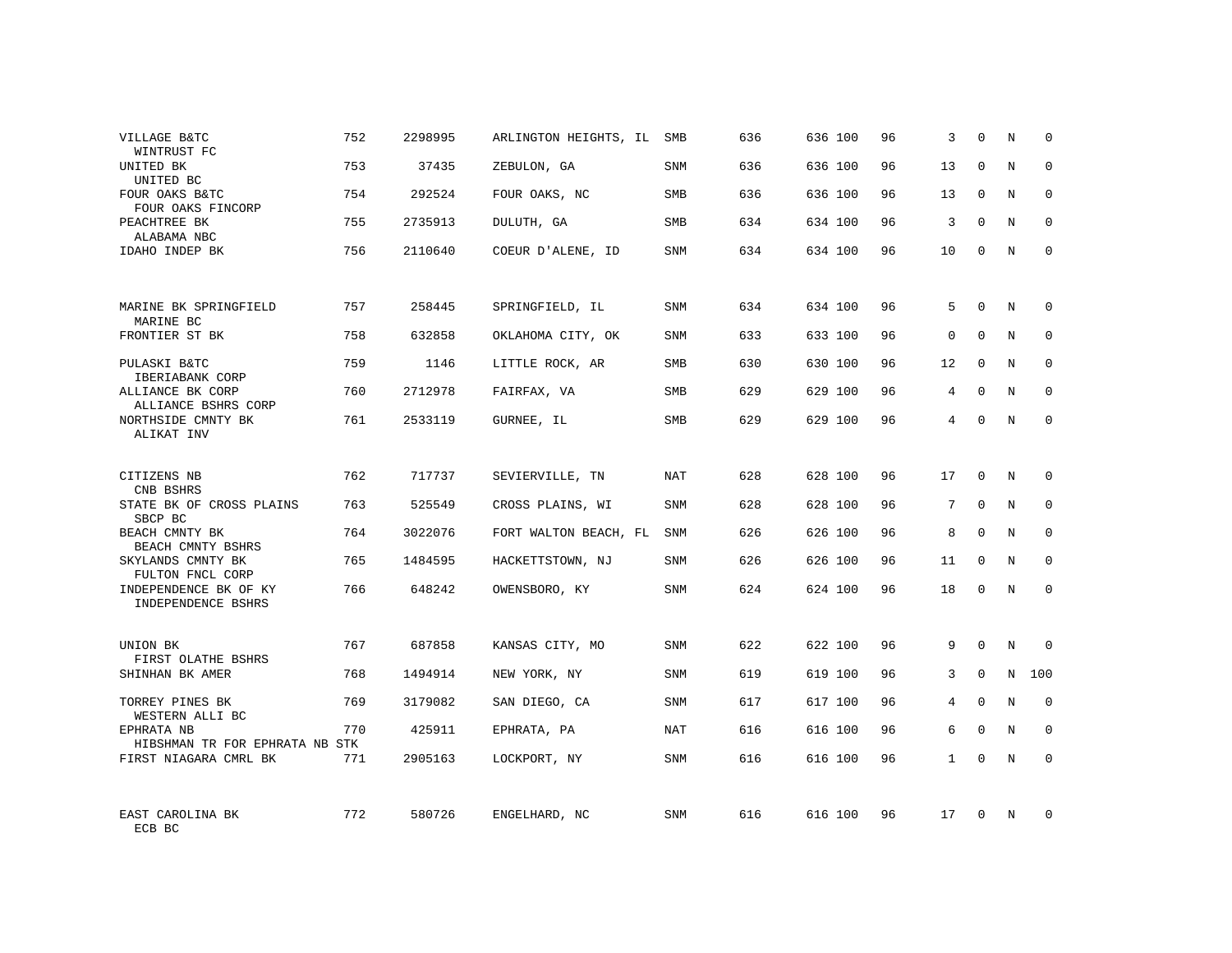| BANK OF EAST ASIA USA NA<br>EAST ASIA HC          | 773 | 1015560 | NEW YORK, NY               | NAT        | 615 | 615 100 | 96 | 7  | 0            | N       | 100         |
|---------------------------------------------------|-----|---------|----------------------------|------------|-----|---------|----|----|--------------|---------|-------------|
| FIRST NB OF NORTHERN CA<br>FNB BC                 | 774 | 167060  | SOUTH SAN FRANCISCO, CANAT |            | 615 | 615 100 | 96 | 15 | $\mathbf{0}$ | $\rm N$ | $\mathbf 0$ |
| QUAKERTOWN NB<br>QNB CORP                         | 775 | 852713  | QUAKERTOWN, PA             | NAT        | 615 | 615 100 | 96 | 9  | $\mathbf{0}$ | N       | $\mathbf 0$ |
| PATRIOT BK<br>PATRIOT BSHRS                       | 776 | 78858   | HOUSTON, TX                | SNM        | 614 | 614 100 | 96 | 7  | $\mathbf{0}$ | N       | $\mathbf 0$ |
| <b>JEFFERSON BK</b><br><b>JEFFERSON BSHRS</b>     | 777 | 45560   | SAN ANTONIO, TX            | <b>SNM</b> | 611 | 611 100 | 96 | 11 | $\mathbf 0$  | N       | $\mathbf 0$ |
| FIRST NB&TC NEWTOWN<br>FNB BC                     | 778 | 1007417 | NEWTOWN, PA                | NAT        | 611 | 611 100 | 96 | 15 | $\mathbf 0$  | N       | $\mathbf 0$ |
| MOUNTAIN WEST BK NA<br>MOUNTAIN WEST FC           | 779 | 1861927 | HELENA, MT                 | NAT        | 609 | 609 100 | 96 | 9  | $\Omega$     | N       | $\mathbf 0$ |
| MERCANTILE EASTERN SHORE BK<br>PNC FNCL SVC GROUP | 780 | 872421  | CHESTERTOWN, MD            | <b>SNM</b> | 609 | 609 100 | 96 | 18 | $\Omega$     | N       | $\Omega$    |
| UMB NB OF AMER<br>UMB FC                          | 781 | 597555  | SALINA, KS                 | <b>NAT</b> | 609 | 609 100 | 96 | 8  | $\mathbf{0}$ | N       | $\mathbf 0$ |
| CENTRAL PROGRESSIVE BK<br>BLOSSMAN BSHRS          | 782 | 185037  | LACOMBE, LA                | SNM        | 609 | 609 100 | 96 | 16 | $\mathbf 0$  | N       | 0           |
| SUN AMER BK<br>SUN AMER BC                        | 783 | 1160732 | BOCA RATON, FL             | <b>SMB</b> | 608 | 608 100 | 96 | 12 | $\mathbf{0}$ | Υ       | 8           |
| FIRST NB OF VALPARAISO<br>FINA BC                 | 784 | 703141  | VALPARAISO, IN             | NAT        | 608 | 608 100 | 96 | 22 | $\mathbf 0$  | N       | 0           |
| AMERICAN BK CMRC<br>AMERICO BSHRS                 | 785 | 215662  | WOLFFORTH, TX              | <b>SNM</b> | 607 | 607 100 | 96 | 14 | $\Omega$     | N       | $\mathbf 0$ |
| NEVADA SCTY BK<br><b>BANK HOLD</b>                | 786 | 3077629 | RENO, NV                   | SNM        | 606 | 606 100 | 96 | 5  | $\Omega$     | $\rm N$ | 0           |
| WEST GA NB<br>WGNB CORP                           | 787 | 147839  | CARROLLTON, GA             | NAT        | 606 | 606 100 | 96 | 8  | $\mathbf 0$  | N       | $\mathbf 0$ |
| UNITED CMNTY BK<br>UNITED CMNTY BC                | 788 | 439338  | CHATHAM, IL                | <b>SNM</b> | 605 | 605 100 | 96 | 12 | 0            | N       | $\mathbf 0$ |
| LANDMARK NB<br>LANDMARK BC INC                    | 789 | 481177  | MANHATTAN, KS              | <b>NAT</b> | 604 | 604 100 | 96 | 19 | $\mathbf 0$  | N       | $\mathbf 0$ |
| FIRST GA BKG CO<br>FGBC BSHRS                     | 790 | 3219335 | FRANKLIN, GA               | SNM        | 603 | 603 100 | 96 | 9  | $\mathbf{0}$ | N       | $\mathbf 0$ |
| CITIZENS BK<br>CITCO CMNTY BSHRS                  | 791 | 778738  | ELIZABETHTON, TN           | SNM        | 602 | 602 100 | 96 | 13 | 0            | N       | $\mathbf 0$ |
| SLADES FERRY TC<br>SLADES FERRY BC                | 792 | 500407  | SOMERSET, MA               | <b>SNM</b> | 602 | 602 100 | 96 | 10 | $\mathbf 0$  | N       | $\Omega$    |
| CB&T BK OF MIDDLE GA<br>SYNOVUS FC                | 793 | 23036   | WARNER ROBINS, GA          | <b>SNM</b> | 602 | 602 100 | 96 | 7  | $\mathbf 0$  | Ν       | 0           |
| COASTAL BK OF GA<br>SYNOVUS FC                    | 794 | 300531  | BRUNSWICK, GA              | <b>SNM</b> | 601 | 601 100 | 96 | 7  | $\mathbf 0$  | N       | $\mathbf 0$ |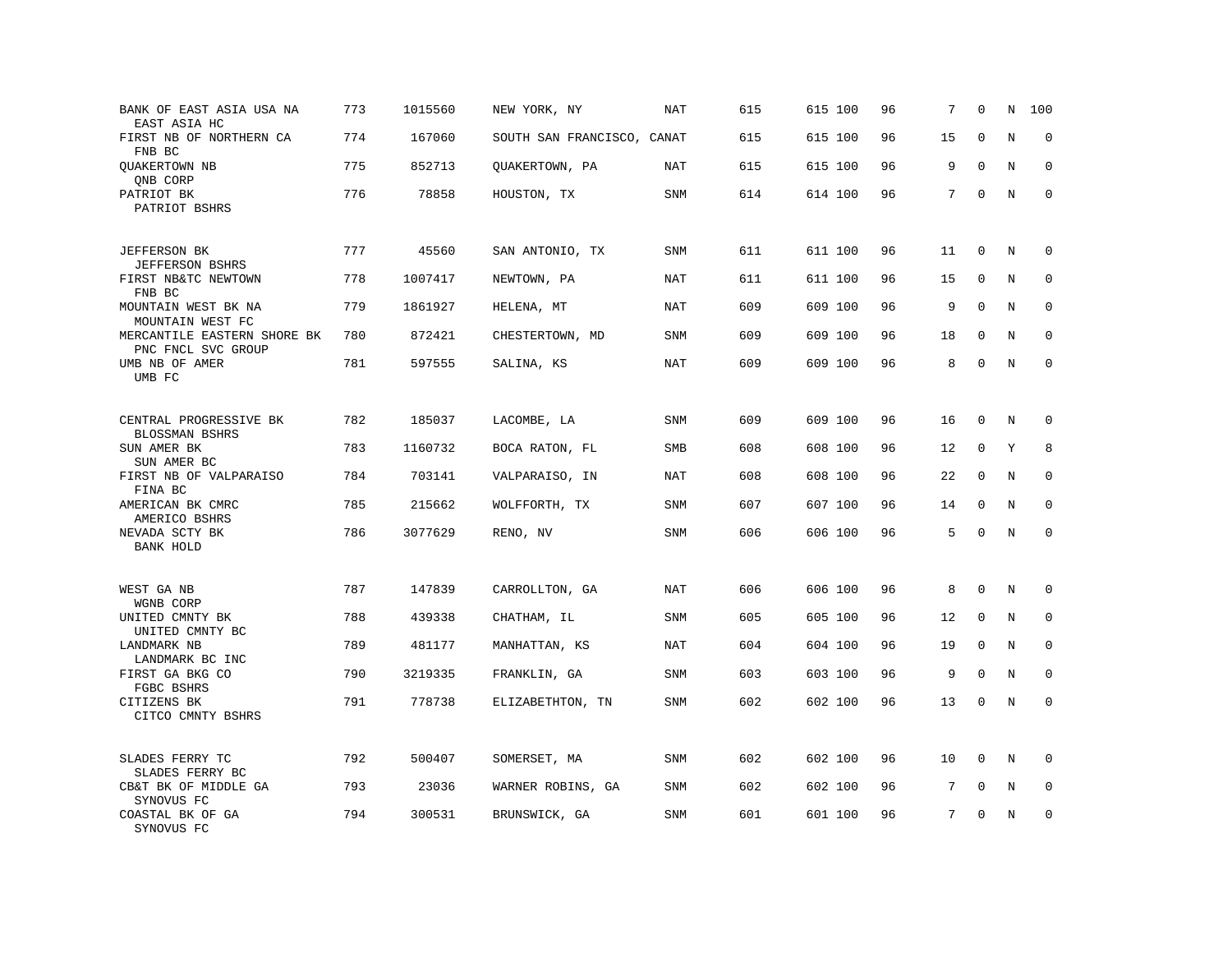| SEA ISLAND BK<br>SYNOVUS FC                                        | 795 | 1632    | STATESBORO, GA       | <b>SNM</b> | 600 | 600 100 | 96 | 8  | $\Omega$     | N       | $\mathbf 0$ |
|--------------------------------------------------------------------|-----|---------|----------------------|------------|-----|---------|----|----|--------------|---------|-------------|
| AMERICAN B&TC NA<br>AMBANK HOLD                                    | 796 | 2733263 | DAVENPORT, IA        | <b>NAT</b> | 600 | 600 100 | 96 | 9  | $\Omega$     | $\rm N$ | $\mathbf 0$ |
| PARTNERS MUNICIPAL BK                                              | 797 | 516305  | UTICA, NY            | <b>SNM</b> | 598 | 598 100 | 96 | 0  | $\mathbf 0$  | N       | 0           |
| PRIVATE BK<br>PRIVATEBANCORP                                       | 798 | 1404463 | BLOOMFIELD HILLS, MI | SNM        | 597 | 597 100 | 96 | 2  | $\mathbf 0$  | N       | $\mathbf 0$ |
| BANK OF CASTILE<br>TOMPKINS TRUSTCO                                | 799 | 165806  | CASTILE, NY          | SNM        | 597 | 597 100 | 96 | 12 | $\mathbf{0}$ | N       | $\mathbf 0$ |
| RIVERSIDE BK OF THE GULF COA<br>RIVERSIDE GULF COAST BKG CO        | 800 | 2616076 | CAPE CORAL, FL       | SMB        | 596 | 596 100 | 96 | 14 | $\mathbf 0$  | N       | $\mathbf 0$ |
| TRANSATLANTIC BK<br>SEE TR                                         | 801 | 972237  | MIAMI, FL            | <b>SMB</b> | 596 | 596 100 | 96 | 6  | $\Omega$     | N       | $\Omega$    |
| KANSAS ST BK OF MANHATTAN                                          | 802 | 160959  | MANHATTAN, KS        | SNM        | 595 | 595 100 | 96 | 4  | $\mathbf{0}$ | N       | $\mathbf 0$ |
| MANHATTAN BC<br>EAGLE B&TC OF MISSOURI<br>JEFFERSON COUNTY BSHRS   | 803 | 846356  | HILLSBORO, MO        | SNM        | 594 | 594 100 | 96 | 8  | 0            | N       | 0           |
| FIRST NAT B&TC<br>CENTRE 1 BC                                      | 804 | 207845  | BELOIT, WI           | NAT        | 592 | 592 100 | 96 | 9  | $\mathbf 0$  | N       | $\mathbf 0$ |
| CORNERSTONE BK<br>FIRST YORK BC                                    | 805 | 403151  | YORK, NE             | <b>SMB</b> | 592 | 592 100 | 96 | 26 | $\Omega$     | N       | $\Omega$    |
| FIRST COLLINSVILLE BK<br>FIRST CO BANCORP                          | 806 | 1459717 | COLLINSVILLE, IL     | <b>SNM</b> | 591 | 591 100 | 96 | 5  | $\mathbf 0$  | N       | $\mathbf 0$ |
| FIRST BK RICHMOND NA                                               | 807 | 419675  | RICHMOND, IN         | NAT        | 590 | 590 100 | 96 | 7  | $\Omega$     | N       | $\mathbf 0$ |
| FIRST MUTUAL RICHMOND<br>GUARANTY BOND BK<br><b>GUARANTY BSHRS</b> | 808 | 112163  | MOUNT PLEASANT, TX   | <b>SNM</b> | 590 | 590 100 | 96 | 11 | $\mathbf 0$  | N       | $\mathbf 0$ |
| BRIDGEHAMPTON NB<br>BRIDGE BC                                      | 809 | 23504   | BRIDGEHAMPTON, NY    | <b>NAT</b> | 590 | 590 100 | 96 | 11 | $\mathbf 0$  | N       | $\mathbf 0$ |
| ARCHER BK<br>METROPOLITAN BK GRP                                   | 810 | 323035  | CHICAGO, IL          | SNM        | 590 | 590 100 | 96 | 12 | $\Omega$     | N       | 0           |
| FIRST B&TC EAST TX<br>DIBOLL ST BSHRS                              | 811 | 642259  | DIBOLL, TX           | <b>SNM</b> | 588 | 588 100 | 96 | 14 | $\mathbf 0$  | N       | $\mathbf 0$ |
| TENNESSEE ST BK<br>TENNESSEE ST BSHRS                              | 812 | 479839  | PIGEON FORGE, TN     | SMB        | 587 | 587 100 | 96 | 12 | $\mathbf 0$  | N       | 0           |
| SECURITY NB SIOUX CITY<br>SECURITY NAT CORP                        | 813 | 418249  | SIOUX CITY, IA       | <b>NAT</b> | 587 | 587 100 | 96 | 3  | $\mathbf 0$  | N       | 0           |
| CAPITAL B&TC<br>CAPITAL BC                                         | 814 | 2199252 | NASHVILLE, TN        | <b>SNM</b> | 587 | 587 100 | 96 | 6  | $\Omega$     | N       | $\mathbf 0$ |
| <b>BANKWEST</b><br>SOUTH DAKOTA BSHRS                              | 815 | 540551  | PIERRE, SD           | <b>SNM</b> | 586 | 586 100 | 96 | 11 | $\mathbf 0$  | N       | $\mathbf 0$ |
| FLORIDA CAP BK NA<br>FLORIDA CAP GRP                               | 816 | 188430  | TARPON SPRINGS, FL   | <b>NAT</b> | 585 | 585 100 | 96 | 9  | $\Omega$     | N       | $\mathbf 0$ |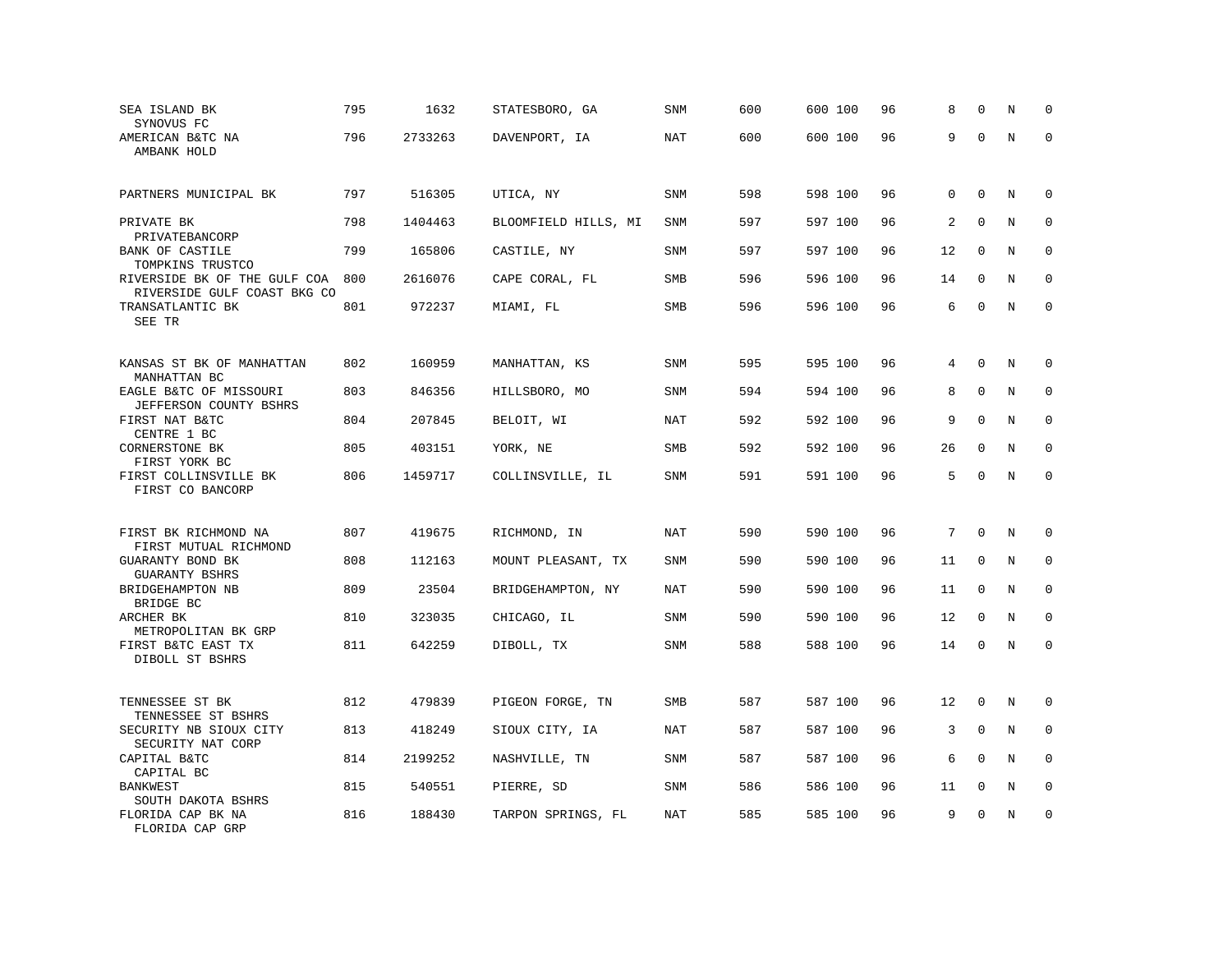| DESERT CMNTY BK                             | 817 | 155263  | VICTORVILLE, CA | SMB        | 584 | 584 100 | 96 | 9  | $\mathbf 0$  | N | $\mathbf 0$ |
|---------------------------------------------|-----|---------|-----------------|------------|-----|---------|----|----|--------------|---|-------------|
| SAVANNAH BK NA<br>SAVANNAH BC               | 818 | 1466489 | SAVANNAH, GA    | <b>NAT</b> | 584 | 584 100 | 96 | 5  | $\Omega$     | N | $\mathbf 0$ |
| BANK OF TN<br><b>BANCTENN CORP</b>          | 819 | 340135  | KINGSPORT, TN   | <b>SNM</b> | 584 | 584 100 | 96 | 11 | $\mathbf 0$  | N | $\mathbf 0$ |
| BARABOO NB<br>BARABOO BC                    | 820 | 24949   | BARABOO, WI     | NAT        | 583 | 583 100 | 96 | 12 | $\mathbf 0$  | N | $\mathbf 0$ |
| AMERICAN SCTY BK<br>AMERICA BSHRS           | 821 | 1471577 | SANTA ANA, CA   | <b>SMB</b> | 582 | 582 100 | 96 | 6  | $\Omega$     | N | $\Omega$    |
| COMMUNITY BK OF TRI-CTY<br>TRI-COUNTY FC    | 822 | 697978  | WALDORF, MD     | <b>SMB</b> | 582 | 582 100 | 96 | 8  | $\Omega$     | N | $\mathbf 0$ |
| FIRST B&TC<br>FIRST TR CORP                 | 823 | 1862719 | NEW ORLEANS, LA | SNM        | 582 | 582 100 | 96 | 10 | $\mathbf 0$  | N | 0           |
| BREMER BK NA<br>OTTO BREMER FOUNDATION      | 824 | 503453  | MENOMONIE, WI   | NAT        | 581 | 581 100 | 96 | 15 | $\Omega$     | N | $\mathbf 0$ |
| SABINE ST B&TC<br>SABINE BSHRS              | 825 | 125855  | MANY, LA        | <b>SNM</b> | 580 | 580 100 | 96 | 42 | $\mathbf 0$  | N | 0           |
| COLUMBIAN B&TC<br>COLUMBIAN FC              | 826 | 422750  | TOPEKA, KS      | SNM        | 580 | 580 100 | 96 | 7  | $\mathbf 0$  | N | $\mathbf 0$ |
| PENN SECURITY B&TC<br>PENSECO FNCL SVC CORP | 827 | 528616  | SCRANTON, PA    | <b>SNM</b> | 579 | 579 100 | 96 | 8  | $\mathbf 0$  | N | $\mathbf 0$ |
| ARTHUR ST BK<br>JCO VENTURES LLC            | 828 | 591320  | UNION, SC       | SNM        | 579 | 579 100 | 96 | 48 | $\Omega$     | N | $\mathbf 0$ |
| ARTHUR ST BK<br>HAO MGMT CO LLC             | 828 | 591320  | UNION, SC       | <b>SNM</b> |     |         |    |    |              |   |             |
| ARTHUR ST BK<br>FOJ MGMT CO LLC             | 828 | 591320  | UNION, SC       | <b>SNM</b> |     |         |    |    |              |   |             |
| CITIZENS 1ST BK                             | 829 | 869663  | TYLER, TX       | <b>SNM</b> | 579 | 579 100 | 96 | 6  | $\mathbf 0$  | N | 0           |
| HERITAGE OAKS BK<br>HERITAGE OAKS BC        | 830 | 797467  | PASO ROBLES, CA | <b>SNM</b> | 578 | 578 100 | 96 | 12 | $\mathbf 0$  | N | 0           |
| FIRST ST BK<br>HOME BSHRS                   | 831 | 456045  | CONWAY, AR      | SMB        | 578 | 578 100 | 96 | 9  | $\mathbf{0}$ | N | 0           |
| REDDING BK OF CMRC<br>BANK OF CMRC HOLD     | 832 | 933863  | REDDING, CA     | SNM        | 575 | 575 100 | 96 | 3  | $\Omega$     | N | $\mathbf 0$ |
| VALLEY BK<br>RIVER VALLEY BC                | 833 | 2085177 | MOLINE, IL      | <b>SNM</b> | 575 | 575 100 | 96 | 14 | $\mathbf 0$  | N | 0           |
| ALLIANCE BK<br>ALLIANCE FS                  | 834 | 166652  | LAKE CITY, MN   | <b>SNM</b> | 575 | 575 100 | 96 | 10 | $\Omega$     | N | $\mathbf 0$ |
| 1ST CENTENNIAL BK<br>1ST CENTENNIAL BC      | 835 | 1463705 | REDLANDS, CA    | <b>SNM</b> | 574 | 574 100 | 96 | 4  | $\Omega$     | N | $\mathbf 0$ |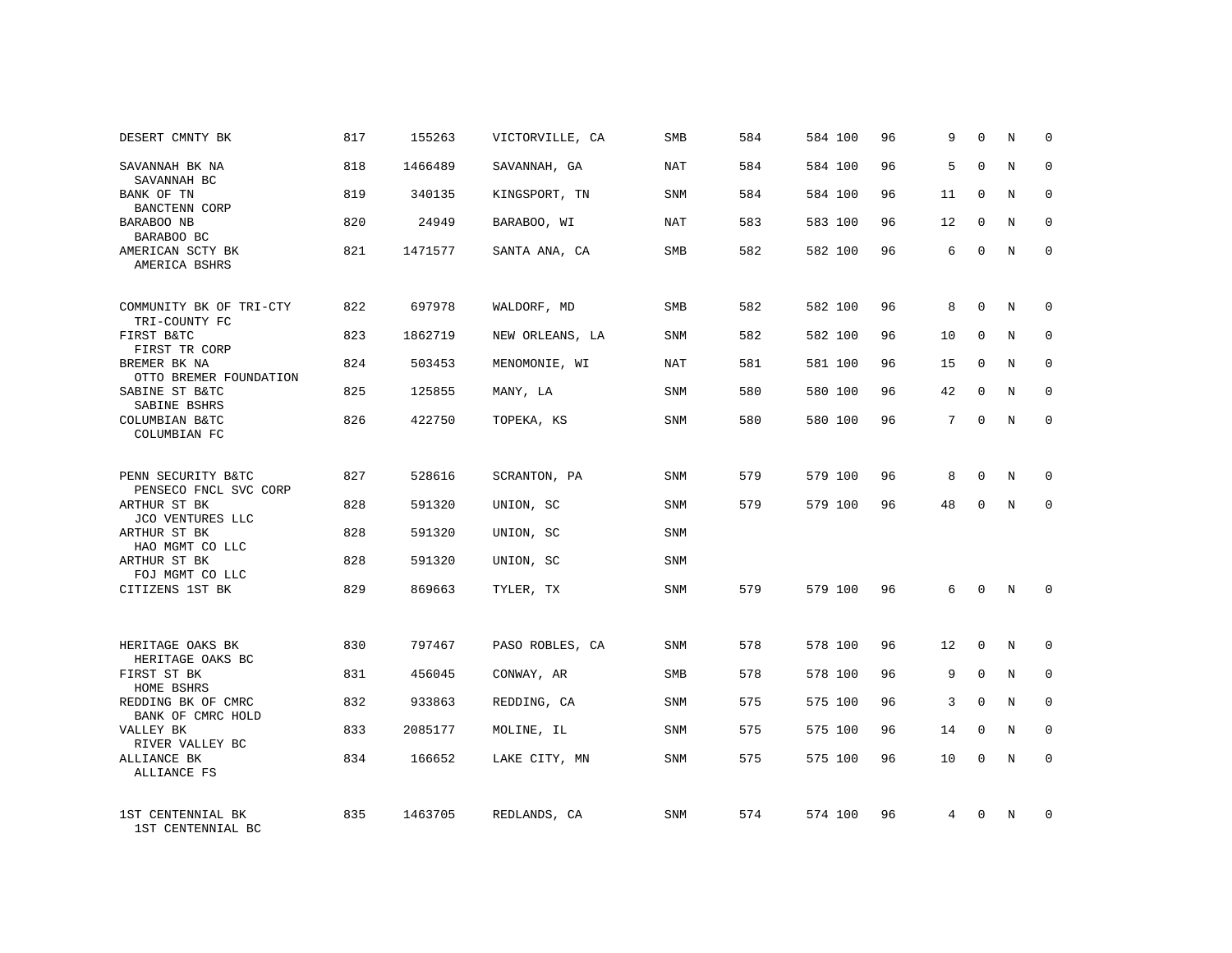| NODAWAY VALLEY BK<br>NODAWAY VALLEY BSHRS          | 836 | 770657  | MARYVILLE, MO     | SNM        | 573 | 573 100 | 96 | 8  | $\Omega$     | N          | $\mathbf 0$ |
|----------------------------------------------------|-----|---------|-------------------|------------|-----|---------|----|----|--------------|------------|-------------|
| AMERICAN RIVER BK<br>AMERICAN RIVER BSHRS          | 837 | 735768  | SACRAMENTO, CA    | SNM        | 573 | 573 100 | 96 | 10 | $\mathbf 0$  | N          | $\mathbf 0$ |
| VALLEY BK<br>VALLEY FC                             | 838 | 2303086 | ROANOKE, VA       | <b>SMB</b> | 573 | 573 100 | 96 | 7  | $\Omega$     | N          | $\mathbf 0$ |
| INSOUTH BK<br>INDEPENDENT SO BSHRS ESOT            | 839 | 329550  | BROWNSVILLE, TN   | <b>SNM</b> | 571 | 571 100 | 96 | 7  | $\mathbf{0}$ | N          | $\mathbf 0$ |
| JERSEY SHORE ST BK<br>PENNS WOODS BC               | 840 | 732918  | JERSEY SHORE, PA  | SNM        | 571 | 571 100 | 96 | 13 | $\Omega$     | Ν          | 0           |
| BUTTE CMNTY BK<br>COMMUNITY VALLEY BC              | 841 | 1821976 | CHICO, CA         | SNM        | 571 | 571 100 | 96 | 12 | $\mathbf 0$  | N          | $\mathbf 0$ |
| CAMERON ST BK<br>CAMERON BSHRS                     | 842 | 472335  | LAKE CHARLES, LA  | SNM        | 571 | 571 100 | 96 | 25 | $\Omega$     | N          | $\mathbf 0$ |
| CRYSTAL LAKE B&TC NA<br>WINTRUST FC                | 843 | 2624400 | CRYSTAL LAKE, IL  | NAT        | 570 | 570 100 | 96 | 4  | $\mathbf{0}$ | N          | $\mathbf 0$ |
| NORTHWEST GA BK<br>N W SVC CORP                    | 844 | 712031  | RINGGOLD, GA      | SNM        | 570 | 570 100 | 96 | 8  | $\Omega$     | $_{\rm N}$ | $\mathbf 0$ |
| GRABILL BK<br>INDEPENDENT ALLI BK                  | 845 | 435349  | GRABILL, IN       | SNM        | 570 | 570 100 | 96 | 6  | $\mathbf 0$  | N          | $\mathbf 0$ |
| SOUTH VALLEY B&TC<br>SOUTH VALLEY BC               | 846 | 906063  | KLAMATH FALLS, OR | SNM        | 569 | 569 100 | 96 | 11 | $\mathbf 0$  | N          | $\mathbf 0$ |
| INDEPENDENT BK SOUTH MI<br>INDEPENDENT BK CORP     | 847 | 405744  | EAST LANSING, MI  | <b>SNM</b> | 569 | 569 100 | 96 | 20 | $\mathbf 0$  | N          | $\mathbf 0$ |
| PEOPLES BK A CODORUS VALLEY<br>CODORUS VALLEY BC   | 848 | 556815  | GLEN ROCK, PA     | SNM        | 568 | 568 100 | 96 | 16 | $\Omega$     | N          | $\mathbf 0$ |
| BUCKHEAD CMNTY BK<br>BUCKHEAD CMNTY BC             | 849 | 2640594 | ATLANTA, GA       | SNM        | 567 | 567 100 | 96 | 3  | $\Omega$     | $\rm N$    | $\mathbf 0$ |
| WAUCHULA ST BK<br>CREWS BKG CORP                   | 850 | 200435  | WAUCHULA, FL      | SNM        | 567 | 567 100 | 96 | 4  | $\mathbf{0}$ | N          | 0           |
| COMMUNITY RESRC BK NA<br>COMMUNITY BSHRS           | 851 | 1159996 | ORANGEBURG, SC    | NAT        | 566 | 566 100 | 96 | 8  | $\mathbf{0}$ | N          | $\mathbf 0$ |
| FIRST CITIZENS NB<br>CITIZENS FNCL SVC             | 852 | 978118  | MANSFIELD, PA     | NAT        | 566 | 566 100 | 96 | 15 | $\Omega$     | N          | $\mathbf 0$ |
| FIRST CA BK<br>FIRST CA FNCL GRP                   | 853 | 994565  | CAMARILLO, CA     | <b>SNM</b> | 565 | 565 100 | 96 | 9  | $\mathbf 0$  | N          | $\mathbf 0$ |
| FIRST MORRIS B&TC                                  | 854 | 926203  | MORRISTOWN, NJ    | SNM        | 564 | 564 100 | 96 | 8  | $\mathbf 0$  | N          | $\mathbf 0$ |
| FIDELITY DEPOSIT & DISCOUNT<br>FIDELITY D&D BC INC | 855 | 1007819 | DUNMORE, PA       | <b>SNM</b> | 564 | 564 100 | 96 | 11 | $\mathbf 0$  | N          | $\mathbf 0$ |
| CENTRAL BK<br>CENTRAL BC                           | 856 | 622774  | PROVO, UT         | SNM        | 564 | 564 100 | 96 | 8  | $\mathbf{0}$ | N          | $\mathbf 0$ |
| BANK OF THE PACIFIC<br>PACIFIC FC                  | 857 | 307679  | ABERDEEN, WA      | <b>SNM</b> | 562 | 562 100 | 96 | 18 | $\Omega$     | N          | $\mathbf 0$ |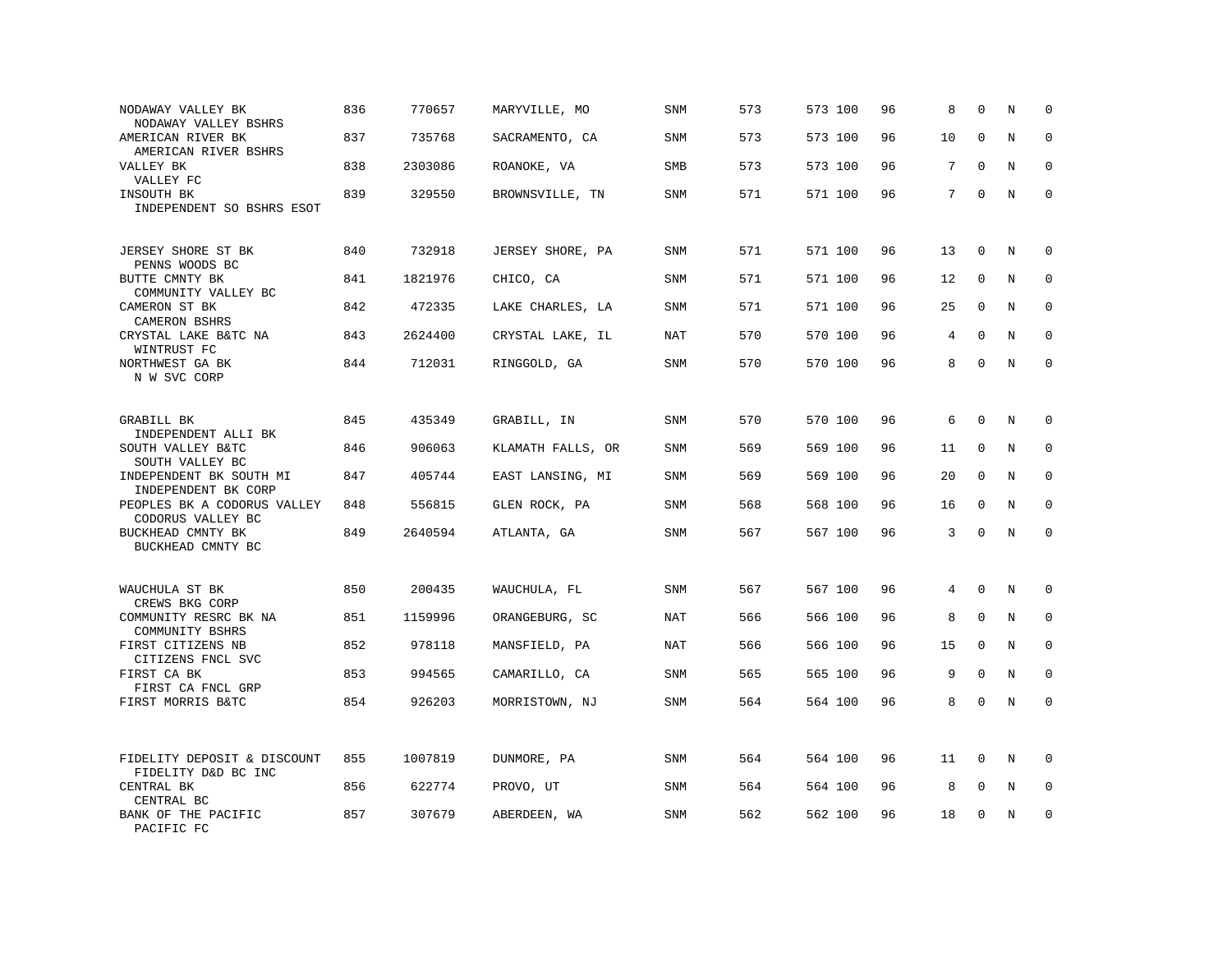| SECURITY PACIFIC BK<br>SECURITY PACIFIC BC              | 858 | 128164  | LOS ANGELES, CA    | SNM        | 562 | 562 100 | 96 | 3           | $\Omega$     | N       | $\mathbf 0$  |
|---------------------------------------------------------|-----|---------|--------------------|------------|-----|---------|----|-------------|--------------|---------|--------------|
| IOWA ST B&TC<br>ISB FC                                  | 859 | 836843  | IOWA CITY, IA      | <b>SNM</b> | 562 | 562 100 | 96 | 8           | $\mathbf 0$  | $\rm N$ | $\mathbf 0$  |
| FIRST NB<br>CAPITOL BC                                  | 860 | 355858  | FORT PIERRE, SD    | NAT        | 561 | 561 100 | 96 | 15          | $\mathbf 0$  | N       | $\mathbf 0$  |
| COMMUNITY B&TC<br>COMM BC                               | 861 | 151818  | CLARKS SUMMIT, PA  | SMB        | 560 | 560 100 | 96 | 16          | $\mathbf 0$  | N       | $\mathbf 0$  |
| NORTHEAST BK<br>NORTHEAST BC                            | 862 | 468806  | AUBURN, ME         | <b>SMB</b> | 559 | 559 100 | 96 | 8           | $\mathbf 0$  | N       | $\mathbf 0$  |
| FIRST FARMERS B&T<br>FIRST FARMERS FC                   | 863 | 139843  | CONVERSE, IN       | <b>SMB</b> | 559 | 559 100 | 96 | 12          | $\Omega$     | N       | $\mathbf 0$  |
| FIRST PRIV BK TR<br>BOSTON PRIVATE FNCL HOLD            | 864 | 193461  | ENCINO, CA         | SNM        | 559 | 559 100 | 96 | 5           | $\Omega$     | N       | $\mathbf 0$  |
| CITIZENS UNION BK                                       | 865 | 65746   | SHELBYVILLE, KY    | SNM        | 559 | 559 100 | 96 | 13          | $\mathbf 0$  | N       | 0            |
| LEA M MCMULLAN TR<br>ALPINE BK IL                       | 866 | 813947  | ROCKFORD, IL       | <b>SNM</b> | 559 | 559 100 | 96 | 8           | $\mathbf 0$  | N       | 0            |
| ALPINE BC<br>STATE BK THE LAKES<br>WINTRUST FC          | 867 | 595430  | ANTIOCH, IL        | SMB        | 559 | 559 100 | 96 | 4           | $\mathbf 0$  | N       | $\mathbf 0$  |
| SECURITY ST B&TC<br>SECURITY HC                         | 868 | 247355  | FREDERICKSBURG, TX | SNM        | 559 | 559 100 | 96 | 15          | $\mathbf{0}$ | N       | $\Omega$     |
| F&M BK<br>F&M FC                                        | 869 | 741330  | CLARKSVILLE, TN    | SNM        | 558 | 558 100 | 96 | 11          | $\mathbf 0$  | N       | $\mathbf 0$  |
| FIRST PENN BK                                           | 870 | 833271  | PHILADELPHIA, PA   | SMB        | 557 | 557 100 | 96 | 12          | 0            | N       | 0            |
| PSB BC<br>FIRST NB OF JASPER                            | 871 | 157838  | JASPER, AL         | NAT        | 557 | 557 100 | 96 | 8           | $\mathbf 0$  | N       | $\mathbf 0$  |
| SYNOVUS FC<br>STATE BK OF SOUTHERN UT<br>SOUTHERN UT BC | 872 | 656470  | CEDAR CITY, UT     | SNM        | 556 | 556 100 | 96 | 13          | $\mathbf 0$  | N       | $\mathbf 0$  |
| BREMER BK NA<br>OTTO BREMER FOUNDATION                  | 873 | 268556  | ALEXANDRIA, MN     | NAT        | 556 | 556 100 | 96 | 7           | $\mathbf 0$  | N       | $\mathbf{0}$ |
| GREENVILLE FIRST BK NA<br>GREENVILLE FIRST BSHRS        | 874 | 2849801 | GREENVILLE, SC     | <b>NAT</b> | 555 | 555 100 | 97 | 2           | $\mathbf 0$  | N       | $\mathbf 0$  |
| FLORIDA CHOICE BK                                       | 875 | 2815262 | MOUNT DORA, FL     | SNM        | 554 | 554 100 | 97 | 1           | 0            | N       | 0            |
| ALABAMA NBC<br>FARMERS & MRCH BK<br>F&M FC              | 876 | 348720  | GRANITE QUARRY, NC | SNM        | 554 | 554 100 | 97 | 10          | $\mathbf 0$  | N       | 0            |
| BESSEMER TC<br>BESSEMER GRP INC                         | 877 | 7009    | WOODBRIDGE, NJ     | SNM        | 553 | 553 100 | 97 | $\mathbf 0$ | $\Omega$     | N       | $\mathbf 0$  |
| UNION BK CO<br>UNITED BSHRS                             | 878 | 780218  | COLUMBUS GROVE, OH | SNM        | 553 | 553 100 | 97 | 13          | 0            | Ν       | 0            |
| FIRST NB OF PALMERTON<br>PALM BC                        | 879 | 186717  | PALMERTON, PA      | NAT        | 552 | 552 100 | 97 | 8           | $\mathbf 0$  | N       | $\mathbf 0$  |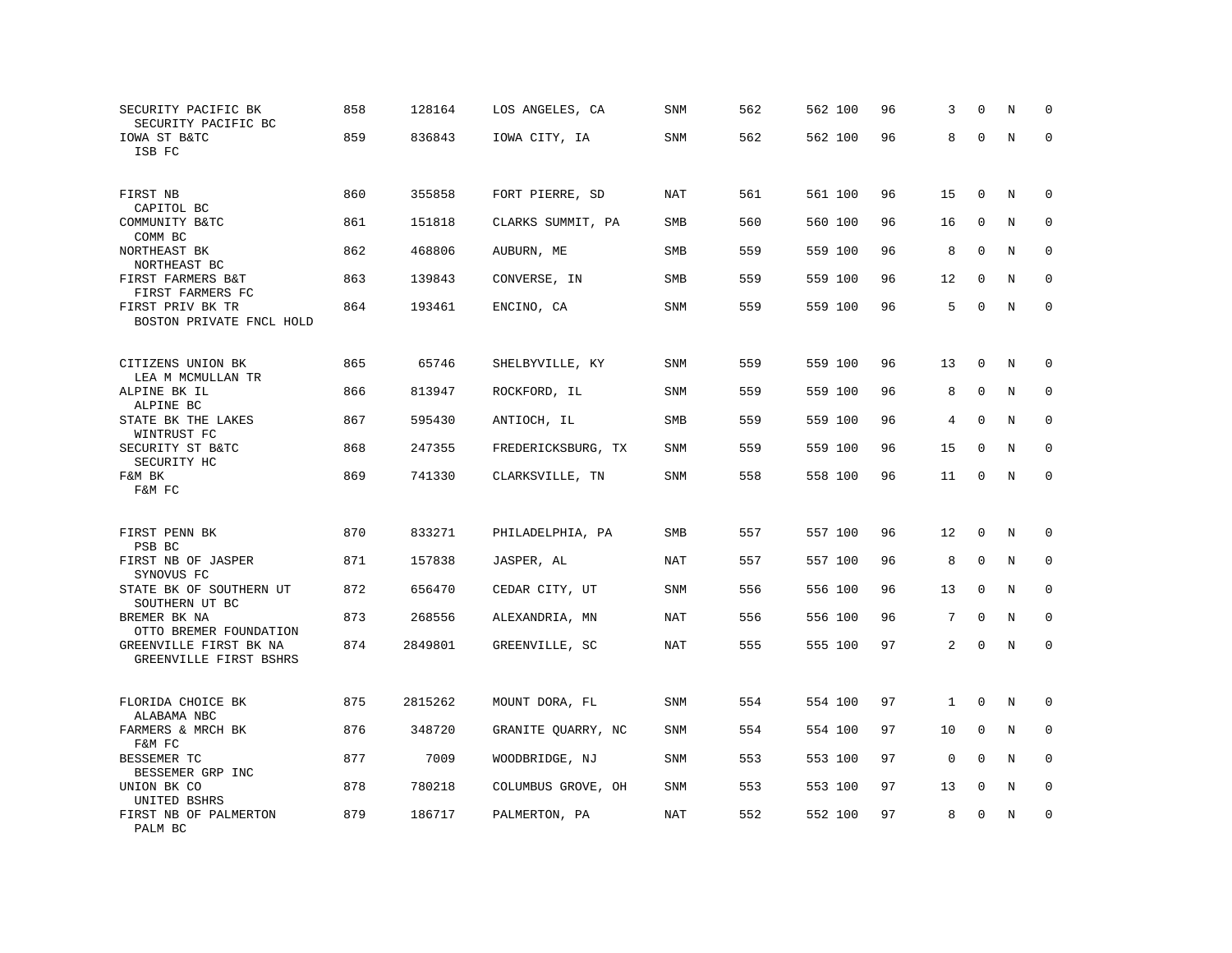| COMMUNITY WEST BK NA<br>COMMUNITY WEST BSHRS          | 880 | 1412712 | GOLETA, CA      | <b>NAT</b> | 551 | 551 100 | 97 | 4            | $\mathbf 0$  | Ν              | $\mathbf 0$ |
|-------------------------------------------------------|-----|---------|-----------------|------------|-----|---------|----|--------------|--------------|----------------|-------------|
| SKAGIT ST BK<br>SKAGIT ST BC                          | 881 | 227179  | BURLINGTON, WA  | <b>SNM</b> | 551 | 551 100 | 97 | 12           | $\mathbf{0}$ | N              | $\mathbf 0$ |
| WASHINGTON FIRST INTL BK<br>WASHINGTON FIRST FNCL GRP | 882 | 1450620 | SEATTLE, WA     | <b>SNM</b> | 550 | 550 100 | 97 | 3            | $\Omega$     | N              | $\mathbf 0$ |
| MILLENNIUM BK NA<br>MILLENNIUM BSHRS CORP             | 883 | 2767763 | RESTON, VA      | <b>NAT</b> | 550 | 550 100 | 97 | 6            | $\mathbf{0}$ | N              | $\mathbf 0$ |
| SOMERSET VALLEY BK<br>FULTON FNCL CORP                | 884 | 1916612 | SOMERVILLE, NJ  | <b>SNM</b> | 549 | 549 100 | 97 | 12           | $\Omega$     | N              | $\Omega$    |
| TRUST ONE BK                                          | 885 | 2331838 | MEMPHIS, TN     | SNM        | 549 | 549 100 | 97 | 6            | 0            | N              | $\mathbf 0$ |
| SYNOVUS FC<br>PRIMETRUST BK<br>MID-AMER BSHRS         | 886 | 3076163 | NASHVILLE, TN   | <b>SNM</b> | 549 | 549 100 | 97 | 5            | $\Omega$     | $\overline{N}$ | $\mathbf 0$ |
| METROPOLITAN NB<br>MARSHFIELD INV CO ESOP TR          | 887 | 294256  | SPRINGFIELD, MO | <b>NAT</b> | 549 | 549 100 | 97 | 10           | $\Omega$     | N              | $\mathbf 0$ |
| RICHLAND TC<br>PARK NAT CORP                          | 888 | 695228  | MANSFIELD, OH   | SNM        | 548 | 548 100 | 97 | 12           | $\Omega$     | N              | $\mathbf 0$ |
| FIRST CMNTY BK NA<br>FIRST CMNTY CORP                 | 889 | 2328137 | LEXINGTON, SC   | <b>NAT</b> | 548 | 548 100 | 97 | 11           | 0            | N              | $\mathbf 0$ |
| BANK OF WASHINGTON<br>DIAMOND BANCORP                 | 890 | 565750  | WASHINGTON, MO  | <b>SNM</b> | 547 | 547 100 | 97 | 3            | $\Omega$     | N              | $\Omega$    |
| MERCANTILE T&SB<br>MERCANTILE BANCORP                 | 891 | 481542  | QUINCY, IL      | SNM        | 547 | 547 100 | 97 | 5            | $\mathbf 0$  | N              | 0           |
| FIRST CMRL BK OF HUNTSVILLE<br>SYNOVUS FC             | 892 | 130635  | HUNTSVILLE, AL  | <b>SNM</b> | 546 | 546 100 | 97 | 8            | $\Omega$     | N              | $\mathbf 0$ |
| NATIONAL B&TC<br>ESOP NB&T FNCL GROUP                 | 893 | 328423  | WILMINGTON, OH  | NAT        | 546 | 546 100 | 97 | 16           | $\mathbf 0$  | N              | 0           |
| AMERICAN HERITAGE BK<br>AMERICAN BC                   | 894 | 311050  | SAPULPA, OK     | SMB        | 546 | 546 100 | 97 | 11           | $\Omega$     | N              | $\mathbf 0$ |
| RED RIVER BK<br>RED RIVER BSHRS                       | 895 | 2743244 | ALEXANDRIA, LA  | SNM        | 546 | 546 100 | 97 | 9            | $\Omega$     | N              | $\mathbf 0$ |
| FIRST NB OF SANTA FE<br>NEW MEXICO BANOUEST CORP      | 896 | 787253  | SANTA FE, NM    | <b>NAT</b> | 546 | 546 100 | 97 | 9            | $\mathbf 0$  | N              | $\mathbf 0$ |
| COLORADO EAST B&TC<br>COLOEAST BSHRS                  | 897 | 320155  | LAMAR, CO       | SNM        | 546 | 546 100 | 97 | 13           | $\mathbf 0$  | N              | $\mathbf 0$ |
| OXFORD B&T<br>OXFORD FC                               | 898 | 647432  | OAKBROOK, IL    | SNM        | 546 | 546 100 | 97 | 6            | $\mathbf{0}$ | N              | $\mathbf 0$ |
| AMERICAN BUS BK                                       | 899 | 2734729 | LOS ANGELES, CA | SNM        | 546 | 546 100 | 97 | $\mathbf{1}$ | $\Omega$     | N              | $\mathbf 0$ |
| FIRST FINANCIAL BK<br>FIRST FINANCIAL BANC CORP       | 900 | 48374   | EL DORADO, AR   | <b>SMB</b> | 544 | 544 100 | 97 | 9            | $\Omega$     | N              | $\mathbf 0$ |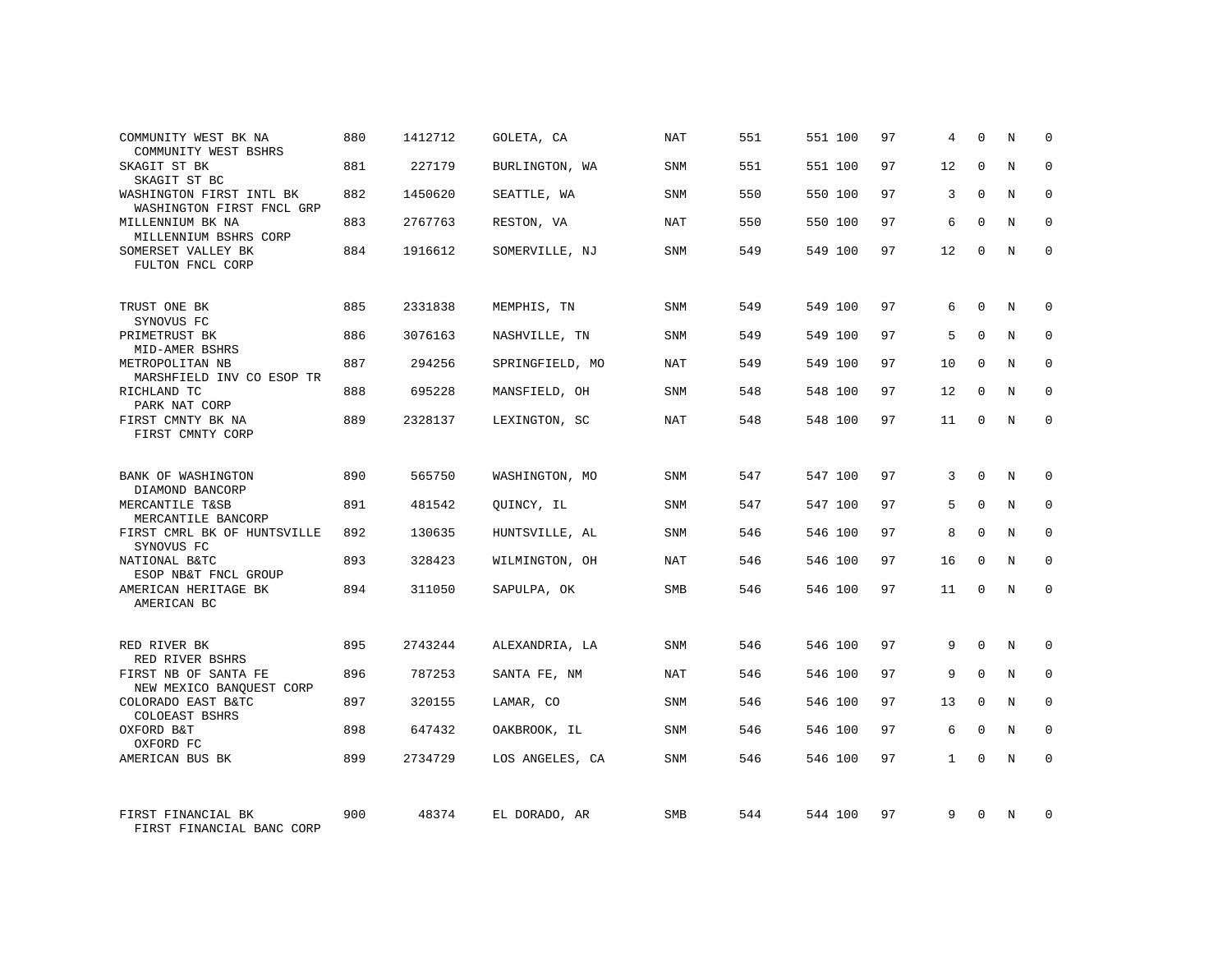| BEACH FIRST NB<br>BEACH FIRST NAT BSHRS              | 901 | 2391252 | MYRTLE BEACH, SC | <b>NAT</b> | 544 | 544 100 | 97 | 5  | $\Omega$     | N           | $\mathbf 0$  |
|------------------------------------------------------|-----|---------|------------------|------------|-----|---------|----|----|--------------|-------------|--------------|
| NATIONAL B&TC OF SYCAMORE<br>NI BSHRS CORP           | 902 | 534345  | SYCAMORE, IL     | NAT        | 543 | 543 100 | 97 | 6  | $\Omega$     | N           | $\Omega$     |
| PRAIRIE B&TC<br>PRAIRIE FC                           | 903 | 1936320 | BRIDGEVIEW, IL   | SMB        | 542 | 542 100 | 97 | 4  | $\Omega$     | N           | $\mathbf 0$  |
| UNION TC<br>UNION BSHRS                              | 904 | 563907  | ELLSWORTH, ME    | <b>SMB</b> | 542 | 542 100 | 97 | 11 | $\mathbf 0$  | N           | $\mathbf 0$  |
| FIRST CMNTY BK<br>FIRST CMNTY BSHRS                  | 905 | 735852  | LEES SUMMIT, MO  | <b>SNM</b> | 542 | 542 100 | 97 | 15 | $\mathbf 0$  | N           | $\Omega$     |
| FIRST VOLUNTEER BK OF TENNES<br>FIRST VOLUNTEER CORP | 906 | 234739  | CHATTANOOGA, TN  | SNM        | 541 | 541 100 | 97 | 19 | $\mathbf{0}$ | N           | 0            |
| FIRST NB<br>BRYAN FAM MGMT TR                        | 907 | 113151  | BRYAN, TX        | NAT        | 540 | 540 100 | 97 | 5  | $\Omega$     | N           | $\mathbf{0}$ |
| CRESCENT ST BK<br>CRESCENT FC                        | 908 | 2756785 | CARY, NC         | SNM        | 540 | 540 100 | 97 | 8  | $\mathbf{0}$ | N           | $\mathbf 0$  |
| LEBANON CITIZENS NB<br>LCNB CORP                     | 909 | 785923  | LEBANON, OH      | NAT        | 539 | 539 100 | 97 | 22 | $\Omega$     | N           | $\mathbf 0$  |
| SECURITY NB OF OMAHA<br>SECURITY NAT CORP            | 910 | 844053  | OMAHA, NE        | NAT        | 538 | 538 100 | 97 | 11 | $\mathbf 0$  | N           | 0            |
| BANKFIRST FINANCIAL SVC<br>BANKFIRST CAP CORP        | 911 | 914648  | MACON, MS        | SNM        | 538 | 538 100 | 97 | 11 | $\mathbf 0$  | N           | $\mathbf 0$  |
| COMMONWEALTH B&TC<br>COMMONWEALTH BSHRS              | 912 | 189044  | LOUISVILLE, KY   | SNM        | 538 | 538 100 | 97 | 11 | $\Omega$     | $\mathbf N$ | $\mathbf 0$  |
| VOYAGER BK<br>VOYAGER FS CORP                        | 913 | 430670  | EDEN PRAIRIE, MN | SNM        | 537 | 537 100 | 97 | 3  | $\Omega$     | N           | $\mathbf 0$  |
| PREMIER BK                                           | 914 | 33259   | MAPLEWOOD, MN    | SNM        | 537 | 537 100 | 97 | 6  | $\Omega$     | $\rm N$     | $\mathbf 0$  |
| NORTH CMNTY BK<br>METROPOLITAN BK GRP                | 915 | 129732  | CHICAGO, IL      | SNM        | 536 | 536 100 | 97 | 22 | $\mathbf 0$  | N           | $\mathbf 0$  |
| FIRSTBANK OF SOUTH JEFFCO<br>FIRSTBANK HC            | 916 | 328553  | LITTLETON, CO    | SNM        | 534 | 534 100 | 97 | 4  | $\mathbf 0$  | N           | 0            |
| FIRST NB OF GREENCASTLE<br>TOWER BC                  | 917 | 275116  | GREENCASTLE, PA  | <b>NAT</b> | 533 | 533 100 | 97 | 14 | $\mathbf{0}$ | N           | $\mathbf 0$  |
| TALBOT BK OF EASTON MD<br>SHORE BSHRS                | 918 | 796125  | EASTON, MD       | SNM        | 532 | 532 100 | 97 | 5  | $\mathbf{0}$ | N           | $\mathbf 0$  |
| COMMUNITY B&TC<br>COMMUNITY BANC-CORP SHEBOYGAN      | 919 | 1393624 | SHEBOYGAN, WI    | SNM        | 532 | 532 100 | 97 | 10 | $\mathbf 0$  | N           | $\mathbf 0$  |
| FIRST INTERNET BK IN<br>FIRST INTERNET BC            | 920 | 2758613 | INDIANAPOLIS, IN | SNM        | 532 | 532 100 | 97 | 1  | $\Omega$     | N           | $\Omega$     |
| MERCHANTS & MARINE BK                                | 921 | 94139   | PASCAGOULA, MS   | <b>SNM</b> | 531 | 531 100 | 97 | 10 | $\mathbf 0$  | N           | $\mathbf 0$  |
| FIRST INDEPT BK OF NV<br>WESTERN ALLI BC             | 922 | 2849829 | RENO, NV         | SNM        | 531 | 531 100 | 97 | 3  | $\mathbf 0$  | N           | $\mathbf 0$  |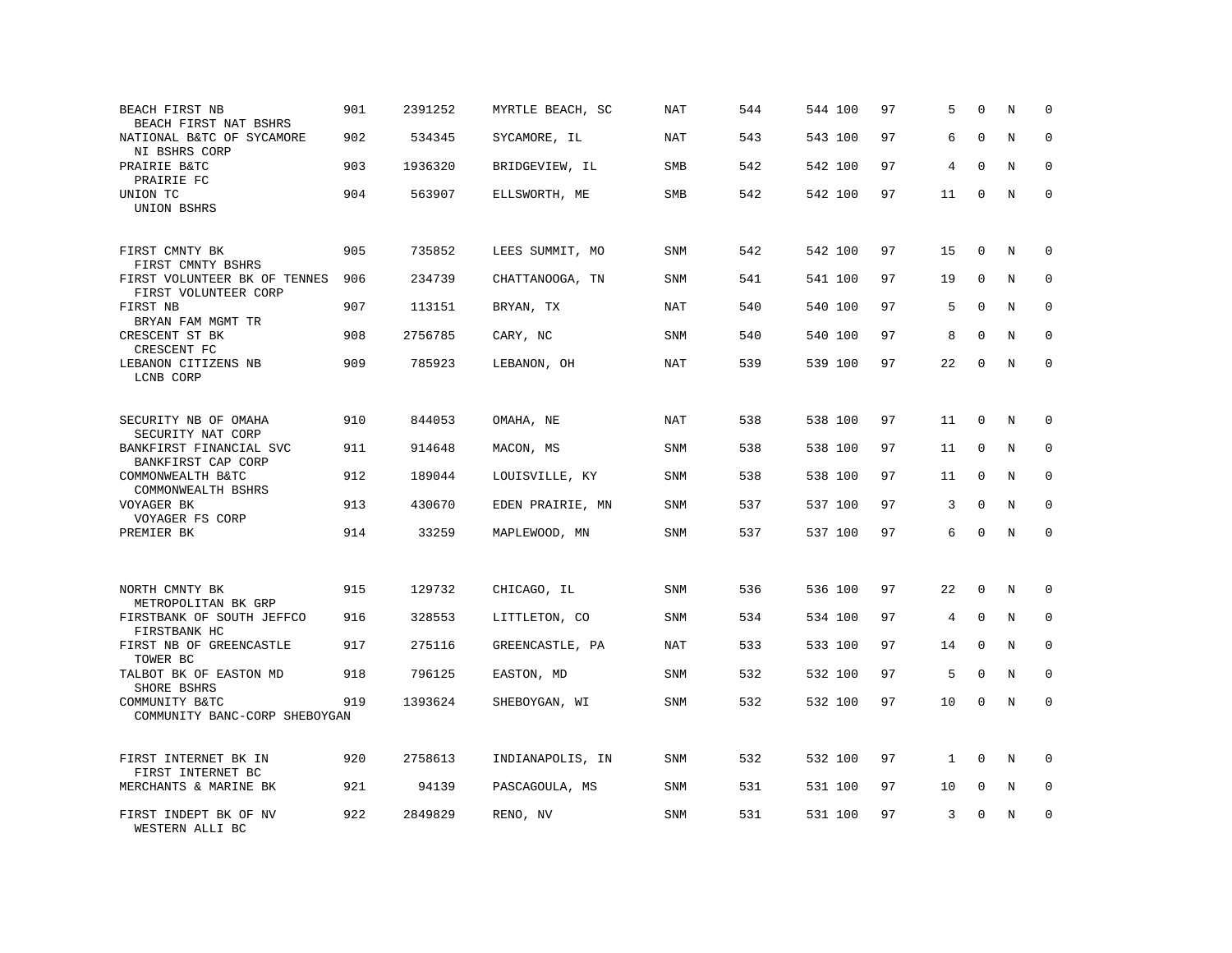| BPD BK<br><b>BPD HOLDING</b>                                   | 923 | 66015   | NEW YORK, NY       | SMB        | 530 | 464 87  | 97 | $\Omega$ | $\Omega$     | Υ       | 98          |
|----------------------------------------------------------------|-----|---------|--------------------|------------|-----|---------|----|----------|--------------|---------|-------------|
| MOUNT PROSPECT NB<br>NORTHWEST SUBURBAN BC                     | 924 | 2578727 | MOUNT PROSPECT, IL | NAT        | 530 | 530 100 | 97 | 4        | $\Omega$     | N       | $\Omega$    |
| COMMERCE NB<br>FIRST MRCH CORP                                 | 925 | 1866762 | COLUMBUS, OH       | NAT        | 530 | 530 100 | 97 | 4        | $\Omega$     | Ν       | 0           |
| STATE B&TC<br>RURBAN FNCL CORP                                 | 926 | 614313  | DEFIANCE, OH       | SMB        | 529 | 529 100 | 97 | 19       | $\mathbf 0$  | N       | $\mathbf 0$ |
| INDEPENDENT BK<br>INDEPENDENT HOLDINGS                         | 927 | 2666400 | MEMPHIS, TN        | SNM        | 528 | 528 100 | 97 | 4        | $\mathbf 0$  | N       | $\mathbf 0$ |
| AMERICAN BK NORTH<br>MESABA BSHRS                              | 928 | 716655  | NASHWAUK, MN       | SNM        | 527 | 527 100 | 97 | 14       | $\Omega$     | $\rm N$ | $\mathbf 0$ |
| CITIZENS BK MUKWONAGO<br>CITIZENS BK HOLD                      | 929 | 783844  | MUKWONAGO, WI      | SNM        | 526 | 526 100 | 97 | 11       | 0            | N       | $\mathbf 0$ |
| PACIFIC COAST BKR BK<br>PACIFIC COAST BKR BSHRS                | 930 | 2451240 | SAN FRANCISCO, CA  | <b>SMB</b> | 526 | 526 100 | 97 | 0        | $\mathbf 0$  | N       | $\mathbf 0$ |
| FARMERS B&TC NA<br><b>FARMERS ENT</b>                          | 931 | 482156  | GREAT BEND, KS     | <b>NAT</b> | 525 | 525 100 | 97 | 6        | $\mathbf 0$  | N       | $\mathbf 0$ |
| HAPPY ST BK<br>HAPPY BSHRS                                     | 932 | 466857  | HAPPY, TX          | <b>SNM</b> | 525 | 525 100 | 97 | 11       | $\mathbf 0$  | N       | $\mathbf 0$ |
| MERCHANTS BK NA<br>MERCHANTS FNCL GROUP                        | 933 | 779351  | WINONA, MN         | <b>NAT</b> | 525 | 525 100 | 97 | 7        | $\Omega$     | N       | $\Omega$    |
| BUSINESS BK OF NV<br>CITY NAT CORP                             | 934 | 2352815 | LAS VEGAS, NV      | SMB        | 524 | 524 100 | 97 | 6        | $\mathbf 0$  | $\rm N$ | $\mathbf 0$ |
| SOUTHWEST MO BK                                                | 935 | 760854  | CARTHAGE, MO       | SNM        | 524 | 524 100 | 97 | 9        | $\mathbf 0$  | N       | $\mathbf 0$ |
| SOUTHWEST MO BC<br>FIRST BK                                    | 936 | 899428  | STRASBURG, VA      | <b>SMB</b> | 523 | 523 100 | 97 | 11       | $\Omega$     | N       | $\Omega$    |
| FIRST NAT CORP<br>CENTRAL JERSEY BK NA<br>CENTRAL JERSEY BC    | 937 | 2718297 | LONG BRANCH, NJ    | <b>NAT</b> | 523 | 523 100 | 97 | 13       | $\mathbf{0}$ | N       | $\mathbf 0$ |
| COMMERCE BK<br>INTERNATIONAL BSHRS CORP                        | 938 | 625159  | LAREDO, TX         | <b>SNM</b> | 523 | 523 100 | 97 | 4        | $\Omega$     | N       | $\mathbf 0$ |
| CITIZENS B&TC OF W GA<br>SYNOVUS FC                            | 939 | 557933  | CARROLLTON, GA     | SNM        | 522 | 522 100 | 97 | 10       | $\mathbf{0}$ | N       | $\mathbf 0$ |
| HAGERSTOWN TC                                                  | 940 | 822529  | HAGERSTOWN, MD     | <b>SNM</b> | 521 | 521 100 | 97 | 11       | $\mathbf 0$  | N       | $\mathbf 0$ |
| FULTON FNCL CORP<br>FIRST NB OF BERWICK<br>FIRST KEYSTONE CORP | 941 | 790918  | BERWICK, PA        | NAT        | 521 | 521 100 | 97 | 9        | $\Omega$     | N       | $\mathbf 0$ |
| MAHOPAC NB<br>TOMPKINS TRUSTCO                                 | 942 | 521804  | MAHOPAC, NY        | <b>NAT</b> | 520 | 520 100 | 97 | 6        | $\Omega$     | N       | $\mathbf 0$ |
| COMMUNITY CENTRAL BK<br>COMMUNITY CENTRAL BK CORP              | 943 | 2443535 | MOUNT CLEMENS, MI  | <b>SNM</b> | 519 | 519 100 | 97 | 2        | $\mathbf 0$  | N       | $\mathbf 0$ |
| COMMERCIAL BK<br>SYNOVUS FC                                    | 944 | 438238  | THOMASVILLE, GA    | SNM        | 518 | 518 100 | 97 | 3        | $\mathbf 0$  | N       | $\mathbf 0$ |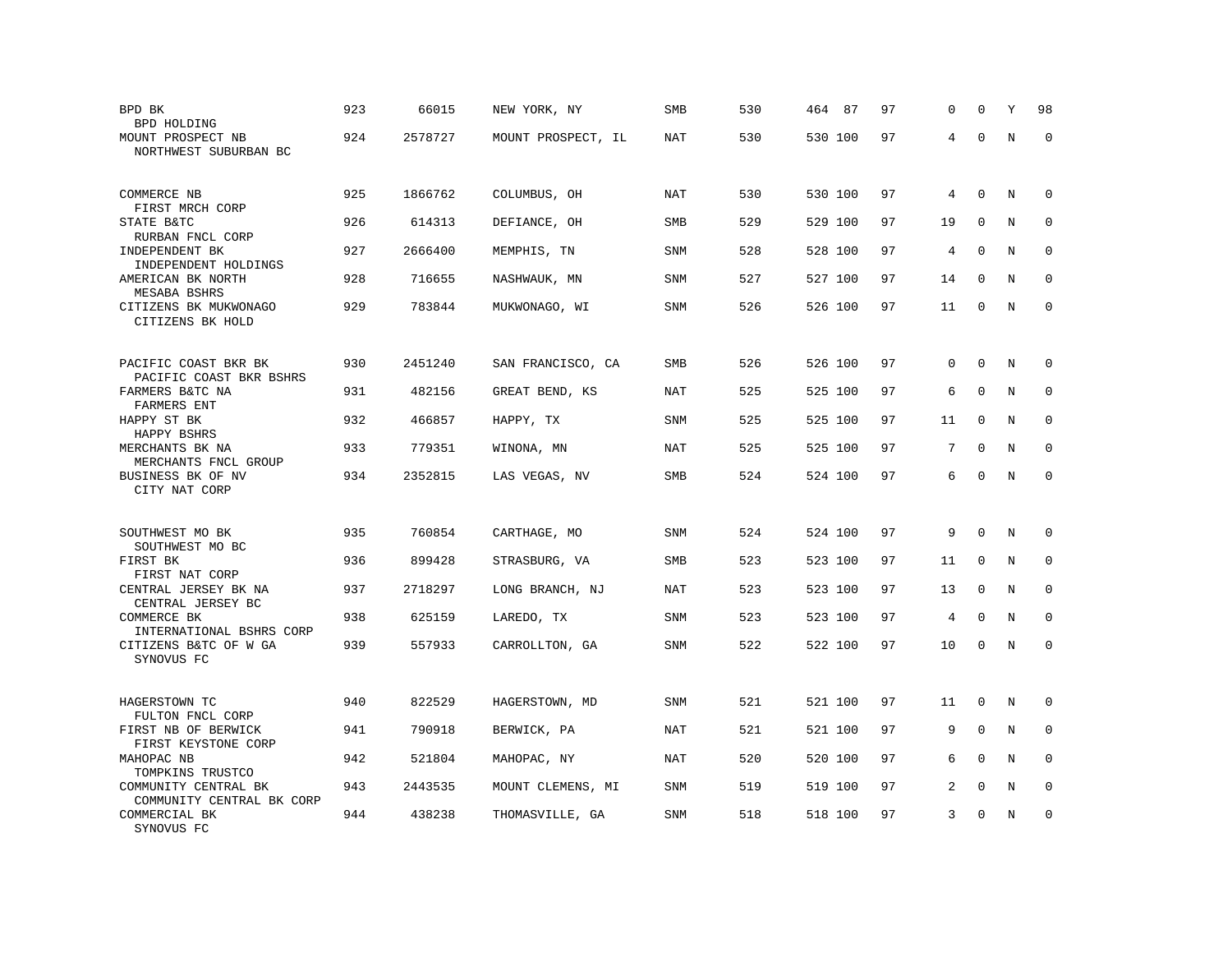| FARMERS B&TC<br>MAGNOLIA BKG CORP                | 945 | 12946   | MAGNOLIA, AR       | <b>SNM</b> | 518 | 518 100 | 97 | 10             | $\mathbf{0}$ | N | $\mathbf 0$ |
|--------------------------------------------------|-----|---------|--------------------|------------|-----|---------|----|----------------|--------------|---|-------------|
| LEGACY BK<br>MIDSTATE BC                         | 946 | 320052  | HINTON, OK         | <b>SNM</b> | 518 | 518 100 | 97 | 12             | $\Omega$     | N | $\mathbf 0$ |
| FLAGSHIP B&TC<br>CHITTENDEN CORP                 | 947 | 1162147 | WORCESTER, MA      | SNM        | 518 | 518 100 | 97 | 7              | $\mathbf 0$  | N | $\mathbf 0$ |
| ATLANTIC STEWARDSHIP BK<br>STEWARDSHIP FNCL CORP | 948 | 527507  | MIDLAND PARK, NJ   | <b>SNM</b> | 517 | 517 100 | 97 | 8              | $\mathbf{0}$ | N | $\mathbf 0$ |
| BAYONNE CMNTY BK<br>BCB BC                       | 949 | 2954059 | BAYONNE, NJ        | <b>SNM</b> | 516 | 516 100 | 97 | $\overline{2}$ | $\Omega$     | N | $\Omega$    |
| FIRST NB                                         | 950 | 42448   | PARAGOULD, AR      | NAT        | 513 | 513 100 | 97 | 8              | $\Omega$     | N | $\mathbf 0$ |
| FIRST PARAGOULD BSHRS<br>MOUNTAIN 1ST BK & TR    | 951 | 3261549 | HENDERSONVILLE, NC | SNM        | 513 | 513 100 | 97 | 2              | $\mathbf{0}$ | N | $\mathbf 0$ |
| <b>GUARANTY BK</b><br>GUARANTY FEDERAL BSHRS     | 952 | 131173  | SPRINGFIELD, MO    | <b>SNM</b> | 513 | 513 100 | 97 | 5              | $\Omega$     | N | $\mathbf 0$ |
| STARION FNCL<br>STARION BC                       | 953 | 2009605 | BISMARCK, ND       | SNM        | 512 | 512 100 | 97 | 7              | $\mathbf{0}$ | N | 0           |
| FIRST BK FNCL CENTRE<br>OCONOMOWOC BSHRS         | 954 | 806846  | OCONOMOWOC, WI     | <b>SNM</b> | 512 | 512 100 | 97 | 8              | $\Omega$     | N | $\mathbf 0$ |
| OXFORD BK<br>OXFORD BK CORP                      | 955 | 448040  | OXFORD, MI         | SNM        | 512 | 512 100 | 97 | 7              | $\Omega$     | N | $\mathbf 0$ |
| FIRST NB OF THE SOUTH<br>FIRST NAT BSHRS         | 956 | 2859574 | SPARTANBURG, SC    | NAT        | 512 | 512 100 | 97 | 4              | $\Omega$     | N | $\mathbf 0$ |
| CITIZENS NB<br>CITIZENS NBC                      | 957 | 673132  | ATHENS, TN         | <b>NAT</b> | 511 | 511 100 | 97 | 7              | $\Omega$     | N | $\mathbf 0$ |
| LANDMARK BK NA<br>LANDRUM CO                     | 958 | 864752  | ADA, OK            | NAT        | 509 | 509 100 | 97 | 18             | $\Omega$     | N | $\mathbf 0$ |
| COMMERCIAL B&TC<br>COMMERCIAL HOLDING CO         | 959 | 467658  | PARIS, TN          | SNM        | 509 | 509 100 | 97 | 8              | $\mathbf 0$  | N | $\mathbf 0$ |
| ALBANY B&TC NA<br>ALBANK CORP                    | 960 | 2732    | CHICAGO, IL        | <b>NAT</b> | 508 | 508 100 | 97 | 3              | $\mathbf{0}$ | N | 0           |
| FAUQUIER BK<br>FAUQUIER BSHRS                    | 961 | 976226  | WARRENTON, VA      | SMB        | 508 | 508 100 | 97 | 7              | $\mathbf{0}$ | N | 0           |
| CITIZENS BK<br>EMPLOYEE STOCK BONUS TR EMPL      | 962 | 961259  | FARMINGTON, NM     | <b>SNM</b> | 508 | 508 100 | 97 | 5              | $\Omega$     | N | $\mathbf 0$ |
| RBS NAT BK<br>CITIZENS FNCL GROUP                | 963 | 3295928 | BRIDGEPORT, CT     | NAT        | 508 | 508 100 | 97 | $\mathsf 0$    | $\mathbf 0$  | N | 80          |
| BANK OF CLARKE CTY<br>EAGLE FNCL SVC             | 964 | 753324  | BERRYVILLE, VA     | <b>SMB</b> | 506 | 506 100 | 97 | 10             | $\Omega$     | N | $\mathbf 0$ |
| WESTERN SCTY BK<br>GLACIER BC                    | 965 | 2999845 | BILLINGS, MT       | <b>SMB</b> | 506 | 506 100 | 97 | 12             | $\Omega$     | N | $\mathbf 0$ |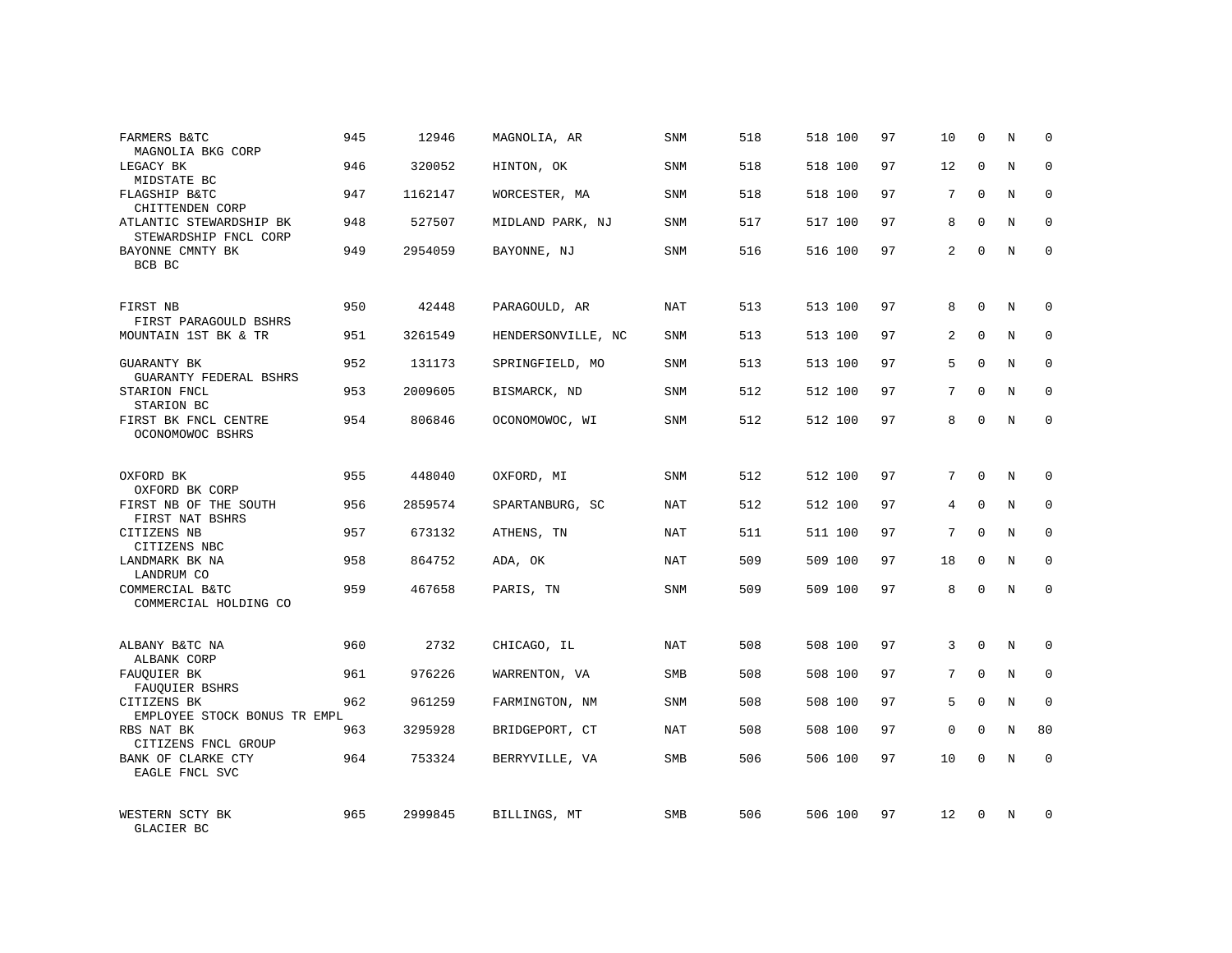| PALOS B&TC<br>PALOS BSHRS                          | 966 | 859945  | PALOS HEIGHTS, IL | <b>SNM</b> | 505 | 505 100 | 97 | 3           | $\mathbf 0$ | N | $\mathbf 0$ |
|----------------------------------------------------|-----|---------|-------------------|------------|-----|---------|----|-------------|-------------|---|-------------|
| NORTHSTAR BK OF TX<br>NORTHSTAR FC                 | 967 | 998554  | DENTON, TX        | <b>SNM</b> | 505 | 505 100 | 97 | 8           | $\mathbf 0$ | N | $\mathbf 0$ |
| CAPITALSOUTH BK<br>CAPITALSOUTH BC                 | 968 | 567231  | BIRMINGHAM, AL    | SMB        | 505 | 505 100 | 97 | 8           | $\mathbf 0$ | N | $\mathbf 0$ |
| PEOPLES ST BK<br>PSB GRP                           | 969 | 749046  | HAMTRAMCK, MI     | <b>SNM</b> | 505 | 505 100 | 97 | 10          | $\mathbf 0$ | N | $\mathbf 0$ |
| BANK OF NY DE<br>BANK OF NY CO                     | 970 | 488318  | NEWARK, DE        | <b>SNM</b> | 504 | 504 100 | 97 | 0           | 1           | N | 0           |
| BROTHERHOOD B&TC<br>INTERNATIONAL BHOOD BOILERMKRS | 971 | 246657  | KANSAS CITY, KS   | <b>SNM</b> | 502 | 502 100 | 97 | 7           | $\mathbf 0$ | N | $\mathbf 0$ |
| PLANTERS B&TC<br>PLANTERS HOLDING COMPANY          | 972 | 972648  | INDIANOLA, MS     | <b>SNM</b> | 502 | 502 100 | 97 | 13          | $\Omega$    | N | $\mathbf 0$ |
| GULFSTREAM BUS BK<br><b>GULFSTREAM BSHRS</b>       | 973 | 2814210 | STUART, FL        | <b>SNM</b> | 502 | 502 100 | 97 | $\mathbf 0$ | $\mathbf 0$ | N | $\mathbf 0$ |
| CHAMBERS BK<br>CHAMBERS BSHRS                      | 974 | 517049  | DANVILLE, AR      | <b>SNM</b> | 502 | 502 100 | 97 | 12          | $\mathbf 0$ | N | $\mathbf 0$ |
| BANK OF HAMPTON ROADS<br>HAMPTON ROADS BSHRS       | 975 | 1161029 | NORFOLK, VA       | SMB        | 500 | 500 100 | 97 | 16          | $\mathbf 0$ | N | 0           |
| FARMERS ST BK<br>NEIGHBOR INS AGY                  | 976 | 1006148 | MARION, IA        | <b>SNM</b> | 499 | 499 100 | 97 | 7           | $\mathbf 0$ | N | $\mathbf 0$ |
| COMMUNITY BK<br>TRIANGLE FNCL GRP                  | 977 | 897433  | LOGANVILLE, GA    | SNM        | 499 | 499 100 | 97 | 3           | $\mathbf 0$ | N | $\mathbf 0$ |
| ANNAPOLIS BKG&TC<br>PNC FNCL SVC GROUP             | 978 | 809324  | ANNAPOLIS, MD     | SMB        | 499 | 499 100 | 97 | 10          | $\mathbf 0$ | N | 0           |
| CITIZENS BK<br>CITIZENS BSHRS                      | 979 | 856748  | BATESVILLE, AR    | SMB        | 499 | 499 100 | 97 | 10          | $\mathbf 0$ | N | $\mathbf 0$ |
| DNB FIRST NA<br>DNB FNCL CORP                      | 980 | 71318   | DOWNINGTOWN, PA   | <b>NAT</b> | 498 | 498 100 | 97 | 11          | $\mathbf 0$ | N | 0           |
| AMERICAN BK<br>AMERICAN BK INC                     | 981 | 2580243 | ALLENTOWN, PA     | SMB        | 498 | 498 100 | 97 | 0           | $\mathbf 0$ | N | 0           |
| STERLING BK<br>SYNOVUS FC                          | 982 | 1366909 | MONTGOMERY, AL    | <b>SNM</b> | 497 | 497 100 | 97 | 3           | $\mathbf 0$ | N | $\mathbf 0$ |
| FIRST NB OF PULASKI<br>FIRST PULASKI NAT CORP      | 983 | 972732  | PULASKI, TN       | NAT        | 497 | 497 100 | 97 | 8           | $\mathbf 0$ | N | $\mathbf 0$ |
| SOUTH SIDE T&SB PEORIA<br>MID IL BC                | 984 | 662640  | PEORIA, IL        | <b>SNM</b> | 496 | 496 100 | 97 | 10          | $\mathbf 0$ | N | $\mathbf 0$ |
| BANK OF WHITMAN<br>BANK OF WHITMAN ESOP            | 985 | 123178  | COLFAX, WA        | SMB        | 496 | 496 100 | 97 | 19          | $\mathbf 0$ | N | $\mathbf 0$ |
| BANK OF THE S<br>MID-AMER BSHRS                    | 986 | 3018538 | MOUNT JULIET, TN  | <b>SNM</b> | 495 | 495 100 | 97 | 4           | $\mathbf 0$ | N | $\mathbf 0$ |
| FIRST NATION BK<br>SYNOVUS FC                      | 987 | 304034  | COVINGTON, GA     | <b>SNM</b> | 494 | 494 100 | 97 | 11          | $\mathbf 0$ | N | $\mathbf 0$ |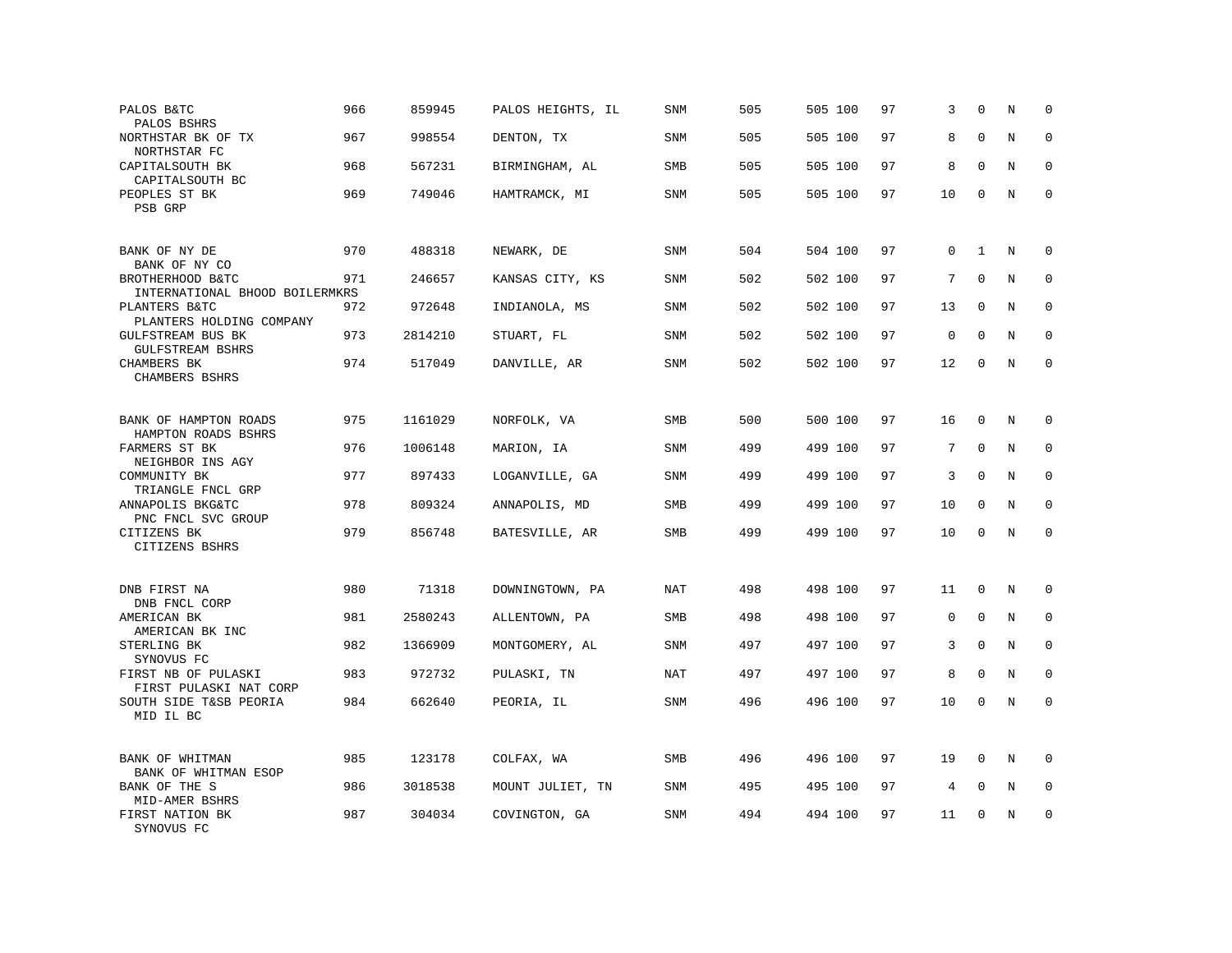| FIRST ARKANSAS B&T<br>FIRST ARKANSAS BSHRS           | 988  | 466240  | JACKSONVILLE, AR  | SNM        | 494 | 494 100 | 97 | 24 | $\mathbf 0$  | N       | $\Omega$    |
|------------------------------------------------------|------|---------|-------------------|------------|-----|---------|----|----|--------------|---------|-------------|
| FIRST NB OF TN                                       | 989  | 283737  | LIVINGSTON, TN    | <b>NAT</b> | 494 | 494 100 | 97 | 4  | $\mathbf 0$  | $\rm N$ | $\mathbf 0$ |
|                                                      |      |         |                   |            |     |         |    |    |              |         |             |
| FIRST NB<br>FIRST ARTESIA BSHRS                      | 990  | 771458  | ARTESIA, NM       | <b>NAT</b> | 493 | 493 100 | 97 | 10 | $\mathbf 0$  | N       | 0           |
| FIRST NB OF LITCHFIELD<br>FIRST LITCHFIELD FNCL CORP | 991  | 695705  | LITCHFIELD, CT    | <b>NAT</b> | 493 | 493 100 | 97 | 10 | $\mathbf 0$  | N       | $\mathbf 0$ |
| PEOPLES ST BK<br>PSB HOLD                            | 992  | 340144  | WAUSAU, WI        | SNM        | 493 | 493 100 | 97 | 7  | $\Omega$     | N       | $\mathbf 0$ |
| MID PENN BK<br>MID PENN BC                           | 993  | 786612  | MILLERSBURG, PA   | SNM        | 492 | 492 100 | 97 | 15 | $\mathbf 0$  | N       | $\mathbf 0$ |
| UNITED B&T<br>UNITED BC                              | 994  | 401148  | TECUMSEH, MI      | SNM        | 492 | 492 100 | 97 | 11 | $\mathbf 0$  | N       | $\mathbf 0$ |
|                                                      |      |         |                   |            |     |         |    |    |              |         |             |
| BANK OF MISSOURI<br>RELIABLE COMMUNITY BSHRS         | 995  | 330855  | PERRYVILLE, MO    | <b>SNM</b> | 492 | 492 100 | 97 | 7  | $\mathbf 0$  | N       | 0           |
| UNITED PRAIRIE BK<br>FARMERS ST CORP                 | 996  | 712059  | MOUNTAIN LAKE, MN | <b>SNM</b> | 491 | 491 100 | 97 | 16 | $\mathbf 0$  | N       | $\mathbf 0$ |
| HABERSHAM BK<br>HABERSHAM BC                         | 997  | 270335  | CLARKESVILLE, GA  | <b>SNM</b> | 491 | 491 100 | 97 | 11 | 0            | N       | $\mathbf 0$ |
| SECURITY FIRST BK<br>STOCKMENS FC                    | 998  | 276850  | LINCOLN, NE       | <b>SNM</b> | 491 | 491 100 | 97 | 19 | $\mathbf 0$  | N       | $\mathbf 0$ |
| FOSTER BK<br>FOSTER BSHRS                            | 999  | 1362246 | CHICAGO, IL       | SNM        | 489 | 489 100 | 97 | 4  | $\Omega$     | $\rm N$ | $\mathbf 0$ |
|                                                      |      |         |                   |            |     |         |    |    |              |         |             |
| NEWFIELD NB<br>NEWFIELD BC                           | 1000 | 632410  | NEWFIELD, NJ      | NAT        | 488 | 488 100 | 97 | 9  | $\mathbf 0$  | N       | $\mathbf 0$ |
| AMERICAN CMNTY BK<br>AMERICAN CMNTY BSHRS            | 1001 | 2745743 | MONROE, NC        | <b>SNM</b> | 488 | 488 100 | 97 | 12 | $\Omega$     | N       | $\mathbf 0$ |
| LINCOLN ST BK<br>MERCHANTS & MFR BC                  | 1002 | 969349  | MILWAUKEE, WI     | SNM        | 488 | 488 100 | 97 | 18 | $\mathbf 0$  | N       | $\mathbf 0$ |
| MOUNTAIN NB<br>MOUNTAIN NAT BSHRS                    | 1003 | 2747420 | SEVIERVILLE, TN   | <b>NAT</b> | 488 | 488 100 | 97 | 6  | $\mathbf 0$  | N       | 0           |
| FIRST B&TC OF IL<br>HERSHENHORN BC                   | 1004 | 646444  | PALATINE, IL      | SNM        | 487 | 487 100 | 97 | 0  | $\mathbf 0$  | N       | $\mathbf 0$ |
|                                                      |      |         |                   |            |     |         |    |    |              |         |             |
| METRO BK                                             | 1005 | 1394621 | PELL CITY, AL     | <b>SNM</b> | 487 | 487 100 | 97 | 5  | $\mathbf 0$  | N       | $\mathbf 0$ |
| SOLVAY BK<br>SOLVAY BC                               | 1006 | 722816  | SOLVAY, NY        | <b>SMB</b> | 486 | 486 100 | 97 | 7  | $\mathbf 0$  | N       | $\mathbf 0$ |
| NICOLET NB<br>NICOLET BSHRS                          | 1007 | 2941068 | GREEN BAY, WI     | NAT        | 486 | 486 100 | 97 | 3  | $\Omega$     | N       | 0           |
| INDEPENDENT BK<br>INDEPENDENT BK GRP                 | 1008 | 122854  | MCKINNEY, TX      | <b>SNM</b> | 486 | 486 100 | 97 | 12 | $\mathbf 0$  | N       | $\mathbf 0$ |
| BLUE RIDGE B&TC<br>BLUE RIDGE BSHRS                  | 1009 | 935250  | INDEPENDENCE, MO  | <b>SNM</b> | 486 | 486 100 | 97 | 10 | $\mathbf{0}$ | N       | $\mathbf 0$ |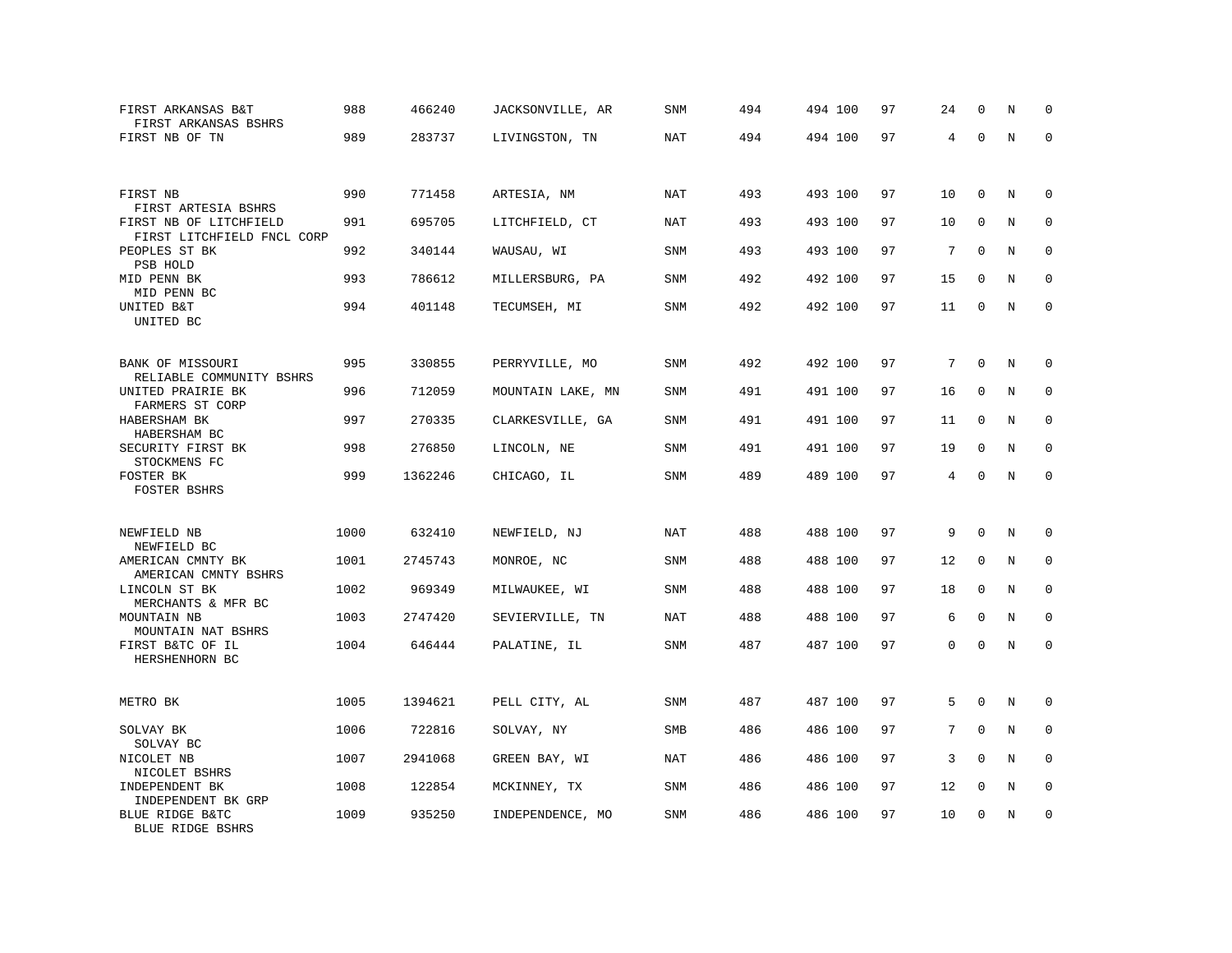| EVANS NB<br>EVANS BC                                    | 1010 | 292908  | ANGOLA, NY          | NAT        | 485 | 485 100 | 97 | 9              | $\Omega$     | N | $\Omega$    |
|---------------------------------------------------------|------|---------|---------------------|------------|-----|---------|----|----------------|--------------|---|-------------|
| HELM BK                                                 | 1011 | 1414819 | MIAMI, FL           | SNM        | 484 | 484 100 | 97 | $\Omega$       | $\Omega$     | N | $\Omega$    |
| BREMER BK NA<br>OTTO BREMER FOUNDATION                  | 1012 | 224655  | WILLMAR, MN         | NAT        | 484 | 484 100 | 97 | 3              | $\Omega$     | N | $\Omega$    |
| FIRST RELIANCE BK<br>FIRST RELIANCE BSHRS               | 1013 | 2839790 | FLORENCE, SC        | SNM        | 484 | 484 100 | 97 | 2              | $\Omega$     | N | $\Omega$    |
| HAWAII NB<br>HAWAII NAT BSHRS                           | 1014 | 915065  | HONOLULU, HI        | NAT        | 484 | 484 100 | 97 | 15             | $\Omega$     | N | $\Omega$    |
| NATIONAL BK OF FREDERICKSBUR 1015<br>PNC FNCL SVC GROUP |      | 246321  | FREDERICKSBURG, VA  | NAT        | 483 | 483 100 | 97 | 7              | $\mathbf 0$  | N | $\mathbf 0$ |
| SHENANDOAH VALLEY NB<br>SUMMIT FNCL GROUP               | 1016 | 2777472 | WINCHESTER, VA      | NAT        | 483 | 483 100 | 97 | 6              | $\Omega$     | N | $\mathbf 0$ |
| CENTRAL NB<br>CENTRABANC CORP                           | 1017 | 428060  | WACO, TX            | <b>NAT</b> | 482 | 482 100 | 97 | 3              | $\Omega$     | N | $\mathbf 0$ |
| BANK OF ST PETERSBURG<br>FLORIDA BK GRP                 | 1018 | 704737  | TAMPA, FL           | <b>SMB</b> | 482 | 482 100 | 97 | 6              | $\Omega$     | N | $\mathbf 0$ |
| ALLIANCE BK<br>ALLIANCE BSHRS                           | 1019 | 176464  | SULPHUR SPRINGS, TX | <b>SNM</b> | 482 | 482 100 | 97 | 9              | $\mathbf 0$  | N | $\mathbf 0$ |
| COUNTRY CLUB BK NA<br>CCB FNCL CORP                     | 1020 | 625654  | SHAWNEE MISSION, KS | <b>NAT</b> | 481 | 481 100 | 97 | 12             | $\Omega$     | N | $\Omega$    |
| TRUPOINT BK<br>MINERS & MRCH BC                         | 1021 | 274829  | GRUNDY, VA          | <b>SMB</b> | 481 | 481 100 | 97 | 9              | $\mathbf{0}$ | N | 0           |
| VISION BK<br>PARK NAT CORP                              | 1022 | 2877886 | GULF SHORES, AL     | SNM        | 481 | 481 100 | 97 | 6              | $\Omega$     | N | $\Omega$    |
| FIRST NB<br>WAUPACA BC                                  | 1023 | 466642  | WAUPACA, WI         | <b>NAT</b> | 481 | 481 100 | 97 | 6              | $\mathbf{0}$ | N | 0           |
| EVANGELINE B&TC<br>EVANGELINE BSHRS                     | 1024 | 372538  | VILLE PLATTE, LA    | SNM        | 480 | 480 100 | 97 | 8              | $\Omega$     | N | $\Omega$    |
| BANK OF BARTLETT<br>WEST TENNESSEE BSHRS                | 1025 | 225559  | BARTLETT, TN        | <b>SMB</b> | 480 | 480 100 | 97 | 7              | $\Omega$     | N | 0           |
| BANK OF CHOICE COLORADO<br>BANK OF CHOICE HC            | 1026 | 875954  | ARVADA, CO          | <b>SNM</b> | 479 | 479 100 | 97 | 10             | $\mathbf 0$  | N | 0           |
| NORTH ST BK<br>NORTH STATE BC                           | 1027 | 2915461 | RALEIGH, NC         | SNM        | 478 | 478 100 | 97 | $\overline{2}$ | $\Omega$     | N | $\mathbf 0$ |
| CORTLAND SVG & BKG CO<br>CORTLAND BC                    | 1028 | 846619  | CORTLAND, OH        | SMB        | 478 | 478 100 | 97 | 13             | $\mathbf 0$  | N | 0           |
| FIRST UNITED BK<br>CRETE BC                             | 1029 | 38535   | CRETE, IL           | SNM        | 477 | 477 100 | 97 | 4              | $\Omega$     | N | $\mathbf 0$ |
| AMERICAN BK<br>GUARANTY DEVELOPMENT CO                  | 1030 | 630555  | BOZEMAN, MT         | <b>SMB</b> | 477 | 477 100 | 97 | 6              | $\Omega$     | N | 0           |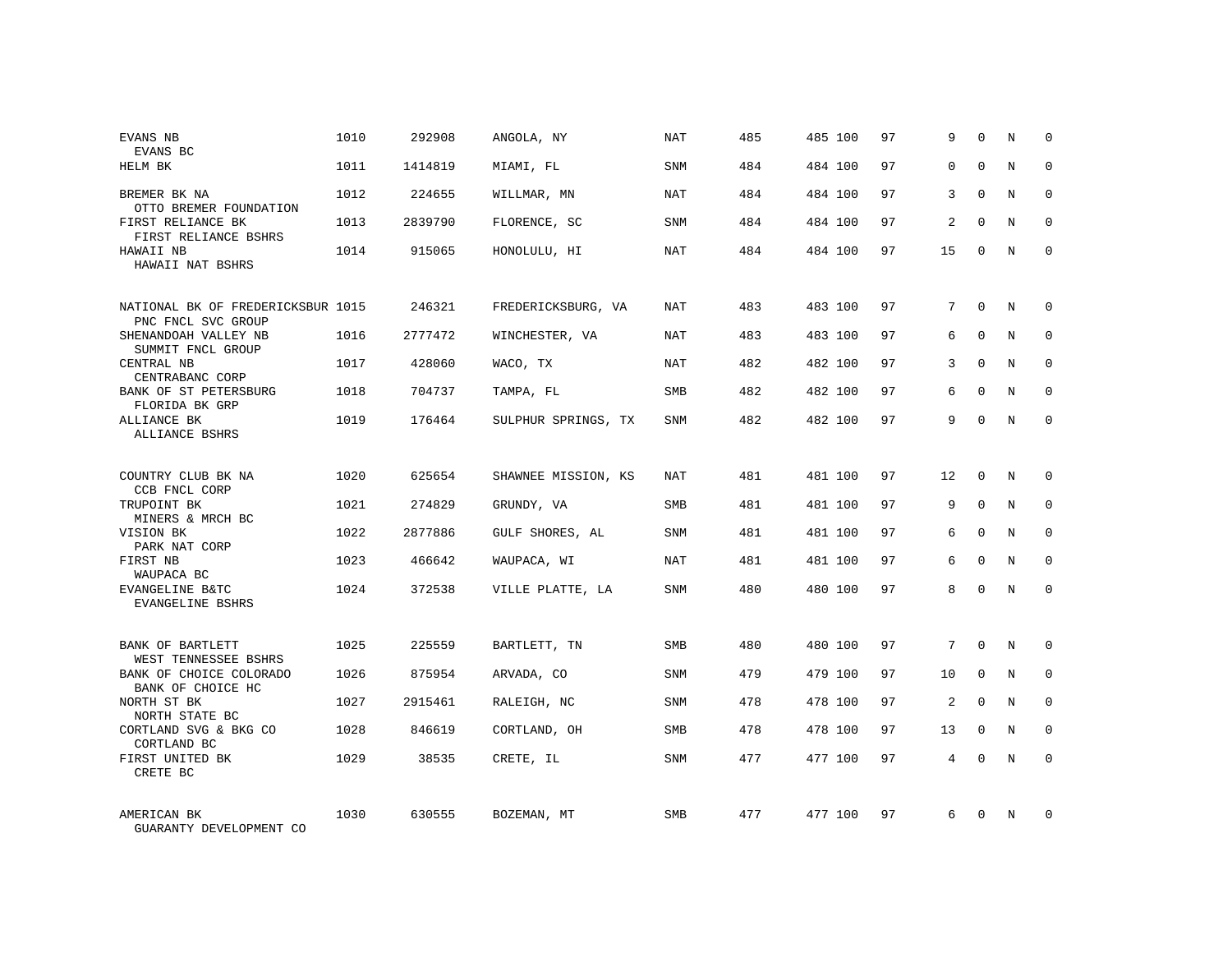| NEXTIER BK NA<br>NEXTIER INC                            | 1031 | 315629  | BUTLER, PA         | NAT        | 476 | 476 100 | 97 | 20          | $\mathbf 0$  | N       | 0           |
|---------------------------------------------------------|------|---------|--------------------|------------|-----|---------|----|-------------|--------------|---------|-------------|
| WEST AL B&TC<br>WEST AL CAP CORP                        | 1032 | 501132  | REFORM, AL         | SNM        | 476 | 476 100 | 97 | 14          | $\Omega$     | N       | $\Omega$    |
| FIRST SECURITY BK<br>SECURITY CAPITAL CORP              | 1033 | 718145  | BATESVILLE, MS     | SNM        | 475 | 475 100 | 97 | 15          | $\mathbf 0$  | N       | $\mathbf 0$ |
| CITIZENS BK                                             | 1034 | 126834  | CARTHAGE, TN       | SNM        | 475 | 475 100 | 97 | 8           | $\Omega$     | N       | $\mathbf 0$ |
|                                                         |      |         |                    |            |     |         |    |             |              |         |             |
| SOVEREIGN BK<br>SOVEREIGN BSHRS                         | 1035 | 3269590 | DALLAS, TX         | SNM        | 475 | 475 100 | 97 | 7           | $\mathbf 0$  | N       | 0           |
| COMMUNITY BK OF FL<br>COMMUNITY BK OF S FL              | 1036 | 999430  | HOMESTEAD, FL      | SNM        | 474 | 474 100 | 97 | 13          | $\mathbf 0$  | $\rm N$ | $\mathbf 0$ |
| TOWN BK<br>WINTRUST FC                                  | 1037 | 2693264 | DELAFIELD, WI      | SMB        | 474 | 474 100 | 97 | 3           | $\mathbf 0$  | N       | $\mathbf 0$ |
| HOME ST BK<br>HOME ST BC                                | 1038 | 89751   | LOVELAND, CO       | SNM        | 473 | 473 100 | 97 | 5           | $\Omega$     | N       | $\mathbf 0$ |
| CENTRAL BK LAKE OF THE OZARK 1039<br>CENTRAL BANCOMPANY |      | 1015243 | OSAGE BEACH, MO    | SNM        | 473 | 473 100 | 97 | 7           | $\mathbf{0}$ | N       | $\mathbf 0$ |
|                                                         |      |         |                    |            |     |         |    |             |              |         |             |
| EXCHANGE NB OF JEFFERSON CIT 1040<br>EXCHANGE NAT BSHRS |      | 640451  | JEFFERSON CITY, MO | NAT        | 473 | 473 100 | 97 | 6           | $\mathbf 0$  | N       | 0           |
| BANK OF THE CAROLINAS<br>BANK OF THE CAROLINAS CORP     | 1041 | 2750699 | MOCKSVILLE, NC     | SNM        | 473 | 473 100 | 97 | 9           | $\mathbf 0$  | N       | $\mathbf 0$ |
| INDEPENDENT BKR BK<br>BANKERS BC                        | 1042 | 343341  | SPRINGFIELD, IL    | SMB        | 472 | 472 100 | 97 | $\mathsf 0$ | $\mathbf 0$  | N       | 0           |
| CENTRAL VALLEY CMNTY BK<br>CENTRAL VALLEY CMNTY BC      | 1043 | 703767  | CLOVIS, CA         | SNM        | 472 | 472 100 | 97 | 13          | $\Omega$     | N       | $\mathbf 0$ |
| PLUMAS BK<br>PLUMAS BC                                  | 1044 | 670467  | QUINCY, CA         | <b>SNM</b> | 472 | 472 100 | 97 | 14          | $\mathbf 0$  | N       | $\mathbf 0$ |
|                                                         |      |         |                    |            |     |         |    |             |              |         |             |
| FIRST WESTERN BK<br>FIRST WESTERN BC                    | 1045 | 353751  | WALL, SD           | SNM        | 471 | 471 100 | 97 | 9           | $\mathbf 0$  | N       | 0           |
| ATLANTIC CENTRAL BKR BK                                 | 1046 | 959715  | CAMP HILL, PA      | <b>SMB</b> | 471 | 471 100 | 97 | 1           | $\Omega$     | N       | $\mathbf 0$ |
| MCINTOSH ST BK<br>MCINTOSH BSHRS                        | 1047 | 569534  | JACKSON, GA        | SNM        | 469 | 469 100 | 97 | 4           | $\mathbf{0}$ | N       | $\mathbf 0$ |
| BANK OF CHOICE<br>BANK OF CHOICE HC                     | 1048 | 2622161 | EVANS, CO          | <b>SNM</b> | 469 | 469 100 | 97 | 5           | $\Omega$     | N       | $\Omega$    |
| MISSION BK<br>VALLEY VIEW BSHRS                         | 1049 | 170051  | MISSION, KS        | SNM        | 469 | 469 100 | 97 | 4           | $\mathbf 0$  | N       | $\mathbf 0$ |
|                                                         |      |         |                    |            |     |         |    |             |              |         |             |
| HEARTLAND BK<br>HEARTLAND BC                            | 1050 | 853112  | GAHANNA, OH        | SMB        | 469 | 469 100 | 97 | 13          | $\mathbf 0$  | N       | $\Omega$    |
| AMERICAN CMNTY B&T<br>AMERICAN CMNTY FNCL               | 1051 | 2869162 | WOODSTOCK, IL      | <b>SNM</b> | 467 | 467 100 | 97 | 2           | $\mathbf{0}$ | N       | $\mathbf 0$ |
| BANK ANN ARBOR<br>ARBOR BC                              | 1052 | 2390929 | ANN ARBOR, MI      | SNM        | 467 | 467 100 | 97 | 4           | $\mathbf 0$  | N       | $\mathbf 0$ |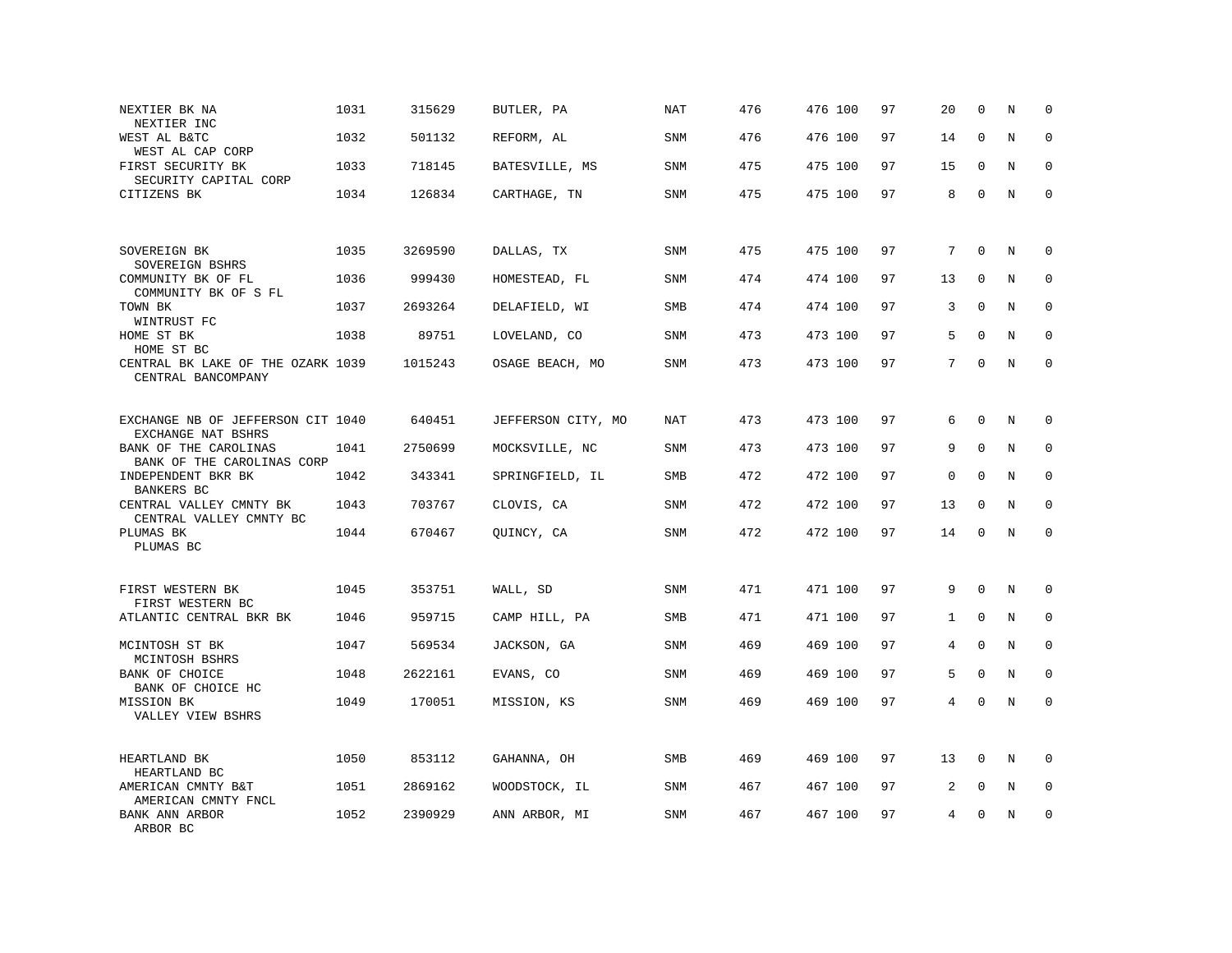| CITIZENS SECURITY B&TC<br>MABREY BC               | 1053 | 139553  | BIXBY, OK      | SMB        | 466 | 466 100 | 97 | 10             | $\mathbf 0$ | N       | $\mathbf 0$ |
|---------------------------------------------------|------|---------|----------------|------------|-----|---------|----|----------------|-------------|---------|-------------|
| ORANGE CTY TC                                     | 1054 | 176101  | MIDDLETOWN, NY | SMB        | 466 | 466 100 | 97 | $\overline{4}$ | $\mathbf 0$ | $\rm N$ | $\mathbf 0$ |
| FIRST SECURITY BK<br>INTER-MOUNTAIN BC            | 1055 | 633154  | BOZEMAN, MT    | SNM        | 465 | 465 100 | 98 | 8              | $\mathbf 0$ | N       | 0           |
| PUTNAM CTY BK<br>PUTNAM BSHRS                     | 1056 | 417626  | HURRICANE, WV  | <b>SMB</b> | 465 | 465 100 | 98 | 2              | $\Omega$    | N       | $\mathbf 0$ |
| FIRST ST B&TC VALDOSTA<br>SYNOVUS FC              | 1057 | 103536  | VALDOSTA, GA   | SNM        | 465 | 465 100 | 98 | 4              | $\mathbf 0$ | N       | 0           |
| COWLITZ BK<br>COWLITZ BC                          | 1058 | 547279  | LONGVIEW, WA   | SNM        | 464 | 464 100 | 98 | 9              | $\Omega$    | N       | $\mathbf 0$ |
| LUBBOCK NB<br>COMMERCE NAT FNCL SVC               | 1059 | 766258  | LUBBOCK, TX    | <b>NAT</b> | 464 | 464 100 | 98 | 7              | $\mathbf 0$ | N       | $\mathbf 0$ |
| FIRST NB IN HOWELL                                | 1060 | 755047  | HOWELL, MI     | NAT        | 464 | 464 100 | 98 | 9              | $\Omega$    | N       | $\mathbf 0$ |
| FNBH BC<br>WAYNE BK<br>NORWOOD FNCL               | 1061 | 59316   | HONESDALE, PA  | SNM        | 462 | 462 100 | 98 | 10             | 0           | N       | $\mathbf 0$ |
| FIDELITY & TR BK<br>FIDELITY & TR FC              | 1062 | 3211768 | BETHESDA, MD   | SMB        | 460 | 460 100 | 98 | 3              | $\mathbf 0$ | N       | $\mathbf 0$ |
| FIRST NB OF HUTCHINSON<br>FIRST KS BSHRS          | 1063 | 754853  | HUTCHINSON, KS | <b>NAT</b> | 460 | 460 100 | 98 | 5              | $\mathbf 0$ | N       | $\mathbf 0$ |
| KIRKPATRICK BK<br>AMERICAN BC OF OK               | 1064 | 67151   | EDMOND, OK     | SNM        | 460 | 460 100 | 98 | 4              | $\mathbf 0$ | N       | $\mathbf 0$ |
| SOUTHPORT BK<br>SOUTHPORT FC                      | 1065 | 2576143 | KENOSHA, WI    | SNM        | 459 | 459 100 | 98 | 4              | $\mathbf 0$ | N       | $\mathbf 0$ |
| BEVERLY NB<br>BEVERLY NAT CORP                    | 1066 | 161107  | BEVERLY, MA    | NAT        | 459 | 459 100 | 98 | 8              | $\Omega$    | N       | $\mathbf 0$ |
| CENTRAL VA BK<br>CENTRAL VA BSHRS                 | 1067 | 436823  | POWHATAN, VA   | SMB        | 459 | 459 100 | 98 | 7              | $\mathbf 0$ | N       | 0           |
| GEORGIA B&TC<br>SYNOVUS FC                        | 1068 | 1165540 | CALHOUN, GA    | <b>SNM</b> | 458 | 458 100 | 98 | 3              | $\mathbf 0$ | N       | $\mathbf 0$ |
| CHOICEONE BK<br>CHOICEONE FS                      | 1069 | 324340  | SPARTA, MI     | SMB        | 458 | 458 100 | 98 | 13             | 0           | N       | $\mathbf 0$ |
| CORTRUST BK NA<br>HOPKINS FC                      | 1070 | 61355   | MITCHELL, SD   | NAT        | 458 | 458 100 | 98 | 22             | $\mathbf 0$ | N       | 0           |
| FIRST NB OF FL                                    | 1071 | 252836  | MILTON, FL     | NAT        | 457 | 457 100 | 98 | 7              | $\mathbf 0$ | N       | 0           |
| CITIZENS TRI-CTY BK<br>SEQUATCHIE VALLEY BSHRS    | 1072 | 162337  | DUNLAP, TN     | SNM        | 457 | 457 100 | 98 | 19             | $\Omega$    | N       | $\mathbf 0$ |
| BANK OF SOUTHSIDE VA<br>BANK OF SOUTHSIDE VA CORP | 1073 | 610128  | CARSON, VA     | SNM        | 457 | 457 100 | 98 | 14             | $\mathbf 0$ | Ν       | 0           |
| PRIORITYONE BK<br>PRIORITYONE CAP CORP            | 1074 | 956938  | MAGEE, MS      | SNM        | 457 | 457 100 | 98 | 11             | $\mathbf 0$ | N       | $\mathbf 0$ |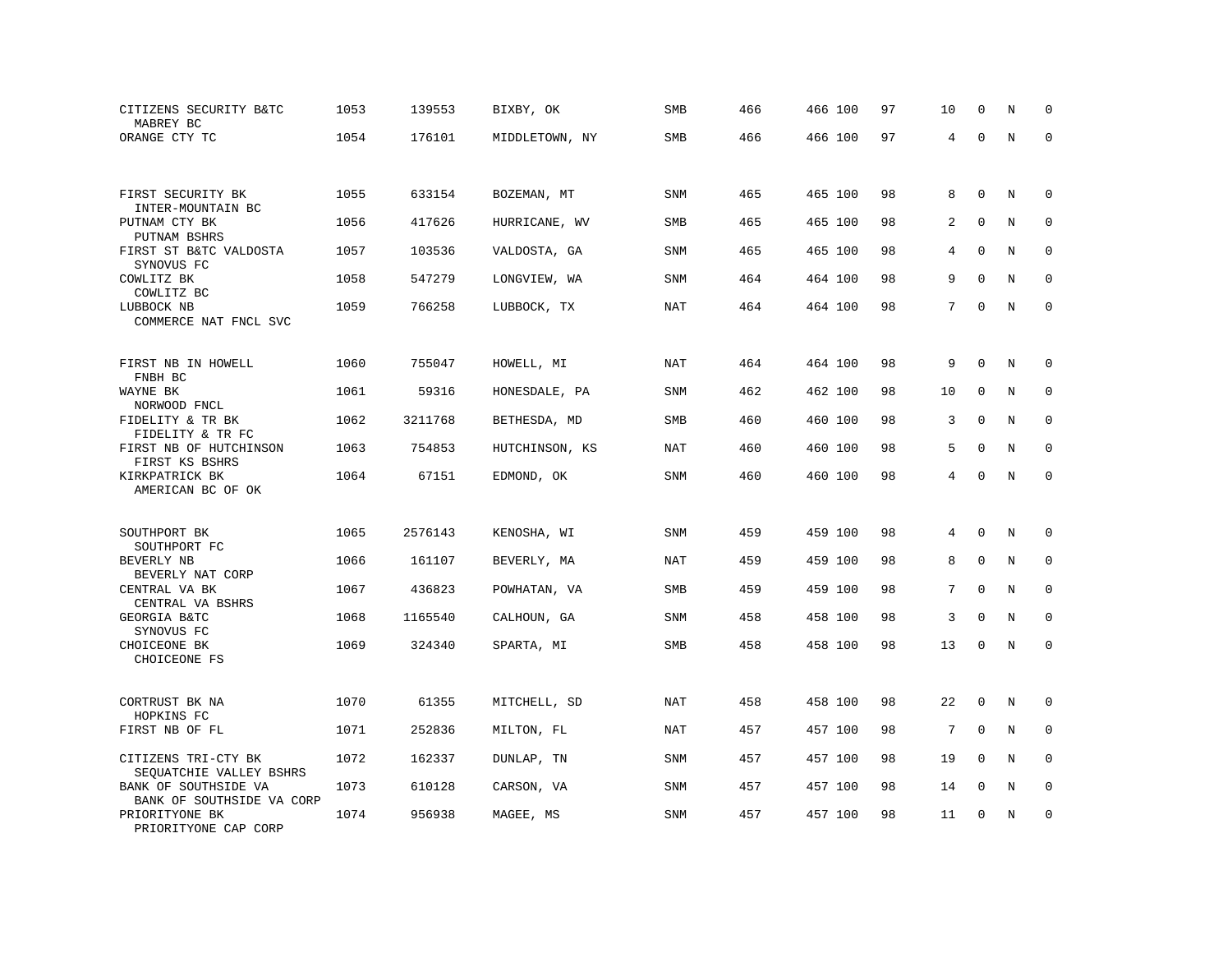| LAURITZEN CORP<br>1076<br>43511<br>LANCASTER, PA<br><b>NAT</b><br>457<br>457 100<br>98<br>UNION NAT CMNTY BK<br>UNION NAT FNCL CORP<br>1077<br>645054<br>457<br>98<br>MID-WISCONSIN BK<br>MEDFORD, WI<br>SNM<br>457 100 | 8           | $\mathbf 0$  | N | $\mathbf 0$ |
|-------------------------------------------------------------------------------------------------------------------------------------------------------------------------------------------------------------------------|-------------|--------------|---|-------------|
|                                                                                                                                                                                                                         |             |              |   |             |
| MID-WISCONSIN FNCL SVC                                                                                                                                                                                                  | 12          | $\mathbf 0$  | N | $\mathbf 0$ |
| 98<br>PREMIER VALLEY BK<br>1078<br>3028902<br>FRESNO, CA<br>SNM<br>457<br>457 100                                                                                                                                       | 5           | $\mathbf 0$  | N | 0           |
| 1079<br>456<br>98<br>NORTH SIDE B&TC<br>615217<br>SMB<br>456 100<br>CINCINNATI, OH                                                                                                                                      | 6           | $\Omega$     | N | $\mathbf 0$ |
|                                                                                                                                                                                                                         |             |              |   |             |
| 1080<br>421203<br>BANGOR, ME<br>SMB<br>456<br>456 100<br>98<br>MERRILL MRCH BK<br>MERRILL MRCH BSHRS                                                                                                                    | 10          | 0            | N | 0           |
| 1081<br>900306<br>SNM<br>456<br>456 100<br>98<br>NORTHERN B&TC<br>WOBURN, MA<br>NORTHERN BC                                                                                                                             | 9           | $\mathbf{0}$ | N | $\mathbf 0$ |
| 1082<br>456<br>98<br>CUMBERLAND VALLEY NB&TC<br>647218<br>EAST BERNSTADT, KY<br><b>NAT</b><br>456 100<br>CUMBERLAND VALLEY FNCL CO                                                                                      | 19          | $\Omega$     | N | $\mathbf 0$ |
| 98<br>JEFFERSON BK OF MO<br>1083<br>JEFFERSON CITY, MO<br><b>SNM</b><br>455<br>455 100<br>854454<br>CENTRAL BANCOMPANY                                                                                                  | 3           | $\mathbf 0$  | N | $\mathbf 0$ |
| 1084<br>300036<br><b>SNM</b><br>455<br>455 100<br>98<br>HOMESTAR BK<br>MANTENO, IL<br>HOMESTAR FNCL GRP                                                                                                                 | 4           | $\mathbf{0}$ | N | $\mathbf 0$ |
|                                                                                                                                                                                                                         |             |              |   |             |
| 1085<br>1213777<br>455<br>455 100<br>98<br>TRUMAN BK<br>SAINT LOUIS, MO<br><b>SMB</b><br>TRUBANK SECTY TR                                                                                                               | 10          | $\Omega$     | N | $\mathbf 0$ |
| 1085<br>TRUMAN BK<br>1213777<br>SAINT LOUIS, MO<br><b>SMB</b><br>TEMPLAR FUND                                                                                                                                           |             |              |   |             |
| 454<br>FIRST GUARANTY B&TC JACKSONV 1086<br>895831<br>454 100<br>98<br>JACKSONVILLE, FL<br>SNM                                                                                                                          | 4           | $\mathbf 0$  | N | 0           |
| 1087<br>2835626<br>454<br>98<br>BOARDWALK BK<br>LINWOOD, NJ<br><b>SNM</b><br>454 100<br>BOARDWALK BC INC                                                                                                                | 6           | $\mathbf 0$  | N | $\mathbf 0$ |
| 454<br>98<br>SUN SCTY BK<br>1088<br>564155<br>ELLINGTON, MO<br>SNM<br>454 100<br>SUN FNCL CORP                                                                                                                          | 29          | $\Omega$     | N | $\mathbf 0$ |
|                                                                                                                                                                                                                         |             |              |   |             |
| OAK VALLEY CMNTY BK<br>1089<br>1864197<br>OAKDALE, CA<br>SMB<br>453<br>453 100<br>98                                                                                                                                    | 11          | 0            | N | 0           |
| 1090<br>980531<br><b>SNM</b><br>452<br>452 100<br>98<br>JEFF DAVIS B&TC<br>JENNINGS, LA<br>JEFF DAVIS BSHRS                                                                                                             | 13          | 0            | N | 0           |
| 1091<br>362717<br>452<br>452 100<br>98<br>CROGHAN COLONIAL BK<br>FREMONT, OH<br>SMB<br>CROGHAN BSHRS                                                                                                                    | 11          | 0            | N | 0           |
| 452<br>METROPOLITAN NB<br>1092<br>2705895<br>NEW YORK, NY<br>NAT<br>452 100<br>98<br>PASL HOLD LLC                                                                                                                      | $\mathbf 0$ | $\Omega$     | N | $\mathbf 0$ |
| WAKULLA BK<br>16337<br>451<br>98<br>1093<br>CRAWFORDVILLE, FL<br>SNM<br>451 100<br>WAKULLA BC                                                                                                                           | 6           | $\mathbf 0$  | N | $\mathbf 0$ |
| SOUTHERN NH B&TC<br>1094<br>113601<br>SALEM, NH<br>SNM<br>451<br>451 100<br>98                                                                                                                                          | 6           | 0            | N | 0           |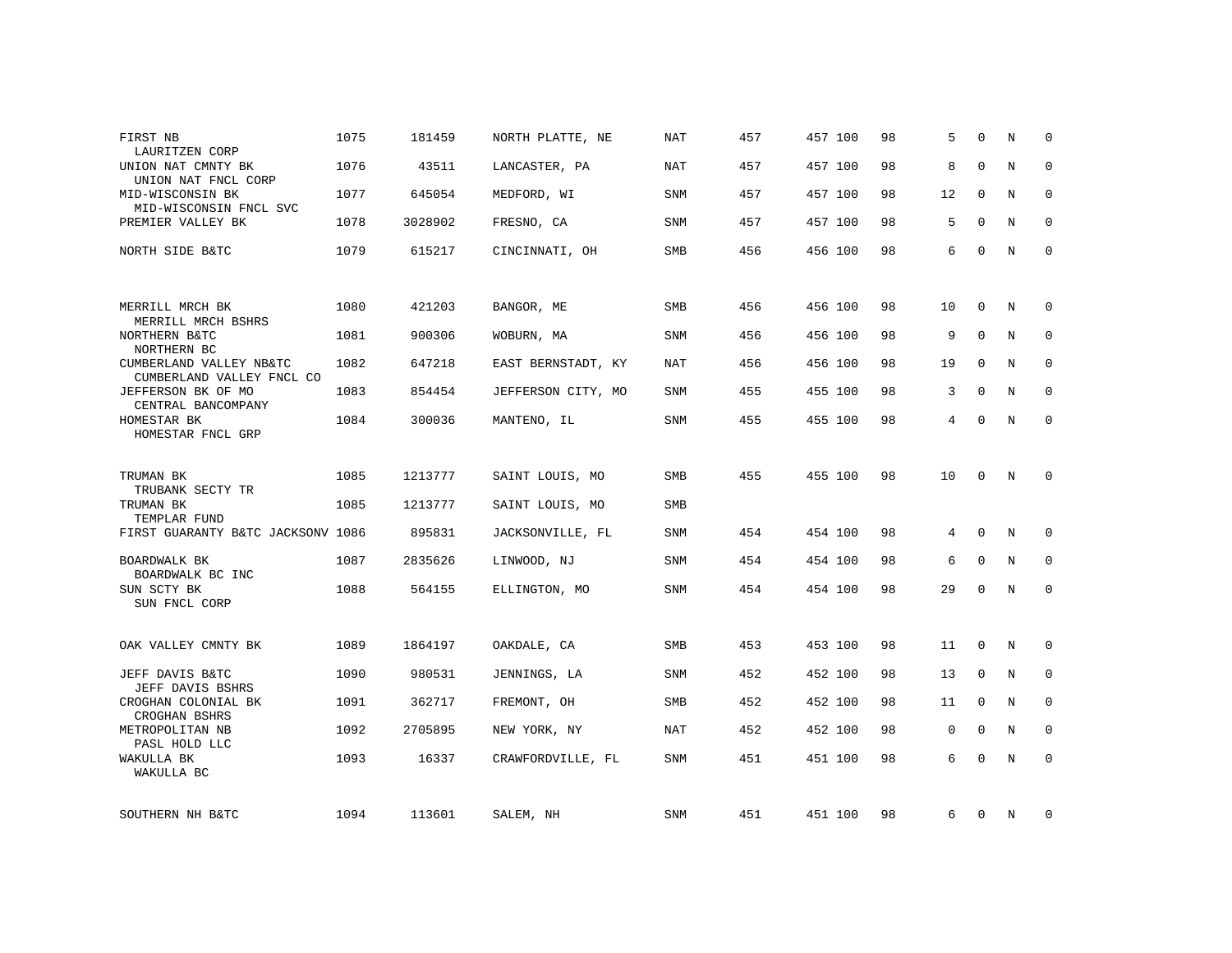| MINNWEST BK MV<br>MINNWEST CORP                   | 1095 | 302656  | REDWOOD FALLS, MN   | SNM        | 451 | 451 100 | 98 | 7            | $\Omega$     | N       | $\mathbf 0$  |
|---------------------------------------------------|------|---------|---------------------|------------|-----|---------|----|--------------|--------------|---------|--------------|
| CENTERSTATE BK OF FL NA<br>CENTERSTATE BK OF FL   | 1096 | 1929247 | WINTER HAVEN, FL    | NAT        | 451 | 451 100 | 98 | 11           | $\Omega$     | N       | $\Omega$     |
| <b>MARATHON BK</b><br>PREMIER CMNTY BSHRS         | 1097 | 1229228 | WINCHESTER, VA      | SMB        | 451 | 451 100 | 98 | 10           | $\mathbf 0$  | N       | $\mathbf 0$  |
| BUSEY BK NA<br>FIRST BUSEY CORP                   | 1098 | 2623494 | PORT CHARLOTTE, FL  | NAT        | 451 | 451 100 | 98 | 6            | $\Omega$     | N       | $\mathbf 0$  |
| DESERT HILLS BK<br>DESERT HILLS CAP CORP          | 1099 | 2960434 | PHOENIX, AZ         | SNM        | 450 | 450 100 | 98 | $\mathbf{1}$ | $\mathbf{0}$ | N       | $\Omega$     |
| BANK OF TUSCALOOSA<br>SYNOVUS FC                  | 1100 | 1187029 | TUSCALOOSA, AL      | <b>SNM</b> | 450 | 450 100 | 98 | 6            | $\mathbf 0$  | N       | 0            |
| INTERNATIONAL BK CMRC<br>INTERNATIONAL BSHRS CORP | 1101 | 382069  | ZAPATA, TX          | <b>SNM</b> | 450 | 450 100 | 98 | 10           | $\Omega$     | N       | $\mathbf{0}$ |
| CITIZENS UNION ST B&TC<br>EXCHANGE NAT BSHRS      | 1102 | 508346  | CLINTON, MO         | <b>SNM</b> | 450 | 450 100 | 98 | 12           | $\mathbf 0$  | N       | $\mathbf 0$  |
| SOMERSET TC<br>SOMERSET TR HC                     | 1103 | 212522  | SOMERSET, PA        | <b>SMB</b> | 450 | 450 100 | 98 | 24           | $\Omega$     | N       | $\mathbf 0$  |
| SOMERSET TC<br>PNC FNCL SVC GROUP                 | 1103 | 212522  | SOMERSET, PA        | <b>SMB</b> |     |         |    |              |              |         |              |
| ADIRONDACK BK<br>ADIRONDACK BC                    | 1104 | 101671  | UTICA, NY           | SMB        | 450 | 450 100 | 98 | 16           | 0            | N       | $\mathbf 0$  |
| BANK MIDWEST MN IA NA<br>GOODENOW BC              | 1105 | 45551   | FAIRMONT, MN        | <b>NAT</b> | 450 | 450 100 | 98 | 8            | $\mathbf{0}$ | N       | $\mathbf 0$  |
| GRAND B&TC OF FL<br>GRAND BSHRS                   | 1106 | 2765611 | WEST PALM BEACH, FL | SNM        | 450 | 450 100 | 98 | 1            | $\mathbf 0$  | N       | $\mathbf 0$  |
| CITIZENS NB OF PAINTSVILLE<br>CITIZENS NAT CORP   | 1107 | 495419  | PAINTSVILLE, KY     | <b>NAT</b> | 449 | 449 100 | 98 | 12           | $\mathbf 0$  | $\rm N$ | $\mathbf 0$  |
| BLACKHAWK ST BK<br>BLACKHAWK BC                   | 1108 | 27548   | BELOIT, WI          | <b>SNM</b> | 448 | 448 100 | 98 | 7            | $\mathbf{0}$ | $\rm N$ | 0            |
| CENTRAL IL BK<br>CIB MARINE BSHRS                 | 1109 | 340742  | CHAMPAIGN, IL       | SNM        | 448 | 448 100 | 98 | 11           | $\mathbf 0$  | N       | 0            |
| CAPE FEAR BK<br>CAPE FEAR BK CORP                 | 1110 | 2706016 | WILMINGTON, NC      | <b>SNM</b> | 448 | 448 100 | 98 | $\mathbf{1}$ | $\mathbf{0}$ | N       | $\mathbf 0$  |
| EAST PENN BK<br>EAST PENN FNCL CORP               | 1111 | 1901243 | EMMAUS, PA          | SMB        | 448 | 448 100 | 98 | 9            | $\mathbf 0$  | N       | $\mathbf 0$  |
| FARMERS ST BK<br>F S BC                           | 1112 | 113441  | LAGRANGE, IN        | <b>SNM</b> | 447 | 447 100 | 98 | 13           | $\mathbf 0$  | N       | $\mathbf 0$  |
| ROCKY MOUNTAIN BK<br>HEARTLAND FNCL USA           | 1113 | 663058  | BILLINGS, MT        | <b>SNM</b> | 447 | 447 100 | 98 | 8            | $\Omega$     | N       | $\mathbf 0$  |
| PEOPLESSOUTH BK<br>PEOPLESSOUTH BSHRS             | 1114 | 518037  | COLQUITT, GA        | SNM        | 447 | 447 100 | 98 | 15           | $\mathbf 0$  | N       | $\mathbf 0$  |
| FIRST ST BK<br>FIRST ST FNCL CORP                 | 1115 | 1219591 | SARASOTA, FL        | SNM        | 447 | 447 100 | 98 | 5            | $\mathbf 0$  | N       | $\mathbf 0$  |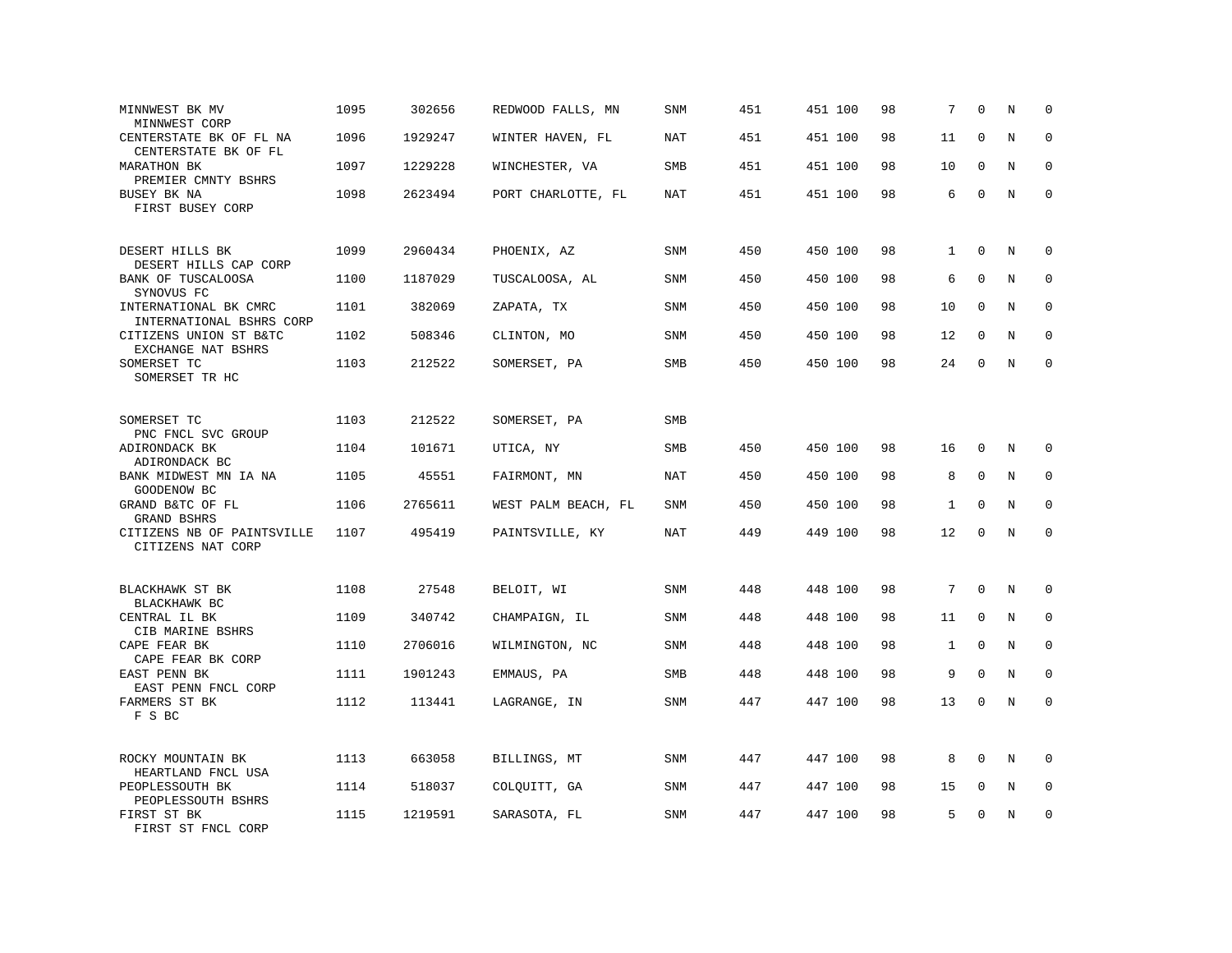| PEOPLES B&TC<br>PEOPLES BANKTRUST                    | 1116 | 109136  | BUFORD, GA          | SNM        | 447 | 447 100 | 98 | 3           | $\mathbf 0$  | N       | $\Omega$    |
|------------------------------------------------------|------|---------|---------------------|------------|-----|---------|----|-------------|--------------|---------|-------------|
| COMMUNITY SOUTH BK<br>TENNESSEE CENTRAL BSHRS        | 1117 | 590855  | PARSONS, TN         | SNM        | 447 | 447 100 | 98 | 11          | $\Omega$     | $\rm N$ | $\mathbf 0$ |
| FIRSTBANK OF BOULDER                                 | 1118 | 616755  | BOULDER, CO         | <b>SNM</b> | 446 | 446 100 | 98 | 7           | $\mathbf 0$  | N       | $\mathbf 0$ |
| FIRSTBANK HC<br>RIVERBANK                            | 1119 | 30258   | WYOMING, MN         | <b>SNM</b> | 446 | 446 100 | 98 | 6           | $\mathbf 0$  | N       | $\Omega$    |
| OSCEOLA BC<br>MONTICELLO BKG CO<br>MONTICELLO BSHRS  | 1120 | 266945  | MONTICELLO, KY      | SNM        | 446 | 446 100 | 98 | 8           | $\mathbf 0$  | N       | $\mathbf 0$ |
| SOUTHCOAST CMNTY BK<br>SOUTHCOAST FC                 | 1121 | 2713555 | MOUNT PLEASANT, SC  | <b>SNM</b> | 445 | 445 100 | 98 | 7           | $\Omega$     | N       | $\mathbf 0$ |
| HARRIS BK NA<br>HARRIS FC                            | 1122 | 528568  | SCOTTSDALE, AZ      | <b>NAT</b> | 445 | 445 100 | 98 | 13          | $\mathbf 0$  | N       | 100         |
| ILLINOIS NB                                          | 1123 | 925037  | SPRINGFIELD, IL     | NAT        | 445 | 445 100 | 98 | 8           | $\Omega$     | N       | $\mathbf 0$ |
| ILLINOIS NAT BC<br>CITIZENS NB                       | 1124 | 870650  | MAPLEWOOD, MO       | <b>NAT</b> | 444 | 444 100 | 98 | 4           | $\mathbf 0$  | N       | $\mathbf 0$ |
| CARDINAL BANCORP<br>COMMERCIAL BK<br>ROBERTSON HC LP | 1125 | 497039  | HARROGATE, TN       | <b>SMB</b> | 444 | 444 100 | 98 | 13          | $\mathbf 0$  | N       | $\mathbf 0$ |
| FIRST NAT BKG ASSN<br>FIRST BSHRS                    | 1126 | 2385514 | HATTIESBURG, MS     | <b>NAT</b> | 443 | 443 100 | 98 | 8           | $\mathbf 0$  | N       | $\mathbf 0$ |
| PLAZA BK<br>METROPOLITAN BK GRP                      | 1127 | 724847  | NORRIDGE, IL        | SNM        | 443 | 443 100 | 98 | 9           | $\Omega$     | N       | $\mathbf 0$ |
| 1ST SUMMIT BK<br>1ST SUMMIT BC OF JOHNSTOWN          | 1128 | 526519  | JOHNSTOWN, PA       | <b>SNM</b> | 443 | 443 100 | 98 | 13          | $\mathbf 0$  | N       | $\mathbf 0$ |
| CHARTER BK EAU CLAIRE<br>CHARTER BSHRS               | 1129 | 160650  | EAU CLAIRE, WI      | <b>SNM</b> | 443 | 443 100 | 98 | $\mathbf 0$ | $\Omega$     | N       | $\mathbf 0$ |
| FOCUS BK<br>SECURITY STATE BSHRS                     | 1130 | 498148  | CHARLESTON, MO      | <b>SNM</b> | 443 | 443 100 | 98 | 10          | $\mathbf 0$  | N       | $\mathbf 0$ |
| ANCHOR BK SAINT PAUL NA<br>ANCHOR BC                 | 1131 | 900454  | WEST SAINT PAUL, MN | <b>NAT</b> | 443 | 443 100 | 98 | 5           | $\mathbf 0$  | N       | $\mathbf 0$ |
| BANK OF SPRINGFIELD<br>SPRING BC                     | 1132 | 248240  | SPRINGFIELD, IL     | <b>SNM</b> | 442 | 442 100 | 98 | 3           | $\mathbf 0$  | N       | $\Omega$    |
| COMMUNITY FIRST B&TC<br>COMMUNITY FIRST              | 1133 | 2810007 | COLUMBIA, TN        | <b>SNM</b> | 442 | 442 100 | 98 | 6           | $\Omega$     | N       | 0           |
| FIVE POINTS BK<br>HOMETOWN BC                        | 1134 | 554857  | GRAND ISLAND, NE    | SMB        | 442 | 442 100 | 98 | 8           | $\mathbf{0}$ | N       | $\mathbf 0$ |
| HERITAGE BK<br>CCF HC                                | 1135 | 628178  | JONESBORO, GA       | SNM        | 442 | 442 100 | 98 | 3           | $\Omega$     | N       | $\Omega$    |
| CONCORDIA B&TC<br>CONCORDIA CAP CORP                 | 1136 | 819556  | VIDALIA, LA         | <b>SNM</b> | 441 | 441 100 | 98 | 4           | $\mathbf{0}$ | $\rm N$ | 0           |
| PINNACLE BK WY<br>PINNACLE BC                        | 1137 | 561659  | TORRINGTON, WY      | SNM        | 441 | 441 100 | 98 | 9           | $\mathbf 0$  | N       | $\mathbf 0$ |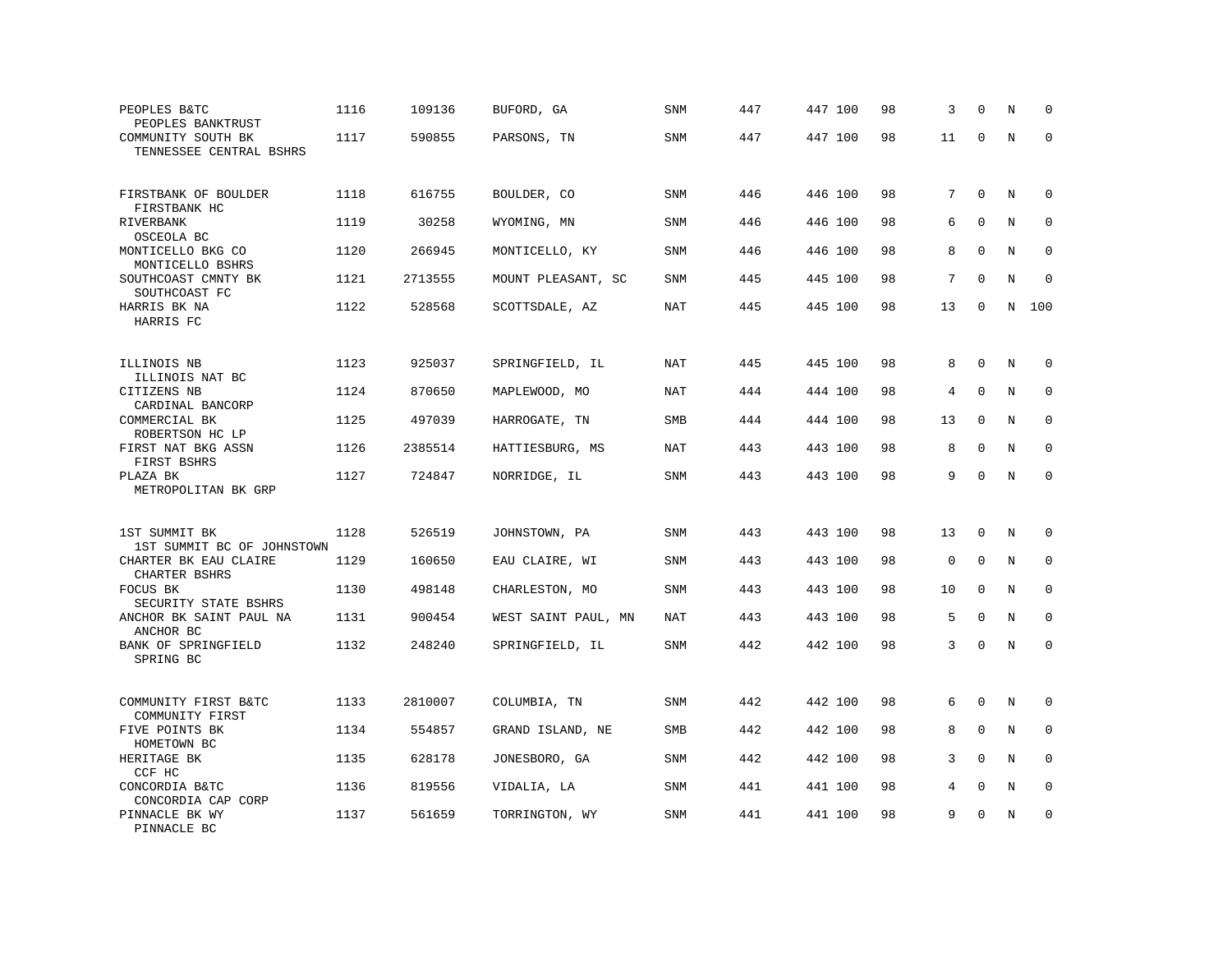| CITIZENS NB<br>CITIZENS BSHRS                             | 1138 | 738013  | BLUFFTON, OH     | <b>NAT</b> | 441 | 441 100 | 98 | 7            | $\mathbf 0$  | N | $\mathbf 0$ |
|-----------------------------------------------------------|------|---------|------------------|------------|-----|---------|----|--------------|--------------|---|-------------|
| FIRST NB AMES IA<br>AMES NAT CORP                         | 1139 | 820048  | AMES, IA         | NAT        | 441 | 441 100 | 98 | 3            | $\Omega$     | N | $\Omega$    |
| SOUTHERN COMMERCIAL BK<br>SOUTHERN BSHRS CORP             | 1140 | 420457  | SAINT LOUIS, MO  | SMB        | 441 | 441 100 | 98 | 9            | $\Omega$     | N | $\mathbf 0$ |
| FRONTENAC BK<br>FRONTENAC BSHRS                           | 1141 | 2724757 | EARTH CITY, MO   | SNM        | 440 | 440 100 | 98 | 2            | $\Omega$     | N | $\mathbf 0$ |
| FIRST FL BK<br>SYNOVUS FC                                 | 1142 | 2808358 | NAPLES, FL       | <b>SMB</b> | 440 | 440 100 | 98 | 4            | $\Omega$     | N | $\Omega$    |
| GEORGIA ST BK<br>ALABAMA NBC                              | 1143 | 781130  | MABLETON, GA     | SNM        | 440 | 440 100 | 98 | 10           | $\Omega$     | N | $\mathbf 0$ |
| <b>BANK HOLLAND</b><br>LAKE MI FC                         | 1144 | 2721103 | HOLLAND, MI      | <b>SNM</b> | 439 | 439 100 | 98 | $\mathbf{1}$ | $\mathbf{0}$ | N | $\mathbf 0$ |
| COMMUNITY BK ELLISVILLE MISS 1145<br>COMMUNITY BSHRS ESOP |      | 517834  | ELLISVILLE, MS   | SNM        | 439 | 439 100 | 98 | 7            | $\Omega$     | N | $\mathbf 0$ |
| FAR WEST BK<br>FAR WEST BC                                | 1146 | 586175  | PROVO, UT        | <b>SNM</b> | 439 | 439 100 | 98 | 16           | $\mathbf 0$  | N | 0           |
| KAW VALLEY BK<br>KAW VALLEY BC                            | 1147 | 485456  | TOPEKA, KS       | SNM        | 439 | 439 100 | 98 | 7            | $\Omega$     | N | $\mathbf 0$ |
| FIRST NB&TC<br>LANDRUM CO                                 | 1148 | 103255  | COLUMBIA, MO     | <b>NAT</b> | 439 | 439 100 | 98 | 7            | $\Omega$     | N | $\mathbf 0$ |
| CAROLINA BK<br>CAROLINA BK HOLD                           | 1149 | 2516626 | GREENSBORO, NC   | SNM        | 438 | 438 100 | 98 | 5            | $\Omega$     | N | $\mathbf 0$ |
| CITIZENS NB<br>FIRST CITIZENS BSHRS                       | 1150 | 552161  | WAXAHACHIE, TX   | <b>NAT</b> | 438 | 438 100 | 98 | 13           | $\Omega$     | N | $\mathbf 0$ |
| TROY B&TC<br>TRUST NO 3 UNDER THE WILL OF                 | 1151 | 134437  | TROY, AL         | SNM        | 438 | 438 100 | 98 | 4            | $\Omega$     | N | $\mathbf 0$ |
| PEOPLES BK OF N AL<br>ALTRUST FS                          | 1152 | 60330   | CULLMAN, AL      | <b>SNM</b> | 437 | 437 100 | 98 | 28           | $\mathbf 0$  | N | $\mathbf 0$ |
| CENTRAL NB&TC                                             | 1153 | 278555  | ENID, OK         | <b>NAT</b> | 437 | 437 100 | 98 | 7            | $\mathbf 0$  | N | 0           |
| CENTRAL SVC CORP<br>COMMUNITY NB<br>COMMUNITY BC          | 1154 | 923752  | CHANUTE, KS      | NAT        | 436 | 436 100 | 98 | 22           | $\mathbf 0$  | N | 0           |
| BANK OF COWETA<br>SYNOVUS FC                              | 1155 | 810834  | NEWNAN, GA       | SNM        | 436 | 436 100 | 98 | 6            | $\Omega$     | N | $\mathbf 0$ |
| COMMUNITY BK OF NAPLES NA<br>ALABAMA NBC                  | 1156 | 2746348 | NAPLES, FL       | NAT        | 436 | 436 100 | 98 | 5            | $\mathbf{0}$ | N | 0           |
| MIDCAROLINA BK<br>MIDCAROLINA FC                          | 1157 | 2602220 | BURLINGTON, NC   | <b>SNM</b> | 436 | 436 100 | 98 | 4            | $\Omega$     | N | $\mathbf 0$ |
| STERLING BK<br>STERLING BK INC                            | 1158 | 1819366 | MOUNT LAUREL, NJ | <b>SMB</b> | 435 | 435 100 | 98 | 10           | $\Omega$     | N | $\mathbf 0$ |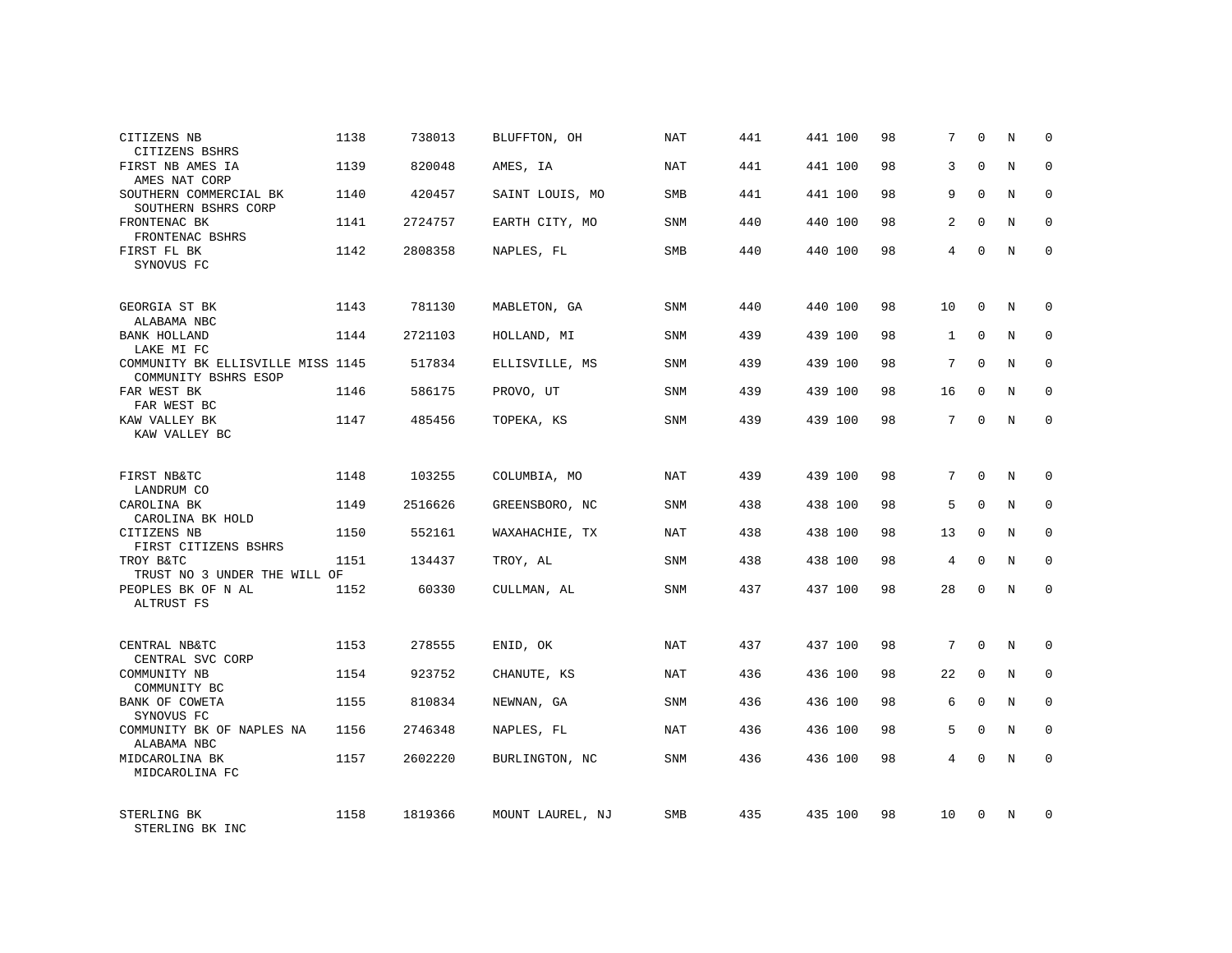| WESTSOUND BK<br>WSB FNCL GRP                  | 1159 | 2791003 | BREMERTON, WA         | SNM        | 435 | 435 100 | 98 | 8           | $\mathbf 0$  | N       | $\mathbf 0$  |
|-----------------------------------------------|------|---------|-----------------------|------------|-----|---------|----|-------------|--------------|---------|--------------|
| VIKING BK<br>VIKING FS CORP                   | 1160 | 1973129 | SEATTLE, WA           | <b>SNM</b> | 435 | 435 100 | 98 | 7           | $\Omega$     | N       | $\mathbf 0$  |
| INVESTORS CMNTY BK<br>COUNTY BC               | 1161 | 2524797 | MANITOWOC, WI         | <b>SNM</b> | 435 | 435 100 | 98 | $\mathbf 0$ | $\mathbf 0$  | N       | $\mathbf 0$  |
| ROCKINGHAM HERITAGE BK<br>PREMIER CMNTY BSHRS | 1162 | 1495331 | HARRISONBURG, VA      | <b>SMB</b> | 434 | 434 100 | 98 | 11          | $\mathbf 0$  | N       | $\mathbf 0$  |
| BANK OF HIAWASSEE<br>CHATUGE BK SHARES        | 1163 | 506838  | HIAWASSEE, GA         | <b>SNM</b> | 434 | 434 100 | 98 | 5           | $\Omega$     | N       | 0            |
| PINNACLE BK<br>PINNACLE FC                    | 1164 | 366238  | ELBERTON, GA          | <b>SNM</b> | 434 | 434 100 | 98 | 8           | $\mathbf{0}$ | N       | $\mathbf 0$  |
| COMMUNITY FIRST BK<br>COMMUNITY FIRST BSHRS   | 1165 | 2619732 | HARRISON, AR          | <b>SNM</b> | 433 | 433 100 | 98 | 4           | $\Omega$     | N       | $\mathbf{0}$ |
| ONB B&TC<br>TWENTY FIRST CENTURY FNCL SVC     | 1166 | 2826316 | TULSA, OK             | <b>SNM</b> | 433 | 433 100 | 98 | 4           | $\mathbf 0$  | N       | $\mathbf 0$  |
| ADAMS B&TC<br>ADBANC                          | 1167 | 463650  | OGALLALA, NE          | <b>SMB</b> | 433 | 433 100 | 98 | 15          | $\mathbf 0$  | N       | $\mathbf 0$  |
| COMMUNITY NB<br>MIDLAND BSHRS                 | 1168 | 293053  | MIDLAND, TX           | NAT        | 432 | 432 100 | 98 | 8           | $\mathbf 0$  | N       | $\mathbf 0$  |
| COMMUNITY FIRSTBANK<br>CAROLINA FC            | 1169 | 2507802 | CHARLESTON, SC        | <b>SNM</b> | 432 | 432 100 | 98 | 4           | $\mathbf 0$  | N       | $\mathbf 0$  |
| PUBLIC BK<br>ALABAMA NBC                      | 1170 | 881339  | SAINT CLOUD, FL       | SNM        | 432 | 432 100 | 98 | 6           | $\mathbf{0}$ | $\rm N$ | $\mathbf 0$  |
| FIRST ST BK<br>BRISCOE RANCH                  | 1171 | 273662  | UVALDE, TX            | <b>SNM</b> | 430 | 430 100 | 98 | 7           | $\Omega$     | N       | $\mathbf 0$  |
| SALISBURY B&TC<br>SALISBURY BC                | 1172 | 821906  | LAKEVILLE, CT         | <b>SNM</b> | 430 | 430 100 | 98 | 6           | $\Omega$     | $\rm N$ | $\mathbf 0$  |
| FIRSTBANK OF TECH CTR<br>FIRSTBANK HC         | 1173 | 271855  | GREENWOOD VILLAGE, CO | <b>SNM</b> | 430 | 430 100 | 98 | 3           | $\mathbf 0$  | N       | 0            |
| WACCAMAW BK<br>WACCAMAW BSHRS                 | 1174 | 2607449 | WHITEVILLE, NC        | SMB        | 430 | 430 100 | 98 | 10          | $\mathbf 0$  | N       | 0            |
| VISION BK NA<br>VISION BSHRS                  | 1175 | 241157  | ADA, OK               | <b>NAT</b> | 430 | 430 100 | 98 | 5           | $\mathbf{0}$ | N       | $\mathbf 0$  |
| ASIA BK NA<br>ASIA BSHRS                      | 1176 | 810900  | FLUSHING, NY          | NAT        | 430 | 430 100 | 98 | 4           | $\mathbf 0$  | Y       | $\mathbf 0$  |
| ESPIRITO SANTO BK                             | 1177 | 729132  | MIAMI, FL             | <b>SNM</b> | 429 | 429 100 | 98 | 0           | $\mathbf{0}$ | Y       | 16           |
| WOOD & HUSTON BK<br>WOOD & HUSTON BC          | 1178 | 671558  | MARSHALL, MO          | <b>SNM</b> | 429 | 429 100 | 98 | 8           | $\Omega$     | N       | 0            |
| DELAWARE NB<br>FULTON FNCL CORP               | 1179 | 26916   | GEORGETOWN, DE        | NAT        | 429 | 429 100 | 98 | 14          | $\mathbf 0$  | N       | 0            |
| PADUCAH B&TC<br>PADUCAH BSHRS                 | 1180 | 285740  | PADUCAH, KY           | <b>SNM</b> | 429 | 429 100 | 98 | 4           | $\mathbf 0$  | N       | $\mathbf 0$  |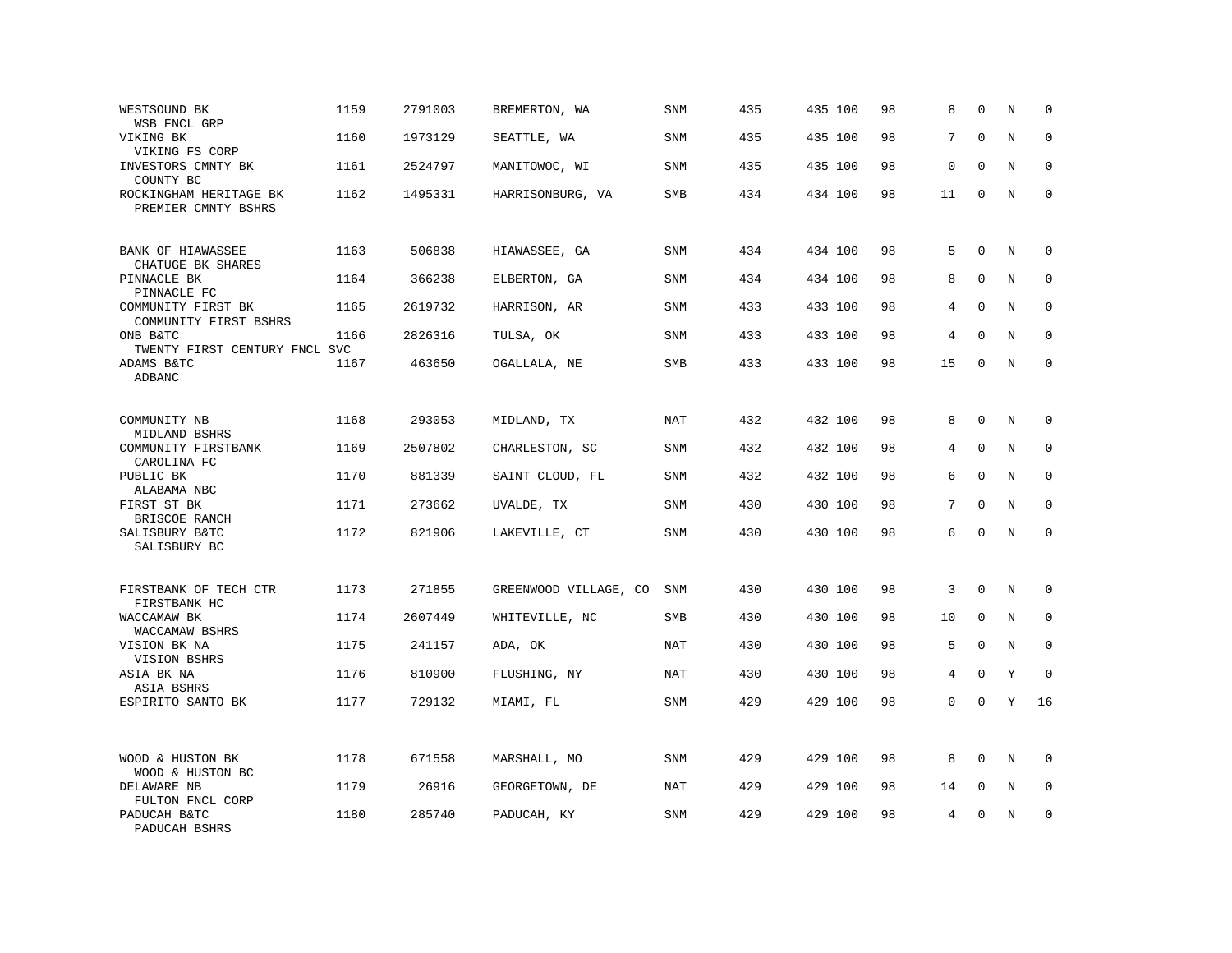| FIRST BK OF GA<br>GEORGIA-CAROLINA BSHRS                        | 1181 | 1356852 | AUGUSTA, GA         | <b>SNM</b> | 429 | 429 100 | 98 | 6            | $\mathbf 0$  | N              | 0           |
|-----------------------------------------------------------------|------|---------|---------------------|------------|-----|---------|----|--------------|--------------|----------------|-------------|
| FIRST NB<br>FIRST NATIONAL SECURITY CO                          | 1182 | 324649  | HOT SPRINGS, AR     | <b>NAT</b> | 429 | 429 100 | 98 | 16           | $\Omega$     | N              | $\mathbf 0$ |
| FIRST BKR TC NA                                                 | 1183 | 344647  | QUINCY, IL          | <b>NAT</b> | 428 | 428 100 | 98 | 9            | $\mathbf{0}$ | N              | 0           |
| FIRST BKR TRUSTSHARES<br>TOWN & COUNTRY BK                      | 1184 | 487357  | SALEM, MO           | SNM        | 427 | 427 100 | 98 | 9            | $\mathbf 0$  | $\rm N$        | $\mathbf 0$ |
| TOWN & COUNTRY BSHRS<br>CHESAPEAKE BK<br>CHESAPEAKE FNCL SHARES | 1185 | 214722  | KILMARNOCK, VA      | SMB        | 427 | 427 100 | 98 | 10           | $\mathbf 0$  | N              | 0           |
| COMMUNITY B&TC                                                  | 1186 | 1463086 | WOLFEBORO, NH       | <b>SNM</b> | 426 | 426 100 | 98 | 5            | $\mathbf 0$  | N              | $\mathbf 0$ |
| FIRST WESTERN B&TC<br>WESTBRAND                                 | 1187 | 687951  | MINOT, ND           | <b>SMB</b> | 426 | 426 100 | 98 | 2            | $\Omega$     | N              | $\Omega$    |
| FIRST NB OF MO                                                  | 1188 | 704559  | LEES SUMMIT, MO     | <b>NAT</b> | 426 | 426 100 | 98 | 9            | $\Omega$     | N              | 0           |
| CENTRAL BANCOMPANY<br>COLORADO CAP BK                           | 1189 | 2595461 | CASTLE ROCK, CO     | <b>SNM</b> | 426 | 426 100 | 98 | 4            | $\mathbf 0$  | N              | 0           |
| <b>BANKVEST</b><br>STONEBRIDGE BK<br>STONEBRIDGE FNCL CORP      | 1190 | 2754389 | WEST CHESTER, PA    | <b>SNM</b> | 426 | 426 100 | 98 | 2            | $\mathbf{0}$ | N              | $\mathbf 0$ |
| FIRST AMER INTL BK<br>FIRST AMER INTL CORP                      | 1191 | 2857794 | BROOKLYN, NY        | SNM        | 425 | 425 100 | 98 | 7            | $\Omega$     | $\overline{N}$ | $\mathbf 0$ |
| UNITED BK<br>UNITED BC OF AL                                    | 1192 | 994435  | ATMORE, AL          | SNM        | 425 | 425 100 | 98 | 14           | $\Omega$     | N              | $\Omega$    |
| UNITED BK MI                                                    | 1193 | 150044  | GRAND RAPIDS, MI    | SNM        | 425 | 425 100 | 98 | 9            | $\Omega$     | N              | $\Omega$    |
| UNITED CMNTY FC<br>PACIFIC CITY BK                              | 1194 | 3212402 | LOS ANGELES, CA     | SNM        | 425 | 425 100 | 98 | $\mathbf{1}$ | $\mathbf{0}$ | N              | 0           |
| COASTAL BK<br>COASTAL BSHRS                                     | 1195 | 224637  | SAVANNAH, GA        | <b>SNM</b> | 425 | 425 100 | 98 | 4            | $\mathbf{0}$ | N              | $\mathbf 0$ |
| FIRST CENTURY BK NA<br>FIRST CENTURY BSHRS                      | 1196 | 569422  | BLUEFIELD, WV       | NAT        | 424 | 424 100 | 98 | 11           | 0            | N              | $\mathbf 0$ |
| FIRST CMNTY BK<br>FIRST COMMUNITY BSHRS                         | 1197 | 2596646 | BATESVILLE, AR      | <b>SNM</b> | 424 | 424 100 | 98 | 5            | $\mathbf{0}$ | N              | $\mathbf 0$ |
| BANK OF FL SE<br>BANK OF FL CORP                                | 1198 | 3116274 | FORT LAUDERDALE, FL | SNM        | 423 | 423 100 | 98 | 1            | $\Omega$     | N              | 0           |
| F&M BK                                                          | 1199 | 496171  | SPOKANE, WA         | SMB        | 422 | 422 100 | 98 | 13           | $\mathbf 0$  | N              | $\mathbf 0$ |
| 1ST CONSTITUTION BK<br>1ST CONSTITUTION BC                      | 1200 | 1412619 | CRANBURY, NJ        | SNM        | 422 | 422 100 | 98 | 10           | $\Omega$     | N              | $\Omega$    |
| BUSINESS BK<br><b>BUSINESS BSHRS</b>                            | 1201 | 3076220 | CLAYTON, MO         | <b>SNM</b> | 421 | 421 100 | 98 | $\mathsf 0$  | $\mathbf 0$  | N              | 0           |
| BANK OF FAYETTEVILLE<br>BANKSHARES OF FAYETTEVILLE              | 1202 | 308443  | FAYETTEVILLE, AR    | <b>SMB</b> | 421 | 421 100 | 98 | 7            | $\mathbf 0$  | N              | $\mathbf 0$ |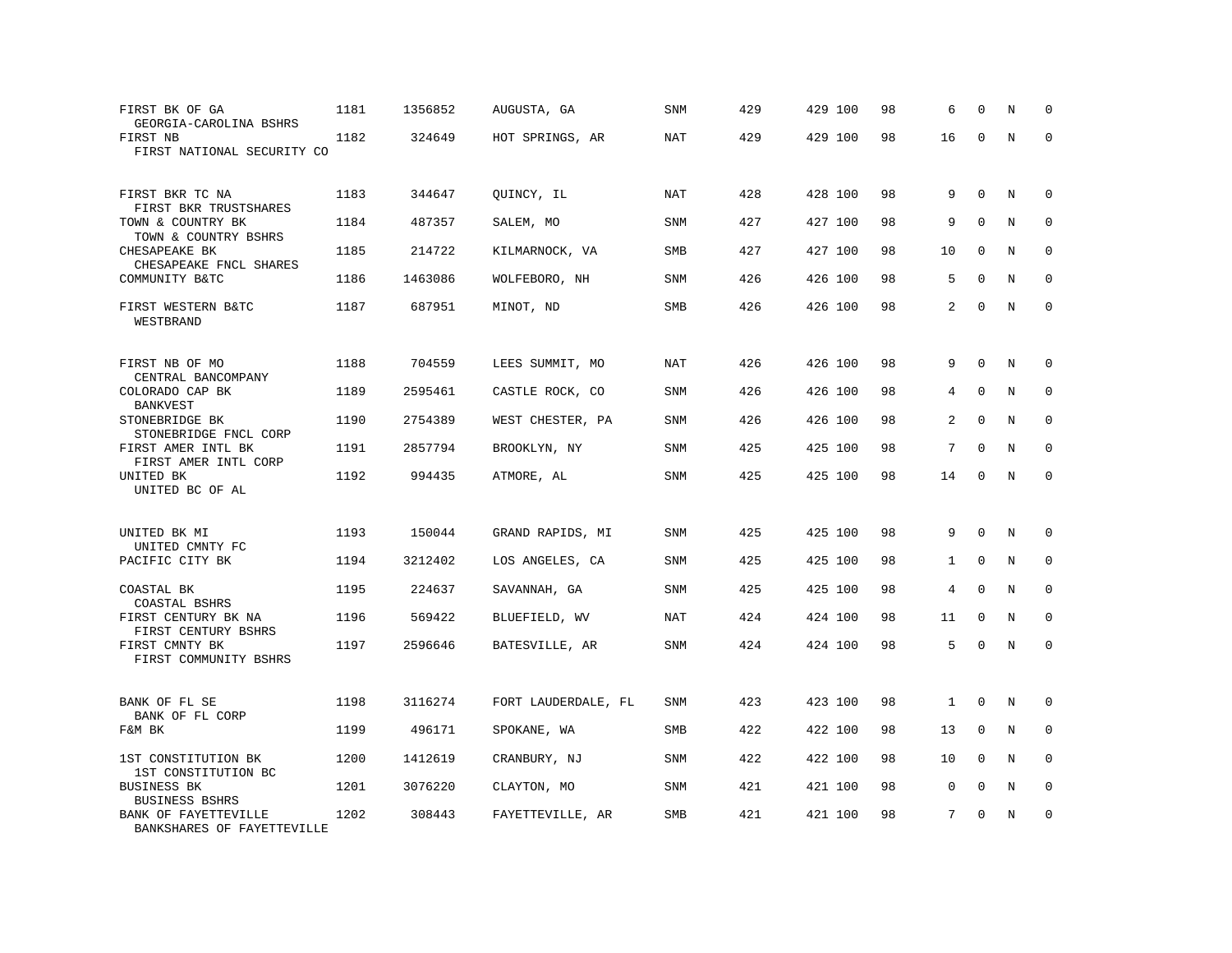| TOMATOBANK NA<br>TFC HC                           | 1203 | 2943389 | CITY OF INDUSTRY, CA | NAT        | 421 | 421 100 | 98 | 4              | $\mathbf 0$ | N          | $\Omega$     |
|---------------------------------------------------|------|---------|----------------------|------------|-----|---------|----|----------------|-------------|------------|--------------|
| NATIONAL BK<br>NATIONAL UNITED BSHRS              | 1204 | 322056  | GATESVILLE, TX       | NAT        | 421 | 421 100 | 98 | 4              | $\Omega$    | N          | $\Omega$     |
| BANK OF AGRI & CMRC<br>BAC FNCL                   | 1205 | 5461    | STOCKTON, CA         | SNM        | 420 | 420 100 | 98 | 7              | $\Omega$    | N          | $\mathbf 0$  |
| UNION BK NA<br>M B FNCL                           | 1206 | 1187001 | OKLAHOMA CITY, OK    | NAT        | 420 | 420 100 | 98 | 5              | $\Omega$    | N          | $\Omega$     |
| FARMERS & MRCH BK<br>FMB BSHRS                    | 1207 | 763930  | LAKELAND, GA         | SNM        | 419 | 419 100 | 98 | 4              | $\Omega$    | N          | $\Omega$     |
| JUNIATA VALLEY BK<br>JUNIATA VALLEY FNCL CORP     | 1208 | 215710  | MIFFLINTOWN, PA      | SNM        | 419 | 419 100 | 98 | 10             | $\mathbf 0$ | N          | $\mathbf 0$  |
| PREMIER BK<br>PREMIER BHC                         | 1209 | 2286554 | TALLAHASSEE, FL      | <b>SNM</b> | 419 | 419 100 | 98 | 2              | $\Omega$    | N          | $\mathbf 0$  |
| HERITAGE BK<br>HERITAGE GROUP                     | 1210 | 666554  | WOOD RIVER, NE       | SNM        | 418 | 418 100 | 98 | 13             | $\mathbf 0$ | N          | $\mathbf 0$  |
| M&T BK NA<br>M&T BK CORP                          | 1211 | 2265456 | OAKFIELD, NY         | NAT        | 418 | 418 100 | 98 | 0              | $\Omega$    | N          | 22           |
| NEW CENTURY BK<br>NCB HOLD                        | 1212 | 2713461 | CHICAGO, IL          | SNM        | 417 | 417 100 | 98 | $\mathbf{1}$   | $\mathbf 0$ | N          | $\mathbf 0$  |
| HILLTOP NB<br>MIDLAND FC                          | 1213 | 1454    | CASPER, WY           | <b>NAT</b> | 416 | 416 100 | 98 | 5              | $\Omega$    | $_{\rm N}$ | $\mathbf 0$  |
| WISCONSIN CMNTY BK<br>HEARTLAND FNCL USA          | 1214 | 463342  | COTTAGE GROVE, WI    | <b>SNM</b> | 416 | 416 100 | 98 | 6              | $\mathbf 0$ | N          | $\mathbf 0$  |
| FIRST B&T<br>FIRST EVANSTON BC                    | 1215 | 2333298 | EVANSTON, IL         | <b>SMB</b> | 415 | 415 100 | 98 | 3              | $\Omega$    | N          | $\mathbf 0$  |
| <b>BUILDERS BK</b><br><b>BUILDERS FC</b>          | 1216 | 2595975 | CHICAGO, IL          | SNM        | 415 | 415 100 | 98 | $\mathbf{1}$   | $\mathbf 0$ | N          | 0            |
| PARKE BK<br>PARKE BC                              | 1217 | 2764212 | SEWELL, NJ           | SNM        | 414 | 414 100 | 98 | $\overline{2}$ | $\Omega$    | $_{\rm N}$ | $\Omega$     |
| FIRST NB&TC OF COLUMBUS<br>LAURITZEN CORP         | 1218 | 77758   | COLUMBUS, NE         | NAT        | 414 | 414 100 | 98 | 4              | $\Omega$    | N          | $\mathbf 0$  |
| FARMERS BK<br>FIRST FARMERS BSHRS                 | 1219 | 901938  | PORTLAND, TN         | SNM        | 414 | 414 100 | 98 | 9              | $\mathbf 0$ | N          | 0            |
| FIRST NB OF BEMIDJI<br>FIRST NB BEMIDJI ESOP & TR | 1220 | 363657  | BEMIDJI, MN          | NAT        | 414 | 414 100 | 98 | 4              | $\Omega$    | N          | $\mathbf{0}$ |
| SUN WEST BK<br>SUN WEST CAP CORP                  | 1221 | 2714570 | LAS VEGAS, NV        | SNM        | 414 | 414 100 | 98 | 5              | $\mathbf 0$ | N          | 0            |
| FIRST NB<br>MONEYTREE CORP                        | 1222 | 198831  | LENOIR CITY, TN      | <b>NAT</b> | 412 | 412 100 | 98 | 8              | $\Omega$    | N          | $\mathbf 0$  |
| SOUTHEASTERN BK<br>SOUTHEASTERN BKG CORP          | 1223 | 210238  | DARIEN, GA           | <b>SNM</b> | 412 | 412 100 | 98 | 16             | $\Omega$    | N          | $\mathbf 0$  |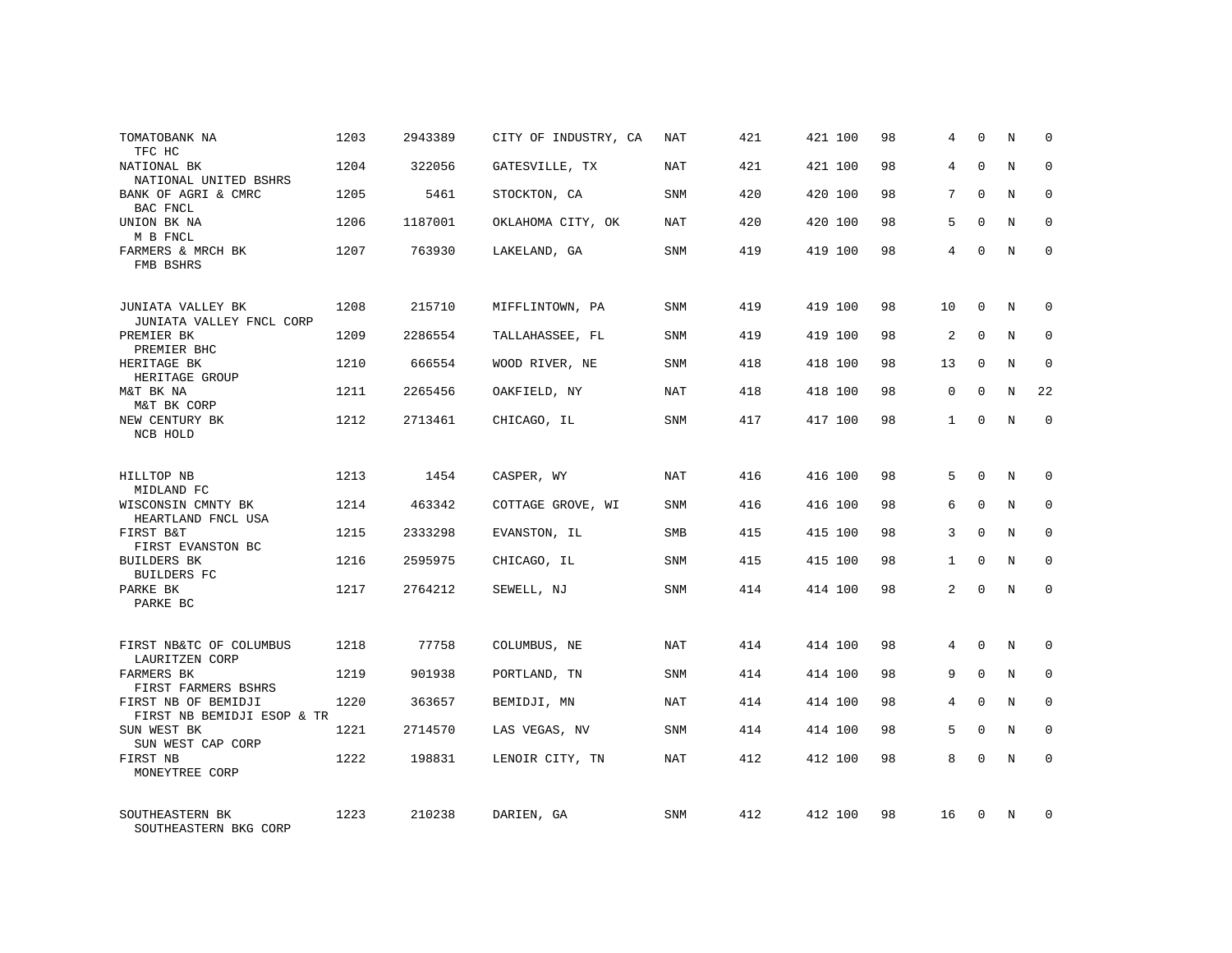| ARMSTRONG BK<br>IRONHORSE FNCL GRP      | 1224 | 470452  | MUSKOGEE, OK     | <b>SNM</b> | 412 | 412 100 | 98 | 12           | $\mathbf 0$  | N       | $\mathbf 0$  |
|-----------------------------------------|------|---------|------------------|------------|-----|---------|----|--------------|--------------|---------|--------------|
| KISHACOQUILLAS VALLEY NB<br>KISH BC     | 1225 | 600419  | BELLEVILLE, PA   | <b>NAT</b> | 412 | 412 100 | 98 | 9            | $\mathbf 0$  | N       | $\mathbf 0$  |
| GRAND BK                                | 1226 | 3117431 | DALLAS, TX       | SNM        | 411 | 411 100 | 98 | $\mathbf{1}$ | $\Omega$     | N       | $\Omega$     |
| EASTERN NB                              | 1227 | 171133  | MIAMI, FL        | NAT        | 411 | 398 97  | 98 | 5            | $\mathbf 0$  | Y       | $\mathbf 0$  |
|                                         |      |         |                  |            |     |         |    |              |              |         |              |
| HORICON BK<br>SWORD FC                  | 1228 | 528849  | HORICON, WI      | SNM        | 410 | 410 100 | 98 | 9            | $\mathbf 0$  | N       | 0            |
| FIRST BK OF MO<br>VALLEY VIEW BSHRS     | 1229 | 954457  | GLADSTONE, MO    | SNM        | 409 | 409 100 | 98 | 9            | $\mathbf 0$  | N       | $\mathbf 0$  |
| MONARCH BK<br>MONARCH FNCL HOLD         | 1230 | 2718345 | CHESAPEAKE, VA   | SMB        | 409 | 409 100 | 98 | 9            | $\mathbf 0$  | N       | 0            |
| FARMERS NB OF DANVILLE<br>BOYLE BANCORP | 1231 | 785147  | DANVILLE, KY     | NAT        | 409 | 409 100 | 98 | 9            | $\Omega$     | N       | $\mathbf 0$  |
| FIRST CHATHAM BK<br>FCB FNCL CORP       | 1232 | 3075474 | SAVANNAH, GA     | SNM        | 409 | 409 100 | 98 | 7            | $\Omega$     | N       | $\Omega$     |
|                                         |      |         |                  |            |     |         |    |              |              |         |              |
| ANCHOR BK NA<br>ANCHOR BC               | 1233 | 776350  | WAYZATA, MN      | <b>NAT</b> | 408 | 408 100 | 98 | 3            | $\mathbf 0$  | N       | $\mathbf 0$  |
| INFIBANK NA<br>LAURITZEN CORP           | 1234 | 2689191 | ATLANTA, GA      | <b>NAT</b> | 408 | 408 100 | 98 | 0            | $\mathbf 0$  | N       | $\mathbf 0$  |
| CITY NB OF NJ<br>CITY NAT BSHRS CORP    | 1235 | 567905  | NEWARK, NJ       | NAT        | 407 | 407 100 | 98 | 10           | $\mathbf{0}$ | N       | $\mathbf 0$  |
| DOUGLAS CTY BK<br>THORNTON HC           | 1236 | 201638  | DOUGLASVILLE, GA | SNM        | 407 | 407 100 | 98 | 2            | $\mathbf 0$  | N       | $\mathbf{0}$ |
| UNION COLONY BK<br>LAURITZEN CORP       | 1237 | 440352  | GREELEY, CO      | <b>SMB</b> | 407 | 407 100 | 98 | 8            | $\mathbf 0$  | N       | $\mathbf 0$  |
|                                         |      |         |                  |            |     |         |    |              |              |         |              |
| MARINE BK<br>CIB MARINE BSHRS           | 1238 | 998974  | WAUWATOSA, WI    | SNM        | 406 | 406 100 | 98 | 8            | $\mathbf 0$  | Ν       | 0            |
| S&C BK<br>S&C BANCO                     | 1239 | 25852   | NEW RICHMOND, WI | SNM        | 406 | 406 100 | 98 | 18           | $\mathbf 0$  | N       | 0            |
| PLANTERSFIRST<br>MID ST BK              | 1240 | 300933  | CORDELE, GA      | SNM        | 405 | 405 100 | 98 | 9            | $\mathbf 0$  | N       | 0            |
| DIME BK<br>DIMECO                       | 1241 | 56717   | HONESDALE, PA    | SNM        | 405 | 405 100 | 98 | 4            | $\mathbf 0$  | N       | $\mathbf 0$  |
| BANK OF KIRKSVILLE<br>ROCKHOLD BANCORP  | 1242 | 796451  | KIRKSVILLE, MO   | SNM        | 405 | 405 100 | 98 | 6            | $\mathbf 0$  | $\rm N$ | $\mathbf 0$  |
|                                         |      |         |                  |            |     |         |    |              |              |         |              |
| FIRST NB CENT FL<br>FIRST BSHRS         | 1243 | 605133  | WINTER PARK, FL  | <b>NAT</b> | 405 | 405 100 | 98 | 7            | $\Omega$     | N       | $\mathbf 0$  |
| WEST TX NB<br>FIRST-WEST TX BSHRS       | 1244 | 237066  | MIDLAND, TX      | NAT        | 404 | 404 100 | 98 | 9            | $\mathbf 0$  | N       | $\mathbf 0$  |
| COUNTRY BK<br>COUNTRY BK HOLD CO        | 1245 | 1191482 | NEW YORK, NY     | SNM        | 403 | 403 100 | 98 | 4            | $\mathbf 0$  | N       | $\mathbf 0$  |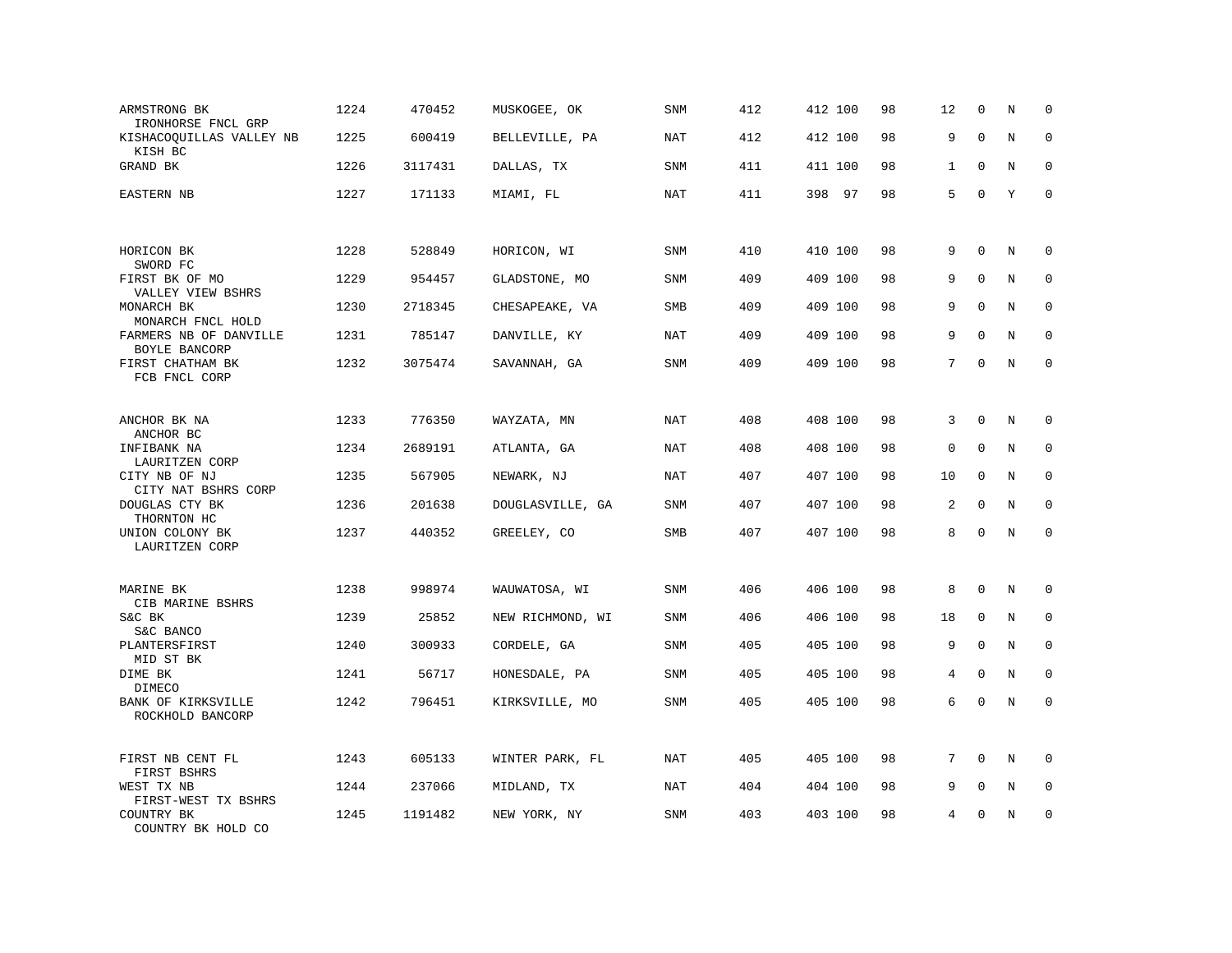| FARMERS & MRCH BK<br>FMB BKG CORP                  | 1246 | 271631  | MONTICELLO, FL       | <b>SNM</b> | 403 | 403 100 | 98 | 6              | $\Omega$    | N           | $\mathbf 0$  |
|----------------------------------------------------|------|---------|----------------------|------------|-----|---------|----|----------------|-------------|-------------|--------------|
| LINCOLN SVG BK<br>LINCOLN BC                       | 1247 | 589943  | CEDAR FALLS, IA      | SNM        | 403 | 403 100 | 98 | 11             | $\mathbf 0$ | $\mathbf N$ | $\mathbf 0$  |
| NATIONAL BK OF COMMERCE                            | 1248 | 442039  | BERKELEY, IL         | NAT        | 403 | 403 100 | 98 | $\mathbf{1}$   | $\mathbf 0$ | N           | $\mathbf 0$  |
| COMMERCE BC<br>PEOPLES NB<br>PEOPLES FNCL SVC CORP | 1249 | 278818  | HALLSTEAD, PA        | <b>NAT</b> | 403 | 403 100 | 98 | 11             | $\mathbf 0$ | N           | $\mathbf 0$  |
| BANK OF ELK RIVER<br>METRO NORTH BSHRS             | 1250 | 10250   | ELK RIVER, MN        | <b>SNM</b> | 402 | 402 100 | 98 | 6              | $\mathbf 0$ | N           | $\mathbf 0$  |
| BANK OF HEMET<br>HEMET BC                          | 1251 | 183668  | RIVERSIDE, CA        | SNM        | 402 | 402 100 | 98 | 5              | $\Omega$    | N           | $\mathbf 0$  |
| TIDELANDS BK<br>TIDELANDS BSHRS                    | 1252 | 3185485 | MOUNT PLEASANT, SC   | SNM        | 402 | 402 100 | 98 | 0              | $\Omega$    | N           | $\mathbf 0$  |
| PACIFIC ST BK                                      | 1253 | 1158832 | STOCKTON, CA         | SMB        | 402 | 402 100 | 98 | 8              | $\mathbf 0$ | N           | 0            |
| PACIFIC ST BC<br>GUARANTY B&TC                     | 1254 | 84541   | BELZONI, MS          | <b>SNM</b> | 402 | 402 100 | 98 | 10             | $\mathbf 0$ | N           | $\mathbf 0$  |
| GUARANTY CAPITAL CORP<br>AMERICAN FNB<br>AFNB HOLD | 1255 | 2694681 | HOUSTON, TX          | NAT        | 402 | 402 100 | 98 | 5              | $\mathbf 0$ | N           | $\mathbf 0$  |
| PLATTE VALLEY ST B&TC<br>LAURITZEN CORP            | 1256 | 10858   | KEARNEY, NE          | <b>SMB</b> | 401 | 401 100 | 98 | 5              | $\mathbf 0$ | N           | $\Omega$     |
| KATAHDIN TC<br>KATAHDIN BSHRS CORP                 | 1257 | 327305  | PATTEN, ME           | SNM        | 401 | 401 100 | 98 | 12             | $\mathbf 0$ | N           | $\mathbf 0$  |
| HONESDALE NB                                       | 1258 | 465618  | HONESDALE, PA        | NAT        | 401 | 401 100 | 98 | 7              | $\Omega$    | N           | 0            |
| HONAT BC<br>F&M BK-IA                              | 1259 | 689740  | MARSHALLTOWN, IA     | <b>SMB</b> | 401 | 401 100 | 98 | 10             | $\mathbf 0$ | N           | $\mathbf 0$  |
| CITIZENS BKG CORP<br>GIRARD NB<br>GN BSHRS         | 1260 | 928056  | GIRARD, KS           | NAT        | 401 | 401 100 | 98 | 13             | $\mathbf 0$ | N           | $\mathbf 0$  |
| OLD SECOND BK YORKVILLE<br>OLD SECOND BC           | 1261 | 289542  | YORKVILLE, IL        | <b>SMB</b> | 400 | 400 100 | 98 | 6              | 0           | N           | $\mathbf{0}$ |
| BLOOMFIELD ST BK<br>UNIVERSAL BANCORP              | 1262 | 64543   | BLOOMFIELD, IN       | SNM        | 400 | 400 100 | 98 | 14             | $\mathbf 0$ | N           | $\mathbf 0$  |
| PEOPLES BK<br>PEOPLES HC                           | 1263 | 454434  | WINDER, GA           | SNM        | 399 | 399 100 | 98 | 5              | $\Omega$    | N           | 0            |
| FIRST S BK<br>FIRST SOUTHERN BC                    | 1264 | 279338  | BOCA RATON, FL       | SMB        | 399 | 399 100 | 98 | 7              | $\mathbf 0$ | N           | 0            |
| FIRST NB SD<br>LAURITZEN CORP                      | 1265 | 379359  | YANKTON, SD          | <b>NAT</b> | 399 | 399 100 | 98 | 6              | $\Omega$    | N           | $\Omega$     |
| BANKTRUST<br>BANCTRUST FNCL GRP                    | 1266 | 913034  | SANTA ROSA BEACH, FL | SNM        | 398 | 398 100 | 98 | 2              | $\mathbf 0$ | $\rm N$     | 0            |
| TEXAS CMNTY BK NA<br>VISION BSHRS                  | 1267 | 528960  | SOMERSET, TX         | NAT        | 398 | 398 100 | 98 | $\overline{a}$ | $\mathbf 0$ | N           | $\mathbf 0$  |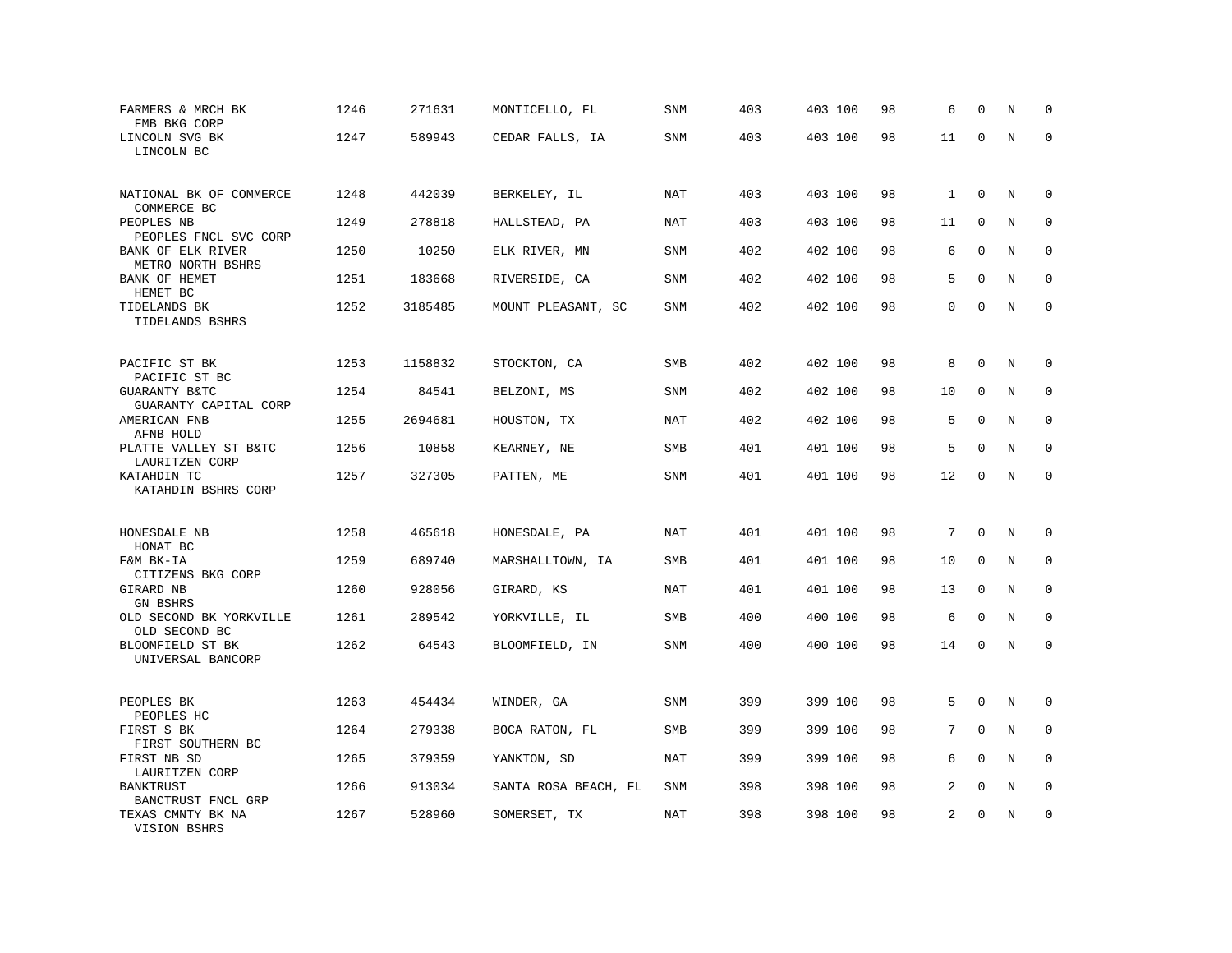| BANKIOWA<br>FIDELITY BAN CORP                         | 1268 | 737548  | CEDAR RAPIDS, IA   | SNM        | 398 | 398 100 | 98 | 8              | $\Omega$     | N           | $\Omega$    |
|-------------------------------------------------------|------|---------|--------------------|------------|-----|---------|----|----------------|--------------|-------------|-------------|
| PREMIER AMER BK                                       | 1269 | 3048067 | MIAMI, FL          | <b>SNM</b> | 398 | 398 100 | 99 | $\Omega$       | $\Omega$     | N           | $\Omega$    |
| COMMUNITY BK OF THE S<br>CBS FC                       | 1270 | 2837200 | SMYRNA, GA         | SNM        | 397 | 397 100 | 99 | 3              | $\Omega$     | N           | $\Omega$    |
| PROVIDENT CMNTY BK NA<br>PROVIDENT CMNTY BSHRS        | 1271 | 937674  | ROCK HILL, SC      | NAT        | 397 | 397 100 | 99 | 8              | $\Omega$     | N           | $\Omega$    |
| SCOTT VALLEY BK<br>LEARNER FC                         | 1272 | 852263  | YREKA, CA          | SNM        | 397 | 397 100 | 99 | 10             | $\Omega$     | N           | $\Omega$    |
| SOUTHERN CMNTY BK                                     | 1273 | 2916365 | FAYETTEVILLE, GA   | <b>SNM</b> | 397 | 397 100 | 99 | 5              | $\mathbf 0$  | $\mathbf N$ | $\mathbf 0$ |
| SOUTHERN CMNTY BSHRS<br>HIGHLAND BK<br>HIGHLAND BSHRS | 1274 | 764058  | SAINT MICHAEL, MN  | <b>SNM</b> | 396 | 396 100 | 99 | 7              | $\Omega$     | N           | $\mathbf 0$ |
| CAMBRIDGE BK<br>INLAND BC HC                          | 1275 | 2450711 | LAKE ZURICH, IL    | SNM        | 396 | 396 100 | 99 | $\overline{a}$ | $\Omega$     | N           | $\mathbf 0$ |
| STATE BK<br>FENTURA FNCL                              | 1276 | 602048  | FENTON, MI         | <b>SNM</b> | 396 | 396 100 | 99 | 7              | $\Omega$     | N           | $\mathbf 0$ |
| INDEPENDENT BKR BK OF FL<br>BANKERS BC OF FL          | 1277 | 190639  | LAKE MARY, FL      | SMB        | 395 | 395 100 | 99 | 0              | $\mathbf 0$  | $\mathbf N$ | $\mathbf 0$ |
| FIRST NB OF JEFFERSONVILLE<br>JEFFERSONVILLE BC       | 1278 | 306908  | JEFFERSONVILLE, NY | NAT        | 394 | 394 100 | 99 | 9              | $\Omega$     | $_{\rm N}$  | $\Omega$    |
| FIRST NB IN STAUNTON<br>FIRST STAUNTON BSHRS          | 1279 | 126740  | STAUNTON, IL       | <b>NAT</b> | 393 | 393 100 | 99 | 9              | $\mathbf{0}$ | N           | $\mathbf 0$ |
| FIRST CMRL BK USA                                     | 1280 | 2332910 | ALHAMBRA, CA       | <b>SNM</b> | 393 | 393 100 | 99 | $\overline{4}$ | $\Omega$     | N           | 7           |
| HERITAGE BK<br>LIBERTY SHARES                         | 1281 | 507330  | HINESVILLE, GA     | SNM        | 393 | 393 100 | 99 | 27             | $\mathbf{0}$ | N           | 0           |
| SECOND NB<br>PARK NAT CORP                            | 1282 | 236519  | GREENVILLE, OH     | <b>NAT</b> | 393 | 393 100 | 99 | 9              | $\Omega$     | $_{\rm N}$  | $\Omega$    |
| PALMETTO ST BK<br>PALMETTO ST BSHRS                   | 1283 | 277820  | HAMPTON, SC        | <b>SNM</b> | 393 | 393 100 | 99 | 7              | $\Omega$     | N           | $\mathbf 0$ |
| OLD SECOND BK KANE CTY<br>OLD SECOND BC               | 1284 | 582234  | ELBURN, IL         | SMB        | 392 | 392 100 | 99 | 6              | $\mathbf{0}$ | N           | 0           |
| ROSE ROCK BK<br>OLNEY BSHRS OF TX                     | 1285 | 3338656 | OKLAHOMA CITY, OK  | <b>SNM</b> | 392 | 392 100 | 99 | 6              | $\Omega$     | N           | $\mathbf 0$ |
| YELLOWSTONE BK<br>YELLOWSTONE HC                      | 1286 | 680457  | LAUREL, MT         | SMB        | 392 | 392 100 | 99 | 6              | $\mathbf 0$  | N           | 0           |
| FIRSTBANK OF AURORA<br>FIRSTBANK HC                   | 1287 | 939155  | AURORA, CO         | SNM        | 392 | 392 100 | 99 | 9              | $\Omega$     | N           | $\mathbf 0$ |
| FIRST WESTERN BK STURGIS<br>FIRST WESTERN BC          | 1288 | 495352  | STURGIS, SD        | <b>SNM</b> | 391 | 391 100 | 99 | 5              | $\Omega$     | N           | $\mathbf 0$ |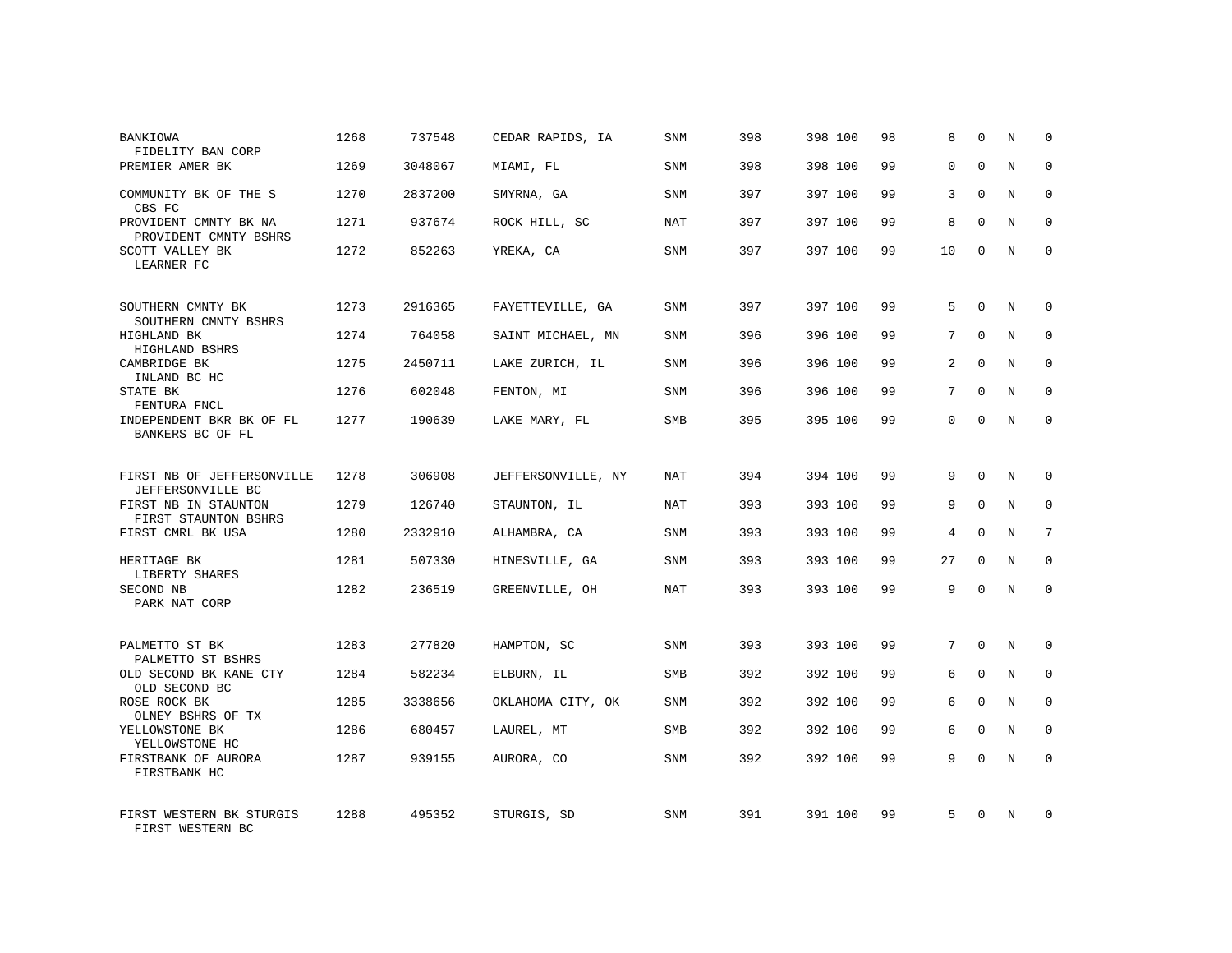| CRESCENT BK<br>CAROLINA FC                       | 1289 | 3013823 | MYRTLE BEACH, SC      | <b>SNM</b> | 390 | 390 100 | 99 | 3            | $\Omega$    | N       | $\mathbf 0$ |
|--------------------------------------------------|------|---------|-----------------------|------------|-----|---------|----|--------------|-------------|---------|-------------|
| MERCHANTS NB<br>MERCHANTS BC                     | 1290 | 701222  | HILLSBORO, OH         | <b>NAT</b> | 389 | 389 100 | 99 | 5            | $\mathbf 0$ | N       | $\mathbf 0$ |
| FIRST NB&TC<br>SOUTHERN NB                       | 1291 | 697231  | FORT WALTON BEACH, FL | NAT        | 389 | 389 100 | 99 | 13           | $\Omega$    | N       | $\Omega$    |
| PUTNAM FIDUCIARY TC                              | 1292 | 913203  | BOSTON, MA            | SNM        | 389 | 389 100 | 99 | $\mathbf 0$  | $\mathbf 0$ | N       | $\mathbf 0$ |
| CORNERSTONE CMNTY BK<br><b>CORNERSTONE BSHRS</b> | 1293 | 2398596 | HIXSON, TN            | SNM        | 388 | 388 100 | 99 | 6            | $\mathbf 0$ | N       | 0           |
| FIRST NB AMER<br>FIRST NAT BSHRS                 | 1294 | 413141  | EAST LANSING, MI      | NAT        | 388 | 388 100 | 99 | 0            | $\Omega$    | N       | $\mathbf 0$ |
| INTERCREDIT BK NA                                | 1295 | 44433   | MIAMI, FL             | <b>NAT</b> | 388 | 388 100 | 99 | 4            | $\mathbf 0$ | N       | $\mathbf 0$ |
| AMERICAN ST BK<br>AMBANK CO                      | 1296 | 735441  | SIOUX CENTER, IA      | <b>SNM</b> | 388 | 388 100 | 99 | 5            | $\Omega$    | N       | $\mathbf 0$ |
| UNITED B&TC<br><b>UBT BSHRS</b>                  | 1297 | 990352  | MARYSVILLE, KS        | <b>SMB</b> | 387 | 387 100 | 99 | 13           | $\Omega$    | N       | $\Omega$    |
| FIRSTBANK OF LITTLETON<br>FIRSTBANK HC           | 1298 | 297453  | LITTLETON, CO         | <b>SNM</b> | 386 | 386 100 | 99 | 6            | $\mathbf 0$ | N       | $\mathbf 0$ |
| BANK OF FL SW<br>BANK OF FL CORP                 | 1299 | 2796615 | NAPLES, FL            | SNM        | 386 | 386 100 | 99 | $\mathbf{1}$ | $\mathbf 0$ | N       | $\mathbf 0$ |
| COLORADO CMNTY BK<br>WASHINGTON INV CO           | 1300 | 132853  | YUMA, CO              | <b>SMB</b> | 385 | 385 100 | 99 | 14           | $\mathbf 0$ | N       | $\mathbf 0$ |
| PEOPLES ST BK<br>PSB FC                          | 1301 | 939753  | MANY, LA              | <b>SNM</b> | 385 | 385 100 | 99 | 14           | $\mathbf 0$ | N       | 0           |
| ITASCA B&TC<br>ITASCA BC                         | 1302 | 812436  | ITASCA, IL            | <b>SNM</b> | 385 | 385 100 | 99 | 0            | $\Omega$    | N       | $\mathbf 0$ |
| NATIONAL BK OF CMRC<br>NATCOM BSHRS              | 1303 | 775456  | SUPERIOR, WI          | NAT        | 384 | 384 100 | 99 | 4            | $\mathbf 0$ | Ν       | 0           |
| MAINE B&TC<br>CHITTENDEN CORP                    | 1304 | 1904673 | PORTLAND, ME          | SNM        | 384 | 384 100 | 99 | 11           | $\mathbf 0$ | N       | $\mathbf 0$ |
| MALVERN NB<br>MNB BSHRS                          | 1305 | 906241  | MALVERN, AR           | <b>NAT</b> | 384 | 384 100 | 99 | 10           | 0           | N       | 0           |
| SECURITY B&TC OF ALBANY<br>SYNOVUS FC            | 1306 | 2938    | ALBANY, GA            | <b>SNM</b> | 384 | 384 100 | 99 | 6            | $\Omega$    | N       | $\Omega$    |
| FIRST NB OF THE ROCKIES<br>FNBR HC               | 1307 | 338758  | GRAND JUNCTION, CO    | <b>NAT</b> | 383 | 383 100 | 99 | 8            | $\mathbf 0$ | $\rm N$ | $\mathbf 0$ |
| STOCKMANS BK<br>STOCKMANS FNCL GRP               | 1308 | 1852381 | ELK GROVE, CA         | SNM        | 383 | 383 100 | 99 | 3            | $\Omega$    | N       | 0           |
| UNION ST BK<br>UNION BSHRS                       | 1309 | 467733  | PELL CITY, AL         | <b>SNM</b> | 382 | 382 100 | 99 | 14           | $\mathbf 0$ | N       | 0           |
| FIRST COUNTY BK<br>FIRST CO BANCORP              | 1310 | 327949  | NEW BADEN, IL         | <b>SNM</b> | 382 | 382 100 | 99 | 3            | $\mathbf 0$ | N       | $\mathbf 0$ |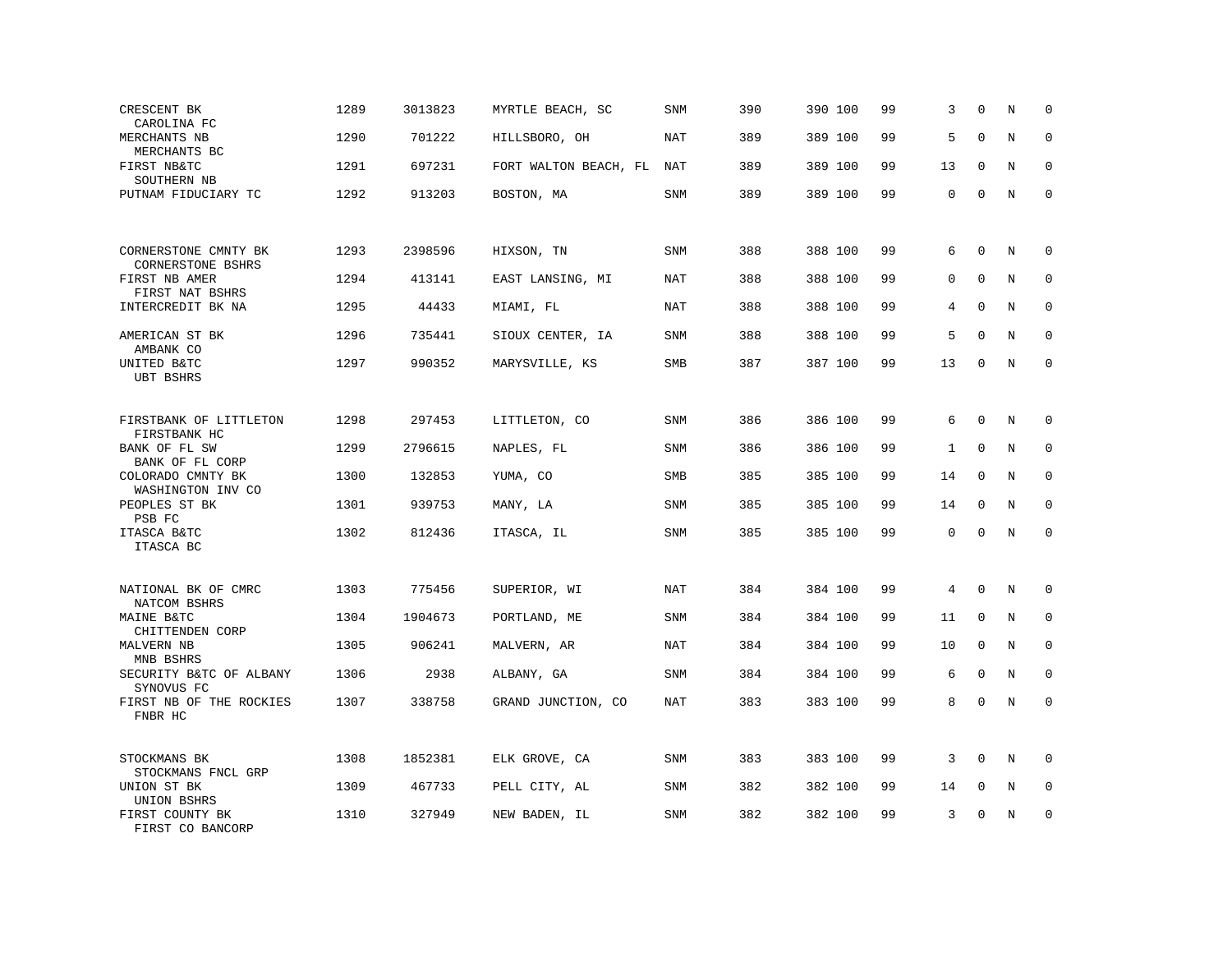| JP MORGAN TC NA<br>JPMORGAN CHASE & CO                                | 1311 | 2607382 | LOS ANGELES, CA       | NAT        | 382 | 382 100 | 99 | 3  | $\Omega$     | N | $\Omega$    |
|-----------------------------------------------------------------------|------|---------|-----------------------|------------|-----|---------|----|----|--------------|---|-------------|
| FIRST NB OF DURANGO<br>FIRST BC                                       | 1312 | 68859   | DURANGO, CO           | NAT        | 382 | 382 100 | 99 | 2  | $\mathbf 0$  | N | $\mathbf 0$ |
| FIRST NB OF HUDSON                                                    | 1313 | 395555  | WOODBURY, MN          | NAT        | 382 | 382 100 | 99 | 8  | $\mathbf 0$  | N | 0           |
| CHARTER 95 CORP<br>BANK OF TRAVELERS REST                             | 1314 | 589523  | TRAVELERS REST, SC    | <b>SNM</b> | 381 | 381 100 | 99 | 5  | $\mathbf 0$  | N | 0           |
| TRAVELERS REST BSHRS<br>CENTRAL BK<br>CENTRAL BSHRS                   | 1315 | 1189041 | STILLWATER, MN        | <b>SNM</b> | 381 | 381 100 | 99 | 6  | $\mathbf{0}$ | N | $\mathbf 0$ |
| SEVIER CTY BK<br>SEVIER CTY BSHRS                                     | 1316 | 982937  | SEVIERVILLE, TN       | <b>SNM</b> | 381 | 381 100 | 99 | 5  | $\Omega$     | N | $\Omega$    |
| CRESCENT B&TC<br>CB&T HC                                              | 1317 | 1885932 | NEW ORLEANS, LA       | <b>SNM</b> | 381 | 381 100 | 99 | 4  | $\mathbf{0}$ | N | $\mathbf 0$ |
|                                                                       |      |         |                       |            |     |         |    |    |              |   |             |
| LEGEND BK NA<br>LEGEND BC                                             | 1318 | 100357  | BOWIE, TX             | NAT        | 381 | 381 100 | 99 | 6  | $\Omega$     | N | 0           |
| LEADERS BK<br>LEADERS GRP                                             | 1319 | 2855978 | OAK BROOK, IL         | SNM        | 381 | 381 100 | 99 | 0  | $\mathbf 0$  | N | 0           |
| MIDLAND ST BK                                                         | 1320 | 773247  | EFFINGHAM, IL         | SMB        | 381 | 381 100 | 99 | 6  | $\Omega$     | N | 0           |
| MIDLAND STATES BANCORP<br>AMERICAN MARINE BK<br>AMB FS CORP ESOP 401K | 1321 | 691079  | BAINBRIDGE ISLAND, WA | SNM        | 381 | 381 100 | 99 | 11 | $\Omega$     | N | $\Omega$    |
| HAVEN TR BK<br>HAVEN TR BC                                            | 1322 | 2876889 | DULUTH, GA            | SNM        | 380 | 380 100 | 99 | 3  | $\mathbf 0$  | N | $\mathbf 0$ |
|                                                                       |      |         |                       |            |     |         |    |    |              |   |             |
| CAPITAL CITY BK<br>CAPITAL CITY BSHRS                                 | 1323 | 348551  | TOPEKA, KS            | <b>SNM</b> | 380 | 380 100 | 99 | 9  | $\Omega$     | N | 0           |
| HORRY CTY ST BK<br>HCSB FC                                            | 1324 | 1162530 | LORIS, SC             | SNM        | 380 | 380 100 | 99 | 8  | $\mathbf{0}$ | N | 0           |
| GWINNETT CMNTY BK<br>COMMUNITY FHC                                    | 1325 | 2853358 | DULUTH, GA            | <b>SNM</b> | 380 | 380 100 | 99 | 2  | $\mathbf{0}$ | N | $\mathbf 0$ |
| FIRST TR BK                                                           | 1326 | 2761912 | CHARLOTTE, NC         | <b>SNM</b> | 379 | 379 100 | 99 | 2  | $\Omega$     | N | $\Omega$    |
| PUEBLO B&TC<br>PUEBLO BC                                              | 1327 | 106452  | PUEBLO, CO            | <b>SNM</b> | 379 | 379 100 | 99 | 10 | $\mathbf 0$  | N | $\mathbf 0$ |
| FIRSTBANK DENVER                                                      | 1328 | 1187494 | DENVER, CO            | SNM        | 379 | 379 100 | 99 | 4  | $\Omega$     | N | $\mathbf 0$ |
| FIRSTBANK HC<br>FIRST SECURITY BK OF CONWAY                           | 1329 | 1890374 | CONWAY, AR            | <b>SMB</b> | 377 | 377 100 | 99 | 9  | $\mathbf 0$  | N | $\mathbf 0$ |
| FIRST SECURITY BANCORP<br>ST LOUIS BK                                 | 1330 | 3354599 | TOWN AND COUNTRY, MO  | <b>SNM</b> | 377 | 377 100 | 99 | 0  | $\mathbf 0$  | N | $\mathbf 0$ |
| ST LOUIS BSHRS<br>PALM DESERT NB<br>PALM DESERT INV                   | 1331 | 1004265 | PALM DESERT, CA       | NAT        | 377 | 377 100 | 99 | 2  | $\Omega$     | N | $\Omega$    |
| GOLDEN BK NA                                                          | 1332 | 536059  | HOUSTON, TX           | NAT        | 377 | 377 100 | 99 | 3  | $\mathbf 0$  | N | $\mathbf 0$ |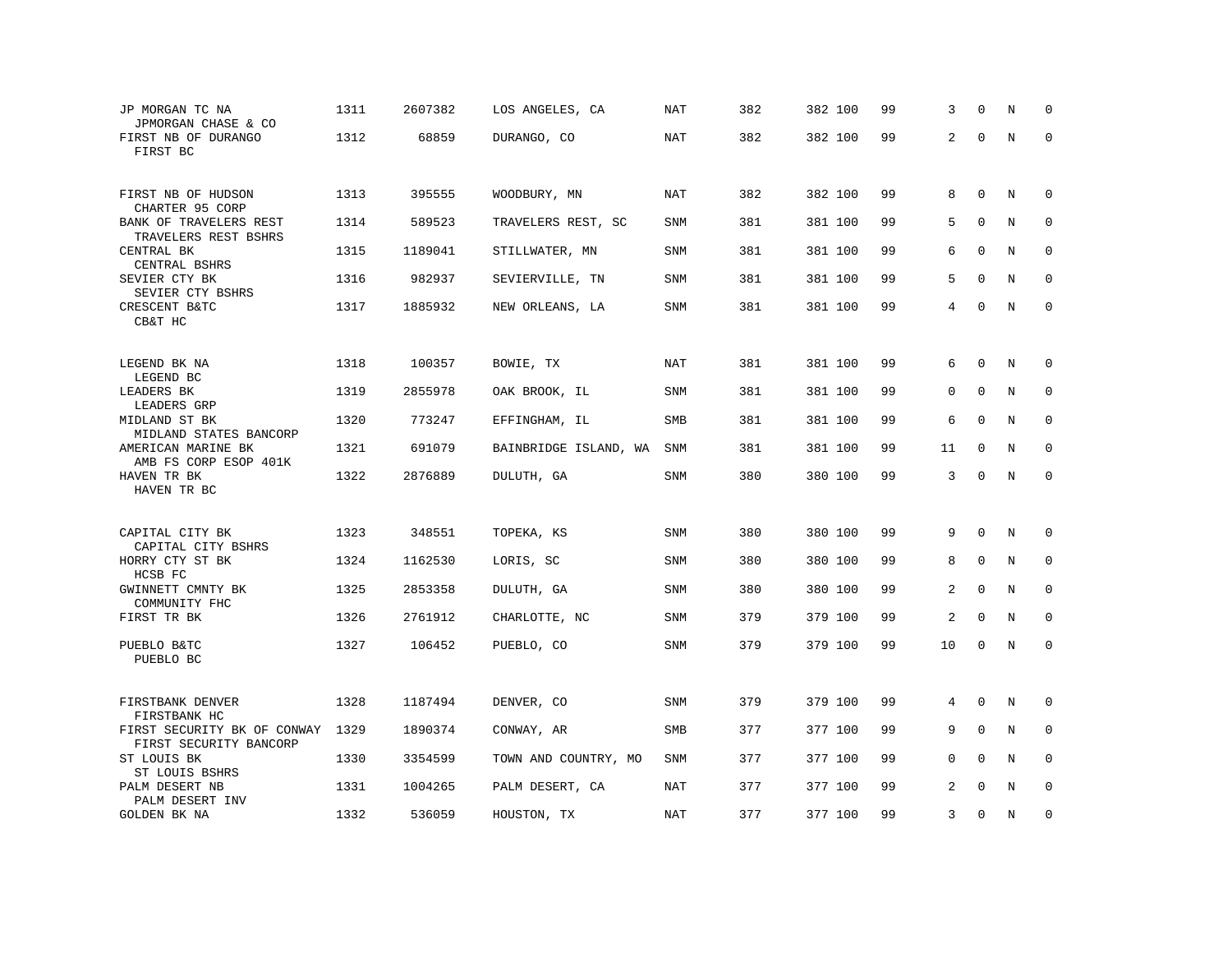| NORTHEAST BK<br>NORTHEAST SECURITIES CORP              | 1333 | 689357  | MINNEAPOLIS, MN    | SNM        | 377 | 377 100 | 99 | 2            | $\Omega$     | N              | $\Omega$    |
|--------------------------------------------------------|------|---------|--------------------|------------|-----|---------|----|--------------|--------------|----------------|-------------|
| COMMUNITY BK<br>COMMUNITY BKR                          | 1334 | 268257  | GRANBURY, TX       | <b>SMB</b> | 376 | 376 100 | 99 | 8            | $\Omega$     | N              | $\Omega$    |
| WORTH NB<br>WORTH BC                                   | 1335 | 793151  | LAKE WORTH, TX     | NAT        | 376 | 376 100 | 99 | 4            | $\Omega$     | N              | $\Omega$    |
| FIRST SOUTH BK<br>HARDEMAN COUNTY INVESTMENT           | 1336 | 327453  | JACKSON, TN        | <b>SNM</b> | 376 | 376 100 | 99 | 9            | $\Omega$     | N              | $\Omega$    |
| UNION BK<br>UNION BSHRS                                | 1337 | 333203  | MORRISVILLE, VT    | SNM        | 376 | 376 100 | 99 | 13           | $\Omega$     | N              | $\Omega$    |
| MARINE BK                                              | 1338 | 2289537 | MARATHON, FL       | <b>SMB</b> | 376 | 376 100 | 99 | 3            | $\mathbf 0$  | N              | $\mathbf 0$ |
| HOME BSHRS<br>COMMUNITY FIRST BK<br>COMMUNITY FIRST BC | 1339 | 1440117 | WALHALLA, SC       | <b>SNM</b> | 376 | 376 100 | 99 | 4            | $\Omega$     | N              | $\mathbf 0$ |
| BAKER BOYER NB<br>BAKER BOYER BC                       | 1340 | 69678   | WALLA WALLA, WA    | <b>NAT</b> | 375 | 375 100 | 99 | 8            | $\Omega$     | N              | $\mathbf 0$ |
| PARK AVENUE BANK<br>PARK AVE BC                        | 1341 | 1160152 | NEW YORK, NY       | <b>SNM</b> | 375 | 375 100 | 99 | 0            | $\Omega$     | N              | $\mathbf 0$ |
| HERITAGE BK CENTRAL IL<br>TRIVOLI BC                   | 1342 | 181347  | TRIVOLI, IL        | <b>SNM</b> | 375 | 375 100 | 99 | 4            | $\mathbf 0$  | N              | $\mathbf 0$ |
| <b>MBANK</b><br>MACKINAC FC                            | 1343 | 132554  | MANISTIOUE, MI     | <b>SNM</b> | 374 | 374 100 | 99 | 33           | $\Omega$     | $_{\rm N}$     | $\Omega$    |
| UNITED S BK<br>UNISOUTH                                | 1344 | 327435  | UMATILLA, FL       | <b>SNM</b> | 374 | 374 100 | 99 | 10           | $\mathbf 0$  | N              | $\mathbf 0$ |
| BESSEMER TC NA<br>BESSEMER GRP INC                     | 1345 | 976703  | NEW YORK, NY       | NAT        | 374 | 374 100 | 99 | $\Omega$     | $\Omega$     | N              | $\Omega$    |
| HEBRON SVG BK<br>HSB BANCORP                           | 1346 | 780722  | HEBRON, MD         | <b>SNM</b> | 373 | 373 100 | 99 | 8            | $\mathbf 0$  | N              | $\mathbf 0$ |
| BANKERS BK OF THE WEST<br>BANKERS BK OF THE WEST BC    | 1347 | 732758  | DENVER, CO         | SMB        | 373 | 373 100 | 99 | $\Omega$     | $\Omega$     | $\overline{N}$ | $\Omega$    |
| FIRST HOPE BK A NAT BKG ASSN 1348                      |      | 434203  | HOPE, NJ           | NAT        | 373 | 373 100 | 99 | 4            | $\Omega$     | N              | $\mathbf 0$ |
| FIDELITY BK OF FL NA                                   | 1349 | 1516423 | MERRITT ISLAND, FL | NAT        | 373 | 373 100 | 99 | $\mathbf{1}$ | $\mathbf 0$  | N              | 0           |
| FIRST BK OF BERNE<br>FIRST BERNE FC                    | 1350 | 312244  | BERNE, IN          | <b>SMB</b> | 373 | 373 100 | 99 | 6            | $\Omega$     | N              | $\mathbf 0$ |
| FIRST NB&TC<br>FIRST OF MCALESTER CORP                 | 1351 | 830355  | MCALESTER, OK      | NAT        | 373 | 373 100 | 99 | 3            | $\mathbf{0}$ | N              | 0           |
| FARMERS BK FRANKFORT IN<br>FARMERS BC                  | 1352 | 423449  | FRANKFORT, IN      | <b>SNM</b> | 372 | 372 100 | 99 | 8            | $\Omega$     | N              | $\mathbf 0$ |
| MAINSTREET BK<br>BANCMIDWEST CORP                      | 1353 | 371353  | FOREST LAKE, MN    | <b>SNM</b> | 372 | 372 100 | 99 | 8            | $\Omega$     | N              | $\Omega$    |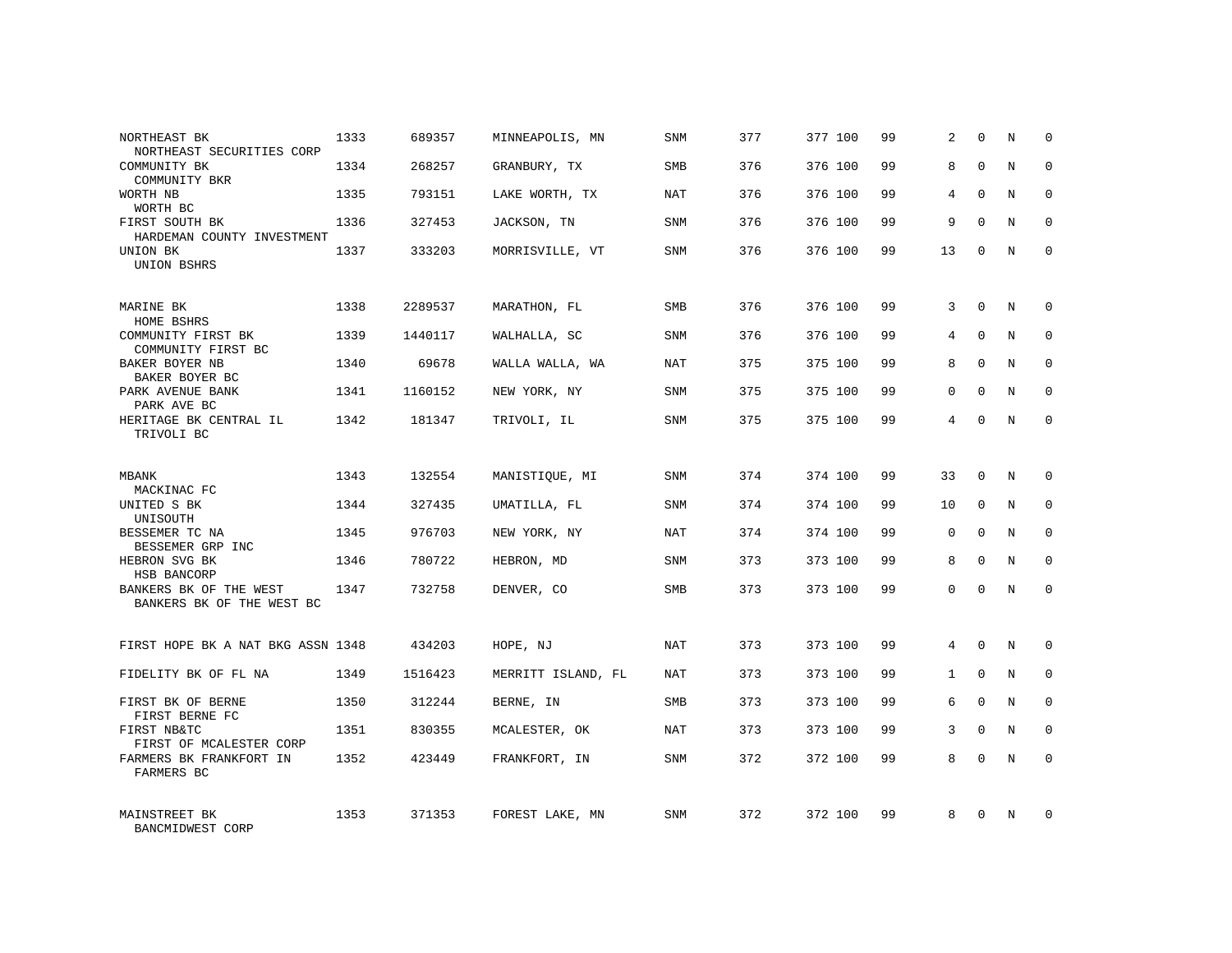| COMMUNITY BK<br>HOME BSHRS                                              | 1354 | 35244   | CABOT, AR           | SMB        | 371 | 371 100 | 99 | 10           | $\mathbf 0$  | N       | $\mathbf 0$ |
|-------------------------------------------------------------------------|------|---------|---------------------|------------|-----|---------|----|--------------|--------------|---------|-------------|
| CHOICE FNCL GRP<br>CHOICE FNCL HOLD                                     | 1355 | 826956  | GRAFTON, ND         | SNM        | 371 | 371 100 | 99 | 9            | $\Omega$     | N       | $\Omega$    |
| FIRST NB IL<br>FIRST LANSING BC                                         | 1356 | 1017032 | LANSING, IL         | NAT        | 371 | 371 100 | 99 | 7            | $\Omega$     | N       | $\mathbf 0$ |
| ENTERPRISE BK OF SC                                                     | 1357 | 457426  | EHRHARDT, SC        | SNM        | 371 | 371 100 | 99 | 12           | $\Omega$     | N       | $\mathbf 0$ |
| FIRST NAT BKG CO<br>FNBC BC                                             | 1358 | 100843  | ASH FLAT, AR        | NAT        | 371 | 371 100 | 99 | 12           | 0            | N       | $\mathbf 0$ |
| CONNECTICUT CMNTY BK NA<br>ASSOCIATED CMNTY BC                          | 1359 | 2756909 | WESTPORT, CT        | <b>NAT</b> | 371 | 371 100 | 99 | 6            | $\mathbf{0}$ | $\rm N$ | $\mathbf 0$ |
| SECURITY ST BK<br>SECURITY ST CORP                                      | 1360 | 111979  | CENTRALIA, WA       | SNM        | 371 | 371 100 | 99 | 12           | 0            | N       | $\mathbf 0$ |
| ROYAL BK MO<br>ROYAL BSHRS                                              | 1361 | 501459  | UNIVERSITY CITY, MO | <b>SNM</b> | 369 | 369 100 | 99 | 3            | $\Omega$     | N       | $\mathbf 0$ |
| PACIFIC NB                                                              | 1362 | 577137  | MIAMI, FL           | NAT        | 369 | 351 95  | 99 | 0            | $\mathbf{0}$ | Y       | 99          |
|                                                                         |      |         |                     |            |     |         |    |              |              |         |             |
| ALLEGHENY VALLEY BK<br>ALLEGHENY VALLEY BC                              | 1363 | 1829    | PITTSBURGH, PA      | SNM        | 369 | 369 100 | 99 | 10           | $\mathbf 0$  | N       | $\mathbf 0$ |
| BARTOW CTY BK<br><b>BARTOW BSHRS</b>                                    | 1364 | 152235  | CARTERSVILLE, GA    | <b>SNM</b> | 369 | 369 100 | 99 | 5            | $\mathbf{0}$ | N       | $\mathbf 0$ |
| COMMUNITY B&TC OF FL<br>FLORIDA CMTY BSHRS                              | 1365 | 2655495 | OCALA, FL           | <b>SNM</b> | 369 | 369 100 | 99 | 0            | $\mathbf 0$  | N       | $\mathbf 0$ |
| NEW CENTURY BK<br>NEW CENTURY BC                                        | 1366 | 2913887 | DUNN, NC            | SNM        | 368 | 368 100 | 99 | 2            | $\Omega$     | N       | $\mathbf 0$ |
| BRITTON & KOONTZ BK NA<br>BRITTON & KOONTZ CAP CORP                     | 1367 | 539939  | NATCHEZ, MS         | <b>NAT</b> | 368 | 368 100 | 99 | 5            | $\mathbf 0$  | N       | $\mathbf 0$ |
|                                                                         |      |         |                     |            |     |         |    |              |              |         |             |
| SECURITY ST BK<br>BRISCOE RANCH                                         | 1368 | 839068  | PEARSALL, TX        | <b>SNM</b> | 367 | 367 100 | 99 | $\mathbf{1}$ | $\mathbf{0}$ | N       | 0           |
| QUEENSTOWN BK OF MD<br>QUEENSTOWN BC OF MD                              | 1369 | 429021  | QUEENSTOWN, MD      | <b>SNM</b> | 367 | 367 100 | 99 | 6            | $\Omega$     | N       | $\mathbf 0$ |
| BANK FORWARD<br>SECURITY ST BHC                                         | 1370 | 812557  | HANNAFORD, ND       | <b>SNM</b> | 367 | 367 100 | 99 | 9            | $\mathbf{0}$ | N       | $\mathbf 0$ |
| ROCKWOOD BK<br>ROCKWOOD BSHRS                                           | 1371 | 1439456 | EUREKA, MO          | <b>SNM</b> | 366 | 366 100 | 99 | 3            | $\Omega$     | N       | $\Omega$    |
| MIRAE BK<br>MIRAE BC                                                    | 1372 | 3125016 | LOS ANGELES, CA     | <b>SNM</b> | 366 | 366 100 | 99 | 3            | $\mathbf{0}$ | N       | $\mathbf 0$ |
| SOUTHERN MO B&TC                                                        | 1373 | 272272  | POPLAR BLUFF, MO    | <b>SNM</b> | 366 | 366 100 | 99 | 7            | $\Omega$     | N       | $\Omega$    |
| SOUTHERN MO BANCORP<br>ENTERPRISE BK                                    | 1374 | 365455  | HOUSTON, TX         | <b>SNM</b> | 365 | 365 100 | 99 | 8            | $\mathbf{0}$ | N       | $\mathbf 0$ |
| FARMERS & MRCH BSHRS<br>TRADERS & FARMERS BK<br>TRADERS & FARMERS BSHRS | 1375 | 390336  | HALEYVILLE, AL      | <b>SNM</b> | 365 | 365 100 | 99 | 6            | $\mathbf 0$  | N       | $\mathbf 0$ |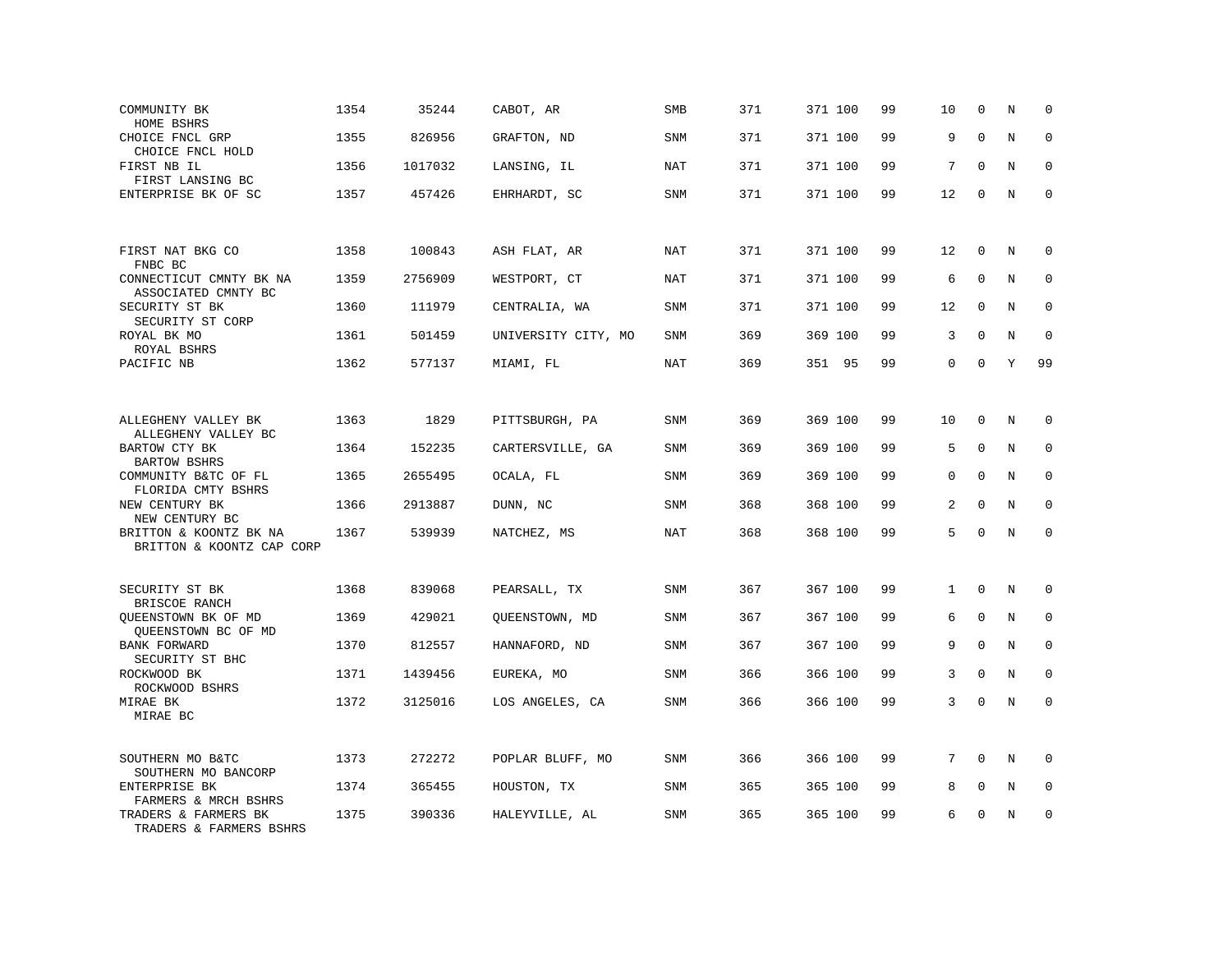| ISB CMNTY BK<br>IXONIA BSHRS                          | 1376 | 529341  | IXONIA, WI       | <b>SNM</b> | 365 | 365 100   | 99 | 5  | $\mathbf 0$  | N       | $\mathbf 0$ |
|-------------------------------------------------------|------|---------|------------------|------------|-----|-----------|----|----|--------------|---------|-------------|
| PEOPLES B&TC OF MADISON CTY<br>WHITAKER BC            | 1377 | 746513  | BEREA, KY        | SMB        | 365 | 365 100   | 99 | 11 | $\mathbf 0$  | $\rm N$ | $\mathbf 0$ |
| CLAYTON B&TC<br>CLAYTON BC                            | 1378 | 146654  | KNOXVILLE, TN    | <b>SNM</b> | 365 | 365 100   | 99 | 7  | $\mathbf 0$  | N       | $\mathbf 0$ |
| FIRST ST FNCL                                         | 1379 | 961811  | PINEVILLE, KY    | <b>SNM</b> | 365 | 365 100   | 99 | 7  | $\Omega$     | N       | $\mathbf 0$ |
| FIRST ST BSHRS<br>FIRST BK<br>FIRST BC                | 1380 | 451068  | KETCHIKAN, AK    | <b>SNM</b> | 364 | 364 100   | 99 | 8  | $\mathbf{0}$ | N       | $\mathbf 0$ |
| <b>JACKSON COUNTY BK</b><br>BANCORP OF SOUTHERN IN    | 1381 | 884442  | SEYMOUR, IN      | SNM        | 364 | 364 100   | 99 | 11 | $\mathbf 0$  | N       | $\mathbf 0$ |
| FARMERS & MERCHANTS BK<br>F&M BK CORP                 | 1382 | 713926  | TIMBERVILLE, VA  | SMB        | 364 | 364 100   | 99 | 8  | $\mathbf 0$  | N       | $\mathbf 0$ |
| FIRST ST BK                                           | 1383 | 924236  | WAYNESBORO, MS   | <b>SNM</b> | 364 | 364 100   | 99 | 10 | $\mathbf 0$  | N       | $\mathbf 0$ |
| FIRST ST CORP<br>FIRST MN BK                          | 1384 | 75053   | MINNETONKA, MN   | SNM        | 363 | 363 100   | 99 | 9  | $\mathbf 0$  | N       | $\mathbf 0$ |
| MCLEOD BSHRS<br><b>EVERGREENBANK</b>                  | 1385 | 942874  | SEATTLE, WA      | SNM        | 363 | 363 100   | 99 | 5  | $\mathbf 0$  | N       | $\mathbf 0$ |
| EVERGREENBANCORP<br>STERLING BK<br>STERLING BANCGROUP | 1386 | 147174  | LANTANA, FL      | SMB        | 363 | 363 100   | 99 | 2  | $\mathbf{0}$ | N       | $\mathbf 0$ |
| LYONS NB<br>LYONS BC                                  | 1387 | 323204  | LYONS, NY        | <b>NAT</b> | 363 | 363 100   | 99 | 9  | $\mathbf 0$  | N       | $\mathbf 0$ |
| CLEARFIELD B&TC                                       | 1388 | 975911  | CLEARFIELD, PA   | <b>SNM</b> | 363 | 363 100   | 99 | 12 | $\mathbf 0$  | N       | $\mathbf 0$ |
| CBT FNCL CORP<br>ANDERSON BROS BK                     | 1389 | 6329    | MULLINS, SC      | <b>SNM</b> | 363 | 363 100   | 99 | 13 | $\Omega$     | N       | $\mathbf 0$ |
| ANDERSON BSHRS<br>CENTRAL BK<br>COMMERCIAL FC         | 1390 | 546544  | STORM LAKE, IA   | SMB        | 362 | 362 100   | 99 | 8  | $\mathbf{0}$ | N       | 0           |
| CECIL BK<br>CECIL BC                                  | 1391 | 813572  | ELKTON, MD       | <b>SMB</b> | 362 | 362 100   | 99 | 9  | $\mathbf{0}$ | N       | $\mathbf 0$ |
| DIAMOND BK<br>BAINUM BANCORP                          | 1392 | 27847   | MURFREESBORO, AR | SNM        | 362 | 362 100   | 99 | 10 | 0            | N       | $\Omega$    |
| FIRSTBANK<br>FIRSTBANK HC                             | 1393 | 365651  | LONGMONT, CO     | SNM        | 362 | 362 100   | 99 | 4  | $\Omega$     | N       | 0           |
| VERMILLION ST BK<br>VERMILLION BSHRS                  | 1394 | 208057  | VERMILLION, MN   | <b>SNM</b> | 361 | 361 100   | 99 | 4  | $\mathbf{0}$ | N       | 0           |
| 21ST CENTURY BK<br>DOLPHIN FAMILY MGMT CO             | 1395 | 340256  | LORETTO, MN      | SNM        | 361 | 361 100   | 99 | 4  | $\Omega$     | N       | $\mathbf 0$ |
| HABIB AMER BK<br>MAHAM BETEILIGUNGSGESELLSCHAFT       | 1396 | 245016  | NEW YORK, NY     | <b>SNM</b> | 360 | 290<br>80 | 99 | 4  | $\mathbf{0}$ | Υ       | 25          |
| GREER ST BK<br><b>GREER BSHRS</b>                     | 1397 | 1356526 | GREER, SC        | <b>SNM</b> | 360 | 360 100   | 99 | 3  | $\mathbf 0$  | N       | $\mathbf 0$ |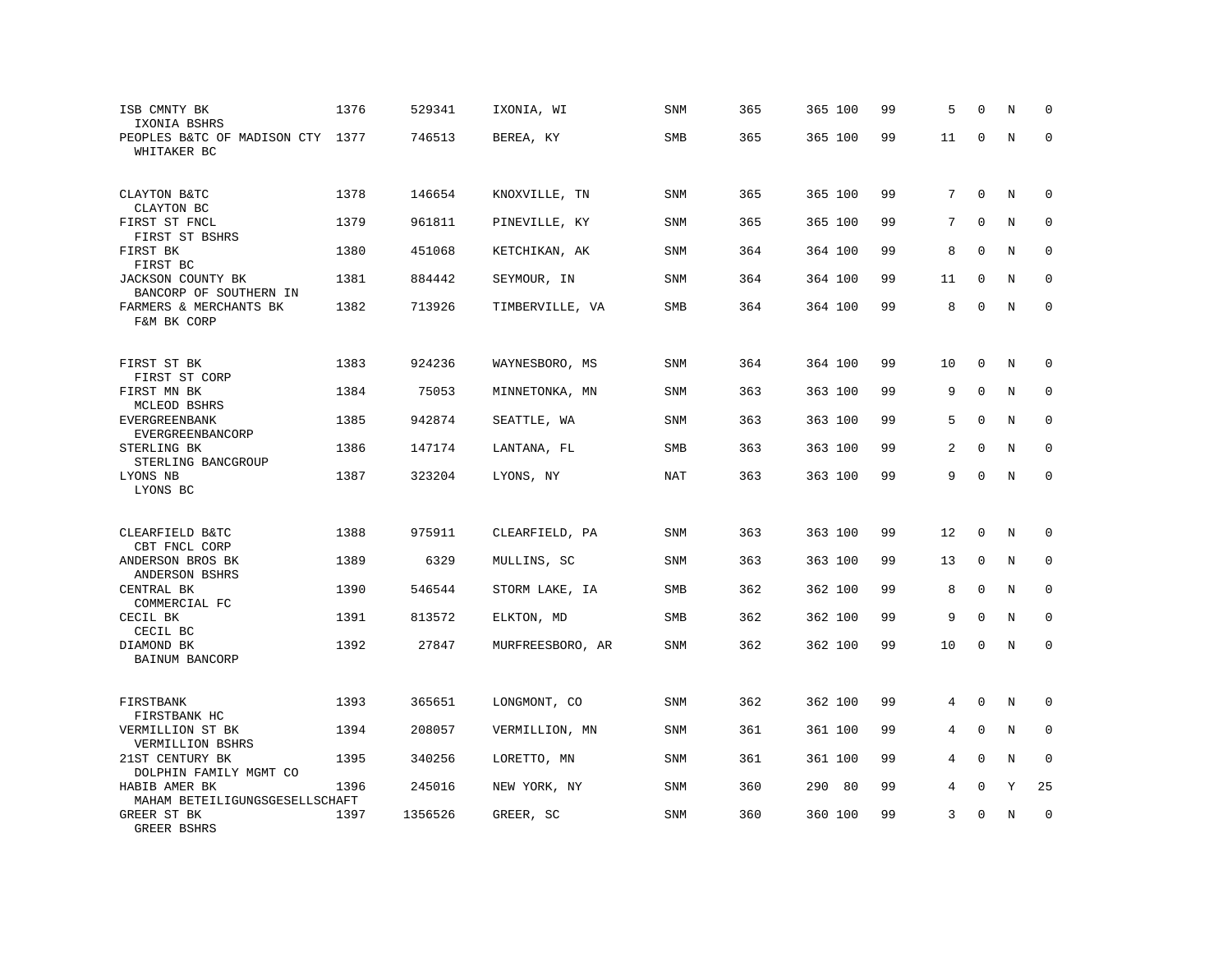| PEOPLES B&TC<br>LINCOLN COUNTY BANCORP                     | 1398 | 909055  | TROY, MO          | <b>SMB</b> | 360 | 360 100 | 99 | 5              | $\Omega$     | N              | $\Omega$     |
|------------------------------------------------------------|------|---------|-------------------|------------|-----|---------|----|----------------|--------------|----------------|--------------|
| <b>OUAIL CREEK BK NA</b><br><b>QUAIL CREEK BSHRS</b>       | 1399 | 507152  | OKLAHOMA CITY, OK | <b>NAT</b> | 359 | 359 100 | 99 | 0              | $\Omega$     | N              | $\mathbf 0$  |
| CALVIN B TAYLOR BKG CO BERLI 1400<br>CALVIN B TAYLOR BSHRS |      | 39327   | BERLIN, MD        | <b>SNM</b> | 359 | 359 100 | 99 | 9              | $\Omega$     | N              | 0            |
| FIRSTBANK OF AVON<br>FIRSTBANK HC                          | 1401 | 943059  | AVON, CO          | <b>SNM</b> | 359 | 359 100 | 99 | 3              | $\Omega$     | N              | $\mathbf 0$  |
| SIGNATURE BK<br>COMMUNITY FIRST BSHRS                      | 1402 | 3350724 | FAYETTEVILLE, AR  | SNM        | 357 | 357 100 | 99 | 0              | $\mathbf 0$  | N              | $\mathbf 0$  |
| SIGNATURE BK<br>HOME BSHRS                                 | 1402 | 3350724 | FAYETTEVILLE, AR  | SNM        |     |         |    |                |              |                |              |
| BANK OF BENTON<br>COMMUNITY FNCL SVC ESOP                  | 1403 | 698144  | BENTON, KY        | <b>SNM</b> | 357 | 357 100 | 99 | 5              | $\Omega$     | N              | 0            |
| <b>FARMERS NB</b><br>FARMERS BC                            | 1404 | 307062  | BUHL, ID          | <b>NAT</b> | 357 | 357 100 | 99 | 4              | $\mathbf 0$  | N              | $\mathbf 0$  |
| MIDSOUTH BK NA<br>MIDSOUTH BC                              | 1405 | 929932  | DOTHAN, AL        | NAT        | 356 | 356 100 | 99 | 8              | $\mathbf{0}$ | N              | $\mathbf 0$  |
| COMMUNITY BK<br>CB FNCL SERV INC                           | 1406 | 371924  | CARMICHAELS, PA   | <b>SNM</b> | 356 | 356 100 | 99 | 11             | $\mathbf 0$  | N              | $\mathbf 0$  |
| MIDDLEFIELD BKG CO<br>MIDDLEFIELD BC                       | 1407 | 177920  | MIDDLEFIELD, OH   | <b>SNM</b> | 355 | 355 100 | 99 | 5              | $\mathbf 0$  | N              | 0            |
| SUSSEX BK<br>SUSSEX BC                                     | 1408 | 403106  | FRANKLIN, NJ      | <b>SNM</b> | 355 | 355 100 | 99 | 8              | $\mathbf 0$  | N              | $\mathbf 0$  |
| WELLS FARGO BK<br>WELLS FARGO & CO                         | 1409 | 167565  | LOS ANGELES, CA   | SNM        | 355 | 355 100 | 99 | 0              | $\mathbf 0$  | N              | 0            |
| UNION NB                                                   | 1410 | 963730  | ELGIN, IL         | NAT        | 355 | 355 100 | 99 | $\overline{a}$ | $\Omega$     | N              | $\mathbf{0}$ |
| ELGIN BSHRS<br>DENMARK ST BK<br>DENMARK BSHRS              | 1411 | 222446  | DENMARK, WI       | SNM        | 354 | 354 100 | 99 | 5              | $\mathbf 0$  | N              | $\mathbf 0$  |
| CITIZENS BK<br>CITIZENS BC                                 | 1412 | 98463   | CORVALLIS, OR     | SNM        | 354 | 354 100 | 99 | 11             | 0            | $\rm N$        | 0            |
| BANK OF MARION<br>SOUTHWEST VA BSHRS                       | 1413 | 858528  | MARION, VA        | SMB        | 354 | 354 100 | 99 | 13             | 0            | N              | $\mathbf 0$  |
| OLD FT BKG CO<br>GILLMOR FNCL SVC                          | 1414 | 564324  | OLD FORT, OH      | SNM        | 354 | 354 100 | 99 | 4              | $\Omega$     | $\overline{N}$ | $\Omega$     |
| STATE BK OF INDIA CA                                       | 1415 | 779968  | LOS ANGELES, CA   | SNM        | 354 | 354 100 | 99 | 4              | $\mathbf 0$  | N              | 100          |
| SECURITY BK OF GWINNETT CTY 1416<br>SECURITY BK CORP       |      | 3172038 | SUWANEE, GA       | SNM        | 354 | 354 100 | 99 | 0              | $\Omega$     | N              | $\Omega$     |
| COMMUNITY BK OF BROWARD                                    | 1417 | 3082052 | DANIA BEACH, FL   | SNM        | 354 | 354 100 | 99 | 3              | 0            | N              | 0            |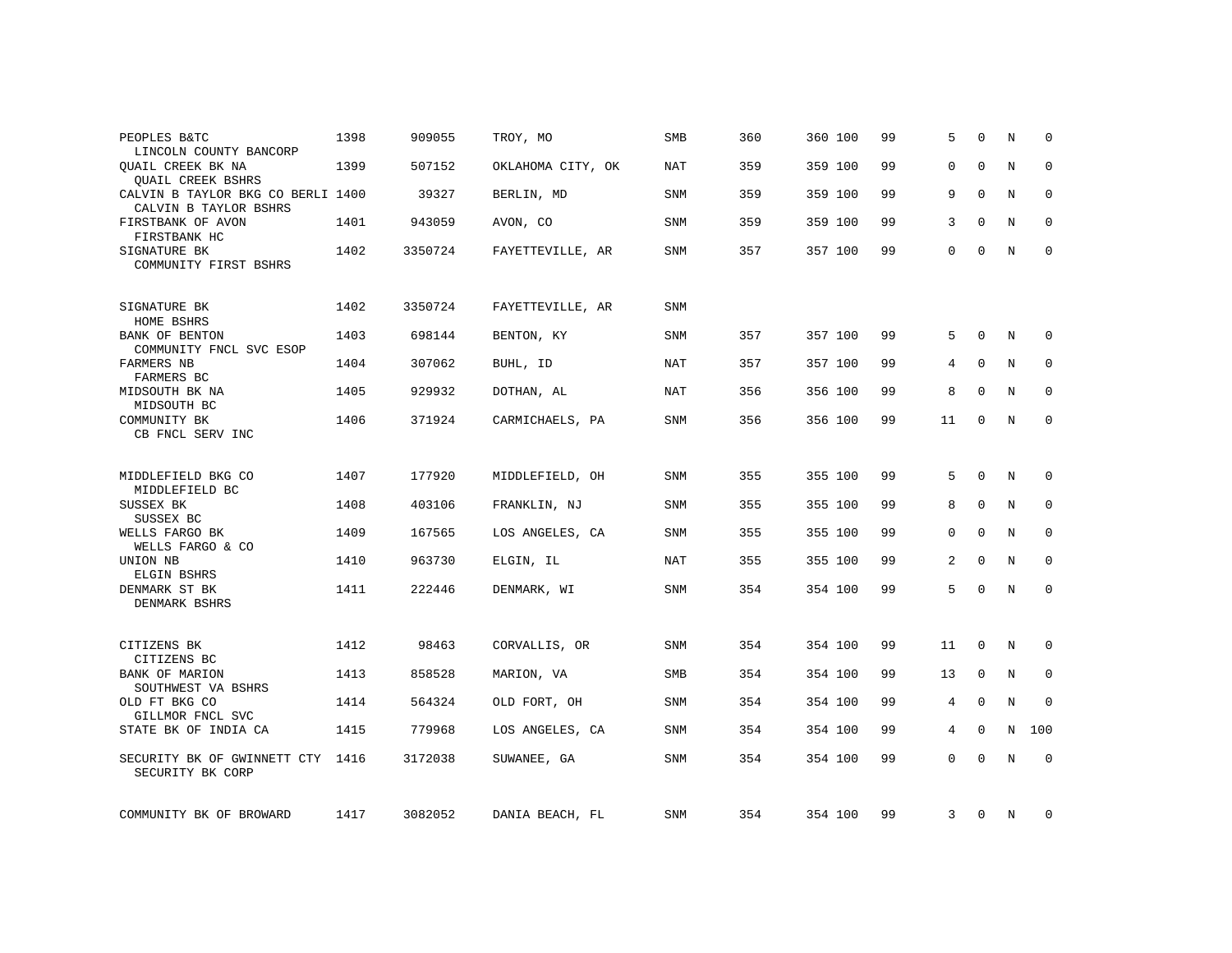| MOHAVE ST BK<br>STATE BK CORP                     | 1418 | 1897270 | LAKE HAVASU CITY, AZ | SNM        | 354 | 354 100 | 99 | 3            | $\mathbf 0$  | N | $\mathbf 0$  |
|---------------------------------------------------|------|---------|----------------------|------------|-----|---------|----|--------------|--------------|---|--------------|
| CITIZENS FIRST BK<br>CITIZENS FIRST CORP          | 1419 | 2751007 | BOWLING GREEN, KY    | <b>SNM</b> | 353 | 353 100 | 99 | 6            | $\Omega$     | N | $\Omega$     |
| WESTERN BK<br>WESTERN BSHRS                       | 1420 | 829256  | SAINT PAUL, MN       | SNM        | 353 | 353 100 | 99 | 5            | $\mathbf{0}$ | N | $\mathbf 0$  |
| TALLAHASSEE ST BK<br>SYNOVUS FC                   | 1421 | 149235  | TALLAHASSEE, FL      | <b>SNM</b> | 353 | 353 100 | 99 | 3            | $\Omega$     | N | $\mathbf 0$  |
| FIRST NB<br>FIRST NAT BSHRS ESOP & 401 K T        | 1422 | 805250  | GOODLAND, KS         | NAT        | 353 | 353 100 | 99 | 9            | $\Omega$     | N | $\Omega$     |
| FIRSTBANK CHERRY CREEK<br>FIRSTBANK HC            | 1423 | 662453  | DENVER, CO           | SNM        | 353 | 353 100 | 99 | 4            | $\mathbf 0$  | N | 0            |
| EDMONTON ST BK<br>EDMONTON BSHRS                  | 1424 | 845247  | GLASGOW, KY          | <b>SNM</b> | 353 | 353 100 | 99 | 8            | $\Omega$     | N | $\mathbf{0}$ |
| HAMLIN B&TC                                       | 1425 | 291611  | SMETHPORT, PA        | SNM        | 352 | 352 100 | 99 | 6            | $\Omega$     | N | $\mathbf 0$  |
| 1ST UNITED BK<br>1ST UNITED BC                    | 1426 | 2860440 | BOCA RATON, FL       | <b>SMB</b> | 352 | 352 100 | 99 | 5            | $\Omega$     | N | $\mathbf 0$  |
| BANK NA<br>NBM CORP                               | 1427 | 829050  | MCALESTER, OK        | NAT        | 352 | 352 100 | 99 | 6            | $\mathbf 0$  | N | 0            |
| FIRST KENTUCKY BK INC<br>EXCHANGE BSHRS           | 1428 | 263243  | MAYFIELD, KY         | SNM        | 351 | 351 100 | 99 | 10           | $\mathbf 0$  | N | $\mathbf 0$  |
| FIRST SOUTH BK<br>FIRST SOUTH BC                  | 1429 | 2491291 | SPARTANBURG, SC      | SNM        | 351 | 351 100 | 99 | 3            | $\mathbf 0$  | N | $\mathbf 0$  |
| AMERICAN GATEWAY BK<br>AMERICAN GATEWAY FNCL CORP | 1430 | 893538  | BATON ROUGE, LA      | SNM        | 350 | 350 100 | 99 | 13           | $\mathbf 0$  | N | $\mathbf 0$  |
| BANK OF GA<br>GEORGIA BSHRS                       | 1431 | 2885171 | PEACHTREE CITY, GA   | SNM        | 350 | 350 100 | 99 | 7            | $\Omega$     | N | $\mathbf 0$  |
| FIRST METRO BK<br>FIRST METRO BC                  | 1432 | 1222519 | MUSCLE SHOALS, AL    | SNM        | 350 | 350 100 | 99 | 7            | $\mathbf 0$  | N | 0            |
| BANK OF CMRC<br>BANK OF CMRC HOLD                 | 1433 | 2938143 | SARASOTA, FL         | SNM        | 349 | 349 100 | 99 | 0            | $\mathbf 0$  | N | 0            |
| TRADITION BK<br>TRADITION BSHRS                   | 1434 | 468954  | HOUSTON, TX          | SMB        | 349 | 349 100 | 99 | 6            | $\mathbf 0$  | N | $\mathbf 0$  |
| CLINTON NB<br>W J YOUNG & CO                      | 1435 | 773443  | CLINTON, IA          | NAT        | 349 | 349 100 | 99 | 8            | $\mathbf 0$  | N | $\mathbf 0$  |
| SECURITY BK OF JONES CTY<br>SECURITY BK CORP      | 1436 | 622831  | GRAY, GA             | SNM        | 349 | 349 100 | 99 | $\mathbf{1}$ | $\mathbf 0$  | N | $\mathbf 0$  |
| <b>EVERTRUST BK</b><br>IBT HOLD CORP              | 1437 | 2297998 | CITY OF INDUSTRY, CA | SNM        | 348 | 348 100 | 99 | 3            | $\Omega$     | N | 100          |
| INLAND B&TC<br>INLAND BC HC                       | 1438 | 1978535 | HILLSIDE, IL         | <b>SNM</b> | 348 | 348 100 | 99 | 2            | $\mathbf 0$  | N | $\mathbf 0$  |
| BANK OF NEW ALBANY<br><b>BNA BSHRS</b>            | 1439 | 916745  | NEW ALBANY, MS       | SNM        | 347 | 347 100 | 99 | 3            | $\mathbf 0$  | N | $\mathbf 0$  |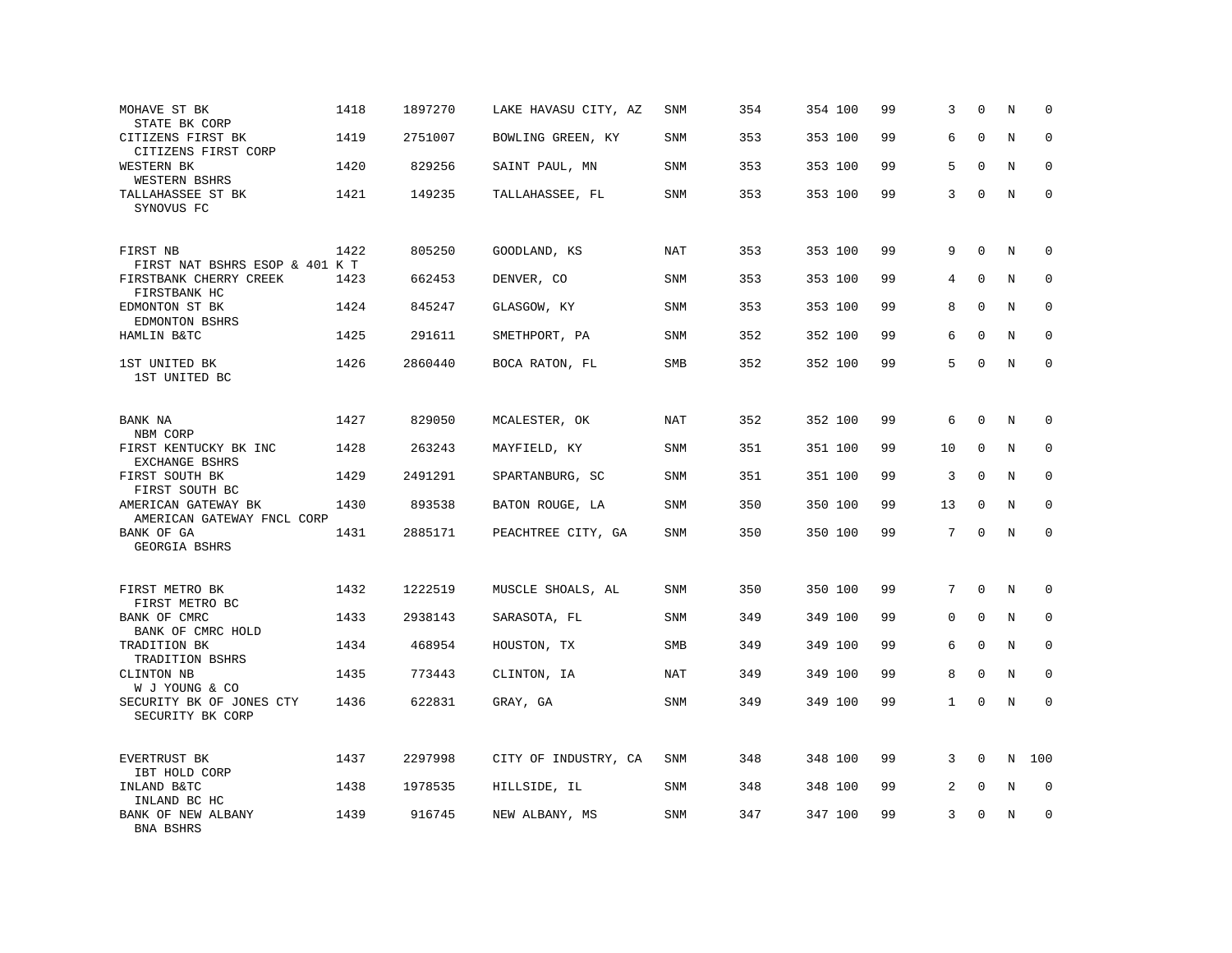| SHOSHONE FIRST BK<br>UNITED BC OF WY        | 1440 | 884059  | CODY, WY            | SMB        | 347 | 347 100 | 99 | 4            | $\mathbf 0$ | N       | $\mathbf 0$ |
|---------------------------------------------|------|---------|---------------------|------------|-----|---------|----|--------------|-------------|---------|-------------|
| BREMER BK NA<br>OTTO BREMER FOUNDATION      | 1441 | 275750  | BRAINERD, MN        | <b>NAT</b> | 347 | 347 100 | 99 | 4            | $\Omega$    | $\rm N$ | $\mathbf 0$ |
| <b>JACKSONVILLE BK</b><br>JACKSONVILLE BC   | 1442 | 2737775 | JACKSONVILLE, FL    | SNM        | 347 | 347 100 | 99 | 2            | $\mathbf 0$ | N       | 0           |
| FREMONT NB&TC<br>LAURITZEN CORP             | 1443 | 264558  | FREMONT, NE         | NAT        | 347 | 347 100 | 99 | 2            | $\mathbf 0$ | N       | $\mathbf 0$ |
| WEST POINTE BK<br>WEST POINTE BSHRS         | 1444 | 2371816 | OSHKOSH, WI         | SNM        | 347 | 347 100 | 99 | 0            | $\mathbf 0$ | N       | $\mathbf 0$ |
| BANKANNAPOLIS<br>ANNAPOLIS BC               | 1445 | 1434826 | ANNAPOLIS, MD       | <b>SMB</b> | 347 | 347 100 | 99 | 6            | $\Omega$    | N       | $\mathbf 0$ |
| MCINTOSH CMRL BK<br>MCB FNCL GRP            | 1446 | 3123106 | CARROLLTON, GA      | SNM        | 347 | 347 100 | 99 | 4            | $\Omega$    | N       | $\mathbf 0$ |
| ONE B&T NA<br>ONEFINANCIAL CORP             | 1447 | 568144  | LITTLE ROCK, AR     | NAT        | 346 | 346 100 | 99 | 9            | $\Omega$    | N       | $\mathbf 0$ |
| CARROLLTON BK<br>CARROLLTON BC              | 1448 | 854520  | BALTIMORE, MD       | SNM        | 346 | 346 100 | 99 | 10           | $\mathbf 0$ | N       | $\mathbf 0$ |
| SAINT JOHNS B&TC<br>UNITY BSHRS             | 1449 | 173557  | SAINT JOHN, MO      | <b>SNM</b> | 346 | 346 100 | 99 | 6            | $\mathbf 0$ | N       | $\mathbf 0$ |
| FARMERS B&TC<br>FARMERS CAPITAL BK CORP     | 1450 | 607511  | GEORGETOWN, KY      | <b>SNM</b> | 346 | 346 100 | 99 | 7            | $\mathbf 0$ | N       | $\mathbf 0$ |
| FIRST NB&TC<br>MOUNTAIN HOME BSHRS          | 1451 | 26242   | MOUNTAIN HOME, AR   | NAT        | 345 | 345 100 | 99 | 7            | $\mathbf 0$ | N       | $\mathbf 0$ |
| BANK OF CLARK CTY<br>CLARK CTY BC           | 1452 | 2769383 | VANCOUVER, WA       | SNM        | 345 | 345 100 | 99 | 0            | $\mathbf 0$ | N       | $\mathbf 0$ |
| FIRST NB OF GRIFFIN                         | 1453 | 563233  | GRIFFIN, GA         | NAT        | 344 | 344 100 | 99 | 6            | $\Omega$    | N       | $\mathbf 0$ |
| COMMUNITY B&TC OF SE AL<br>SYNOVUS FC       | 1454 | 313531  | ENTERPRISE, AL      | SNM        | 344 | 344 100 | 99 | 5            | $\mathbf 0$ | N       | $\mathbf 0$ |
| CHINESE AMER BK<br>CAB HOLD LLC             | 1455 | 714811  | NEW YORK, NY        | <b>SNM</b> | 343 | 343 100 | 99 | 2            | $\mathbf 0$ | Y       | $\mathbf 0$ |
| NORTHUMBERLAND NB<br>NORTHUMBERLAND BC      | 1456 | 70414   | NORTHUMBERLAND, PA  | NAT        | 343 | 343 100 | 99 | 4            | $\Omega$    | N       | $\Omega$    |
| PRIMESOUTH BK<br><b>JONES BSHRS</b>         | 1457 | 1011638 | BLACKSHEAR, GA      | SNM        | 343 | 343 100 | 99 | 2            | $\Omega$    | N       | 0           |
| FIRST ST BK MIDDLEBURY<br>CRYSTAL VALLEY FC | 1458 | 967046  | MIDDLEBURY, IN      | SNM        | 343 | 343 100 | 99 | 4            | $\mathbf 0$ | N       | $\mathbf 0$ |
| COUNTY BK                                   | 1459 | 1459735 | REHOBOTH BEACH, DE  | SNM        | 342 | 342 100 | 99 | 8            | $\Omega$    | N       | $\Omega$    |
| PORT WASHINGTON ST BK<br>PORT BSHRS         | 1460 | 937740  | PORT WASHINGTON, WI | SNM        | 342 | 342 100 | 99 | 7            | $\mathbf 0$ | N       | 0           |
| NORTH HOUSTON BK<br>FBOP CORP               | 1461 | 215756  | HOUSTON, TX         | <b>SNM</b> | 342 | 342 100 | 99 | $\mathbf{1}$ | $\mathbf 0$ | N       | $\mathbf 0$ |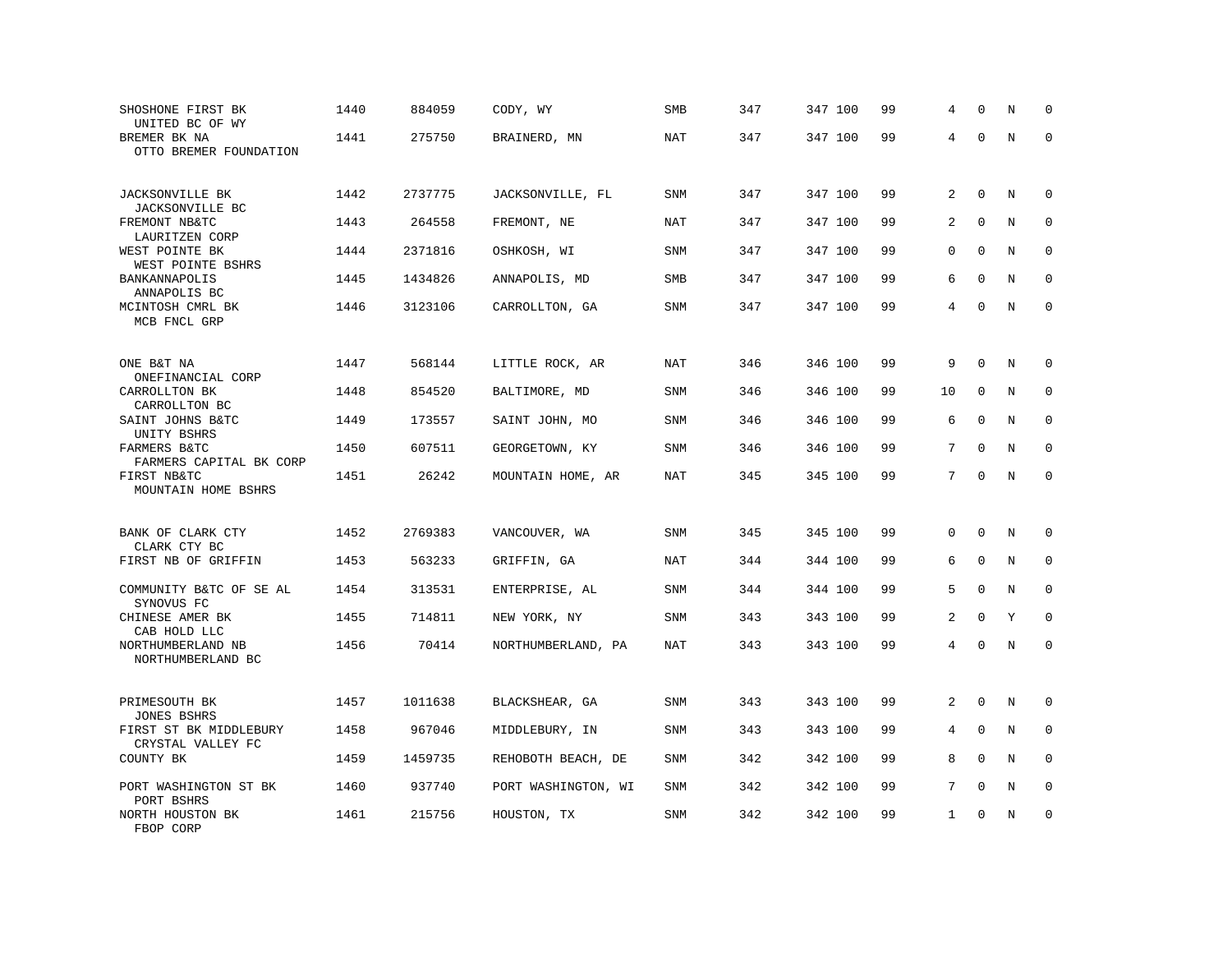| SEAWAY NB CHICAGO<br>SEAWAY BSHRS                     | 1462 | 673431  | CHICAGO, IL                | <b>NAT</b> | 341 | 341 100 | 99 | 5            | $\mathbf 0$  | N          | $\mathbf 0$ |
|-------------------------------------------------------|------|---------|----------------------------|------------|-----|---------|----|--------------|--------------|------------|-------------|
| PEOPLES BK OF CMRC<br><b>DUKE FNCL GROUP</b>          | 1463 | 151751  | CAMBRIDGE, MN              | <b>SNM</b> | 341 | 341 100 | 99 | 5            | $\Omega$     | N          | $\Omega$    |
| SOUTHERN MI B&TC<br>SOUTHERN MI BC                    | 1464 | 822042  | COLDWATER, MI              | SNM        | 340 | 340 100 | 99 | 11           | $\Omega$     | N          | $\mathbf 0$ |
| NORTHPOINTE BK<br>NORTHPOINTE BSHRS                   | 1465 | 2737980 | GRAND RAPIDS, MI           | <b>SNM</b> | 340 | 340 100 | 99 | $\Omega$     | $\Omega$     | N          | $\mathbf 0$ |
| CEDAR RAPIDS B&TC<br>QCR HOLD                         | 1466 | 3029589 | CEDAR RAPIDS, IA           | <b>SMB</b> | 340 | 340 100 | 99 | $\mathbf{1}$ | $\Omega$     | N          | $\Omega$    |
| TWO RIVER COMM BK<br>COMMUNITY PTNR BC                | 1467 | 2888789 | MIDDLETOWN, NJ             | <b>SNM</b> | 339 | 339 100 | 99 | 7            | $\Omega$     | $_{\rm N}$ | $\Omega$    |
| FACTORY POINT NB OF MANCHEST 1468<br>FACTORY POINT BC |      | 172804  | MANCHESTER CENTER, VT      | NAT        | 339 | 339 100 | 99 | 6            | $\mathbf{0}$ | N          | $\mathbf 0$ |
| CENTRIX B&TC                                          | 1469 | 2816474 | BEDFORD, NH                | <b>SNM</b> | 339 | 339 100 | 99 | 5            | $\Omega$     | N          | $\mathbf 0$ |
| FIRST NB CENTRAL TX<br>FCT BSHRS                      | 1470 | 369659  | WACO, TX                   | NAT        | 339 | 339 100 | 99 | 3            | $\Omega$     | N          | 0           |
| FIDELITY BK<br>FIDELITY HC                            | 1471 | 9357    | EDINA, MN                  | <b>SNM</b> | 339 | 339 100 | 99 | $\mathbf{1}$ | $\Omega$     | N          | $\mathbf 0$ |
| ADVANTAGE BK<br>ADVANTAGE BC                          | 1472 | 2927615 | LOVELAND, CO               | <b>SNM</b> | 339 | 339 100 | 99 | 3            | $\Omega$     | N          | $\mathbf 0$ |
| CITIZENS TR BK<br>CITIZENS BSHRS CORP                 | 1473 | 680130  | ATLANTA, GA                | <b>SMB</b> | 339 | 339 100 | 99 | 14           | $\Omega$     | N          | $\mathbf 0$ |
| KLEBERG FIRST NB<br>KLEBERG AND CO BKR                | 1474 | 556459  | KINGSVILLE, TX             | NAT        | 339 | 339 100 | 99 | 9            | $\Omega$     | N          | $\mathbf 0$ |
| COMMUNITY NB<br>COMMUNITY BC                          | 1475 | 270504  | DERBY, VT                  | NAT        | 339 | 339 100 | 99 | 8            | $\Omega$     | N          | $\mathbf 0$ |
| FRONTIER BK<br>FRONTIER NAT CORP                      | 1476 | 255136  | LA GRANGE, GA              | SNM        | 338 | 338 100 | 99 | 12           | $\Omega$     | N          | $\mathbf 0$ |
| LANDMARK BK NA<br>GIANT HOLD                          | 1477 | 2721765 | FORT LAUDERDALE, FL        | NAT        | 338 | 338 100 | 99 | $\mathbf{1}$ | $\mathbf{0}$ | N          | $\mathbf 0$ |
| COASTALSTATES BK<br>COASTAL SOUTH BSHRS               | 1478 | 3274709 | HILTON HEAD ISLAND, SC SNM |            | 338 | 338 100 | 99 | $\mathbf 0$  | $\mathbf{0}$ | N          | 0           |
| FIRST NB IN GREEN FOREST<br>FIRST NATIONAL BANCORP    | 1479 | 261940  | GREEN FOREST, AR           | NAT        | 338 | 338 100 | 99 | 7            | $\Omega$     | N          | $\mathbf 0$ |
| MERCHANTS & SOUTHERN BK<br>MERCHANTS & S BK OF FL     | 1480 | 726234  | GAINESVILLE, FL            | SNM        | 338 | 338 100 | 99 | 8            | $\Omega$     | N          | 0           |
| COMMERCIAL BK & TR OF PA<br>COMMERCIAL NAT FNCL CORP  | 1481 | 945026  | LATROBE, PA                | <b>SNM</b> | 337 | 337 100 | 99 | 10           | $\Omega$     | N          | $\mathbf 0$ |
| BANK OF ELMWOOD<br>BANK ELMWOOD ESOP & 401K PLAN      | 1482 | 264941  | RACINE, WI                 | <b>SMB</b> | 337 | 337 100 | 99 | 4            | $\Omega$     | N          | $\Omega$    |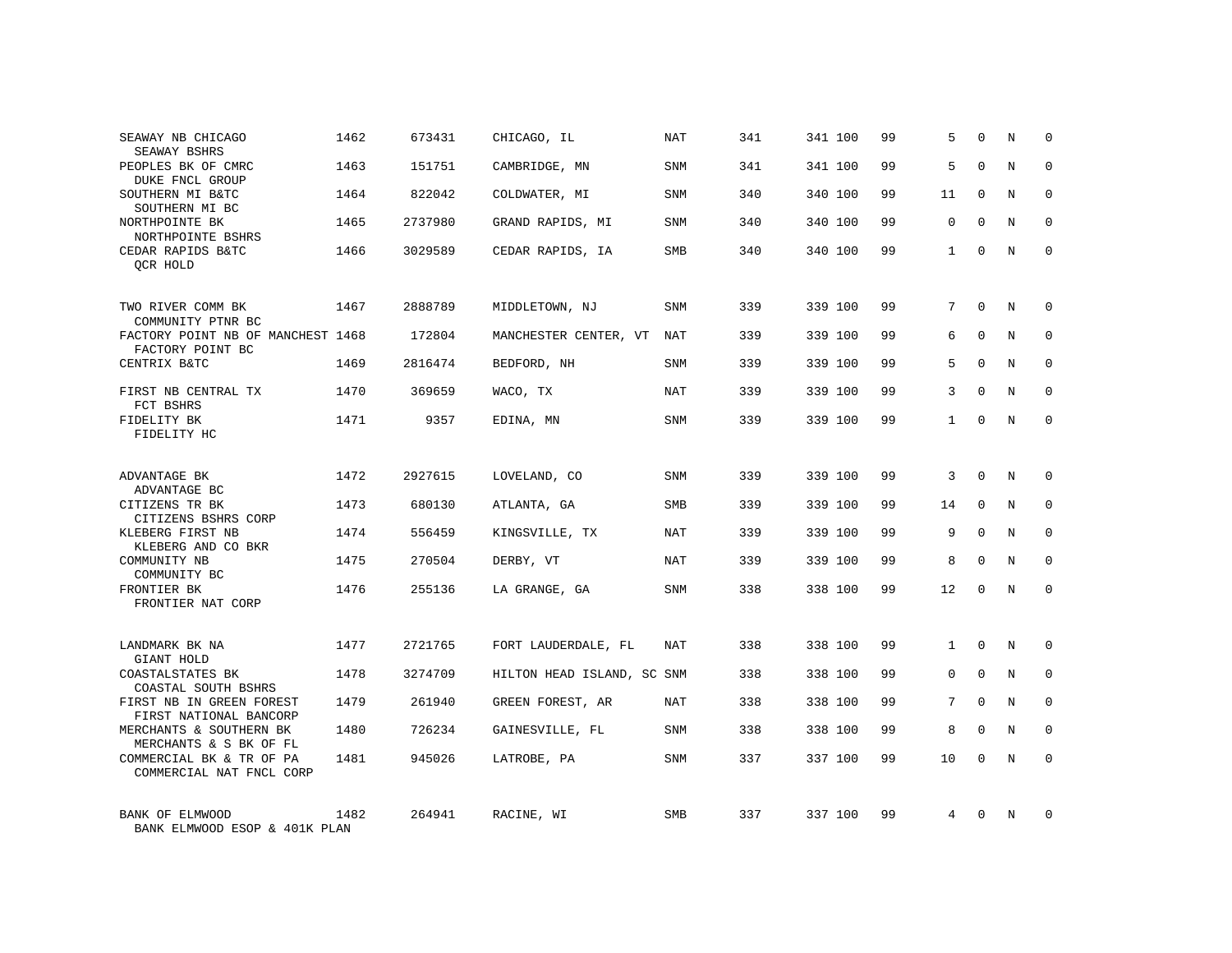| 1ST INDEPENDENCE BK<br>1ST INDEPENDENCE FNCL GROUP | 1483 | 234645  | LOUISVILLE, KY   | SNM        | 336 | 336 100 | 99 | 6            | $\mathbf 0$  | N           | $\mathbf 0$ |
|----------------------------------------------------|------|---------|------------------|------------|-----|---------|----|--------------|--------------|-------------|-------------|
| COMMUNITY BK<br>COMMUNITY BSHRS                    | 1484 | 779360  | JOSEPH, OR       | SNM        | 336 | 336 100 | 99 | 12           | $\mathbf{0}$ | N           | $\mathbf 0$ |
| COMMUNITY B&T<br>COMMUNITY CO                      | 1485 | 549862  | WACO, TX         | SNM        | 336 | 336 100 | 99 | 2            | $\Omega$     | N           | $\mathbf 0$ |
| HYDE PARK B&TC<br>HPK FC                           | 1486 | 5331    | CHICAGO, IL      | SNM        | 335 | 335 100 | 99 | $\mathbf{1}$ | $\mathbf 0$  | N           | $\mathbf 0$ |
| CORN BELT B&TC<br>CORN BELT BANCORP                | 1487 | 391249  | PITTSFIELD, IL   | <b>SNM</b> | 335 | 335 100 | 99 | 2            | $\Omega$     | N           | $\mathbf 0$ |
| COLONY BK OF ASHBURN<br>COLONY BC                  | 1488 | 22235   | ASHBURN, GA      | SNM        | 335 | 335 100 | 99 | 10           | $\mathbf 0$  | N           | 0           |
| FOUNDERS B&TC<br>FOUNDERS FC                       | 1489 | 1933927 | GRAND RAPIDS, MI | SNM        | 335 | 335 100 | 99 | 2            | $\Omega$     | N           | $\mathbf 0$ |
| BANKFIRST<br>BANKFIRST BC                          | 1490 | 1401686 | WINTER PARK, FL  | SNM        | 334 | 334 100 | 99 | 5            | $\Omega$     | N           | $\Omega$    |
| HERRING BK<br>HERRING BC                           | 1491 | 610164  | AMARILLO, TX     | SNM        | 334 | 334 100 | 99 | 7            | $\mathbf{0}$ | N           | $\mathbf 0$ |
| PEOPLES BK<br>WINTER TR OF 12/3/74                 | 1492 | 177957  | LAWRENCE, KS     | <b>SMB</b> | 334 | 334 100 | 99 | 13           | 0            | N           | $\mathbf 0$ |
| ADAMS NB<br>ABIGAIL ADAMS NAT BC                   | 1493 | 659622  | WASHINGTON, DC   | NAT        | 333 | 333 100 | 99 | 6            | $\mathbf{0}$ | N           | $\mathbf 0$ |
| PREMIER CMRL BK NA<br>PREMIER CMRL BC              | 1494 | 3073199 | ANAHEIM, CA      | NAT        | 333 | 333 100 | 99 | 0            | $\mathbf 0$  | $\mathbf N$ | $\mathbf 0$ |
| UNITED BKR BK<br>UNITED BKR BC                     | 1495 | 930358  | BLOOMINGTON, MN  | <b>SMB</b> | 333 | 333 100 | 99 | $\Omega$     | $\Omega$     | N           | $\Omega$    |
| FIRST B&TC<br>FIRST BK LUBBOCK BSHRS               | 1496 | 294564  | LUBBOCK, TX      | SNM        | 333 | 333 100 | 99 | 2            | $\mathbf 0$  | N           | $\mathbf 0$ |
| FIRST ST BK<br>TRI-CTY FNCL GRP                    | 1497 | 887340  | MENDOTA, IL      | <b>SNM</b> | 333 | 333 100 | 99 | 7            | $\mathbf{0}$ | N           | $\mathbf 0$ |
| OCONEE ST BK<br>OCONEE FC                          | 1498 | 573036  | WATKINSVILLE, GA | SNM        | 333 | 333 100 | 99 | 4            | $\mathbf 0$  | N           | $\mathbf 0$ |
| INTERNATIONAL FNC BK                               | 1499 | 867632  | MIAMI, FL        | SNM        | 332 | 331 100 | 99 | 3            | $\mathbf 0$  | Y           | $\mathbf 0$ |
| HERITAGE BK<br>HERITAGE ESOP                       | 1500 | 27838   | FRANKFORT, IL    | SNM        | 332 | 332 100 | 99 | 4            | $\Omega$     | N           | $\Omega$    |
| FIRST CMRL BK<br>METROPOLITAN BK GRP               | 1501 | 48730   | CHICAGO, IL      | SNM        | 332 | 332 100 | 99 | 6            | $\mathbf 0$  | $\rm N$     | $\mathbf 0$ |
| OUACHITA INDP BK<br>OUACHITA BSHRS CORP            | 1502 | 2454607 | MONROE, LA       | SNM        | 332 | 332 100 | 99 | 9            | $\Omega$     | N           | 0           |
| FIRST NB<br>FIRST MIDWEST ACQUISITION CORP         | 1503 | 839255  | MIDWEST CITY, OK | <b>NAT</b> | 332 | 332 100 | 99 | 4            | $\mathbf 0$  | N           | $\mathbf 0$ |
| FIRST ST B&TC<br>MURPHY-PAYNE INV                  | 1504 | 1012251 | CARTHAGE, TX     | SNM        | 331 | 331 100 | 99 | 0            | $\Omega$     | N           | $\mathbf 0$ |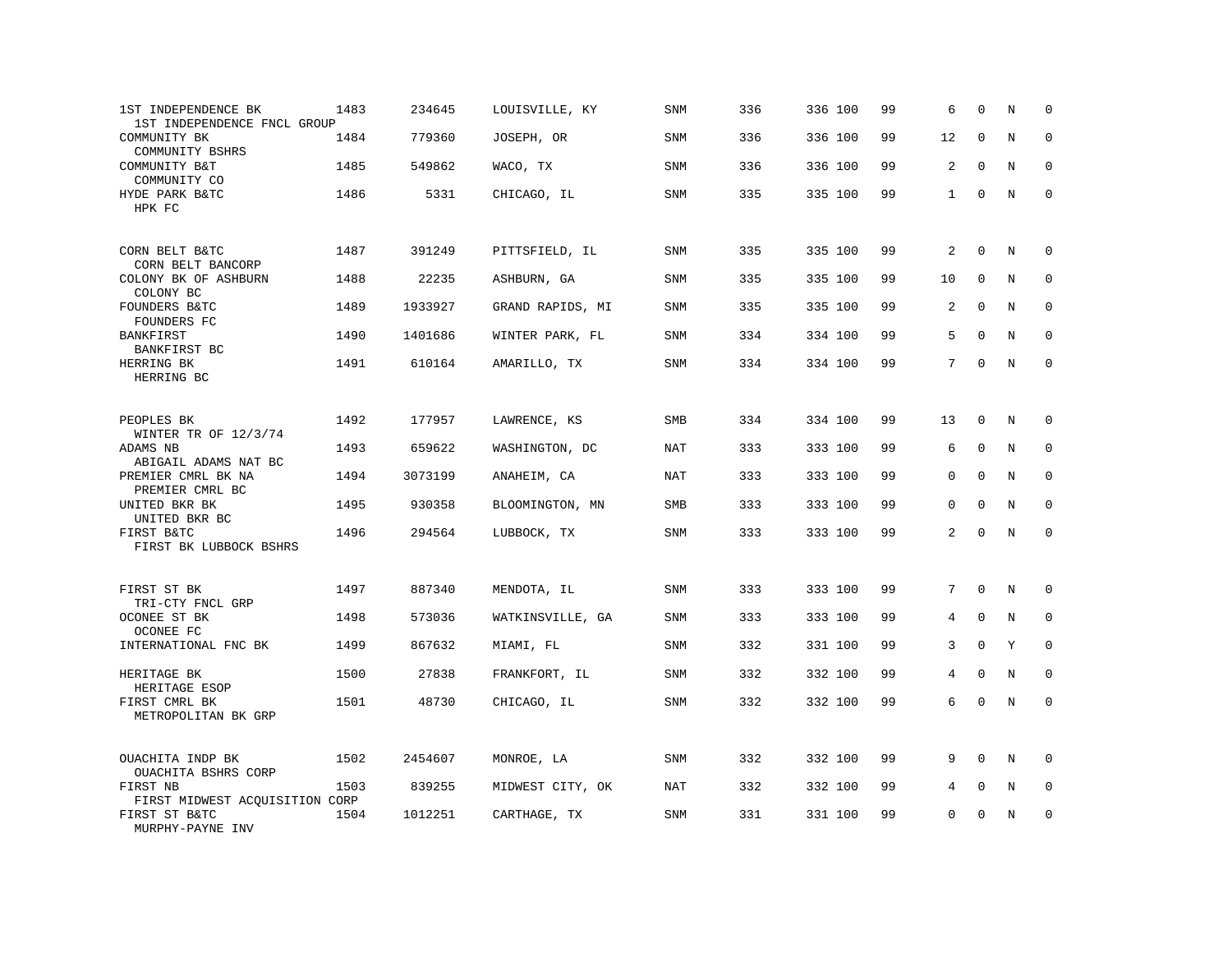| FIRST NB S<br>FIRST BSHRS OF THE SE                       | 1505 | 12030   | ALMA, GA           | <b>NAT</b> | 331 | 331 100 | 99  | 4            | $\mathbf 0$  | N       | $\Omega$     |
|-----------------------------------------------------------|------|---------|--------------------|------------|-----|---------|-----|--------------|--------------|---------|--------------|
| VISION BK<br>PARK NAT CORP                                | 1506 | 209335  | PANAMA CITY, FL    | SNM        | 331 | 331 100 | 99  | 4            | $\Omega$     | $\rm N$ | $\mathbf 0$  |
| COASTAL CMNTY BK                                          | 1507 | 296438  | APALACHICOLA, FL   | SNM        | 331 | 331 100 | 99  | 5            | $\mathbf 0$  | N       | $\mathbf 0$  |
| COASTAL CMNTY INV<br>GRAYSON NB                           | 1508 | 90328   | INDEPENDENCE, VA   | NAT        | 331 | 331 100 | 99  | 7            | $\Omega$     | N       | $\Omega$     |
| GRAYSON BSHRS<br>METROPOLITAN B&TC<br>METROPOLITAN BK GRP | 1509 | 718930  | CHICAGO, IL        | SNM        | 330 | 330 100 | 99  | $7^{\circ}$  | $\mathbf 0$  | N       | $\mathbf 0$  |
| FIRSTBANK NORTH<br>FIRSTBANK HC                           | 1510 | 538352  | WESTMINSTER, CO    | <b>SNM</b> | 330 | 330 100 | 99  | 5            | $\Omega$     | N       | $\mathbf 0$  |
| 1ST NB OF S FL<br>HOMETOWN BKG CO                         | 1511 | 737632  | HOMESTEAD, FL      | <b>NAT</b> | 329 | 329 100 | 99  | 4            | $\Omega$     | N       | $\mathbf 0$  |
| AMERICAN ENT BK                                           | 1512 | 2339535 | BUFFALO GROVE, IL  | <b>SNM</b> | 329 | 329 100 | 99  | 2            | $\Omega$     | N       | $\mathbf 0$  |
| A E BC<br>CITIZENS NB                                     | 1513 | 295637  | MACOMB, IL         | NAT        | 329 | 329 100 | 99  | 7            | $\mathbf 0$  | N       | $\mathbf 0$  |
| CITIZENS CENT BC<br>FIRST CMNTY BK                        | 1514 | 3232204 | SANTA ROSA, CA     | SNM        | 329 | 329 100 | 99  | 3            | $\Omega$     | N       | $\mathbf 0$  |
| <b>EVABANK</b>                                            | 1515 | 498531  | EVA, AL            | <b>SNM</b> | 328 | 328 100 | 99  | 3            | $\mathbf 0$  | N       | $\mathbf 0$  |
| SECURITY BK<br>PAWNEE HC                                  | 1516 | 516855  | PAWNEE, OK         | SMB        | 328 | 328 100 | 99  | $\mathbf{1}$ | $\mathbf 0$  | N       | $\mathbf 0$  |
| PLATINUM BK                                               | 1517 | 2631314 | BRANDON, FL        | SNM        | 328 | 328 100 | 99  | $\mathbf{1}$ | $\mathbf 0$  | N       | $\mathbf 0$  |
| SOUTH GA BKG CO<br>SOUTH GA BHC                           | 1518 | 767732  | OMEGA, GA          | <b>SNM</b> | 328 | 328 100 | 99  | 7            | $\Omega$     | N       | $\mathbf 0$  |
| FIRST NB OF GILLETTE<br>FIRST NAT BK OF GILLETTE HC       | 1519 | 890050  | GILLETTE, WY       | NAT        | 328 | 328 100 | 99  | $\mathbf 0$  | $\mathbf 0$  | N       | $\mathbf 0$  |
| FIRST NB OF DE QUEEN<br>FIRST NATIONAL SECURITY CO        | 1520 | 703347  | DE QUEEN, AR       | <b>NAT</b> | 328 | 328 100 | 99  | 11           | $\mathbf 0$  | N       | $\mathbf{0}$ |
| INVESTORSBANK<br>INVESTORSBANCORP                         | 1521 | 2517182 | PEWAUKEE, WI       | SNM        | 328 | 328 100 | 99  | 0            | $\Omega$     | N       | $\Omega$     |
| STEUBEN TC<br>STEUBEN TR CORP                             | 1522 | 929802  | HORNELL, NY        | SNM        | 328 | 328 100 | 99  | 10           | $\Omega$     | N       | 0            |
| MIDWEST INDEPENDENT BK<br>MIDWEST INDEPENDENT BSHRS       | 1523 | 977250  | JEFFERSON CITY, MO | SMB        | 327 | 327 100 | 99  | $\mathbf 0$  | $\mathbf 0$  | N       | $\mathbf 0$  |
| OMNIBANK NA<br><b>BANCSHARES</b>                          | 1524 | 26859   | HOUSTON, TX        | NAT        | 327 | 327 100 | 99  | 6            | $\Omega$     | N       | $\Omega$     |
| PEOPLES CMNTY BK OF THE WEST 1525<br>PEOPLES CMNTY BSHRS  |      | 2851028 | SARASOTA, FL       | SNM        | 326 | 326 100 | 100 | 0            | $\mathbf{0}$ | N       | 0            |
| CHAMBERS BK OF N AR<br>CHAMBERS BSHRS                     | 1526 | 649548  | FAYETTEVILLE, AR   | <b>SNM</b> | 326 | 326 100 | 100 | 6            | $\mathbf 0$  | N       | $\mathbf 0$  |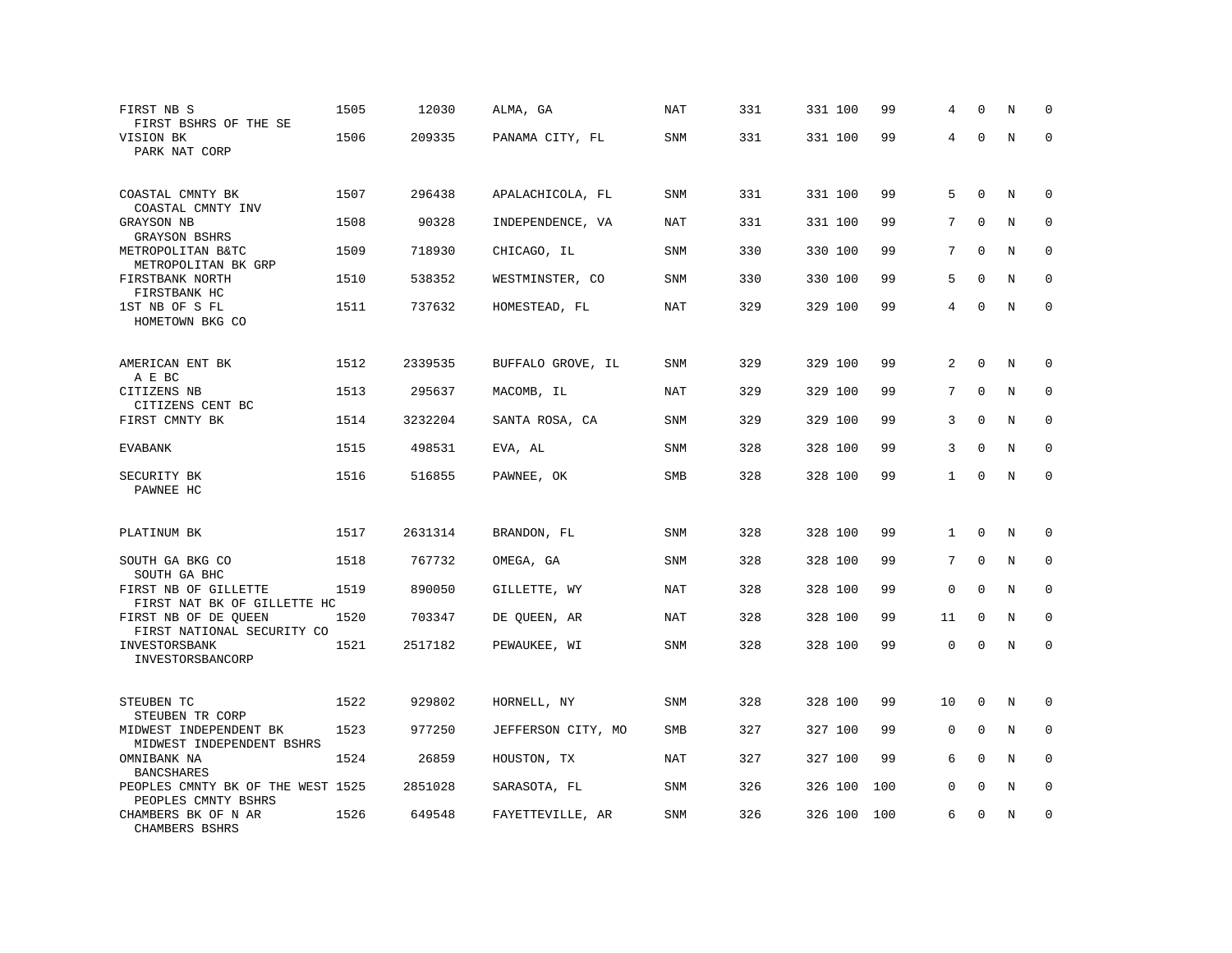| NATIONAL BK OF CA<br>NCAL BC                         | 1527 | 667869  | LOS ANGELES, CA    | NAT        | 326 | 326 100 | 100 | 4              | $\Omega$     | N          | $\Omega$     |
|------------------------------------------------------|------|---------|--------------------|------------|-----|---------|-----|----------------|--------------|------------|--------------|
| NORTHERN NECK ST BK<br>UNION BSHRS                   | 1528 | 550327  | WARSAW, VA         | <b>SMB</b> | 326 | 326 100 | 100 | 8              | $\Omega$     | N          | $\Omega$     |
| PEOPLES BK<br>PEOPLES SERVICE CO                     | 1529 | 417149  | NIXA, MO           | SNM        | 326 | 326 100 | 100 | 12             | $\Omega$     | N          | $\Omega$     |
| UNITED CMNTY NB<br>FIRST MRCH CORP                   | 1530 | 816144  | WINCHESTER, IN     | NAT        | 325 | 325 100 | 100 | 6              | $\Omega$     | N          | $\Omega$     |
| NORTHEAST GA BK<br>FIRST SCTY BSHRS                  | 1531 | 888833  | LAVONIA, GA        | SNM        | 325 | 325 100 | 100 | 12             | $\Omega$     | N          | $\Omega$     |
| MILFORD NB&TC<br>MNB BC                              | 1532 | 879000  | MILFORD, MA        | NAT        | 325 | 325 100 | 100 | 6              | $\mathbf 0$  | N          | $\mathbf 0$  |
| CASS COMMERCIAL BK<br>CASS INFORMATION SYSTEMS       | 1533 | 177751  | BRIDGETON, MO      | <b>SMB</b> | 325 | 325 100 | 100 | 5              | $\Omega$     | N          | $\mathbf 0$  |
| MIDSTATES BK NA<br>MIDSTATES BSHRS                   | 1534 | 728948  | COUNCIL BLUFFS, IA | NAT        | 325 | 325 100 | 100 | 4              | $\Omega$     | N          | $\mathbf 0$  |
| WEATHERFORD NB<br>FIRST FNCL BSHRS                   | 1535 | 553766  | WEATHERFORD, TX    | NAT        | 324 | 324 100 | 100 | 4              | $\Omega$     | N          | $\mathbf 0$  |
| BANK OF DELMARVA<br>DELMAR BC                        | 1536 | 885225  | SEAFORD, DE        | SNM        | 324 | 324 100 | 100 | 8              | $\Omega$     | N          | $\mathbf 0$  |
| AMERICAN NB<br>AMERIBANCSHARES                       | 1537 | 498362  | WICHITA FALLS, TX  | NAT        | 324 | 324 100 | 100 | 4              | $\Omega$     | N          | $\Omega$     |
| CITIZENS NB SPRINGFIELD<br>CITIZENS NATIONAL BANCORP | 1538 | 1367858 | SPRINGFIELD, MO    | NAT        | 323 | 323 100 | 100 | 3              | $\mathbf{0}$ | N          | $\mathbf 0$  |
| THOMASVILLE NB<br>THOMASVILLE BSHRS                  | 1539 | 2344753 | THOMASVILLE, GA    | NAT        | 323 | 323 100 | 100 | $\overline{2}$ | $\Omega$     | N          | $\Omega$     |
| SUMMIT ST BK                                         | 1540 | 561574  | SANTA ROSA, CA     | SNM        | 323 | 323 100 | 100 | 3              | $\Omega$     | N          | $\mathbf 0$  |
| CENTREVILLE NB OF MD<br>SHORE BSHRS                  | 1541 | 933023  | CENTREVILLE, MD    | NAT        | 323 | 323 100 | 100 | 7              | $\Omega$     | $_{\rm N}$ | $\Omega$     |
| INDUSTRIAL BK NA<br>IBW FC                           | 1542 | 536527  | OXON HILL, MD      | NAT        | 323 | 323 100 | 100 | 7              | $\Omega$     | N          | $\mathbf 0$  |
| ANN ARBOR COMMERCE BK<br>CAPITOL BC                  | 1543 | 1478222 | ANN ARBOR, MI      | SNM        | 322 | 322 100 | 100 | 0              | $\mathbf{0}$ | N          | 0            |
| BAY CITIES BK<br>FLORIDA BUS BANCGROUP               | 1544 | 2805441 | TAMPA, FL          | <b>SNM</b> | 322 | 322 100 | 100 | $\Omega$       | $\Omega$     | N          | $\mathbf{0}$ |
| CYPRESS COQUINA BK<br>ALABAMA NBC                    | 1545 | 2849605 | ORMOND BEACH, FL   | SNM        | 322 | 322 100 | 100 | 3              | $\Omega$     | N          | 0            |
| PROGRESSIVE BK<br>PROGRESSIVE BC                     | 1546 | 1007154 | WINNSBORO, LA      | SNM        | 322 | 322 100 | 100 | 5              | $\Omega$     | N          | $\mathbf 0$  |
| PEOPLES BK WI<br>HAYWARD BSHRS                       | 1547 | 456157  | HAYWARD, WI        | <b>SMB</b> | 322 | 322 100 | 100 | $\overline{2}$ | $\Omega$     | N          | $\Omega$     |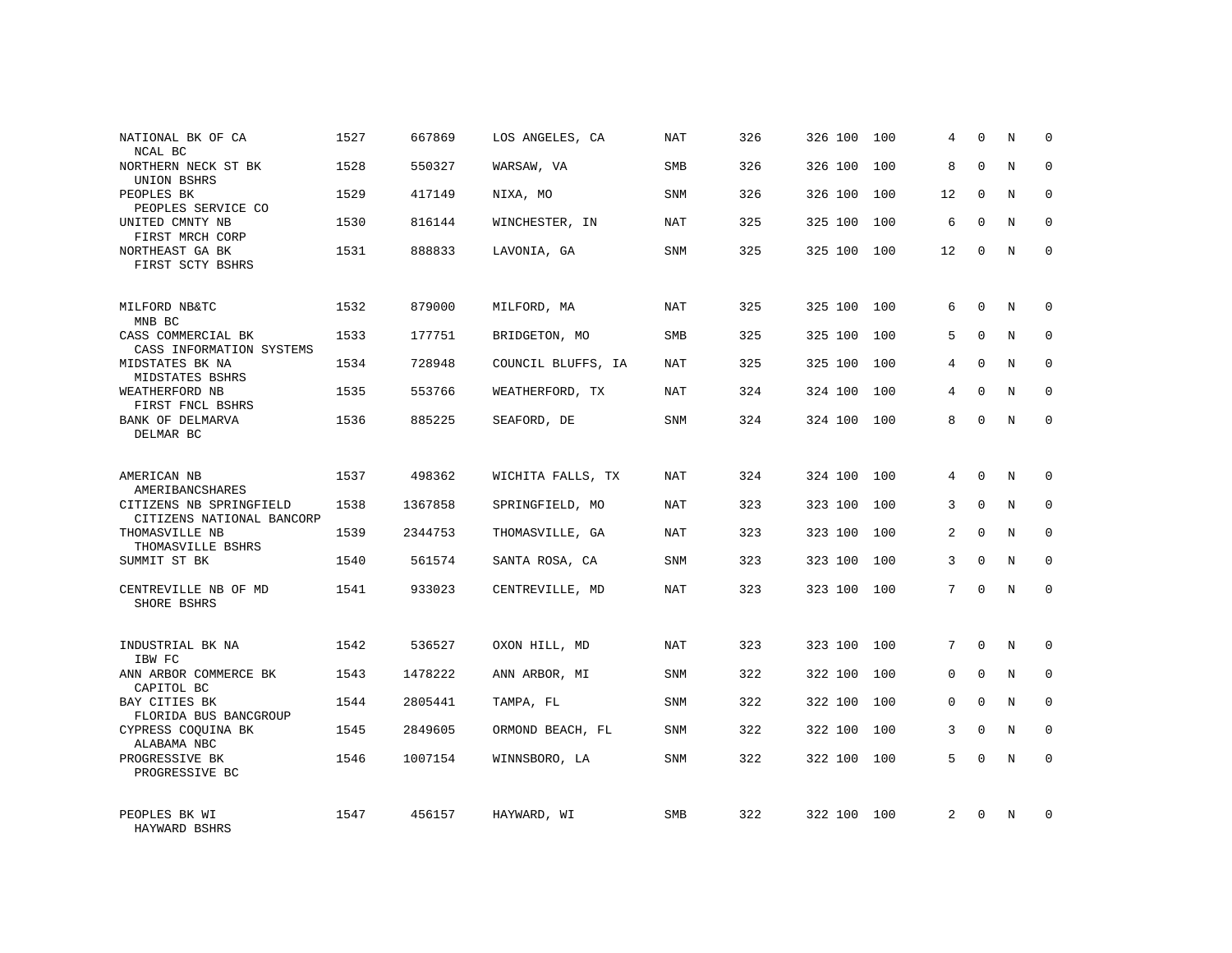| COMMERCIAL & SVG BK<br>CSB BC                       | 1548 | 189129  | MILLERSBURG, OH    | SMB        | 321 | 321 100 | 100 | 9           | $\Omega$     | N       | $\mathbf 0$  |
|-----------------------------------------------------|------|---------|--------------------|------------|-----|---------|-----|-------------|--------------|---------|--------------|
| FIRST FNCL BK NA<br>FIRST FNCL BSHRS                | 1549 | 2562838 | STEPHENVILLE, TX   | NAT        | 321 | 321 100 | 100 | 5           | $\Omega$     | N       | $\Omega$     |
| RAVENSWOOD BK<br>CBR HOLD                           | 1550 | 2435615 | CHICAGO, IL        | SNM        | 321 | 321 100 | 100 | 0           | $\mathbf{0}$ | N       | $\mathbf 0$  |
| DELAWARE PLACE BK<br>CHICAGO SHORE CORP             | 1551 | 352035  | CHICAGO, IL        | <b>SNM</b> | 321 | 321 100 | 100 | $\Omega$    | $\Omega$     | N       | $\mathbf{0}$ |
| NEWDOMINION BK                                      | 1552 | 3299814 | CHARLOTTE, NC      | <b>SNM</b> | 321 | 321 100 | 100 | $\Omega$    | $\Omega$     | N       | $\Omega$     |
| BORDER ST BK<br>BORDER BSHRS                        | 1553 | 977951  | GREENBUSH, MN      | SNM        | 321 | 321 100 | 100 | 6           | $\mathbf{0}$ | N       | 0            |
| STATE BK OF TX<br>SBT BSHRS                         | 1554 | 1157415 | IRVING, TX         | <b>SNM</b> | 321 | 321 100 | 100 | 4           | $\Omega$     | N       | $\mathbf{0}$ |
| BANK OF GLEN BURNIE<br><b>GLEN BURNIE BC</b>        | 1555 | 628123  | GLEN BURNIE, MD    | SNM        | 320 | 320 100 | 100 | 7           | $\Omega$     | N       | $\mathbf 0$  |
| COMMUNITY TR BK<br><b>GB&amp;T BSHRS</b>            | 1556 | 1164347 | HIRAM, GA          | SNM        | 320 | 320 100 | 100 | 8           | $\Omega$     | N       | $\mathbf 0$  |
| FLORIDA GULF BK<br>FLORIDA GULF BC                  | 1557 | 2986304 | FORT MYERS, FL     | <b>SNM</b> | 320 | 320 100 | 100 | $\mathbf 0$ | $\mathbf 0$  | N       | 0            |
| KILLBUCK SVG BK CO<br>KILLBUCK BSHRS                | 1558 | 1017425 | KILLBUCK, OH       | SMB        | 320 | 320 100 | 100 | 10          | $\mathbf 0$  | N       | $\mathbf 0$  |
| BENCHMARK CMNTY BK<br>BENCHMARK BSHRS               | 1559 | 94522   | KENBRIDGE, VA      | SMB        | 320 | 320 100 | 100 | 10          | $\Omega$     | N       | $\mathbf 0$  |
| FIRST ST BK<br>FIRST ST BSHRS                       | 1560 | 801047  | NEW LONDON, WI     | SNM        | 320 | 320 100 | 100 | 6           | $\Omega$     | N       | $\mathbf 0$  |
| FIRSTBANK OF ARAPAHOE CTY<br>FIRSTBANK HC           | 1561 | 1216974 | CENTENNIAL, CO     | SNM        | 320 | 320 100 | 100 | 3           | $\Omega$     | $\rm N$ | $\mathbf 0$  |
| COMMUNITY NB<br>COMMUNITY NBC                       | 1562 | 2577243 | WATERLOO, IA       | NAT        | 319 | 319 100 | 100 | 6           | $\mathbf 0$  | N       | 0            |
| WORLDS FOREMOST BK                                  | 1563 | 2931603 | SIDNEY, NE         | SNM        | 319 | 319 100 | 100 | 0           | $\mathbf 0$  | N       | 0            |
| HERITAGE CMNTY BK<br>HERITAGE CMNTY BC              | 1564 | 621432  | GLENWOOD, IL       | SNM        | 319 | 319 100 | 100 | 3           | $\mathbf{0}$ | N       | $\mathbf 0$  |
| LEDYARD NB                                          | 1565 | 1863097 | NORWICH, VT        | NAT        | 319 | 319 100 | 100 | 6           | $\mathbf{0}$ | N       | $\mathbf 0$  |
| BALLSTON SPA NB<br>BALLSTON SPA BC                  | 1566 | 505     | BALLSTON SPA, NY   | <b>NAT</b> | 319 | 319 100 | 100 | 8           | $\mathbf 0$  | N       | $\mathbf 0$  |
| FARMERS & MERCHANTS BK<br>FARMERS & MERCHANTS BSHRS | 1567 | 677644  | STUTTGART, AR      | SMB        | 319 | 319 100 | 100 | 8           | $\Omega$     | N       | $\Omega$     |
| OCALA NB<br>ONB FNCL SVC                            | 1568 | 321536  | OCALA, FL          | NAT        | 318 | 318 100 | 100 | 6           | $\mathbf 0$  | N       | $\mathbf 0$  |
| FIRST ST B&TC<br>FIRST ST BANCORP                   | 1569 | 489548  | CARUTHERSVILLE, MO | <b>SNM</b> | 318 | 318 100 | 100 | 5           | $\Omega$     | N       | $\mathbf 0$  |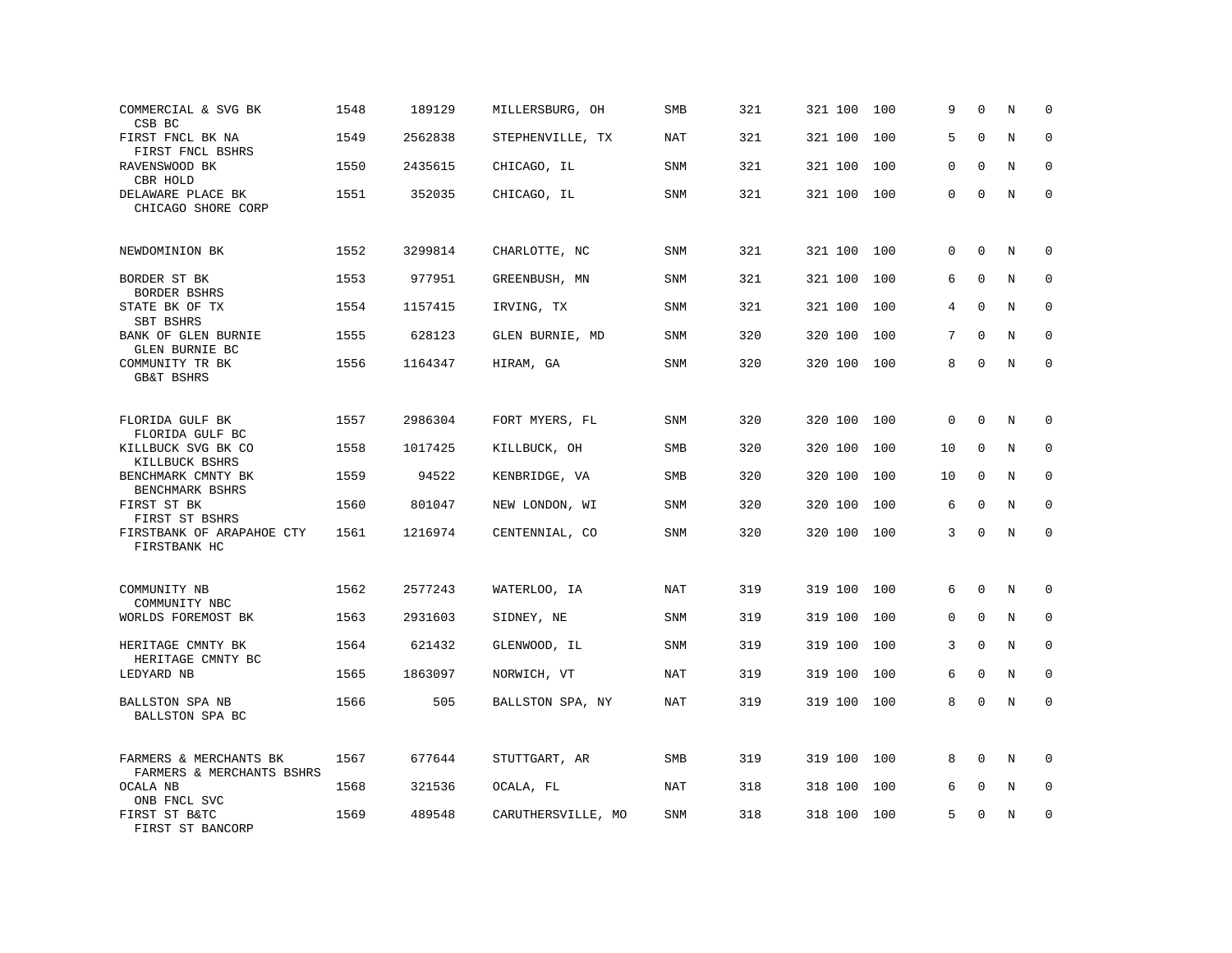| FIRST NB OF ELK RIVER<br>FIRST NAT FS              | 1570 | 970055  | ELK RIVER, MN       | NAT        | 318 | 318 100 | 100 | 5            | $\mathbf 0$  | N | $\mathbf 0$ |
|----------------------------------------------------|------|---------|---------------------|------------|-----|---------|-----|--------------|--------------|---|-------------|
| COMMUNITY BK COAST<br>COMMUNITY BSHRS ESOP         | 1571 | 2376464 | BILOXI, MS          | SNM        | 318 | 318 100 | 100 | 4            | $\Omega$     | N | $\mathbf 0$ |
| DEPARTMENT STORES NB<br>CITIGROUP                  | 1572 | 3382547 | SIOUX FALLS, SD     | <b>NAT</b> | 318 | 318 100 | 100 | 0            | $\mathbf 0$  | N | $\mathbf 0$ |
| FIRST NB OF MCMINNVILLE<br>FIRST MCMINNVILLE CORP  | 1573 | 87234   | MCMINNVILLE, TN     | <b>NAT</b> | 318 | 318 100 | 100 | 4            | $\Omega$     | N | $\mathbf 0$ |
| FIRST CR BK                                        | 1574 | 5069    | LOS ANGELES, CA     | SNM        | 318 | 318 100 | 100 | $\mathbf{1}$ | $\mathbf 0$  | N | 0           |
| CITIZENS BK<br>AMADOR BSHRS                        | 1575 | 1016857 | LAS CRUCES, NM      | <b>SNM</b> | 318 | 318 100 | 100 | 4            | $\Omega$     | N | $\mathbf 0$ |
| DEMOTTE ST BK<br>DEMOTTE BC                        | 1576 | 539340  | DE MOTTE, IN        | <b>SMB</b> | 318 | 318 100 | 100 | 9            | $\Omega$     | N | $\Omega$    |
| BANK OF WI DELLS                                   | 1577 | 894348  | WISCONSIN DELLS, WI | <b>SNM</b> | 318 | 318 100 | 100 | 2            | $\Omega$     | N | $\mathbf 0$ |
| DELLS BSHRS<br>PIONEER B&TC<br>BELLE FOURCHE BSHRS | 1578 | 65559   | BELLE FOURCHE, SD   | <b>SMB</b> | 318 | 318 100 | 100 | 4            | $\mathbf 0$  | N | $\mathbf 0$ |
| METAIRIE B&TC<br>ALBERT J ORTTE FAM LP             | 1579 | 55336   | METAIRIE, LA        | SNM        | 318 | 318 100 | 100 | 5            | $\mathbf{0}$ | N | $\mathbf 0$ |
| CECILIAN BK<br>FIRST CECILIAN BANCORP              | 1580 | 982142  | CECILIA, KY         | SNM        | 317 | 317 100 | 100 | 6            | $\Omega$     | N | $\mathbf 0$ |
| FIRST ST B&TC<br>TONGANOXIE BSHRS                  | 1581 | 605656  | TONGANOXIE, KS      | SNM        | 317 | 317 100 | 100 | 7            | $\Omega$     | N | $\Omega$    |
| FIRST CHEROKEE ST BK<br>FIRST CHEROKEE BSHRS       | 1582 | 1407530 | WOODSTOCK, GA       | SNM        | 317 | 317 100 | 100 | 3            | $\Omega$     | N | $\Omega$    |
| SOUTH LA BK<br>SOUTH LA FC                         | 1583 | 616036  | HOUMA, LA           | SNM        | 317 | 317 100 | 100 | 5            | $\mathbf{0}$ | N | 0           |
| FIRST ST BK<br>RED RIVER BC                        | 1584 | 435750  | GAINESVILLE, TX     | SNM        | 316 | 316 100 | 100 | 6            | $\mathbf{0}$ | N | $\mathbf 0$ |
| LIBERTY B&TC<br>LIBERTY FNCL SVC                   | 1585 | 283438  | NEW ORLEANS, LA     | <b>SNM</b> | 316 | 316 100 | 100 | 10           | $\Omega$     | N | $\mathbf 0$ |
| CORNERSTONE NB&TC<br>CORNERSTONE BC                | 1586 | 2929392 | PALATINE, IL        | <b>NAT</b> | 316 | 316 100 | 100 | 0            | $\mathbf{0}$ | N | $\mathbf 0$ |
| GRANDSOUTH BK<br>GRANDSOUTH BC                     | 1587 | 2728661 | GREENVILLE, SC      | SNM        | 316 | 316 100 | 100 | 2            | $\Omega$     | N | $\Omega$    |
| FIRST NB<br>FIRST NAT MONAHANS BSHRS               | 1588 | 168366  | MONAHANS, TX        | <b>NAT</b> | 315 | 315 100 | 100 | 4            | $\mathbf{0}$ | N | $\mathbf 0$ |
| 1ST PACIFIC BK CA<br>1ST PACIFIC BC                | 1589 | 2912367 | SAN DIEGO, CA       | <b>SMB</b> | 315 | 315 100 | 100 | 5            | $\Omega$     | N | $\Omega$    |
| BANK OF SACRAMENTO<br>GREATER SACRAMENTO BC        | 1590 | 2714217 | SACRAMENTO, CA      | SMB        | 315 | 315 100 | 100 | 2            | $\mathbf{0}$ | N | 0           |
| SIGNATURE BK NA<br>SIGNATURE BC                    | 1591 | 3076604 | TOLEDO, OH          | NAT        | 315 | 315 100 | 100 | $\mathbf{1}$ | $\Omega$     | N | $\mathbf 0$ |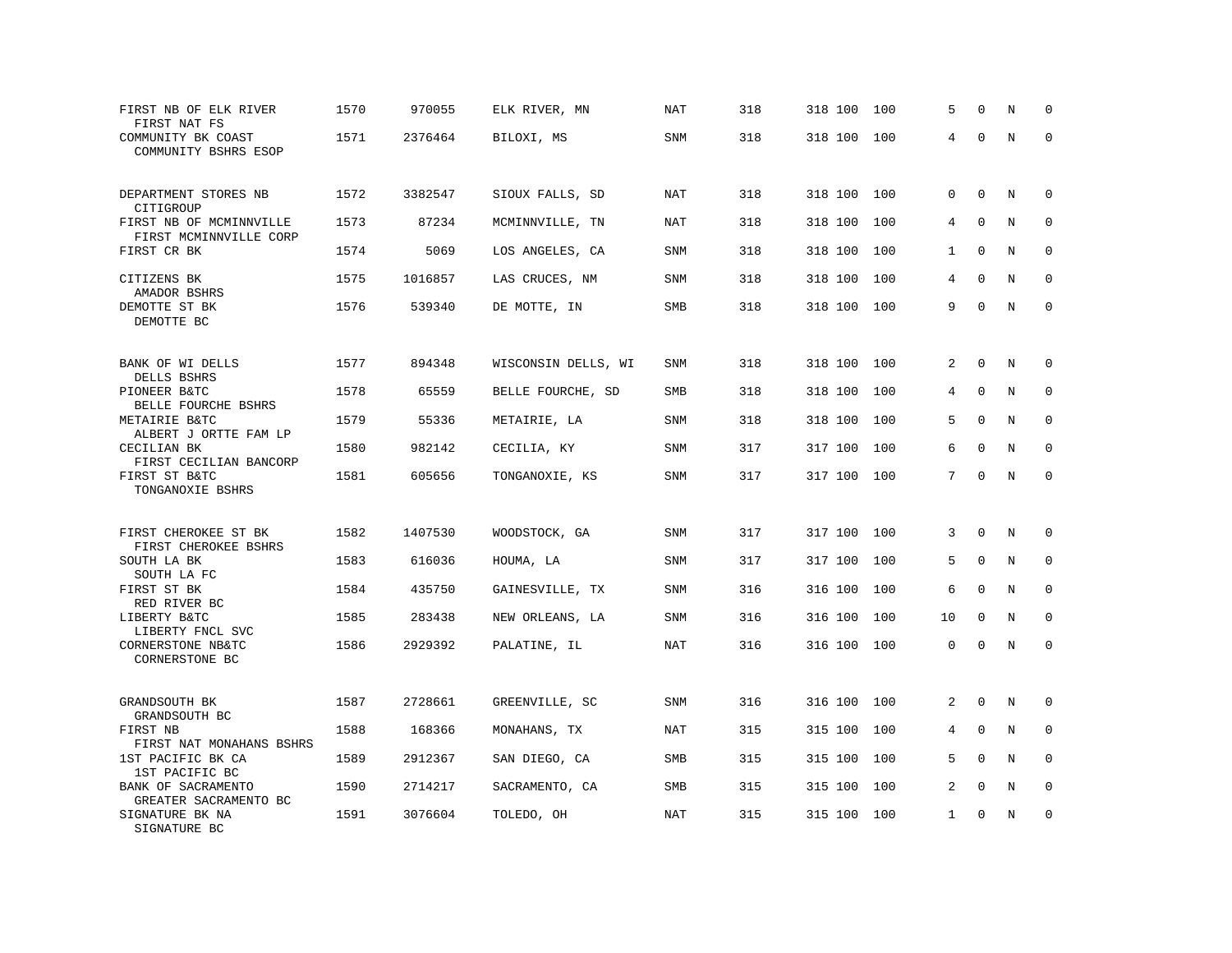| PEOPLES BK<br>PEOPLES CORP                    | 1592 | 593249  | RIPLEY, MS           | SNM        | 315 | 315 100 | 100 | 5              | $\Omega$     | N          | $\Omega$    |
|-----------------------------------------------|------|---------|----------------------|------------|-----|---------|-----|----------------|--------------|------------|-------------|
| MIDWEST BANK NA<br>MIDWEST BANC HC            | 1593 | 669555  | PIERCE, NE           | NAT        | 314 | 314 100 | 100 | 6              | $\Omega$     | N          | $\Omega$    |
| CHESTATEE ST BK<br>CHESTATEE BSHRS            | 1594 | 2694430 | DAWSONVILLE, GA      | SNM        | 314 | 314 100 | 100 | 4              | $\Omega$     | N          | $\Omega$    |
| CITIZENS NB OF SOMERSET<br>CITIZENS BSHRS     | 1595 | 410917  | SOMERSET, KY         | NAT        | 314 | 314 100 | 100 | 8              | $\Omega$     | N          | $\Omega$    |
| FIRST UT BK<br>FIRST UT BC                    | 1596 | 207872  | SALT LAKE CITY, UT   | SMB        | 314 | 314 100 | 100 | 5              | $\Omega$     | N          | $\Omega$    |
| PEOPLES ST BK                                 | 1597 | 262844  | PRAIRIE DU CHIEN, WI | <b>SNM</b> | 314 | 314 100 | 100 | 8              | $\mathbf{0}$ | N          | $\mathbf 0$ |
| PEOPLES BC<br>FARMERS B&TC<br>FARMERS BANCORP | 1598 | 33147   | BLYTHEVILLE, AR      | <b>SMB</b> | 314 | 314 100 | 100 | 6              | $\Omega$     | N          | $\mathbf 0$ |
| NORTHWESTERN BK<br>NW BSHRS                   | 1599 | 153054  | CHIPPEWA FALLS, WI   | <b>SMB</b> | 314 | 314 100 | 100 | 6              | $\Omega$     | N          | $\mathbf 0$ |
| 1ST BK<br>GLACIER BC                          | 1600 | 888253  | EVANSTON, WY         | <b>SMB</b> | 314 | 314 100 | 100 | 6              | $\Omega$     | N          | $\mathbf 0$ |
| MIDWEST BK WESTERN IL<br>WESTERN IL BSHRS     | 1601 | 709143  | MONMOUTH, IL         | SMB        | 313 | 313 100 | 100 | 5              | $\mathbf 0$  | N          | $\mathbf 0$ |
| SAN ANGELO NB<br>FIRST FNCL BSHRS             | 1602 | 673963  | SAN ANGELO, TX       | <b>NAT</b> | 313 | 313 100 | 100 | $\overline{a}$ | $\Omega$     | $_{\rm N}$ | $\Omega$    |
| SOUTHWEST NB<br>REPUBLIC FC                   | 1603 | 499855  | WICHITA, KS          | NAT        | 313 | 313 100 | 100 | 5              | $\mathbf 0$  | N          | $\mathbf 0$ |
| SUTTON BK<br><b>SUTTON BSHRS</b>              | 1604 | 110413  | ATTICA, OH           | <b>SNM</b> | 313 | 313 100 | 100 | 7              | $\Omega$     | N          | $\Omega$    |
| FIRST B&TC                                    | 1605 | 1228034 | DUNCAN, OK           | SNM        | 313 | 313 100 | 100 | 7              | $\Omega$     | N          | 0           |
| FIRST DUPAGE BK<br>FIRST DUPAGE BC            | 1606 | 2755733 | WESTMONT, IL         | SNM        | 312 | 312 100 | 100 | $\Omega$       | $\Omega$     | N          | $\Omega$    |
| PLANTERS BK<br>PLANTERS FNCL GROUP            | 1607 | 2497181 | HOPKINSVILLE, KY     | <b>SNM</b> | 312 | 312 100 | 100 | 5              | $\Omega$     | N          | $\mathbf 0$ |
| EASTWOOD BK<br>EASTWOOD FC                    | 1608 | 315852  | KASSON, MN           | SNM        | 312 | 312 100 | 100 | 7              | $\mathbf 0$  | N          | 0           |
| FIRST NB<br>FIRST GRANBURY BC                 | 1609 | 329952  | GRANBURY, TX         | NAT        | 312 | 312 100 | 100 | 7              | $\Omega$     | N          | $\mathbf 0$ |
| VILLAGE BK<br>VILLAGE BK & TR FC              | 1610 | 2760232 | MIDLOTHIAN, VA       | SNM        | 311 | 311 100 | 100 | 8              | $\mathbf 0$  | N          | 0           |
| RIVER BK<br>RIVER HC                          | 1611 | 279842  | STODDARD, WI         | SNM        | 311 | 311 100 | 100 | 9              | $\Omega$     | N          | $\mathbf 0$ |
| SOY CAP B&TC<br>SCB BC                        | 1612 | 899736  | DECATUR, IL          | <b>SNM</b> | 311 | 311 100 | 100 | 7              | $\Omega$     | N          | $\mathbf 0$ |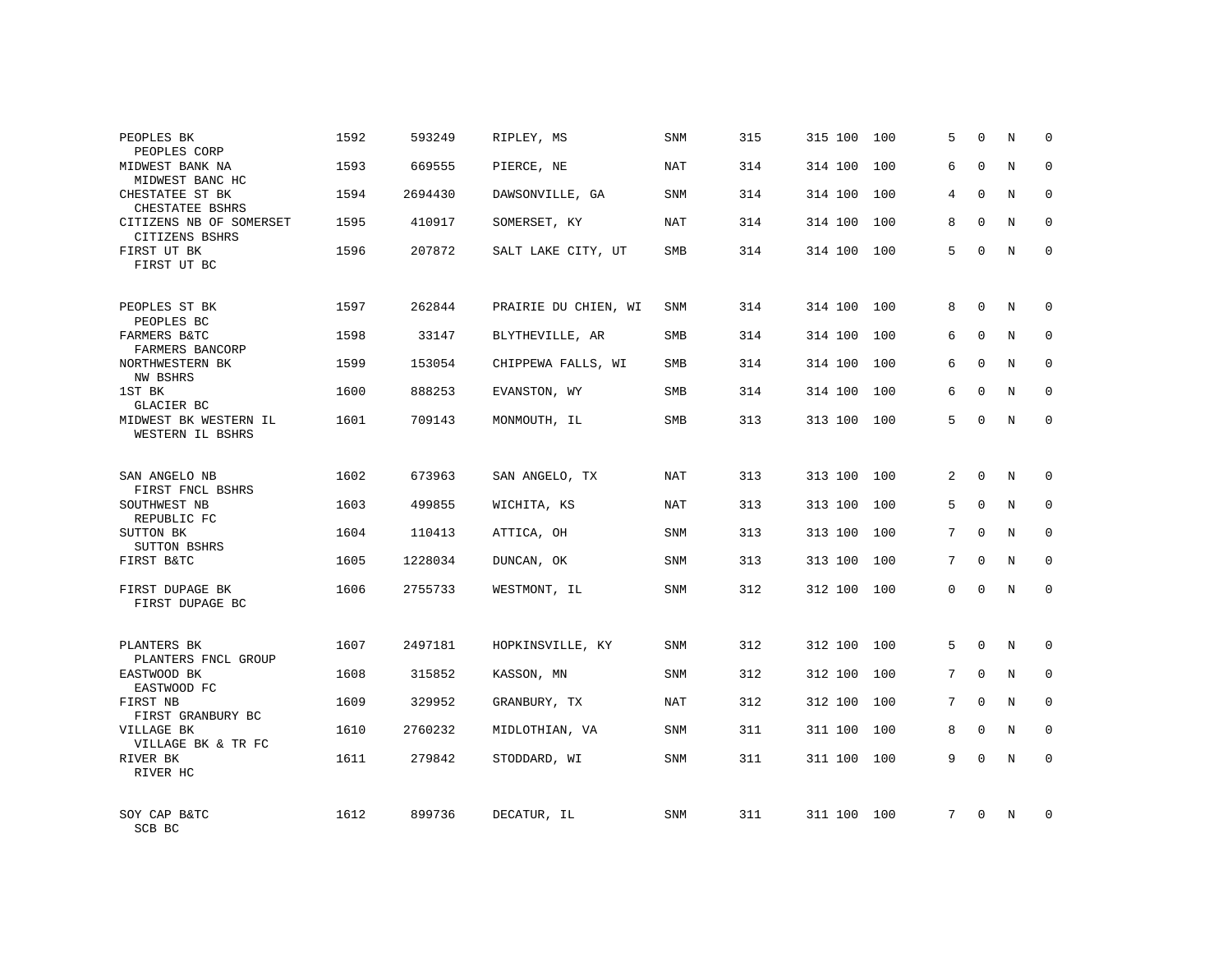| CITIZENS FIRST BK                           | 1613 | 634272  | ROME, GA          | <b>SNM</b> | 310 | 310 100 | 100 | 3            | $\mathbf 0$  | N       | $\mathbf 0$ |
|---------------------------------------------|------|---------|-------------------|------------|-----|---------|-----|--------------|--------------|---------|-------------|
| SYNOVUS FC<br>FIRST NB<br>FNB BC            | 1614 | 745570  | LAYTON, UT        | NAT        | 310 | 310 100 | 100 | 6            | $\mathbf 0$  | N       | $\mathbf 0$ |
| FIRSTBANK OF VAIL<br>FIRSTBANK HC           | 1615 | 122658  | VAIL, CO          | SMB        | 310 | 310 100 | 100 | 3            | $\Omega$     | N       | 0           |
| CITIZENS B&TC<br>CITIZENS BKG CORP          | 1616 | 701839  | FROSTPROOF, FL    | SNM        | 309 | 309 100 | 100 | 6            | $\mathbf 0$  | N       | $\mathbf 0$ |
| WEST SHORE BK<br>WEST SHORE BK CORP         | 1617 | 832546  | LUDINGTON, MI     | SNM        | 309 | 309 100 | 100 | 6            | $\mathbf 0$  | N       | $\mathbf 0$ |
| HIGHLANDS INDEP BK<br>HIGHLANDS INDEP BSHRS | 1618 | 659538  | SEBRING, FL       | SNM        | 309 | 309 100 | 100 | 2            | $\mathbf{0}$ | N       | $\mathbf 0$ |
| BANK OF LANCASTER<br>BAY BK OF VA           | 1619 | 34425   | KILMARNOCK, VA    | <b>SMB</b> | 309 | 309 100 | 100 | 6            | $\Omega$     | N       | $\mathbf 0$ |
| MAUCH CHUNK TC<br>MAUCH CHUNK TR FC         | 1620 | 857811  | JIM THORPE, PA    | SNM        | 309 | 309 100 | 100 | 5            | $\Omega$     | N       | $\mathbf 0$ |
| FIRST NB OF MARENGO<br>FIRST MARENGO FC     | 1621 | 421838  | MARENGO, IL       | NAT        | 308 | 308 100 | 100 | 4            | $\mathbf 0$  | N       | $\mathbf 0$ |
| RESOURCE BK<br>RESOURCE BSHRS               | 1622 | 2716088 | MANDEVILLE, LA    | SNM        | 308 | 308 100 | 100 | 5            | $\mathbf 0$  | N       | $\mathbf 0$ |
| FIRST EAGLE NB<br>FIRST EAGLE BSHRS         | 1623 | 759045  | HANOVER PARK, IL  | NAT        | 308 | 308 100 | 100 | $\mathbf{1}$ | $\mathbf 0$  | N       | $\mathbf 0$ |
| METRO BK OF DADE CTY<br>METRO BK FS         | 1624 | 664336  | MIAMI, FL         | SMB        | 308 | 308 100 | 100 | 6            | $\mathbf{0}$ | N       | $\mathbf 0$ |
| ELKHORN VALLEY B&TC<br>FEO INV              | 1625 | 439356  | NORFOLK, NE       | SNM        | 308 | 308 100 | 100 | 5            | $\Omega$     | N       | $\mathbf 0$ |
| HOME FED BK CORP<br>HFB FNCL CORP           | 1626 | 902672  | MIDDLESBORO, KY   | <b>SNM</b> | 308 | 308 100 | 100 | 3            | $\Omega$     | N       | $\mathbf 0$ |
| FIRST ST BK<br>JANE AUSTIN CHAPMAN LP       | 1627 | 264455  | ATHENS, TX        | <b>SNM</b> | 308 | 308 100 | 100 | 8            | $\mathbf 0$  | N       | $\mathbf 0$ |
| FIRST ST BK<br>JSA FAM LP                   | 1627 | 264455  | ATHENS, TX        | SNM        |     |         |     |              |              |         |             |
| CITIZENS SVG BK<br>UNITED BC                | 1628 | 584724  | MARTINS FERRY, OH | SNM        | 308 | 308 100 | 100 | 8            | $\mathbf 0$  | N       | 0           |
| FIRST NB<br>NATIONAL BSHRS CORP             | 1629 | 217620  | ORRVILLE, OH      | NAT        | 308 | 308 100 | 100 | 13           | $\mathbf 0$  | N       | $\Omega$    |
| CITIZENS BK<br>CITIZENS CORP                | 1630 | 514132  | COLUMBIA, MS      | SNM        | 307 | 307 100 | 100 | 5            | $\mathbf{0}$ | $\rm N$ | $\mathbf 0$ |
| 1ST CHOICE BK<br>1ST CHOICE BC              | 1631 | 2799250 | HOUSTON, TX       | <b>SNM</b> | 307 | 307 100 | 100 | 1            | $\Omega$     | N       | 0           |
| CITIZENS BK<br>CITIZENS BC INV              | 1632 | 63733   | LAFAYETTE, TN     | SNM        | 307 | 307 100 | 100 | 8            | $\mathbf 0$  | N       | $\mathbf 0$ |
| WESTERN ST BK<br>WESTERN ST AGY             | 1633 | 233554  | DEVILS LAKE, ND   | SNM        | 307 | 307 100 | 100 | 7            | $\Omega$     | N       | $\mathbf 0$ |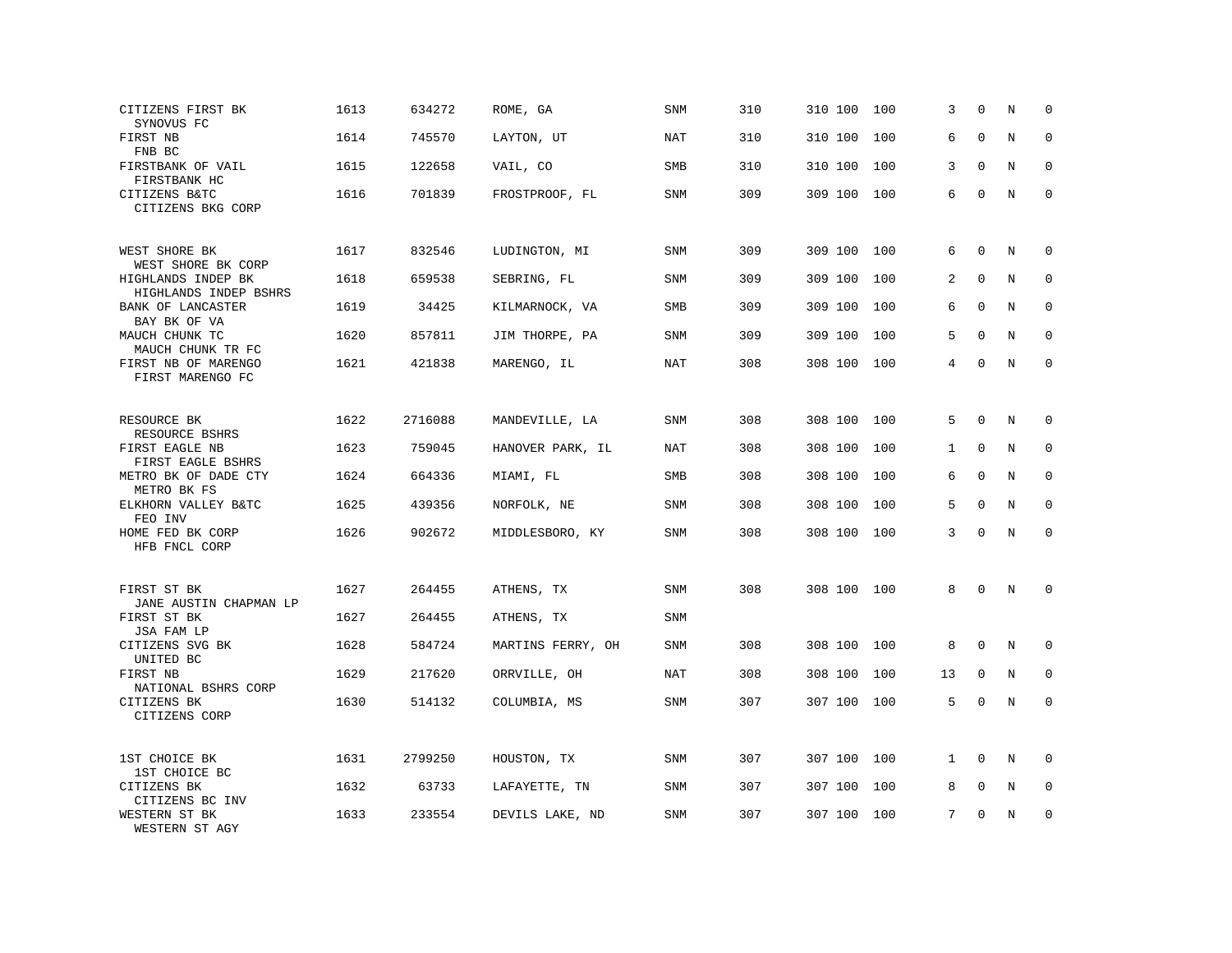| PENNSYLVANIA ST BK<br>STERLING FNCL CORP                                 | 1634 | 1391415 | CAMP HILL, PA       | SMB        | 307 | 307 100 | 100 | 5              | $\mathbf 0$  | N       | $\Omega$     |
|--------------------------------------------------------------------------|------|---------|---------------------|------------|-----|---------|-----|----------------|--------------|---------|--------------|
| CROSBY ST BK<br>CROSBY BSHRS                                             | 1635 | 968351  | CROSBY, TX          | SNM        | 307 | 307 100 | 100 | 6              | $\Omega$     | $\rm N$ | $\mathbf 0$  |
| CITY NB<br>SULPHUR SPRINGS BSHRS                                         | 1636 | 596062  | SULPHUR SPRINGS, TX | <b>NAT</b> | 307 | 307 100 | 100 | 7              | $\mathbf 0$  | N       | $\mathbf 0$  |
| COMMERCIAL BK                                                            | 1637 | 885869  | NACOGDOCHES, TX     | NAT        | 307 | 307 100 | 100 | 10             | $\Omega$     | N       | $\Omega$     |
| NACOGDOCHES CMRL BSHRS<br>SOUTHWEST BK<br>SWB BSHRS                      | 1638 | 423458  | FORT WORTH, TX      | <b>SNM</b> | 306 | 306 100 | 100 | 5              | $\mathbf{0}$ | N       | $\mathbf 0$  |
| BANK OF CHARLES TOWN<br>POTOMAC BSHRS                                    | 1639 | 1014125 | CHARLES TOWN, WV    | <b>SNM</b> | 306 | 306 100 | 100 | 4              | $\Omega$     | N       | $\mathbf 0$  |
| FREESTAR BK NA<br>PNB HC                                                 | 1640 | 36344   | PONTIAC, IL         | <b>NAT</b> | 306 | 306 100 | 100 | 5              | $\Omega$     | N       | $\mathbf 0$  |
| AMERICAN BK NA                                                           | 1641 | 307361  | WACO, TX            | NAT        | 306 | 306 100 | 100 | $\mathbf{1}$   | $\Omega$     | N       | 0            |
| AMERICAN NAT BSHRS<br>PLATTE VALLEY NB                                   | 1642 | 2465881 | SCOTTSBLUFF, NE     | NAT        | 306 | 306 100 | 100 | 5              | $\mathbf 0$  | N       | 0            |
| PLATTE VALLEY FS CO<br>FIRST NB OF TALLADEGA<br>FIRST NAT TALLADEGA CORP | 1643 | 257233  | TALLADEGA, AL       | NAT        | 306 | 306 100 | 100 | 3              | $\Omega$     | N       | 0            |
| FARMERS NB PROPHETSTOWN<br>PROPHETSTOWN BKG CO                           | 1644 | 933041  | PROPHETSTOWN, IL    | NAT        | 305 | 305 100 | 100 | 2              | $\mathbf 0$  | N       | $\mathbf 0$  |
| FIRSTBANK FS<br>FIRSTBANK FNCL SVC                                       | 1645 | 3083741 | MCDONOUGH, GA       | SNM        | 305 | 305 100 | 100 | 2              | $\Omega$     | N       | $\mathbf 0$  |
| BANK OF JACKSON HOLE<br>BANCSHARES OF JACKSON HOLE                       | 1646 | 898458  | JACKSON, WY         | SMB        | 305 | 305 100 | 100 | 9              | $\Omega$     | N       | $\mathbf 0$  |
| FIRST CMNTY BK<br>SOUTHWEST BSHRS                                        | 1647 | 186838  | CHATOM, AL          | <b>SNM</b> | 305 | 305 100 | 100 | 8              | $\Omega$     | N       | $\mathbf 0$  |
| WESTERN ST BK<br>WHITCORP FC                                             | 1648 | 988153  | GARDEN CITY, KS     | SNM        | 305 | 305 100 | 100 | 6              | $\mathbf{0}$ | N       | 0            |
| INDEPENDENCE BK<br>MONTANA SECURITY                                      | 1649 | 606653  | HAVRE, MT           | <b>SNM</b> | 304 | 304 100 | 100 | 4              | $\mathbf{0}$ | N       | $\mathbf{0}$ |
| GREENVILLE NB<br>GREENVILLE NAT BC                                       | 1650 | 295011  | GREENVILLE, OH      | <b>NAT</b> | 304 | 304 100 | 100 | $7^{\circ}$    | $\Omega$     | N       | $\Omega$     |
| FIRST NB OF BROOKFIELD<br>1ST BROOKFIELD ESOP                            | 1651 | 465038  | BROOKFIELD, IL      | NAT        | 304 | 304 100 | 100 | 1              | $\Omega$     | N       | $\Omega$     |
| LANDMARK BK OF FL<br>LANDMARK FNCL HOLD CO                               | 1652 | 2849212 | SARASOTA, FL        | SMB        | 304 | 304 100 | 100 | 4              | $\mathbf 0$  | N       | $\mathbf 0$  |
| FIRST NB&TC<br>FIRST INDEPENDENT BC                                      | 1653 | 154154  | CHICKASHA, OK       | NAT        | 304 | 304 100 | 100 | 9              | $\Omega$     | N       | $\Omega$     |
| FNB BK NA<br>FULTON FNCL CORP                                            | 1654 | 131418  | DANVILLE, PA        | NAT        | 304 | 304 100 | 100 | 7              | $\mathbf{0}$ | N       | 0            |
| FIRST GA CMNTY BK<br>FIRST GA CMNTY CORP                                 | 1655 | 2508126 | JACKSON, GA         | <b>SMB</b> | 303 | 303 100 | 100 | $\overline{2}$ | $\Omega$     | N       | $\mathbf 0$  |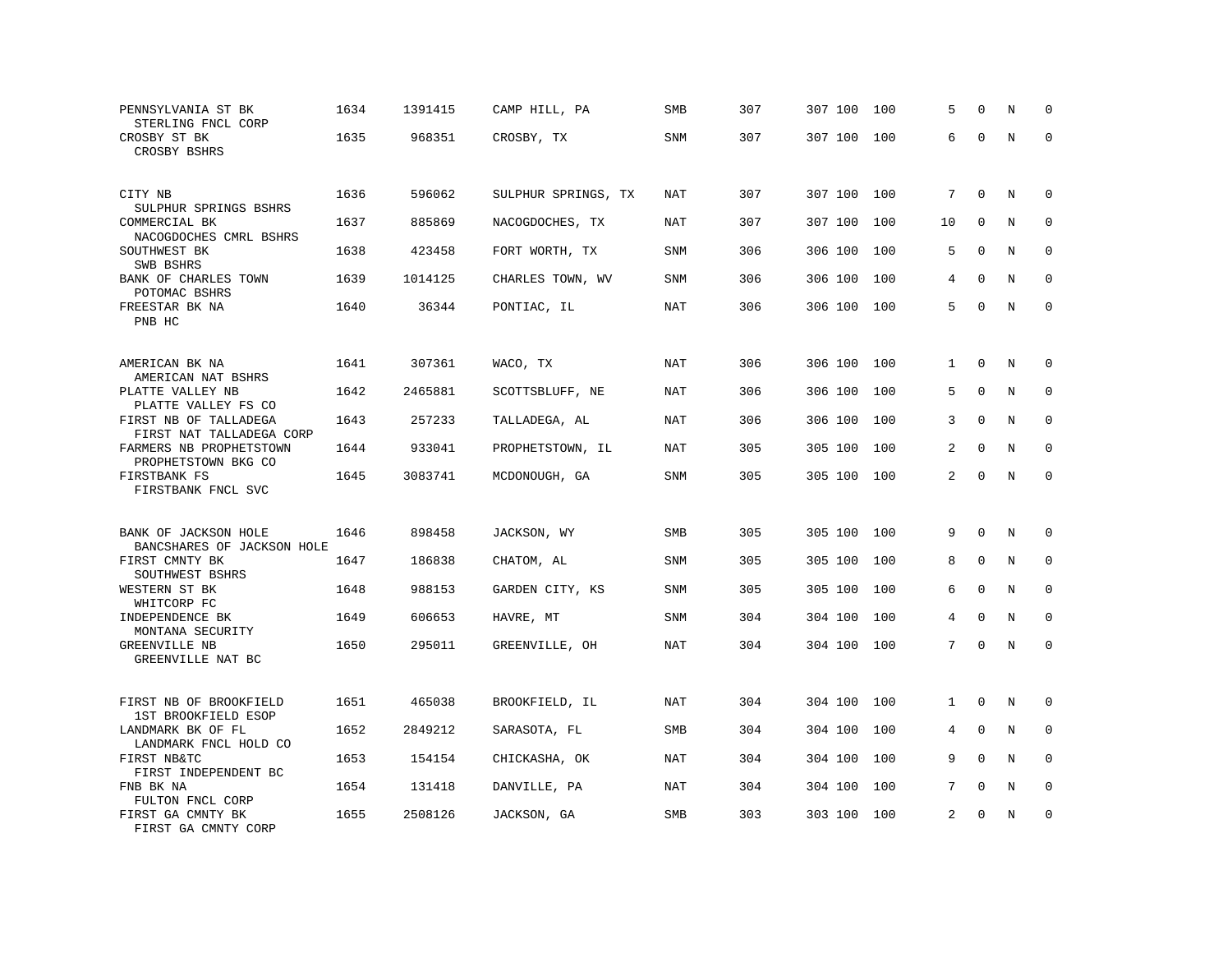| MADISON CMNTY BK NA<br>FIRST MRCH CORP            | 1656 | 1009541 | ANDERSON, IN         | NAT        | 303 | 303 100 | 100 | 8            | $\mathbf 0$ | N | 0            |
|---------------------------------------------------|------|---------|----------------------|------------|-----|---------|-----|--------------|-------------|---|--------------|
| FIRST BREMEN BK<br>COMMUNITY BSHRS                | 1657 | 873914  | BREMEN, OH           | SNM        | 303 | 303 100 | 100 | 3            | $\Omega$    | N | $\mathbf 0$  |
| FIRST CENTURY BK<br>CLAIBORNE HC                  | 1658 | 999935  | TAZEWELL, TN         | <b>SNM</b> | 303 | 303 100 | 100 | 5            | $\Omega$    | N | $\mathbf 0$  |
| FIRSTBANK ARVADA<br>FIRSTBANK HC                  | 1659 | 936556  | ARVADA, CO           | SNM        | 303 | 303 100 | 100 | 3            | $\mathbf 0$ | N | $\mathbf 0$  |
| PENN LIBERTY BK<br>PENN LIBERTY FNCL CORP         | 1660 | 3277988 | WAYNE, PA            | SNM        | 302 | 302 100 | 100 | $\mathbf{3}$ | $\mathbf 0$ | N | $\mathbf{0}$ |
| FIRSTBANK OF DOUGLAS CTY<br>FIRSTBANK HC          | 1661 | 710251  | CASTLE ROCK, CO      | SNM        | 302 | 302 100 | 100 | 3            | $\Omega$    | N | 0            |
| FARMERS BK WINDSOR VA                             | 1662 | 619327  | WINDSOR, VA          | SMB        | 302 | 302 100 | 100 | 3            | $\Omega$    | N | $\mathbf 0$  |
| FIRST SCTY BK<br>FIRST SECURITY BANCORP           | 1663 | 556945  | MOUNTAIN HOME, AR    | <b>SNM</b> | 302 | 302 100 | 100 | 6            | $\Omega$    | N | $\mathbf 0$  |
| SOUTHWEST GA BK<br>SOUTHWEST GA FC                | 1664 | 699534  | MOULTRIE, GA         | SNM        | 302 | 302 100 | 100 | 4            | $\Omega$    | N | $\mathbf 0$  |
| FIRST NB OF IPSWICH<br>FIRST IPSWICH BC           | 1665 | 442806  | IPSWICH, MA          | NAT        | 302 | 302 100 | 100 | 11           | $\Omega$    | N | $\mathbf{0}$ |
| SECURITY BK OF HOUSTON CTY<br>SECURITY BK CORP    | 1666 | 708137  | PERRY, GA            | SNM        | 302 | 302 100 | 100 | 4            | $\Omega$    | N | $\mathbf 0$  |
| FORT SILL NB<br>J R MONTGOMERY BC                 | 1667 | 125154  | FORT SILL, OK        | NAT        | 301 | 301 100 | 100 | 33           | $\mathbf 0$ | N | 0            |
| CORNERSTONE CMNTY BK<br>CORNERSTONE BC            | 1668 | 2791076 | SAINT PETERSBURG, FL | <b>SNM</b> | 301 | 301 100 | 100 | $\mathbf{1}$ | 0           | N | 0            |
| CITIZENS BK OF BLOUNT CTY<br>TWIN CITIES FNCL SVC | 1669 | 218131  | MARYVILLE, TN        | SNM        | 301 | 301 100 | 100 | 10           | $\Omega$    | N | $\mathbf 0$  |
| <b>BANKEAST</b><br><b>BANKEAST CORP</b>           | 1670 | 230535  | KNOXVILLE, TN        | SMB        | 301 | 301 100 | 100 | 6            | $\Omega$    | N | $\mathbf 0$  |
| STATE BK FNCL<br>FIRST BC                         | 1671 | 2631172 | LA CROSSE, WI        | SMB        | 300 | 300 100 | 100 | 7            | $\Omega$    | N | $\Omega$     |
| FIRST ST BK<br>LONOKE BSHRS                       | 1672 | 10849   | LONOKE, AR           | <b>SNM</b> | 300 | 300 100 | 100 | 3            | $\Omega$    | N | $\mathbf 0$  |

Summary: Total number of banks: 1,672 Total assets (millions): Consolidated: \$9,222,432 | Domestic: \$7,899,662

Explanation of column headings: Charter: Chartering authority and Federal Reserve membership status NAT=Nationally chartered member bank SMB=State-chartered member bank SNM=State-chartered nonmember bank